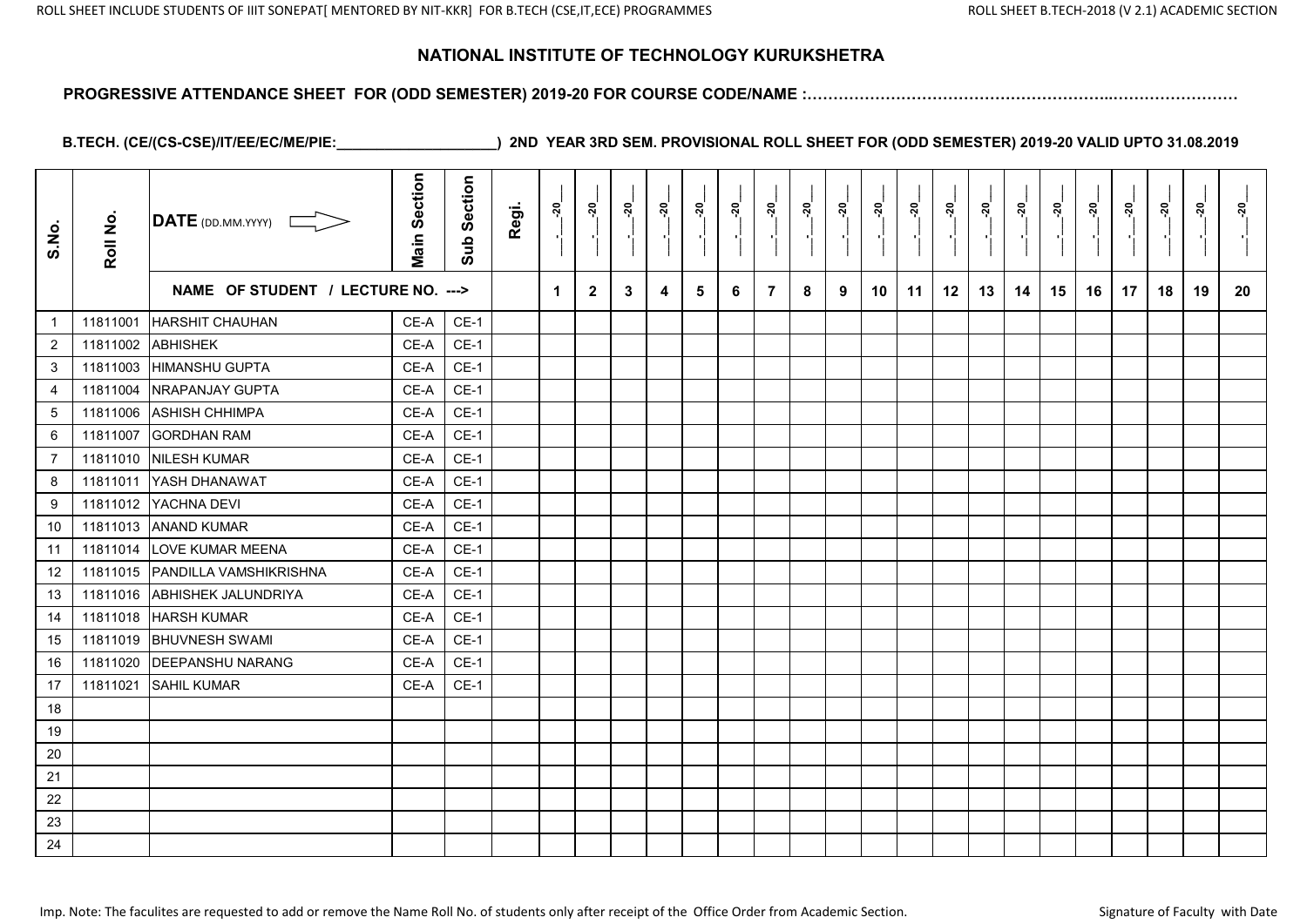#### **PROGRESSIVE ATTENDANCE SHEET FOR (ODD SEMESTER) 2019-20 FOR COURSE CODE/NAME :…………………………………………………..……………………**

| S.No.           | Roll No. | $\overline{\mathsf{DATE}}$ (DD.MM.YYYY) | <b>Main Section</b> | Sub Section | Regi. | នុ                   | <u>នុ</u>    | <u> 20</u> | <u>នុ</u> | នុ | ្គុ | <u>នុ</u>      | <u>នុ</u> | <u>នុ</u> | ຸສຸ | ្គុ | នុ | ្លុ | នុ | ៷៓ | $\frac{5}{2}$ | ្តុ | នុ | ្គុ | នុ |
|-----------------|----------|-----------------------------------------|---------------------|-------------|-------|----------------------|--------------|------------|-----------|----|-----|----------------|-----------|-----------|-----|-----|----|-----|----|----|---------------|-----|----|-----|----|
|                 |          | NAME OF STUDENT / LECTURE NO. --->      |                     |             |       | $\blacktriangleleft$ | $\mathbf{2}$ | 3          | 4         | 5  | 6   | $\overline{7}$ | 8         | 9         | 10  | 11  | 12 | 13  | 14 | 15 | 16            | 17  | 18 | 19  | 20 |
| $\mathbf{1}$    | 11811022 | <b>NITIKA</b>                           | CE-A                | $CE-2$      |       |                      |              |            |           |    |     |                |           |           |     |     |    |     |    |    |               |     |    |     |    |
| $\mathbf{2}$    | 11811023 | SIDDHANT                                | CE-A                | $CE-2$      |       |                      |              |            |           |    |     |                |           |           |     |     |    |     |    |    |               |     |    |     |    |
| 3               | 11811024 | <b>HIMANSHU</b>                         | CE-A                | $CE-2$      |       |                      |              |            |           |    |     |                |           |           |     |     |    |     |    |    |               |     |    |     |    |
| 4               | 11811025 | <b>VIBHU PANWAR</b>                     | CE-A                | $CE-2$      |       |                      |              |            |           |    |     |                |           |           |     |     |    |     |    |    |               |     |    |     |    |
| $5\phantom{.0}$ | 11811026 | <b>PREETI</b>                           | CE-A                | $CE-2$      |       |                      |              |            |           |    |     |                |           |           |     |     |    |     |    |    |               |     |    |     |    |
| 6               | 11811027 | <b>MAYANK LOHCHAB</b>                   | CE-A                | $CE-2$      |       |                      |              |            |           |    |     |                |           |           |     |     |    |     |    |    |               |     |    |     |    |
| $\overline{7}$  | 11811028 | <b>RAJSHREE</b>                         | CE-A                | $CE-2$      |       |                      |              |            |           |    |     |                |           |           |     |     |    |     |    |    |               |     |    |     |    |
| 8               | 11811029 | <b>SATYAM KUMAR</b>                     | CE-A                | $CE-2$      |       |                      |              |            |           |    |     |                |           |           |     |     |    |     |    |    |               |     |    |     |    |
| 9               | 11811031 | <b>HIMANSHI</b>                         | CE-A                | $CE-2$      |       |                      |              |            |           |    |     |                |           |           |     |     |    |     |    |    |               |     |    |     |    |
| 10              | 11811032 | <b>ADARSH SINGH</b>                     | CE-A                | $CE-2$      |       |                      |              |            |           |    |     |                |           |           |     |     |    |     |    |    |               |     |    |     |    |
| 11              | 11811033 | <b>ANIRUDH</b>                          | CE-A                | $CE-2$      |       |                      |              |            |           |    |     |                |           |           |     |     |    |     |    |    |               |     |    |     |    |
| 12              | 11811034 | <b>SHUBHAM MISHRA</b>                   | CE-A                | $CE-2$      |       |                      |              |            |           |    |     |                |           |           |     |     |    |     |    |    |               |     |    |     |    |
| 13              | 11811146 | <b>MOHIT KUMAR</b>                      | CE-A                | $CE-2$      |       |                      |              |            |           |    |     |                |           |           |     |     |    |     |    |    |               |     |    |     |    |
| 14              | 11811148 | <b>ANURAG MEENA</b>                     | CE-A                | $CE-2$      |       |                      |              |            |           |    |     |                |           |           |     |     |    |     |    |    |               |     |    |     |    |
| 15              |          | 11811152 ROHIT YADAV                    | CE-A                | $CE-2$      |       |                      |              |            |           |    |     |                |           |           |     |     |    |     |    |    |               |     |    |     |    |
| 16              | 11811153 | <b>ABHISHEK KUMAR SINGH</b>             | CE-A                | $CE-2$      |       |                      |              |            |           |    |     |                |           |           |     |     |    |     |    |    |               |     |    |     |    |
| 17              |          |                                         |                     |             |       |                      |              |            |           |    |     |                |           |           |     |     |    |     |    |    |               |     |    |     |    |
| 18              |          |                                         |                     |             |       |                      |              |            |           |    |     |                |           |           |     |     |    |     |    |    |               |     |    |     |    |
| 19              |          |                                         |                     |             |       |                      |              |            |           |    |     |                |           |           |     |     |    |     |    |    |               |     |    |     |    |
| 20              |          |                                         |                     |             |       |                      |              |            |           |    |     |                |           |           |     |     |    |     |    |    |               |     |    |     |    |
| 21              |          |                                         |                     |             |       |                      |              |            |           |    |     |                |           |           |     |     |    |     |    |    |               |     |    |     |    |
| 22              |          |                                         |                     |             |       |                      |              |            |           |    |     |                |           |           |     |     |    |     |    |    |               |     |    |     |    |
| 23              |          |                                         |                     |             |       |                      |              |            |           |    |     |                |           |           |     |     |    |     |    |    |               |     |    |     |    |
| 24              |          |                                         |                     |             |       |                      |              |            |           |    |     |                |           |           |     |     |    |     |    |    |               |     |    |     |    |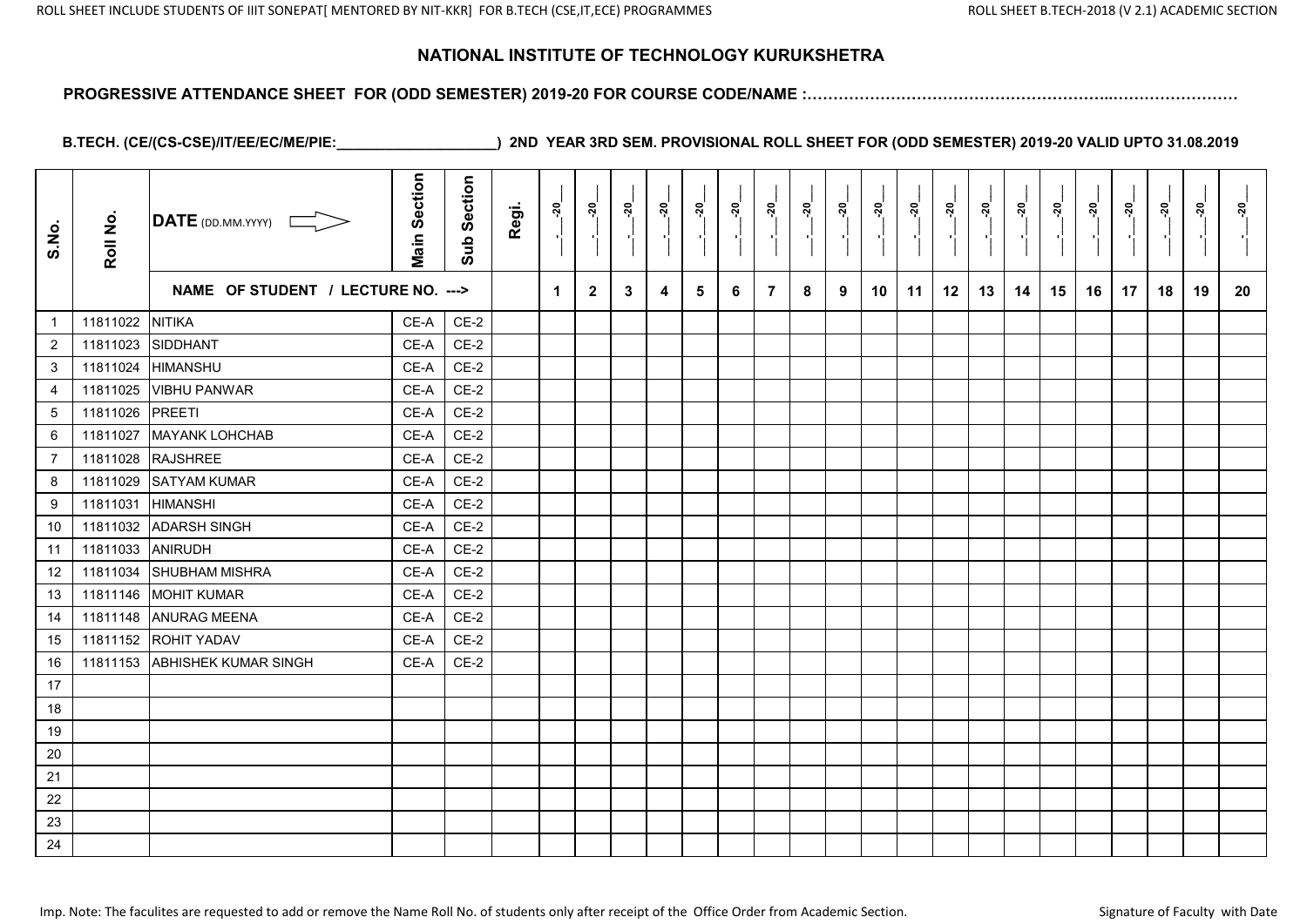#### **PROGRESSIVE ATTENDANCE SHEET FOR (ODD SEMESTER) 2019-20 FOR COURSE CODE/NAME :…………………………………………………..……………………**

| S.No.          | Roll No. | <b>DATE</b> (DD.MM.YYYY) L         | <b>Main Section</b> | Section<br>Sub | Regi. | នុ                   | <u>នុ</u>    | <u>នុ</u> | <u>នុ</u> | ្កុ | នុ | <u>នុ</u>      | នុ | នុ | <u>ីរ</u> | ្គុ | <u>នុ</u> | <u>នុ</u> | <u>នុ</u> | <u>័</u> | $\frac{5}{2}$ | ្គុ | នុ | នុ | <u>នុ</u> |
|----------------|----------|------------------------------------|---------------------|----------------|-------|----------------------|--------------|-----------|-----------|-----|----|----------------|----|----|-----------|-----|-----------|-----------|-----------|----------|---------------|-----|----|----|-----------|
|                |          | NAME OF STUDENT / LECTURE NO. ---> |                     |                |       | $\blacktriangleleft$ | $\mathbf{2}$ | 3         | 4         | 5   | 6  | $\overline{7}$ | 8  | 9  | 10        | 11  | 12        | 13        | 14        | 15       | 16            | 17  | 18 | 19 | 20        |
| $\mathbf{1}$   | 11811035 | <b>KESHAV</b>                      | CE-A                | $CE-3$         |       |                      |              |           |           |     |    |                |    |    |           |     |           |           |           |          |               |     |    |    |           |
| $\overline{2}$ | 11811037 | <b>BHANU</b>                       | CE-A                | $CE-3$         |       |                      |              |           |           |     |    |                |    |    |           |     |           |           |           |          |               |     |    |    |           |
| 3              | 11811038 | <b>SACHIN YADAV</b>                | CE-A                | $CE-3$         |       |                      |              |           |           |     |    |                |    |    |           |     |           |           |           |          |               |     |    |    |           |
| 4              | 11811039 | SHIVENDRA SINGH                    | CE-A                | $CE-3$         |       |                      |              |           |           |     |    |                |    |    |           |     |           |           |           |          |               |     |    |    |           |
| 5              | 11811040 | PIYUSH                             | CE-A                | $CE-3$         |       |                      |              |           |           |     |    |                |    |    |           |     |           |           |           |          |               |     |    |    |           |
| 6              |          | 11811042 SUNITA MEENA              | CE-A                | $CE-3$         |       |                      |              |           |           |     |    |                |    |    |           |     |           |           |           |          |               |     |    |    |           |
| $\overline{7}$ | 11811043 | <b>JAI BANSAL</b>                  | CE-A                | $CE-3$         |       |                      |              |           |           |     |    |                |    |    |           |     |           |           |           |          |               |     |    |    |           |
| 8              | 11811046 | YASH KAPOOR                        | CE-A                | $CE-3$         |       |                      |              |           |           |     |    |                |    |    |           |     |           |           |           |          |               |     |    |    |           |
| 9              | 11811047 | <b>RENU YADAV</b>                  | CE-A                | $CE-3$         |       |                      |              |           |           |     |    |                |    |    |           |     |           |           |           |          |               |     |    |    |           |
| 10             | 11811048 | PEEYUSH                            | CE-A                | $CE-3$         |       |                      |              |           |           |     |    |                |    |    |           |     |           |           |           |          |               |     |    |    |           |
| 11             | 11811049 | <b>SIDDHARTH MALIK</b>             | CE-A                | $CE-3$         |       |                      |              |           |           |     |    |                |    |    |           |     |           |           |           |          |               |     |    |    |           |
| 12             | 11811051 | SHIVAM GARG                        | CE-A                | $CE-3$         |       |                      |              |           |           |     |    |                |    |    |           |     |           |           |           |          |               |     |    |    |           |
| 13             | 11811052 | <b>SONU MAHAWAR</b>                | CE-A                | $CE-3$         |       |                      |              |           |           |     |    |                |    |    |           |     |           |           |           |          |               |     |    |    |           |
| 14             | 11811053 | <b>NISHANT</b>                     | CE-A                | $CE-3$         |       |                      |              |           |           |     |    |                |    |    |           |     |           |           |           |          |               |     |    |    |           |
| 15             | 11811055 | <b>TARUN</b>                       | CE-A                | $CE-3$         |       |                      |              |           |           |     |    |                |    |    |           |     |           |           |           |          |               |     |    |    |           |
| 16             | 11811056 | <b>AASHISH</b>                     | CE-A                | $CE-3$         |       |                      |              |           |           |     |    |                |    |    |           |     |           |           |           |          |               |     |    |    |           |
| 17             | 11811057 | <b>SHUBHAM</b>                     | CE-A                | $CE-3$         |       |                      |              |           |           |     |    |                |    |    |           |     |           |           |           |          |               |     |    |    |           |
| 18             | 11811058 | SHIVNAGENDER SHARMA                | CE-A                | $CE-3$         |       |                      |              |           |           |     |    |                |    |    |           |     |           |           |           |          |               |     |    |    |           |
| 19             |          |                                    |                     |                |       |                      |              |           |           |     |    |                |    |    |           |     |           |           |           |          |               |     |    |    |           |
| 20             |          |                                    |                     |                |       |                      |              |           |           |     |    |                |    |    |           |     |           |           |           |          |               |     |    |    |           |
| 21             |          |                                    |                     |                |       |                      |              |           |           |     |    |                |    |    |           |     |           |           |           |          |               |     |    |    |           |
| 22             |          |                                    |                     |                |       |                      |              |           |           |     |    |                |    |    |           |     |           |           |           |          |               |     |    |    |           |
| 23             |          |                                    |                     |                |       |                      |              |           |           |     |    |                |    |    |           |     |           |           |           |          |               |     |    |    |           |
| 24             |          |                                    |                     |                |       |                      |              |           |           |     |    |                |    |    |           |     |           |           |           |          |               |     |    |    |           |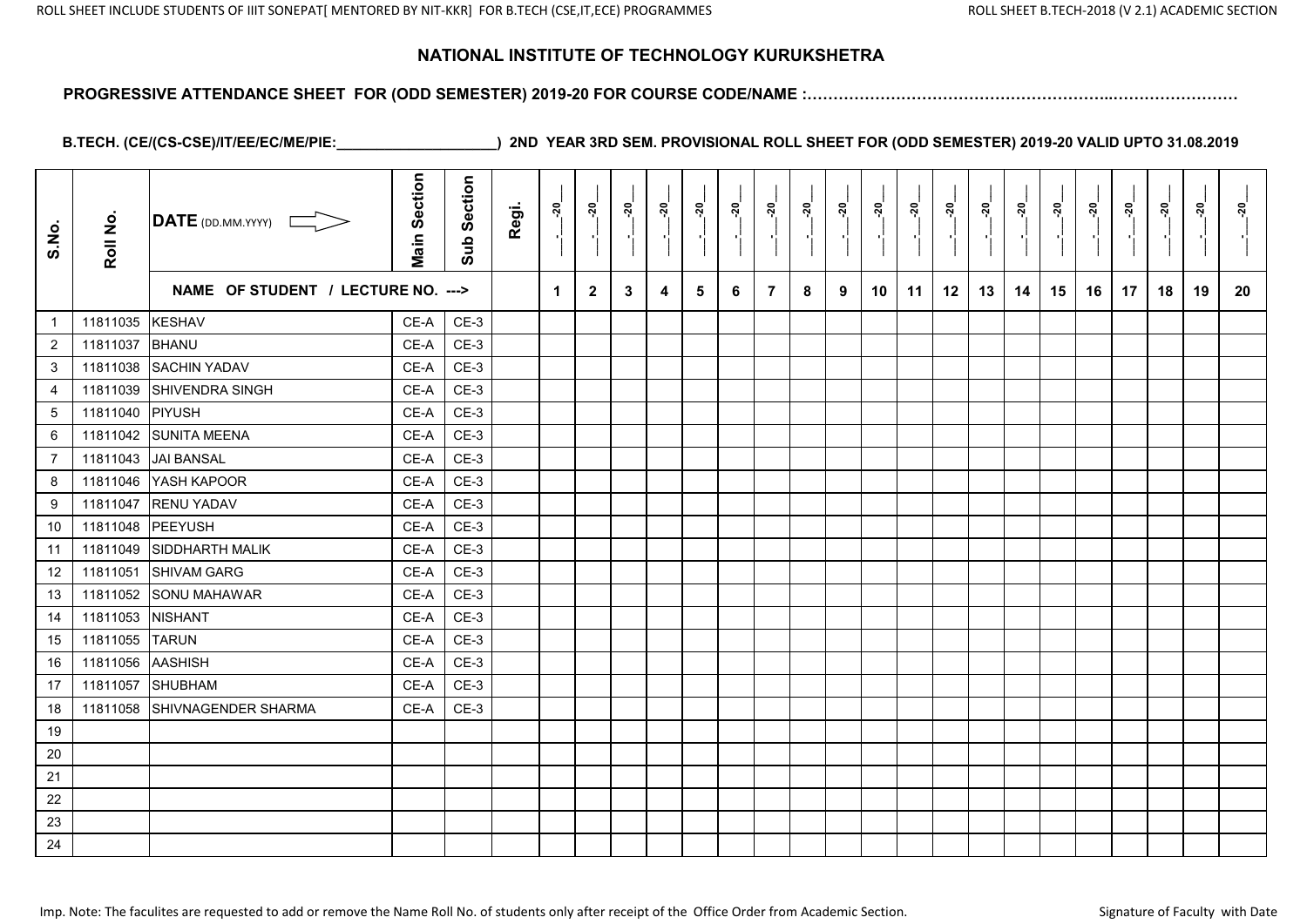#### **PROGRESSIVE ATTENDANCE SHEET FOR (ODD SEMESTER) 2019-20 FOR COURSE CODE/NAME :…………………………………………………..……………………**

| S.No.          | Roll No. | $\overline{\text{DATE}}$ (DD.MM.YYYY) | <b>Main Section</b> | Section<br>Sub | Regi. | ្តុ | ್ಗ           | នុ៎          | នុ៎ | ្កុ<br>$\blacksquare$ | នុ៎<br>л, | <u>្ករ</u> | នុ<br>$\blacksquare$ | <u>នុ</u> | ៷៓ | នុ | នុ | នុ<br>×, | នុ៎ |    | នុ<br>$\blacksquare$ | នុ៎ | <u>្កុ</u> | <u>នុ</u><br>$\blacksquare$ | <u>នុ</u> |
|----------------|----------|---------------------------------------|---------------------|----------------|-------|-----|--------------|--------------|-----|-----------------------|-----------|------------|----------------------|-----------|----|----|----|----------|-----|----|----------------------|-----|------------|-----------------------------|-----------|
|                |          | NAME OF STUDENT / LECTURE NO. --->    |                     |                |       | 1   | $\mathbf{2}$ | $\mathbf{3}$ | 4   | 5                     | 6         | 7          | 8                    | 9         | 10 | 11 | 12 | 13       | 14  | 15 | 16                   | 17  | 18         | 19                          | 20        |
| $\mathbf{1}$   | 11811059 | <b>DIVYANSHU KANNAUJIYA</b>           | $CE-A$              | $CE-4$         |       |     |              |              |     |                       |           |            |                      |           |    |    |    |          |     |    |                      |     |            |                             |           |
| $\overline{c}$ | 11811060 | <b>DHEERAJ KUMAR</b>                  | CE-A                | $CE-4$         |       |     |              |              |     |                       |           |            |                      |           |    |    |    |          |     |    |                      |     |            |                             |           |
| $\mathbf{3}$   | 11811062 | <b>BITTU</b>                          | CE-A                | $CE-4$         |       |     |              |              |     |                       |           |            |                      |           |    |    |    |          |     |    |                      |     |            |                             |           |
| $\overline{4}$ | 11811064 | YASH KAUSHIK                          | CE-A                | $CE-4$         |       |     |              |              |     |                       |           |            |                      |           |    |    |    |          |     |    |                      |     |            |                             |           |
| $\,$ 5 $\,$    | 11811067 | SHOBHA                                | CE-A                | $CE-4$         |       |     |              |              |     |                       |           |            |                      |           |    |    |    |          |     |    |                      |     |            |                             |           |
| 6              | 11811068 | <b>SAURABH MANGAL</b>                 | CE-A                | $CE-4$         |       |     |              |              |     |                       |           |            |                      |           |    |    |    |          |     |    |                      |     |            |                             |           |
| $\overline{7}$ | 11811138 | <b>DEEPAK KUMAR MEENA</b>             | CE-A                | $CE-4$         |       |     |              |              |     |                       |           |            |                      |           |    |    |    |          |     |    |                      |     |            |                             |           |
| 8              | 11811139 | SANDEEP                               | CE-A                | $CE-4$         |       |     |              |              |     |                       |           |            |                      |           |    |    |    |          |     |    |                      |     |            |                             |           |
| 9              | 11811141 | <b>DEEPAK</b>                         | CE-A                | $CE-4$         |       |     |              |              |     |                       |           |            |                      |           |    |    |    |          |     |    |                      |     |            |                             |           |
| 10             | 11811144 | <b>PRAMOD SHEOKAND</b>                | CE-A                | $CE-4$         |       |     |              |              |     |                       |           |            |                      |           |    |    |    |          |     |    |                      |     |            |                             |           |
| 11             | 11811145 | <b>JAI PAREEK</b>                     | CE-A                | $CE-4$         |       |     |              |              |     |                       |           |            |                      |           |    |    |    |          |     |    |                      |     |            |                             |           |
| 12             | 11811149 | <b>KOMAL</b>                          | CE-A                | $CE-4$         |       |     |              |              |     |                       |           |            |                      |           |    |    |    |          |     |    |                      |     |            |                             |           |
| 13             | 11811154 | <b>SAKSHI SHARMA</b>                  | CE-A                | $CE-4$         |       |     |              |              |     |                       |           |            |                      |           |    |    |    |          |     |    |                      |     |            |                             |           |
| 14             | 11811158 | SHUBHAM KUMAR                         | CE-A                | $CE-4$         |       |     |              |              |     |                       |           |            |                      |           |    |    |    |          |     |    |                      |     |            |                             |           |
| 15             | 11811159 | <b>PRATEEK PRADHAN</b>                | CE-A                | $CE-4$         |       |     |              |              |     |                       |           |            |                      |           |    |    |    |          |     |    |                      |     |            |                             |           |
| 16             | 11811161 | <b>LALIT KARTIK SHEORAN</b>           | CE-A                | $CE-4$         |       |     |              |              |     |                       |           |            |                      |           |    |    |    |          |     |    |                      |     |            |                             |           |
| 17             | 11821001 | OMIDULLAH                             | CE-A                | $CE-4$         |       |     |              |              |     |                       |           |            |                      |           |    |    |    |          |     |    |                      |     |            |                             |           |
| 18             | 11821002 | <b>AHMAD MILLAD</b>                   | CE-A                | $CE-4$         |       |     |              |              |     |                       |           |            |                      |           |    |    |    |          |     |    |                      |     |            |                             |           |
| 19             |          |                                       |                     |                |       |     |              |              |     |                       |           |            |                      |           |    |    |    |          |     |    |                      |     |            |                             |           |
| 20             |          |                                       |                     |                |       |     |              |              |     |                       |           |            |                      |           |    |    |    |          |     |    |                      |     |            |                             |           |
| 21             |          |                                       |                     |                |       |     |              |              |     |                       |           |            |                      |           |    |    |    |          |     |    |                      |     |            |                             |           |
| 22             |          |                                       |                     |                |       |     |              |              |     |                       |           |            |                      |           |    |    |    |          |     |    |                      |     |            |                             |           |
| 23             |          |                                       |                     |                |       |     |              |              |     |                       |           |            |                      |           |    |    |    |          |     |    |                      |     |            |                             |           |
| 24             |          |                                       |                     |                |       |     |              |              |     |                       |           |            |                      |           |    |    |    |          |     |    |                      |     |            |                             |           |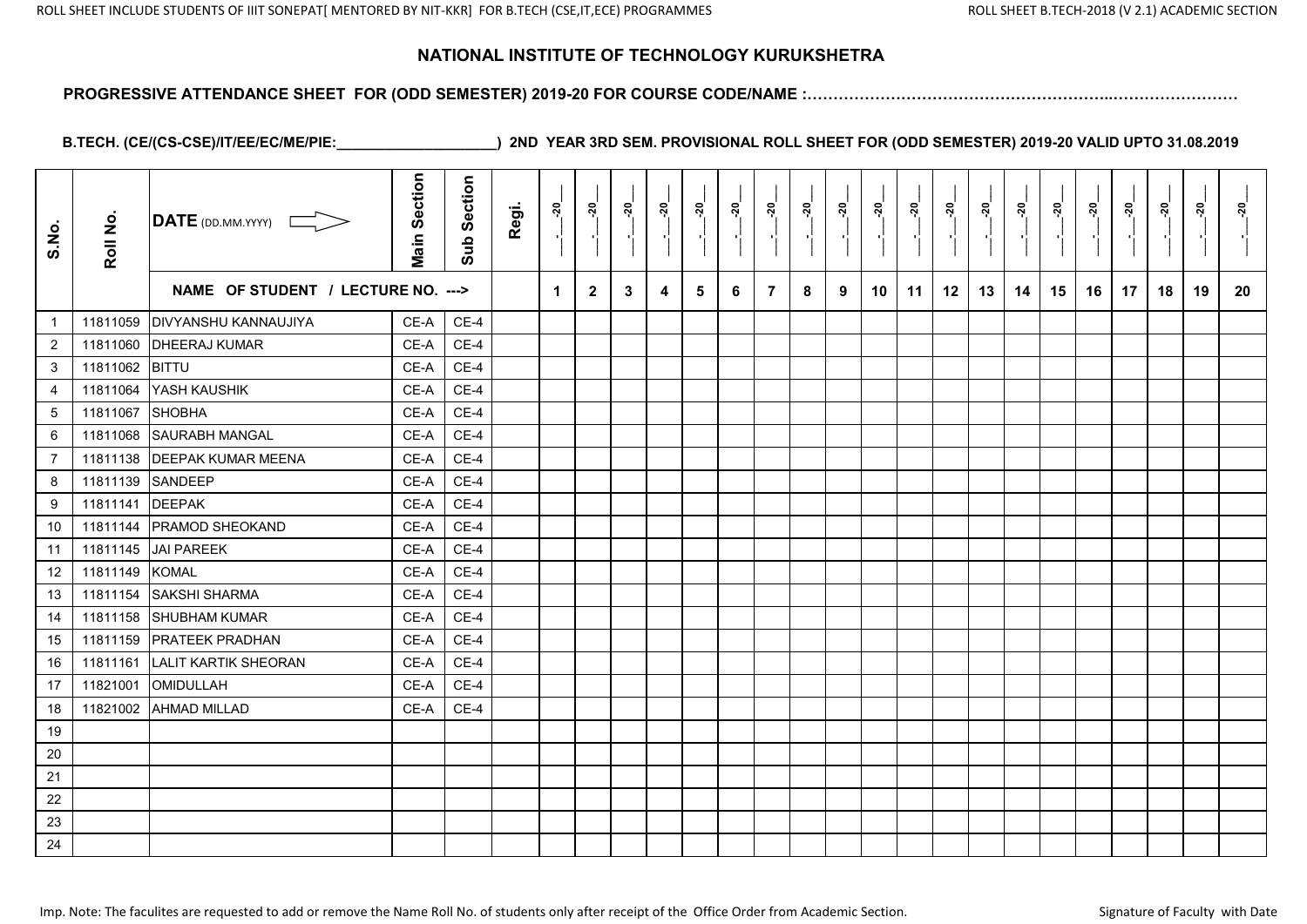#### **PROGRESSIVE ATTENDANCE SHEET FOR (ODD SEMESTER) 2019-20 FOR COURSE CODE/NAME :…………………………………………………..……………………**

| S.No.           | Roll No. | DATE (DD.MM.YYYY) [                | <b>Main Section</b> | Section<br>Sub | Regi. | <u>នុ</u>            | <u>នុ</u>    | ៷៓ | ៷៓ | ្គុ<br>$\blacksquare$ | ៷៓ | ្គុ | ನ್ನ<br>$\blacksquare$ | <u>នុ</u> | នុ | នុ<br>$\blacksquare$ | នុ | <u>នុ</u> | នុ |    | ៷  | <u>នុ</u><br>$\blacksquare$ | នុ | <u>នុ</u> | នុ |
|-----------------|----------|------------------------------------|---------------------|----------------|-------|----------------------|--------------|----|----|-----------------------|----|-----|-----------------------|-----------|----|----------------------|----|-----------|----|----|----|-----------------------------|----|-----------|----|
|                 |          | NAME OF STUDENT / LECTURE NO. ---> |                     |                |       | $\blacktriangleleft$ | $\mathbf{2}$ | 3  | 4  | 5                     | 6  | 7   | 8                     | 9         | 10 | 11                   | 12 | 13        | 14 | 15 | 16 | 17                          | 18 | 19        | 20 |
| $\mathbf{1}$    | 11811069 | <b>OMPRAKASH</b>                   | CE-B                | $CE-5$         |       |                      |              |    |    |                       |    |     |                       |           |    |                      |    |           |    |    |    |                             |    |           |    |
| $\overline{2}$  | 11811070 | <b>AMIT SINGH</b>                  | $CE-B$              | $CE-5$         |       |                      |              |    |    |                       |    |     |                       |           |    |                      |    |           |    |    |    |                             |    |           |    |
| 3               | 11811071 | <b>UMESH SHARMA</b>                | CE-B                | $CE-5$         |       |                      |              |    |    |                       |    |     |                       |           |    |                      |    |           |    |    |    |                             |    |           |    |
| $\overline{4}$  | 11811072 | <b>VIVEK MAINWAL</b>               | $CE-B$              | $CE-5$         |       |                      |              |    |    |                       |    |     |                       |           |    |                      |    |           |    |    |    |                             |    |           |    |
| $5\phantom{.0}$ | 11811073 | <b>SAHIL KADYAN</b>                | CE-B                | $CE-5$         |       |                      |              |    |    |                       |    |     |                       |           |    |                      |    |           |    |    |    |                             |    |           |    |
| 6               | 11811074 | <b>MAYANK CHAUHAN</b>              | $CE-B$              | $CE-5$         |       |                      |              |    |    |                       |    |     |                       |           |    |                      |    |           |    |    |    |                             |    |           |    |
| $\overline{7}$  | 11811076 | <b>VIKRAM SINGH CHOUDHARY</b>      | CE-B                | $CE-5$         |       |                      |              |    |    |                       |    |     |                       |           |    |                      |    |           |    |    |    |                             |    |           |    |
| 8               | 11811078 | <b>AATISH</b>                      | CE-B                | $CE-5$         |       |                      |              |    |    |                       |    |     |                       |           |    |                      |    |           |    |    |    |                             |    |           |    |
| 9               | 11811079 | KRISHAN KUMAR BHARGAV              | $CE-B$              | $CE-5$         |       |                      |              |    |    |                       |    |     |                       |           |    |                      |    |           |    |    |    |                             |    |           |    |
| 10              | 11811080 | <b>HARESH KUSHWAH</b>              | CE-B                | $CE-5$         |       |                      |              |    |    |                       |    |     |                       |           |    |                      |    |           |    |    |    |                             |    |           |    |
| 11              | 11811082 | <b>ABHISHEK SHARMA</b>             | CE-B                | $CE-5$         |       |                      |              |    |    |                       |    |     |                       |           |    |                      |    |           |    |    |    |                             |    |           |    |
| 12              | 11811083 | <b>RAVI SHARMA</b>                 | CE-B                | $CE-5$         |       |                      |              |    |    |                       |    |     |                       |           |    |                      |    |           |    |    |    |                             |    |           |    |
| 13              | 11811084 | <b>AJAY KUMAR SIROHIWAL</b>        | $CE-B$              | $CE-5$         |       |                      |              |    |    |                       |    |     |                       |           |    |                      |    |           |    |    |    |                             |    |           |    |
| 14              | 11811085 | <b>ISHUBHAM KUMAR JHA</b>          | CE-B                | $CE-5$         |       |                      |              |    |    |                       |    |     |                       |           |    |                      |    |           |    |    |    |                             |    |           |    |
| 15              | 11811086 | YASHMA SIHRA                       | $CE-B$              | $CE-5$         |       |                      |              |    |    |                       |    |     |                       |           |    |                      |    |           |    |    |    |                             |    |           |    |
| 16              | 11811087 | <b>VARUNAKSHI</b>                  | CE-B                | $CE-5$         |       |                      |              |    |    |                       |    |     |                       |           |    |                      |    |           |    |    |    |                             |    |           |    |
| 17              | 11811089 | <b>SHIV DAYAL</b>                  | CE-B                | $CE-5$         |       |                      |              |    |    |                       |    |     |                       |           |    |                      |    |           |    |    |    |                             |    |           |    |
| 18              | 11811090 | <b>AMIT KUMAR</b>                  | $CE-B$              | $CE-5$         |       |                      |              |    |    |                       |    |     |                       |           |    |                      |    |           |    |    |    |                             |    |           |    |
| 19              |          |                                    |                     |                |       |                      |              |    |    |                       |    |     |                       |           |    |                      |    |           |    |    |    |                             |    |           |    |
| 20              |          |                                    |                     |                |       |                      |              |    |    |                       |    |     |                       |           |    |                      |    |           |    |    |    |                             |    |           |    |
| 21              |          |                                    |                     |                |       |                      |              |    |    |                       |    |     |                       |           |    |                      |    |           |    |    |    |                             |    |           |    |
| 22              |          |                                    |                     |                |       |                      |              |    |    |                       |    |     |                       |           |    |                      |    |           |    |    |    |                             |    |           |    |
| 23              |          |                                    |                     |                |       |                      |              |    |    |                       |    |     |                       |           |    |                      |    |           |    |    |    |                             |    |           |    |
| 24              |          |                                    |                     |                |       |                      |              |    |    |                       |    |     |                       |           |    |                      |    |           |    |    |    |                             |    |           |    |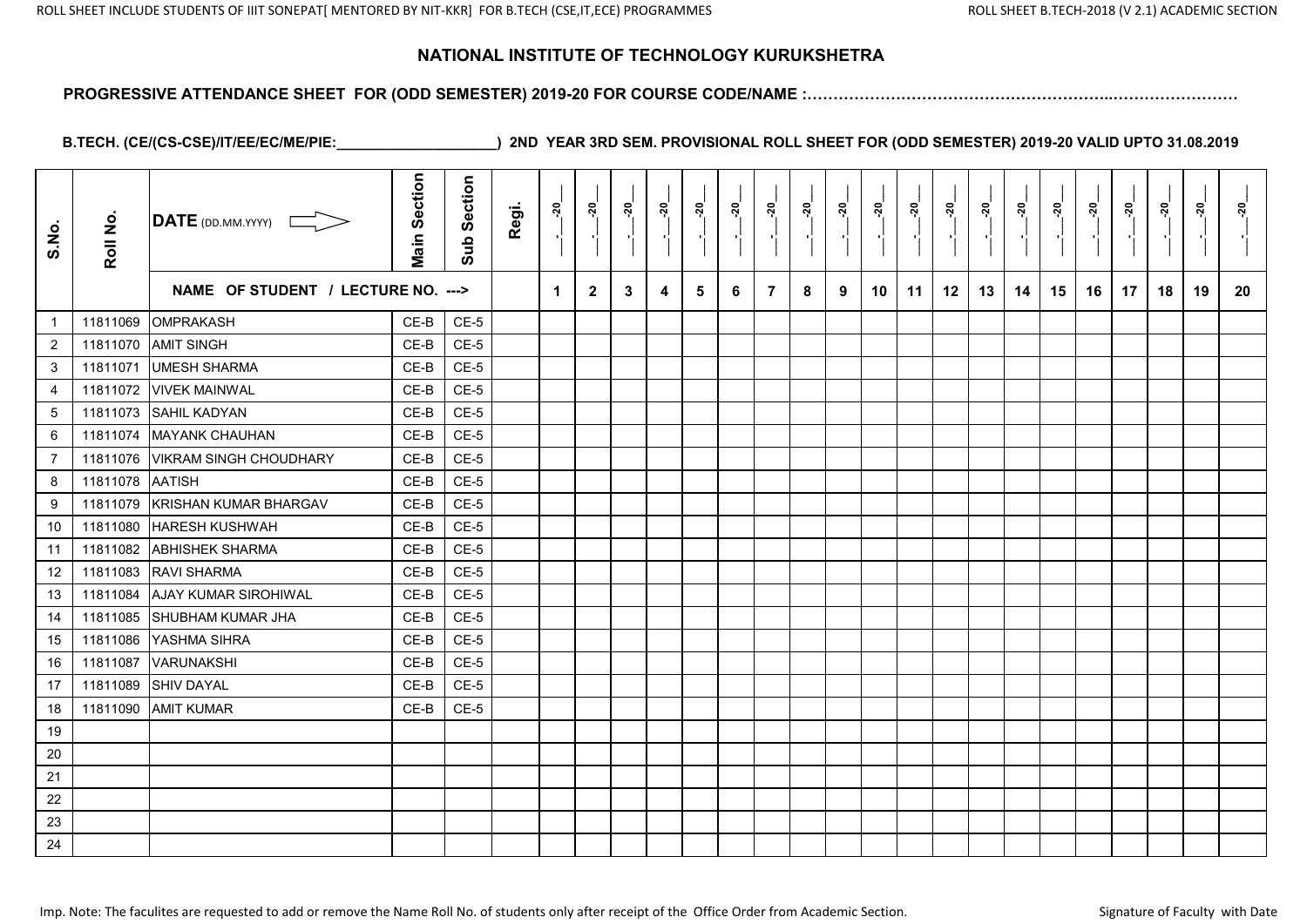#### **PROGRESSIVE ATTENDANCE SHEET FOR (ODD SEMESTER) 2019-20 FOR COURSE CODE/NAME :…………………………………………………..……………………**

| S.No.           | Roll No. | DATE (DD.MM.YYYY)                  | <b>Main Section</b> | Section<br>Sub | Regi. | <u>នុ</u>            | <u>នុ</u>      | ៷៓           | ៷៓ | ៷<br>$\blacksquare$ | នុ៎<br>- 10 | ្កុ | ನ್ನ<br>$\mathbf{r}$ | ៷៓ | ្ពុ | នុ<br>$\blacksquare$ | នុ | <u>នុ</u> | នុ |    | <u>នុ</u> | <u>នុ</u><br>$\mathbf{r}$ | នុ | <u>នុ</u> | នុ |
|-----------------|----------|------------------------------------|---------------------|----------------|-------|----------------------|----------------|--------------|----|---------------------|-------------|-----|---------------------|----|-----|----------------------|----|-----------|----|----|-----------|---------------------------|----|-----------|----|
|                 |          | NAME OF STUDENT / LECTURE NO. ---> |                     |                |       | $\blacktriangleleft$ | $\overline{2}$ | $\mathbf{3}$ | 4  | 5                   | 6           | 7   | 8                   | 9  | 10  | 11                   | 12 | 13        | 14 | 15 | 16        | 17                        | 18 | 19        | 20 |
| $\mathbf{1}$    | 11811091 | <b>RAJIV</b>                       | CE-B                | CE-6           |       |                      |                |              |    |                     |             |     |                     |    |     |                      |    |           |    |    |           |                           |    |           |    |
| $\overline{2}$  | 11811092 | <b>SUSHANT KAUSHAL</b>             | $CE-B$              | $CE-6$         |       |                      |                |              |    |                     |             |     |                     |    |     |                      |    |           |    |    |           |                           |    |           |    |
| 3               | 11811093 | <b>BHANU PRATAP SINGH</b>          | CE-B                | $CE-6$         |       |                      |                |              |    |                     |             |     |                     |    |     |                      |    |           |    |    |           |                           |    |           |    |
| $\overline{4}$  | 11811094 | <b>ANURAG MEENA</b>                | $CE-B$              | $CE-6$         |       |                      |                |              |    |                     |             |     |                     |    |     |                      |    |           |    |    |           |                           |    |           |    |
| $5\phantom{.0}$ | 11811095 | <b>ABHISHEK KUMAR</b>              | CE-B                | $CE-6$         |       |                      |                |              |    |                     |             |     |                     |    |     |                      |    |           |    |    |           |                           |    |           |    |
| 6               | 11811096 | <b>HRITIK SINGH</b>                | $CE-B$              | $CE-6$         |       |                      |                |              |    |                     |             |     |                     |    |     |                      |    |           |    |    |           |                           |    |           |    |
| $\overline{7}$  | 11811097 | <b>MOHSIN KHAN SISODIYA</b>        | CE-B                | $CE-6$         |       |                      |                |              |    |                     |             |     |                     |    |     |                      |    |           |    |    |           |                           |    |           |    |
| 8               | 11811098 | <b>MOHIT</b>                       | CE-B                | $CE-6$         |       |                      |                |              |    |                     |             |     |                     |    |     |                      |    |           |    |    |           |                           |    |           |    |
| 9               | 11811099 | <b>ATUL KUMAR MEEMRAUT</b>         | $CE-B$              | $CE-6$         |       |                      |                |              |    |                     |             |     |                     |    |     |                      |    |           |    |    |           |                           |    |           |    |
| 10              | 11811100 | <b>PRASHANT YADAV</b>              | CE-B                | $CE-6$         |       |                      |                |              |    |                     |             |     |                     |    |     |                      |    |           |    |    |           |                           |    |           |    |
| 11              | 11811102 | <b>SURESH KUMAR</b>                | CE-B                | $CE-6$         |       |                      |                |              |    |                     |             |     |                     |    |     |                      |    |           |    |    |           |                           |    |           |    |
| 12              | 11811147 | <b>ARVIND SAINI</b>                | CE-B                | $CE-6$         |       |                      |                |              |    |                     |             |     |                     |    |     |                      |    |           |    |    |           |                           |    |           |    |
| 13              | 11811155 | <b>HARSH KUMAR GUPTA</b>           | CE-B                | $CE-6$         |       |                      |                |              |    |                     |             |     |                     |    |     |                      |    |           |    |    |           |                           |    |           |    |
| 14              | 11811157 | <b>MUKUL KUMAR</b>                 | CE-B                | $CE-6$         |       |                      |                |              |    |                     |             |     |                     |    |     |                      |    |           |    |    |           |                           |    |           |    |
| 15              | 11811160 | <b>SANJAY KUMAR MEENA</b>          | $CE-B$              | $CE-6$         |       |                      |                |              |    |                     |             |     |                     |    |     |                      |    |           |    |    |           |                           |    |           |    |
| 16              | 11811162 | <b>KAMAL</b>                       | CE-B                | $CE-6$         |       |                      |                |              |    |                     |             |     |                     |    |     |                      |    |           |    |    |           |                           |    |           |    |
| 17              | 11811163 | <b>PRASHRAY VYAS</b>               | CE-B                | $CE-6$         |       |                      |                |              |    |                     |             |     |                     |    |     |                      |    |           |    |    |           |                           |    |           |    |
| 18              | 11811164 | <b>ANUSHKA MEENA</b>               | $CE-B$              | $CE-6$         |       |                      |                |              |    |                     |             |     |                     |    |     |                      |    |           |    |    |           |                           |    |           |    |
| 19              |          |                                    |                     |                |       |                      |                |              |    |                     |             |     |                     |    |     |                      |    |           |    |    |           |                           |    |           |    |
| 20              |          |                                    |                     |                |       |                      |                |              |    |                     |             |     |                     |    |     |                      |    |           |    |    |           |                           |    |           |    |
| 21              |          |                                    |                     |                |       |                      |                |              |    |                     |             |     |                     |    |     |                      |    |           |    |    |           |                           |    |           |    |
| 22              |          |                                    |                     |                |       |                      |                |              |    |                     |             |     |                     |    |     |                      |    |           |    |    |           |                           |    |           |    |
| 23              |          |                                    |                     |                |       |                      |                |              |    |                     |             |     |                     |    |     |                      |    |           |    |    |           |                           |    |           |    |
| 24              |          |                                    |                     |                |       |                      |                |              |    |                     |             |     |                     |    |     |                      |    |           |    |    |           |                           |    |           |    |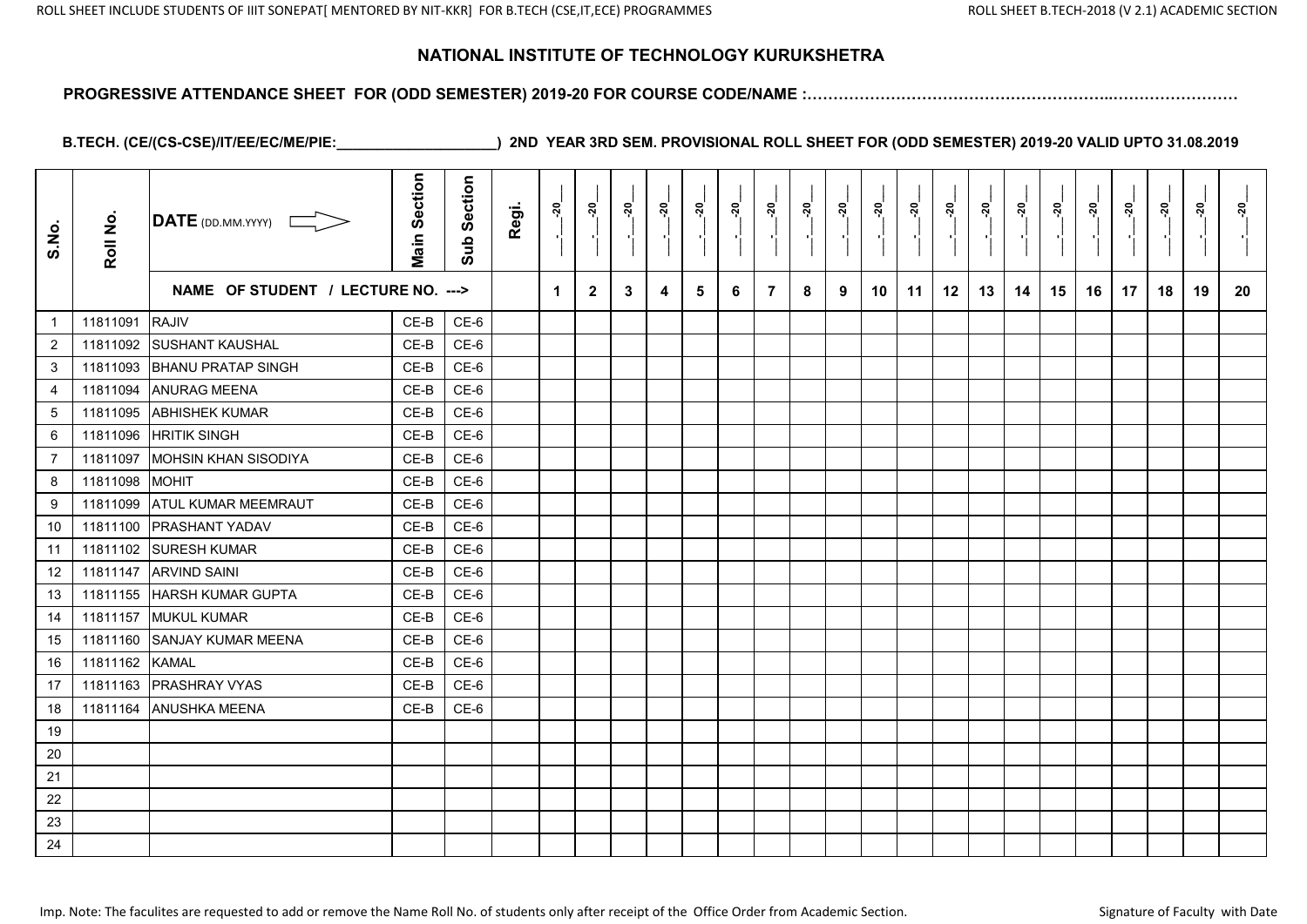#### **PROGRESSIVE ATTENDANCE SHEET FOR (ODD SEMESTER) 2019-20 FOR COURSE CODE/NAME :…………………………………………………..……………………**

| S.No.            | Roll No. | $\overline{\text{DATE}}$ (DD.MM.YYYY) | <b>Main Section</b> | Section<br>Sub | Regi. | ្គុ                  | នុ           | ៷៓           | ៷៓ | នុ | នុ៎<br>P, |   | ನ್ನ<br>$\blacksquare$ | ៷៓ | <u>នុ</u> | នុ | នុ | នុ | $\frac{5}{2}$ | ៷៓ | នុ<br>лf, | ສັ | នុ | <u>នុ</u><br>$\blacksquare$ | នុ |
|------------------|----------|---------------------------------------|---------------------|----------------|-------|----------------------|--------------|--------------|----|----|-----------|---|-----------------------|----|-----------|----|----|----|---------------|----|-----------|----|----|-----------------------------|----|
|                  |          | NAME OF STUDENT / LECTURE NO. --->    |                     |                |       | $\blacktriangleleft$ | $\mathbf{2}$ | $\mathbf{3}$ | 4  | 5  | 6         | 7 | 8                     | 9  | 10        | 11 | 12 | 13 | 14            | 15 | 16        | 17 | 18 | 19                          | 20 |
| $\mathbf{1}$     | 11811103 | <b>ANKIT KUMAR MEENA</b>              | CE-B                | $CE-7$         |       |                      |              |              |    |    |           |   |                       |    |           |    |    |    |               |    |           |    |    |                             |    |
| $\overline{c}$   | 11811104 | SANJAY                                | CE-B                | $CE-7$         |       |                      |              |              |    |    |           |   |                       |    |           |    |    |    |               |    |           |    |    |                             |    |
| 3                | 11811105 | <b>ABHIGYAN SHARMA</b>                | CE-B                | $CE-7$         |       |                      |              |              |    |    |           |   |                       |    |           |    |    |    |               |    |           |    |    |                             |    |
| $\overline{4}$   | 11811106 | <b>KUNAL KANT</b>                     | $CE-B$              | $CE-7$         |       |                      |              |              |    |    |           |   |                       |    |           |    |    |    |               |    |           |    |    |                             |    |
| $\sqrt{5}$       | 11811107 | <b>SACHIN BANSAL</b>                  | CE-B                | $CE-7$         |       |                      |              |              |    |    |           |   |                       |    |           |    |    |    |               |    |           |    |    |                             |    |
| $\,6\,$          | 11811108 | RAHUL KUMAR JHA                       | CE-B                | $CE-7$         |       |                      |              |              |    |    |           |   |                       |    |           |    |    |    |               |    |           |    |    |                             |    |
| $\overline{7}$   | 11811109 | <b>GOVIND JEENGAR</b>                 | $CE-B$              | $CE-7$         |       |                      |              |              |    |    |           |   |                       |    |           |    |    |    |               |    |           |    |    |                             |    |
| 8                |          | 11811110 SHRUTI KAIN                  | $CE-B$              | $CE-7$         |       |                      |              |              |    |    |           |   |                       |    |           |    |    |    |               |    |           |    |    |                             |    |
| $\boldsymbol{9}$ | 11811111 | <b>PRADEEP KUMAR</b>                  | $CE-B$              | $CE-7$         |       |                      |              |              |    |    |           |   |                       |    |           |    |    |    |               |    |           |    |    |                             |    |
| 10               |          | 11811112 AMPAL KOTWAL                 | CE-B                | $CE-7$         |       |                      |              |              |    |    |           |   |                       |    |           |    |    |    |               |    |           |    |    |                             |    |
| 11               | 11811113 | <b>ROBIN</b>                          | CE-B                | $CE-7$         |       |                      |              |              |    |    |           |   |                       |    |           |    |    |    |               |    |           |    |    |                             |    |
| 12               | 11811114 | DIGUVAPALLI SHANMUGA SAI TEJA REDDY   | CE-B                | $CE-7$         |       |                      |              |              |    |    |           |   |                       |    |           |    |    |    |               |    |           |    |    |                             |    |
| 13               | 11811116 | <b>RAMESH KUMAR</b>                   | $CE-B$              | $CE-7$         |       |                      |              |              |    |    |           |   |                       |    |           |    |    |    |               |    |           |    |    |                             |    |
| 14               | 11811117 | <b>ASHISH VERMA</b>                   | CE-B                | $CE-7$         |       |                      |              |              |    |    |           |   |                       |    |           |    |    |    |               |    |           |    |    |                             |    |
| 15               | 11811118 | <b>LANDA SHASI KUMAR</b>              | $CE-B$              | $CE-7$         |       |                      |              |              |    |    |           |   |                       |    |           |    |    |    |               |    |           |    |    |                             |    |
| 16               | 11811119 | <b>SACHIN KUMAR</b>                   | CE-B                | $CE-7$         |       |                      |              |              |    |    |           |   |                       |    |           |    |    |    |               |    |           |    |    |                             |    |
| 17               | 11811120 | <b>LALIT KUMAR MEENA</b>              | $CE-B$              | $CE-7$         |       |                      |              |              |    |    |           |   |                       |    |           |    |    |    |               |    |           |    |    |                             |    |
| 18               |          |                                       |                     |                |       |                      |              |              |    |    |           |   |                       |    |           |    |    |    |               |    |           |    |    |                             |    |
| 19               |          |                                       |                     |                |       |                      |              |              |    |    |           |   |                       |    |           |    |    |    |               |    |           |    |    |                             |    |
| 20               |          |                                       |                     |                |       |                      |              |              |    |    |           |   |                       |    |           |    |    |    |               |    |           |    |    |                             |    |
| 21               |          |                                       |                     |                |       |                      |              |              |    |    |           |   |                       |    |           |    |    |    |               |    |           |    |    |                             |    |
| 22               |          |                                       |                     |                |       |                      |              |              |    |    |           |   |                       |    |           |    |    |    |               |    |           |    |    |                             |    |
| 23               |          |                                       |                     |                |       |                      |              |              |    |    |           |   |                       |    |           |    |    |    |               |    |           |    |    |                             |    |
| 24               |          |                                       |                     |                |       |                      |              |              |    |    |           |   |                       |    |           |    |    |    |               |    |           |    |    |                             |    |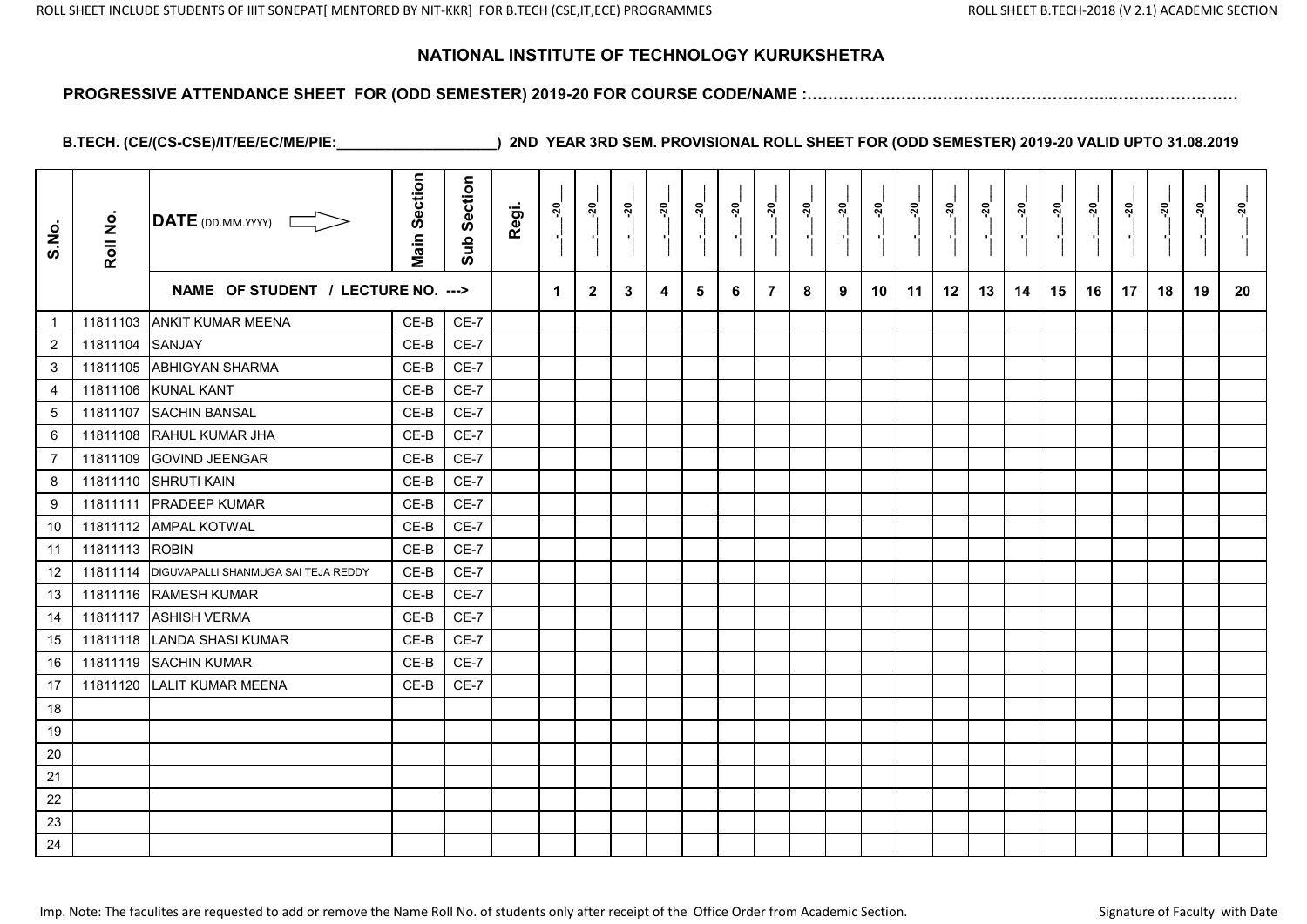#### **PROGRESSIVE ATTENDANCE SHEET FOR (ODD SEMESTER) 2019-20 FOR COURSE CODE/NAME :…………………………………………………..……………………**

| S.No.                     | Roll No. | DATE (DD.MM.YYYY) [                | <b>Main Section</b> | Section<br>Sub | Regi. | នុ                   | នុ៎            | ៷៓ | <u>នុ</u> | ៷ | <u>នុ</u> | ៷៓<br>Pi.      | នុ៎ | នុ៎ | នុ | នុ | នុ | <u>នុ</u> | ៷  | <u>័រ</u> | <u>នុ</u> | នុ៎ | នុ<br>- 11 | ្គុ | នុ |
|---------------------------|----------|------------------------------------|---------------------|----------------|-------|----------------------|----------------|----|-----------|---|-----------|----------------|-----|-----|----|----|----|-----------|----|-----------|-----------|-----|------------|-----|----|
|                           |          | NAME OF STUDENT / LECTURE NO. ---> |                     |                |       | $\blacktriangleleft$ | $\overline{2}$ | 3  | 4         | 5 | 6         | $\overline{7}$ | 8   | 9   | 10 | 11 | 12 | 13        | 14 | 15        | 16        | 17  | 18         | 19  | 20 |
| $\mathbf{1}$              | 11811121 | <b>RAMAN JAIN</b>                  | $CE-B$              | $CE-8$         |       |                      |                |    |           |   |           |                |     |     |    |    |    |           |    |           |           |     |            |     |    |
| $\overline{2}$            | 11811122 | <b>HIMANSHU</b>                    | $CE-B$              | $CE-8$         |       |                      |                |    |           |   |           |                |     |     |    |    |    |           |    |           |           |     |            |     |    |
| $\ensuremath{\mathsf{3}}$ | 11811124 | <b>RITU CHOUDHARY</b>              | CE-B                | $CE-8$         |       |                      |                |    |           |   |           |                |     |     |    |    |    |           |    |           |           |     |            |     |    |
| 4                         | 11811125 | <b>HANSRAJ SAINI</b>               | CE-B                | CE-8           |       |                      |                |    |           |   |           |                |     |     |    |    |    |           |    |           |           |     |            |     |    |
| $\sqrt{5}$                | 11811126 | KISHOR KUMAR KHINCHAR              | CE-B                | $CE-8$         |       |                      |                |    |           |   |           |                |     |     |    |    |    |           |    |           |           |     |            |     |    |
| 6                         | 11811127 | SHUBHANSHI                         | CE-B                | $CE-8$         |       |                      |                |    |           |   |           |                |     |     |    |    |    |           |    |           |           |     |            |     |    |
| $\overline{7}$            | 11811129 | <b>ANISHA KUMAWAT</b>              | $CE-B$              | $CE-8$         |       |                      |                |    |           |   |           |                |     |     |    |    |    |           |    |           |           |     |            |     |    |
| 8                         | 11811130 | THADUKA LAKSHMI VARAPRASAD         | CE-B                | $CE-8$         |       |                      |                |    |           |   |           |                |     |     |    |    |    |           |    |           |           |     |            |     |    |
| 9                         | 11811132 | <b>GORJA DIWAKAR</b>               | $CE-B$              | CE-8           |       |                      |                |    |           |   |           |                |     |     |    |    |    |           |    |           |           |     |            |     |    |
| 10                        | 11811134 | <b>DRISTI</b>                      | $CE-B$              | $CE-8$         |       |                      |                |    |           |   |           |                |     |     |    |    |    |           |    |           |           |     |            |     |    |
| 11                        | 11811135 | YASH BANTA                         | $CE-B$              | $CE-8$         |       |                      |                |    |           |   |           |                |     |     |    |    |    |           |    |           |           |     |            |     |    |
| 12                        | 11811136 | <b>AMIT BARANWAL</b>               | $CE-B$              | CE-8           |       |                      |                |    |           |   |           |                |     |     |    |    |    |           |    |           |           |     |            |     |    |
| 13                        | 11811137 | <b>DAKSH BHAYANA</b>               | $CE-B$              | $CE-8$         |       |                      |                |    |           |   |           |                |     |     |    |    |    |           |    |           |           |     |            |     |    |
| 14                        | 11811142 | <b>NARENDER</b>                    | $CE-B$              | $CE-8$         |       |                      |                |    |           |   |           |                |     |     |    |    |    |           |    |           |           |     |            |     |    |
| 15                        | 11811143 | <b>AMAN</b>                        | $CE-B$              | $CE-8$         |       |                      |                |    |           |   |           |                |     |     |    |    |    |           |    |           |           |     |            |     |    |
| 16                        | 11811150 | <b>MOHD ADNAN</b>                  | $CE-B$              | CE-8           |       |                      |                |    |           |   |           |                |     |     |    |    |    |           |    |           |           |     |            |     |    |
| 17                        | 11821003 | YALDA                              | CE-B                | $CE-8$         |       |                      |                |    |           |   |           |                |     |     |    |    |    |           |    |           |           |     |            |     |    |
| 18                        | 11821004 | <b>SAFIULLAH</b>                   | CE-B                | $CE-8$         |       |                      |                |    |           |   |           |                |     |     |    |    |    |           |    |           |           |     |            |     |    |
| 19                        |          |                                    |                     |                |       |                      |                |    |           |   |           |                |     |     |    |    |    |           |    |           |           |     |            |     |    |
| 20                        |          |                                    |                     |                |       |                      |                |    |           |   |           |                |     |     |    |    |    |           |    |           |           |     |            |     |    |
| 21                        |          |                                    |                     |                |       |                      |                |    |           |   |           |                |     |     |    |    |    |           |    |           |           |     |            |     |    |
| 22                        |          |                                    |                     |                |       |                      |                |    |           |   |           |                |     |     |    |    |    |           |    |           |           |     |            |     |    |
| 23                        |          |                                    |                     |                |       |                      |                |    |           |   |           |                |     |     |    |    |    |           |    |           |           |     |            |     |    |
| 24                        |          |                                    |                     |                |       |                      |                |    |           |   |           |                |     |     |    |    |    |           |    |           |           |     |            |     |    |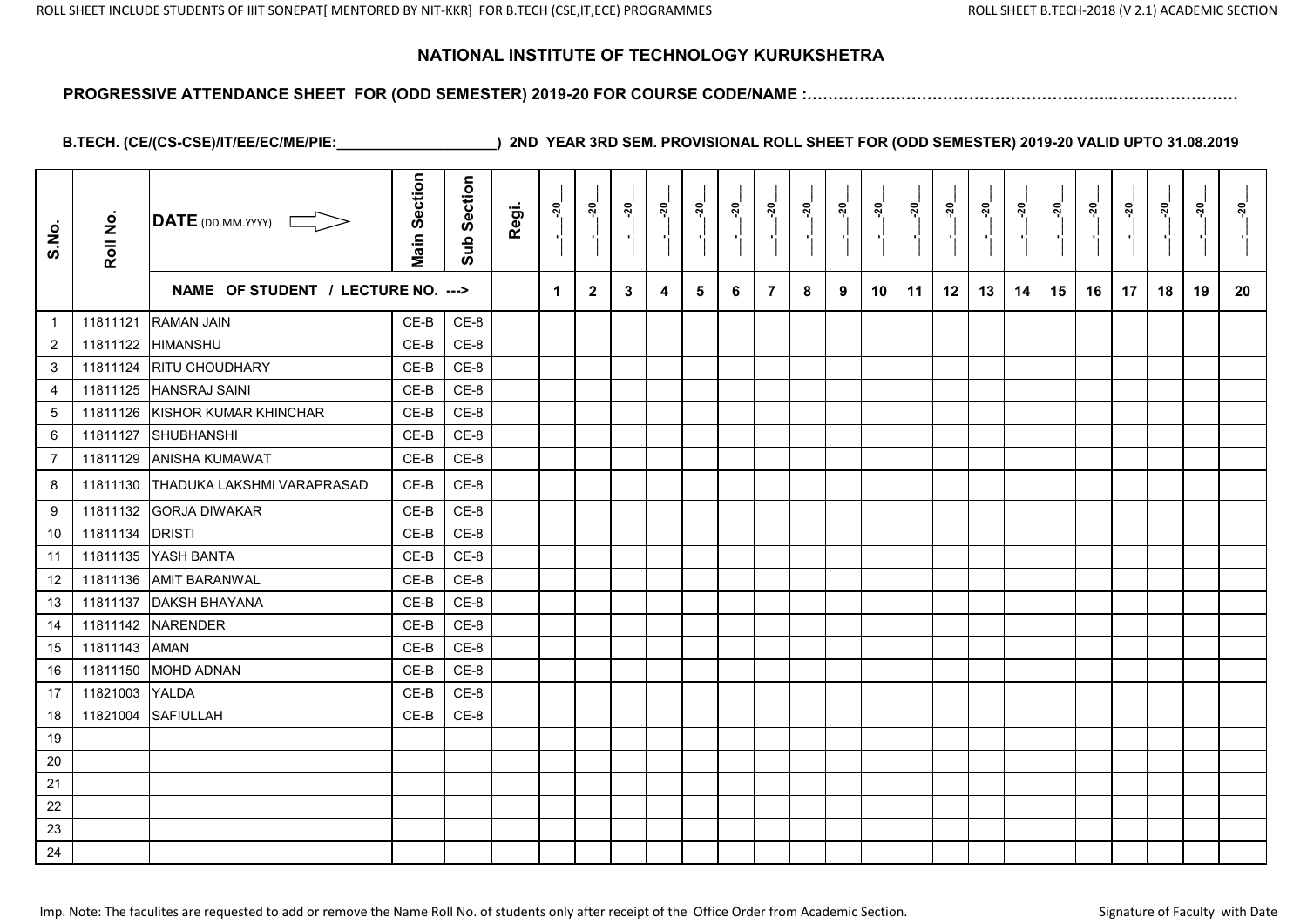#### **PROGRESSIVE ATTENDANCE SHEET FOR (ODD SEMESTER) 2019-20 FOR COURSE CODE/NAME :…………………………………………………..……………………**

| S.No.          | Roll No. | $\overline{\mathsf{DATE}}$ (DD.MM.YYYY) | <b>Main Section</b> | Section<br>Sub | Regi. | ៷៓ | នុ           | នុ | នុ៎ | នុ | ನ್ನ | ្តុ            | <u>នុ</u> | <u>្ករ</u> | នុ | ្ករុ | ៷៓ | នុ | នុ | នុ | ៷  | នុ<br>$\blacksquare$ | នុ | នុ | នុ |
|----------------|----------|-----------------------------------------|---------------------|----------------|-------|----|--------------|----|-----|----|-----|----------------|-----------|------------|----|------|----|----|----|----|----|----------------------|----|----|----|
|                |          | NAME OF STUDENT / LECTURE NO. --->      |                     |                |       | 1  | $\mathbf{2}$ | 3  | 4   | 5  | 6   | $\overline{7}$ | 8         | 9          | 10 | 11   | 12 | 13 | 14 | 15 | 16 | 17                   | 18 | 19 | 20 |
| $\overline{1}$ | 11812001 | <b>RITIK</b>                            | CS-A                | $CS-1$         |       |    |              |    |     |    |     |                |           |            |    |      |    |    |    |    |    |                      |    |    |    |
| $\overline{2}$ | 11812002 | <b>AKHIL KUMAR</b>                      | CS-A                | $CS-1$         |       |    |              |    |     |    |     |                |           |            |    |      |    |    |    |    |    |                      |    |    |    |
| $\mathfrak{S}$ | 11812003 | <b>ASHISH KUMAR SINGH</b>               | CS-A                | $CS-1$         |       |    |              |    |     |    |     |                |           |            |    |      |    |    |    |    |    |                      |    |    |    |
| $\overline{4}$ | 11812004 | <b>VARUN KUMAR</b>                      | CS-A                | $CS-1$         |       |    |              |    |     |    |     |                |           |            |    |      |    |    |    |    |    |                      |    |    |    |
| 5              | 11812005 | JAYANT KUMAR NAIK                       | CS-A                | $CS-1$         |       |    |              |    |     |    |     |                |           |            |    |      |    |    |    |    |    |                      |    |    |    |
| 6              | 11812006 | <b>INITIN</b>                           | CS-A                | $CS-1$         |       |    |              |    |     |    |     |                |           |            |    |      |    |    |    |    |    |                      |    |    |    |
| $\overline{7}$ | 11812007 | <b>HEMDEEP SAINI</b>                    | CS-A                | $CS-1$         |       |    |              |    |     |    |     |                |           |            |    |      |    |    |    |    |    |                      |    |    |    |
| 8              | 11812008 | <b>RAHUL ANAND</b>                      | CS-A                | $CS-1$         |       |    |              |    |     |    |     |                |           |            |    |      |    |    |    |    |    |                      |    |    |    |
| 9              | 11812009 | <b>IPIYUSH KUMAR MEENA</b>              | CS-A                | $CS-1$         |       |    |              |    |     |    |     |                |           |            |    |      |    |    |    |    |    |                      |    |    |    |
| 10             | 11812010 | <b>LOKESH</b>                           | CS-A                | $CS-1$         |       |    |              |    |     |    |     |                |           |            |    |      |    |    |    |    |    |                      |    |    |    |
| 11             | 11812011 | MAHIPAL SINGH CHOUHAN                   | CS-A                | $CS-1$         |       |    |              |    |     |    |     |                |           |            |    |      |    |    |    |    |    |                      |    |    |    |
| 12             | 11812012 | P TARUN SATHWIK                         | CS-A                | $CS-1$         |       |    |              |    |     |    |     |                |           |            |    |      |    |    |    |    |    |                      |    |    |    |
| 13             | 11812013 | <b>IPRAKHAR PATEL</b>                   | CS-A                | $CS-1$         |       |    |              |    |     |    |     |                |           |            |    |      |    |    |    |    |    |                      |    |    |    |
| 14             | 11812014 | <b>ANUJ MEHTA</b>                       | CS-A                | $CS-1$         |       |    |              |    |     |    |     |                |           |            |    |      |    |    |    |    |    |                      |    |    |    |
| 15             | 11812015 | <b>PARTHA SARATHI PAUL</b>              | CS-A                | $CS-1$         |       |    |              |    |     |    |     |                |           |            |    |      |    |    |    |    |    |                      |    |    |    |
| 16             | 11812016 | <b>KARTIK GUPTA</b>                     | CS-A                | $CS-1$         |       |    |              |    |     |    |     |                |           |            |    |      |    |    |    |    |    |                      |    |    |    |
| 17             | 11812017 | <b>KAMLESH KUMAR SHARMA</b>             | CS-A                | $CS-1$         |       |    |              |    |     |    |     |                |           |            |    |      |    |    |    |    |    |                      |    |    |    |
| 18             | 11812018 | NARENDRA KUMAR PAL                      | CS-A                | $CS-1$         |       |    |              |    |     |    |     |                |           |            |    |      |    |    |    |    |    |                      |    |    |    |
| 19             | 11812020 | <b>HARDIK CHAWLA</b>                    | CS-A                | $CS-1$         |       |    |              |    |     |    |     |                |           |            |    |      |    |    |    |    |    |                      |    |    |    |
| 20             | 11812021 | <b>GOWDU PRIYANKA</b>                   | CS-A                | $CS-1$         |       |    |              |    |     |    |     |                |           |            |    |      |    |    |    |    |    |                      |    |    |    |
| 21             | 11812022 | LAXMAN                                  | CS-A                | $CS-1$         |       |    |              |    |     |    |     |                |           |            |    |      |    |    |    |    |    |                      |    |    |    |
| 22             | 11812023 | <b>VENUGOPAL REDDY SOLIPURAM</b>        | CS-A                | $CS-1$         |       |    |              |    |     |    |     |                |           |            |    |      |    |    |    |    |    |                      |    |    |    |
| 23             |          |                                         |                     |                |       |    |              |    |     |    |     |                |           |            |    |      |    |    |    |    |    |                      |    |    |    |
| 24             |          |                                         |                     |                |       |    |              |    |     |    |     |                |           |            |    |      |    |    |    |    |    |                      |    |    |    |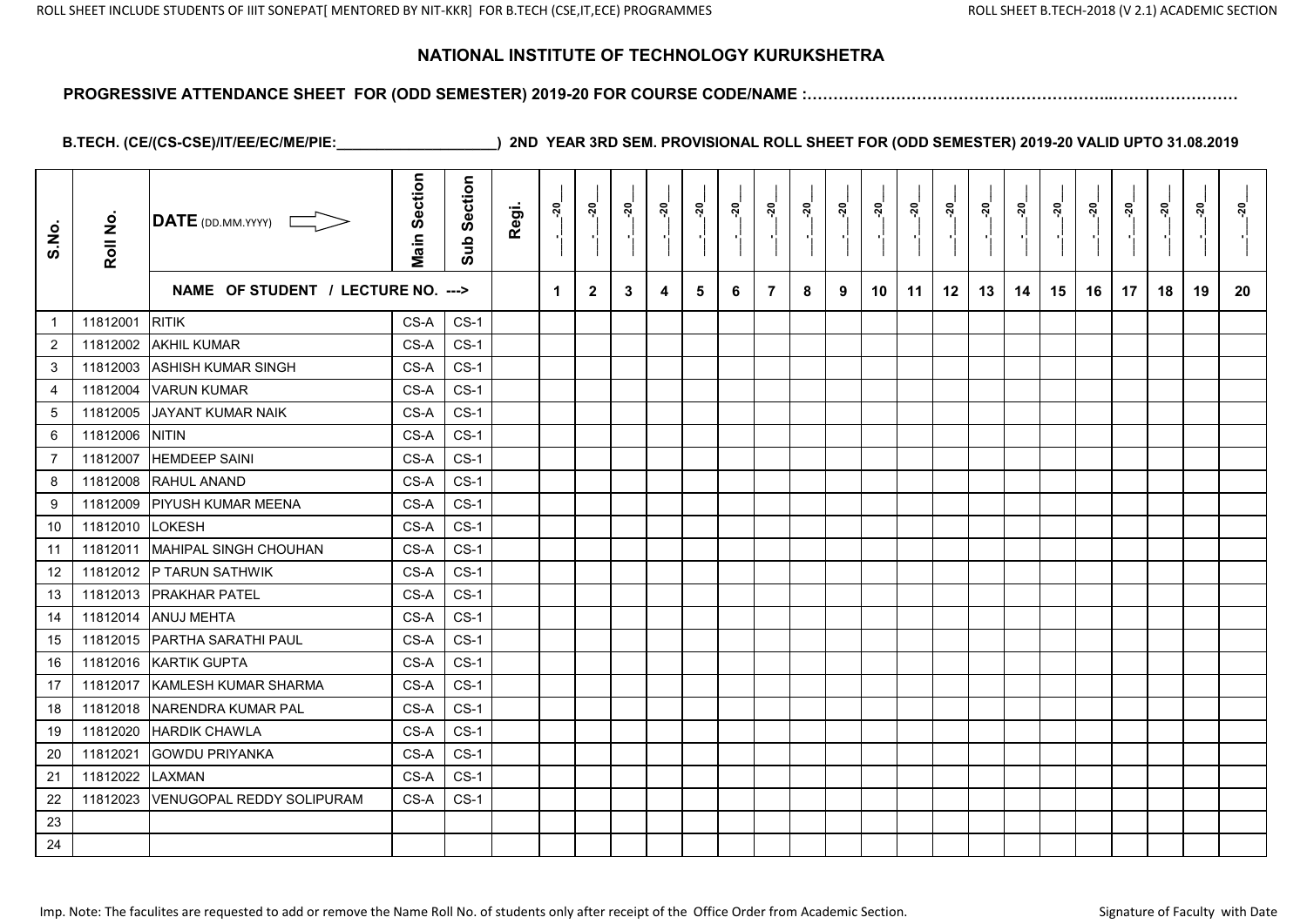#### **PROGRESSIVE ATTENDANCE SHEET FOR (ODD SEMESTER) 2019-20 FOR COURSE CODE/NAME :…………………………………………………..……………………**

| S.No.          | Roll No. | $\overline{\text{DATE}}$ (DD.MM.YYYY) | <b>Main Section</b> | Section<br>Sub | Regi. | $\frac{5}{2}$ | <u>នុ</u>    | នុ | <u>នុ</u> | នុ | <u>នុ</u> | ៷៓             | នុ | ៷៓ | ៷  | នុ៎ | ៷  | នុ | <u>នុ</u> | នុ | នុ | <u>នុ</u> | នុ | <u>នុ</u> | <u>័រ</u> |
|----------------|----------|---------------------------------------|---------------------|----------------|-------|---------------|--------------|----|-----------|----|-----------|----------------|----|----|----|-----|----|----|-----------|----|----|-----------|----|-----------|-----------|
|                |          | NAME OF STUDENT / LECTURE NO. --->    |                     |                |       | 1             | $\mathbf{2}$ | 3  | 4         | 5  | 6         | $\overline{7}$ | 8  | 9  | 10 | 11  | 12 | 13 | 14        | 15 | 16 | 17        | 18 | 19        | 20        |
| $\overline{1}$ | 11812024 | <b>MANAV DHAWAN</b>                   | CS-A                | $CS-2$         |       |               |              |    |           |    |           |                |    |    |    |     |    |    |           |    |    |           |    |           |           |
| $\overline{2}$ | 11812025 | <b>IMEKALA SUSHANTH KUMAR</b>         | CS-A                | $CS-2$         |       |               |              |    |           |    |           |                |    |    |    |     |    |    |           |    |    |           |    |           |           |
| 3              | 11812026 | <b>SHAGUN JINDAL</b>                  | CS-A                | $CS-2$         |       |               |              |    |           |    |           |                |    |    |    |     |    |    |           |    |    |           |    |           |           |
| 4              | 11812027 | MANIKONDA VENKATA SAI NETHRA          | CS-A                | $CS-2$         |       |               |              |    |           |    |           |                |    |    |    |     |    |    |           |    |    |           |    |           |           |
| 5              | 11812028 | SAI DIVESH CHOWDARY G                 | CS-A                | $CS-2$         |       |               |              |    |           |    |           |                |    |    |    |     |    |    |           |    |    |           |    |           |           |
| 6              | 11812029 | <b>DHANANJAY DIXIT</b>                | CS-A                | $CS-2$         |       |               |              |    |           |    |           |                |    |    |    |     |    |    |           |    |    |           |    |           |           |
| 7              | 11812030 | <b>ISHREYA ANAND</b>                  | CS-A                | $CS-2$         |       |               |              |    |           |    |           |                |    |    |    |     |    |    |           |    |    |           |    |           |           |
| 8              | 11812031 | <b>IDEVENDRA CHOUDHARY</b>            | CS-A                | $CS-2$         |       |               |              |    |           |    |           |                |    |    |    |     |    |    |           |    |    |           |    |           |           |
| 9              | 11812092 | <b>IHARSH RATHI</b>                   | CS-A                | $CS-2$         |       |               |              |    |           |    |           |                |    |    |    |     |    |    |           |    |    |           |    |           |           |
| 10             | 11812093 | <b>HIMANSHI</b>                       | CS-A                | $CS-2$         |       |               |              |    |           |    |           |                |    |    |    |     |    |    |           |    |    |           |    |           |           |
| 11             | 11812094 | <b>KIRAN RANI KHARB</b>               | CS-A                | $CS-2$         |       |               |              |    |           |    |           |                |    |    |    |     |    |    |           |    |    |           |    |           |           |
| 12             | 21812001 | <b>AYUSH KUMAR</b>                    | CS-A                | $CS-2$         |       |               |              |    |           |    |           |                |    |    |    |     |    |    |           |    |    |           |    |           |           |
| 13             | 21812002 | <b>AAKASH KALRA</b>                   | CS-A                | $CS-2$         |       |               |              |    |           |    |           |                |    |    |    |     |    |    |           |    |    |           |    |           |           |
| 14             | 21812003 | <b>ROHIT GARG</b>                     | CS-A                | $CS-2$         |       |               |              |    |           |    |           |                |    |    |    |     |    |    |           |    |    |           |    |           |           |
| 15             | 21812004 | <b>VISHESH GOYAL</b>                  | CS-A                | $CS-2$         |       |               |              |    |           |    |           |                |    |    |    |     |    |    |           |    |    |           |    |           |           |
| 16             | 21812005 | <b>SAURABH PANDEY</b>                 | CS-A                | $CS-2$         |       |               |              |    |           |    |           |                |    |    |    |     |    |    |           |    |    |           |    |           |           |
| 17             | 21812006 | <b>AJAY CHAWLA</b>                    | CS-A                | $CS-2$         |       |               |              |    |           |    |           |                |    |    |    |     |    |    |           |    |    |           |    |           |           |
| 18             | 21812007 | <b>PUSHPENDRA KUMAR</b>               | CS-A                | $CS-2$         |       |               |              |    |           |    |           |                |    |    |    |     |    |    |           |    |    |           |    |           |           |
| 19             | 21812008 | <b>AKSHATT TAYAL</b>                  | CS-A                | $CS-2$         |       |               |              |    |           |    |           |                |    |    |    |     |    |    |           |    |    |           |    |           |           |
| 20             | 21812009 | <b>RAJENDER PASSI</b>                 | CS-A                | $CS-2$         |       |               |              |    |           |    |           |                |    |    |    |     |    |    |           |    |    |           |    |           |           |
| 21             | 21812031 | <b>LOKENDRA</b>                       | CS-A                | $CS-2$         |       |               |              |    |           |    |           |                |    |    |    |     |    |    |           |    |    |           |    |           |           |
| 22             |          |                                       |                     |                |       |               |              |    |           |    |           |                |    |    |    |     |    |    |           |    |    |           |    |           |           |
| 23             |          |                                       |                     |                |       |               |              |    |           |    |           |                |    |    |    |     |    |    |           |    |    |           |    |           |           |
| 24             |          |                                       |                     |                |       |               |              |    |           |    |           |                |    |    |    |     |    |    |           |    |    |           |    |           |           |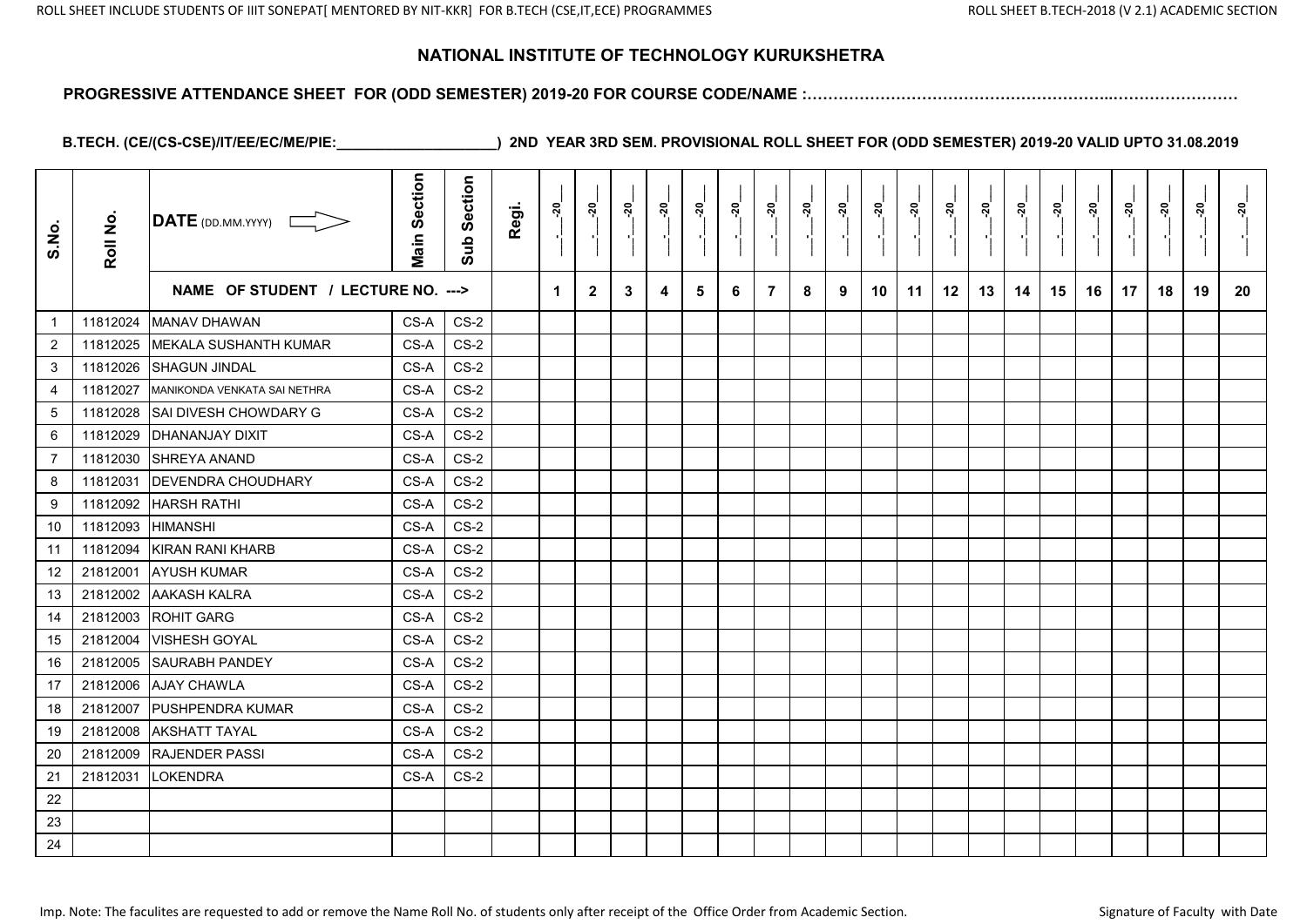#### **PROGRESSIVE ATTENDANCE SHEET FOR (ODD SEMESTER) 2019-20 FOR COURSE CODE/NAME :…………………………………………………..……………………**

| S.No.          | Roll No. | $\overline{\mathsf{DATE}}$ (DD.MM.YYYY) | <b>Main Section</b> | Section<br>Sub | Regi. | $\frac{5}{2}$ | នុ           | <u>នុ</u> | <u>នុ</u> | ្កុ | នុ | ្គុ            | នុ<br>$\blacksquare$ | <u>នុ</u> | នុ៎ | ្តុ<br>$\blacksquare$ | នុ | <u>នុ</u> | នុ | ៷៓ | $\overline{a}$ | <u>នុ</u><br>$\blacksquare$ | នុ | <u>នុ</u> | នុ |
|----------------|----------|-----------------------------------------|---------------------|----------------|-------|---------------|--------------|-----------|-----------|-----|----|----------------|----------------------|-----------|-----|-----------------------|----|-----------|----|----|----------------|-----------------------------|----|-----------|----|
|                |          | NAME OF STUDENT / LECTURE NO. --->      |                     |                |       | 1             | $\mathbf{2}$ | 3         | 4         | 5   | 6  | $\overline{7}$ | 8                    | 9         | 10  | 11                    | 12 | 13        | 14 | 15 | 16             | 17                          | 18 | 19        | 20 |
| -1             | 11812032 | MAHENDRA SUTHAR                         | CS-A                | $CS-3$         |       |               |              |           |           |     |    |                |                      |           |     |                       |    |           |    |    |                |                             |    |           |    |
| $\overline{2}$ | 11812033 | <b>ANURAG THAKUR</b>                    | CS-A                | $CS-3$         |       |               |              |           |           |     |    |                |                      |           |     |                       |    |           |    |    |                |                             |    |           |    |
| 3              | 11812034 | <b>BHAVISHYA YADAV</b>                  | CS-A                | $CS-3$         |       |               |              |           |           |     |    |                |                      |           |     |                       |    |           |    |    |                |                             |    |           |    |
| 4              | 11812035 | NAINA KASHYAP                           | CS-A                | $CS-3$         |       |               |              |           |           |     |    |                |                      |           |     |                       |    |           |    |    |                |                             |    |           |    |
| $\sqrt{5}$     | 11812036 | KAPIL KUMAR GUPTA                       | CS-A                | $CS-3$         |       |               |              |           |           |     |    |                |                      |           |     |                       |    |           |    |    |                |                             |    |           |    |
| 6              | 11812037 | <b>GAURAV YADAV</b>                     | CS-A                | $CS-3$         |       |               |              |           |           |     |    |                |                      |           |     |                       |    |           |    |    |                |                             |    |           |    |
| $\overline{7}$ | 11812038 | <b>ANKITA SIHAG</b>                     | CS-A                | $CS-3$         |       |               |              |           |           |     |    |                |                      |           |     |                       |    |           |    |    |                |                             |    |           |    |
| 8              | 11812039 | <b>DAMANJYOT SINGH</b>                  | CS-A                | $CS-3$         |       |               |              |           |           |     |    |                |                      |           |     |                       |    |           |    |    |                |                             |    |           |    |
| 9              | 11812040 | YASH KHANDELWAL                         | CS-A                | $CS-3$         |       |               |              |           |           |     |    |                |                      |           |     |                       |    |           |    |    |                |                             |    |           |    |
| 10             | 11812041 | <b>MOHIT</b>                            | CS-A                | $CS-3$         |       |               |              |           |           |     |    |                |                      |           |     |                       |    |           |    |    |                |                             |    |           |    |
| 11             | 11812042 | <b>ISHAAN GARG</b>                      | CS-A                | $CS-3$         |       |               |              |           |           |     |    |                |                      |           |     |                       |    |           |    |    |                |                             |    |           |    |
| 12             | 11812043 | <b>SUBHAM KUMAR MANJHI</b>              | CS-A                | $CS-3$         |       |               |              |           |           |     |    |                |                      |           |     |                       |    |           |    |    |                |                             |    |           |    |
| 13             | 11812044 | <b>SHIVAM SINGH</b>                     | CS-A                | $CS-3$         |       |               |              |           |           |     |    |                |                      |           |     |                       |    |           |    |    |                |                             |    |           |    |
| 14             | 11812045 | <b>HRITHIK BATRA</b>                    | CS-A                | $CS-3$         |       |               |              |           |           |     |    |                |                      |           |     |                       |    |           |    |    |                |                             |    |           |    |
| 15             | 11812046 | <b>KESHAV BHALLA</b>                    | CS-A                | $CS-3$         |       |               |              |           |           |     |    |                |                      |           |     |                       |    |           |    |    |                |                             |    |           |    |
| 16             | 11812090 | PIYUSH                                  | CS-A                | $CS-3$         |       |               |              |           |           |     |    |                |                      |           |     |                       |    |           |    |    |                |                             |    |           |    |
| 17             | 11812095 | <b>AMIT KUMAR MAURYA</b>                | CS-A                | $CS-3$         |       |               |              |           |           |     |    |                |                      |           |     |                       |    |           |    |    |                |                             |    |           |    |
| 18             | 21812010 | <b>DHRUV BAJAJ</b>                      | CS-A                | $CS-3$         |       |               |              |           |           |     |    |                |                      |           |     |                       |    |           |    |    |                |                             |    |           |    |
| 19             | 21812011 | <b>SACHIN RAJPOOT</b>                   | CS-A                | $CS-3$         |       |               |              |           |           |     |    |                |                      |           |     |                       |    |           |    |    |                |                             |    |           |    |
| $20\,$         | 21812012 | <b>ROHIT BISHT</b>                      | CS-A                | $CS-3$         |       |               |              |           |           |     |    |                |                      |           |     |                       |    |           |    |    |                |                             |    |           |    |
| 21             | 21812013 | <b>KESHAV</b>                           | CS-A                | $CS-3$         |       |               |              |           |           |     |    |                |                      |           |     |                       |    |           |    |    |                |                             |    |           |    |
| 22             | 21812029 | <b>IMESHRAM PRAJYOT</b>                 | CS-A                | $CS-3$         |       |               |              |           |           |     |    |                |                      |           |     |                       |    |           |    |    |                |                             |    |           |    |
| 23             |          |                                         |                     |                |       |               |              |           |           |     |    |                |                      |           |     |                       |    |           |    |    |                |                             |    |           |    |
| 24             |          |                                         |                     |                |       |               |              |           |           |     |    |                |                      |           |     |                       |    |           |    |    |                |                             |    |           |    |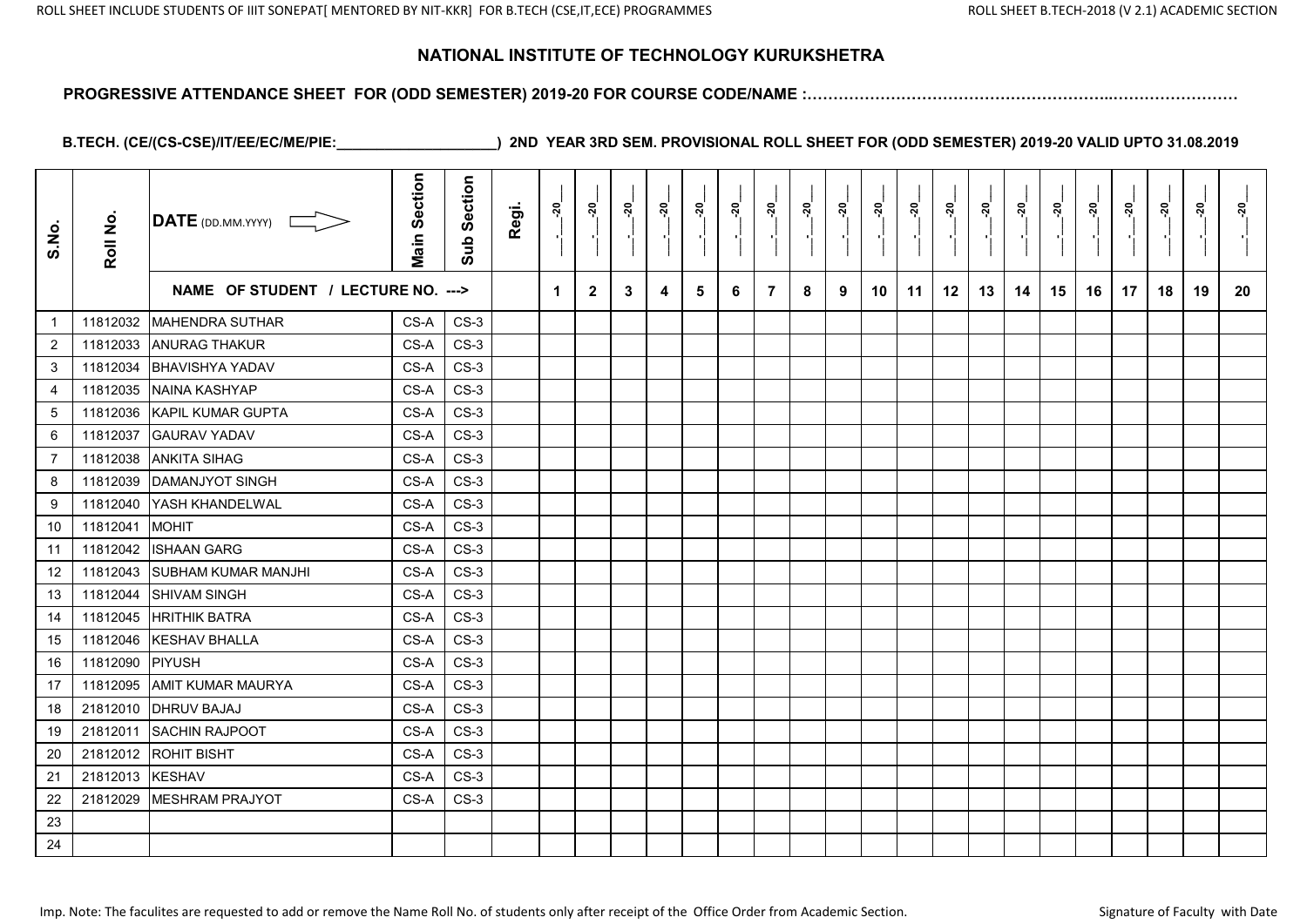#### **PROGRESSIVE ATTENDANCE SHEET FOR (ODD SEMESTER) 2019-20 FOR COURSE CODE/NAME :…………………………………………………..……………………**

| S.No.          | Roll No. | DATE (DD.MM.YYYY)                  | <b>Main Section</b> | Section<br>Sub | Regi. | នុ | <u>នុ</u>    | នុ | នុ៎ | នុ | <u>នុ</u> | នុ             | នុ | <u>នុ</u> | <u>នុ</u> | នុ | ៷  |    | <u>នុ</u> | ៷៓ | ៷៓ | <u>នុ</u> | នុ | ្កុ | <u>ຊ່</u> |
|----------------|----------|------------------------------------|---------------------|----------------|-------|----|--------------|----|-----|----|-----------|----------------|----|-----------|-----------|----|----|----|-----------|----|----|-----------|----|-----|-----------|
|                |          | NAME OF STUDENT / LECTURE NO. ---> |                     |                |       | 1  | $\mathbf{2}$ | 3  | 4   | 5. | 6         | $\overline{7}$ | 8  | 9         | 10        | 11 | 12 | 13 | 14        | 15 | 16 | 17        | 18 | 19  | 20        |
| $\overline{1}$ | 11812047 | <b>ASHISH MITTAL</b>               | $CS-B$              | $CS-4$         |       |    |              |    |     |    |           |                |    |           |           |    |    |    |           |    |    |           |    |     |           |
| $\overline{2}$ | 11812048 | <b>PUNIT JAIN</b>                  | $CS-B$              | $CS-4$         |       |    |              |    |     |    |           |                |    |           |           |    |    |    |           |    |    |           |    |     |           |
| 3              | 11812049 | <b>PULKIT AGGARWAL</b>             | $CS-B$              | $CS-4$         |       |    |              |    |     |    |           |                |    |           |           |    |    |    |           |    |    |           |    |     |           |
| 4              | 11812050 | <b>ROBIN</b>                       | $CS-B$              | $CS-4$         |       |    |              |    |     |    |           |                |    |           |           |    |    |    |           |    |    |           |    |     |           |
| 5              | 11812051 | <b>KARAN GUPTA</b>                 | $CS-B$              | $CS-4$         |       |    |              |    |     |    |           |                |    |           |           |    |    |    |           |    |    |           |    |     |           |
| 6              | 11812052 | <b>VIPIN KUMAR</b>                 | $CS-B$              | $CS-4$         |       |    |              |    |     |    |           |                |    |           |           |    |    |    |           |    |    |           |    |     |           |
| $\overline{7}$ | 11812053 | <b>TAMANNA</b>                     | $CS-B$              | $CS-4$         |       |    |              |    |     |    |           |                |    |           |           |    |    |    |           |    |    |           |    |     |           |
| 8              | 11812054 | <b>VIKRAM SARKAR</b>               | $CS-B$              | $CS-4$         |       |    |              |    |     |    |           |                |    |           |           |    |    |    |           |    |    |           |    |     |           |
| 9              | 11812055 | <b>ARCHIT GOYAL</b>                | $CS-B$              | $CS-4$         |       |    |              |    |     |    |           |                |    |           |           |    |    |    |           |    |    |           |    |     |           |
| 10             | 11812056 | BHARTI                             | $CS-B$              | $CS-4$         |       |    |              |    |     |    |           |                |    |           |           |    |    |    |           |    |    |           |    |     |           |
| 11             | 11812057 | <b>HARSHIT SINGLA</b>              | $CS-B$              | $CS-4$         |       |    |              |    |     |    |           |                |    |           |           |    |    |    |           |    |    |           |    |     |           |
| 12             | 11812058 | <b>MAYANK JAIN</b>                 | $CS-B$              | $CS-4$         |       |    |              |    |     |    |           |                |    |           |           |    |    |    |           |    |    |           |    |     |           |
| 13             | 11812059 | <b>TUMMALA MOHAN SAI</b>           | $CS-B$              | $CS-4$         |       |    |              |    |     |    |           |                |    |           |           |    |    |    |           |    |    |           |    |     |           |
| 14             | 11812060 | <b>VIPIN KUMAR</b>                 | CS-B                | $CS-4$         |       |    |              |    |     |    |           |                |    |           |           |    |    |    |           |    |    |           |    |     |           |
| 15             | 11812061 | BOBBILI PAWAN VEERA VENKATA RAYUDU | $CS-B$              | $CS-4$         |       |    |              |    |     |    |           |                |    |           |           |    |    |    |           |    |    |           |    |     |           |
| 16             | 11812062 | <b>AMAN KUMAR RANA</b>             | $CS-B$              | $CS-4$         |       |    |              |    |     |    |           |                |    |           |           |    |    |    |           |    |    |           |    |     |           |
| 17             | 21812014 | <b>MERAJ ANSARI</b>                | $CS-B$              | $CS-4$         |       |    |              |    |     |    |           |                |    |           |           |    |    |    |           |    |    |           |    |     |           |
| 18             | 21812015 | <b>EKTA</b>                        | $CS-B$              | $CS-4$         |       |    |              |    |     |    |           |                |    |           |           |    |    |    |           |    |    |           |    |     |           |
| 19             | 21812016 | <b>SAJAL PASSI</b>                 | $CS-B$              | $CS-4$         |       |    |              |    |     |    |           |                |    |           |           |    |    |    |           |    |    |           |    |     |           |
| 20             | 21812017 | <b>RAKESH SAHARAN</b>              | $CS-B$              | $CS-4$         |       |    |              |    |     |    |           |                |    |           |           |    |    |    |           |    |    |           |    |     |           |
| 21             | 21812027 | <b>GAJENDRA KHANNA</b>             | $CS-B$              | $CS-4$         |       |    |              |    |     |    |           |                |    |           |           |    |    |    |           |    |    |           |    |     |           |
| 22             |          |                                    |                     |                |       |    |              |    |     |    |           |                |    |           |           |    |    |    |           |    |    |           |    |     |           |
| 23             |          |                                    |                     |                |       |    |              |    |     |    |           |                |    |           |           |    |    |    |           |    |    |           |    |     |           |
| 24             |          |                                    |                     |                |       |    |              |    |     |    |           |                |    |           |           |    |    |    |           |    |    |           |    |     |           |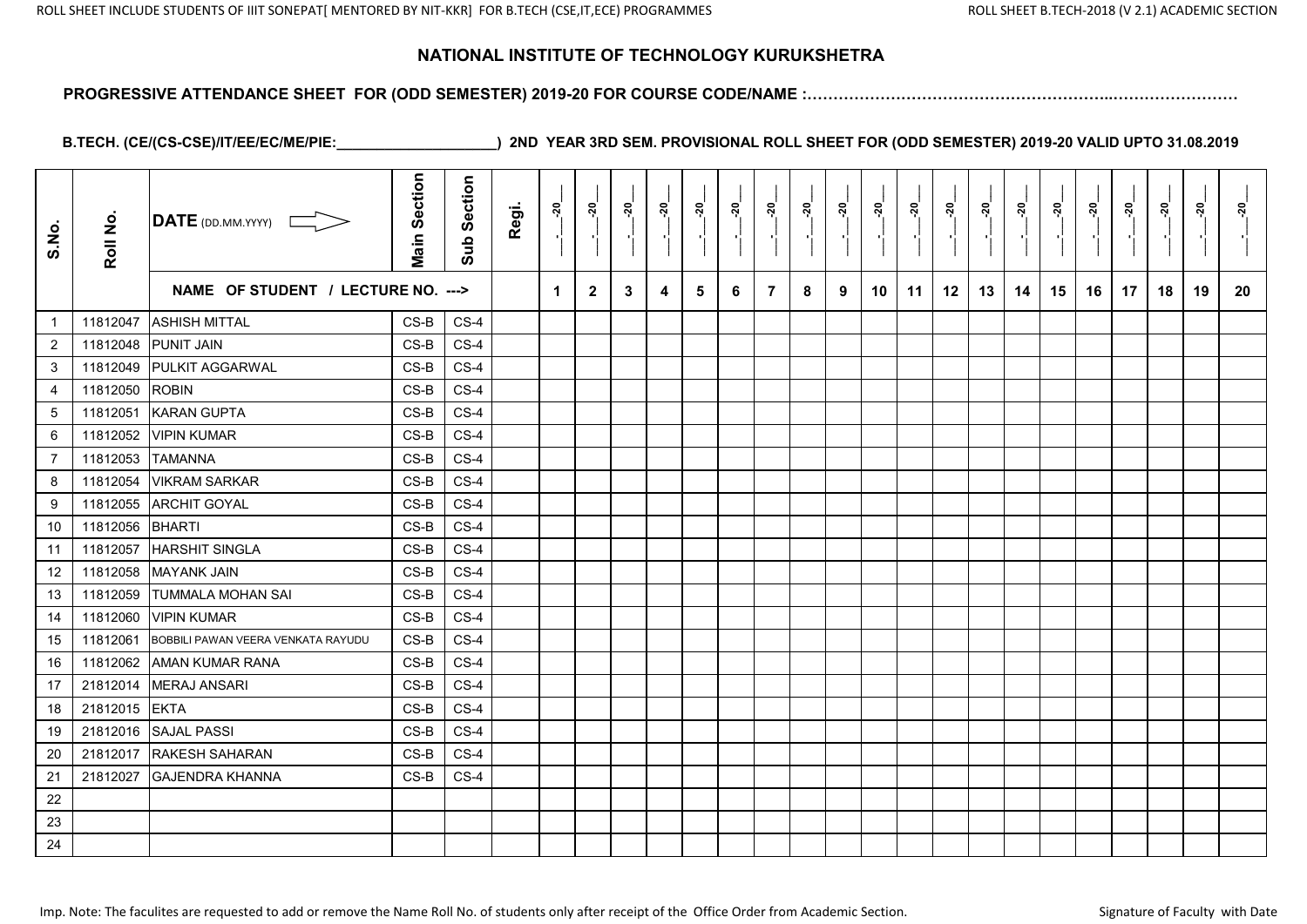#### **PROGRESSIVE ATTENDANCE SHEET FOR (ODD SEMESTER) 2019-20 FOR COURSE CODE/NAME :…………………………………………………..……………………**

| S.No.            | Roll No. | <b>DATE</b> (DD.MM.YYYY)           | <b>Main Section</b> | Section<br>Sub | Regi. | $\frac{5}{2}$ | នុ           | <u>នុ</u> | <u>នុ</u> | ្គុ | <u>នុ</u> | ្គុ            | នុ<br>$\blacksquare$ | ៷៓ | នុ៎ | ្លុ<br>$\blacksquare$ | នុ៎ | ៷៓ | នុ | ៷៓ | <u> 20</u> | <u>នុ</u><br>$\blacksquare$ | នុ | <u>នុ</u> | <u>នុ</u> |
|------------------|----------|------------------------------------|---------------------|----------------|-------|---------------|--------------|-----------|-----------|-----|-----------|----------------|----------------------|----|-----|-----------------------|-----|----|----|----|------------|-----------------------------|----|-----------|-----------|
|                  |          | NAME OF STUDENT / LECTURE NO. ---> |                     |                |       | 1             | $\mathbf{2}$ | 3         | 4         | 5   | 6         | $\overline{7}$ | 8                    | 9  | 10  | 11                    | 12  | 13 | 14 | 15 | 16         | 17                          | 18 | 19        | 20        |
| $\mathbf{1}$     | 11812063 | <b>ARSH PENTAL</b>                 | $CS-B$              | $CS-5$         |       |               |              |           |           |     |           |                |                      |    |     |                       |     |    |    |    |            |                             |    |           |           |
| $\overline{2}$   | 11812064 | <b>NITIKA GUPTA</b>                | CS-B                | $CS-5$         |       |               |              |           |           |     |           |                |                      |    |     |                       |     |    |    |    |            |                             |    |           |           |
| 3                | 11812065 | <b>KARRA SHARMILA</b>              | CS-B                | $CS-5$         |       |               |              |           |           |     |           |                |                      |    |     |                       |     |    |    |    |            |                             |    |           |           |
| $\overline{4}$   | 11812066 | ANIRUDH                            | $CS-B$              | $CS-5$         |       |               |              |           |           |     |           |                |                      |    |     |                       |     |    |    |    |            |                             |    |           |           |
| $\sqrt{5}$       | 11812067 | <b>ANURADHA</b>                    | CS-B                | $CS-5$         |       |               |              |           |           |     |           |                |                      |    |     |                       |     |    |    |    |            |                             |    |           |           |
| 6                | 11812068 | <b>SHAGUN</b>                      | CS-B                | $CS-5$         |       |               |              |           |           |     |           |                |                      |    |     |                       |     |    |    |    |            |                             |    |           |           |
| $\overline{7}$   | 11812069 | <b>JAGDISH MEENA</b>               | CS-B                | $CS-5$         |       |               |              |           |           |     |           |                |                      |    |     |                       |     |    |    |    |            |                             |    |           |           |
| 8                | 11812070 | HIMANSHI JANGRA                    | CS-B                | $CS-5$         |       |               |              |           |           |     |           |                |                      |    |     |                       |     |    |    |    |            |                             |    |           |           |
| $\boldsymbol{9}$ | 11812071 | LAKSHYA                            | $CS-B$              | $CS-5$         |       |               |              |           |           |     |           |                |                      |    |     |                       |     |    |    |    |            |                             |    |           |           |
| 10               | 11812072 | <b>VIPIN</b>                       | CS-B                | $CS-5$         |       |               |              |           |           |     |           |                |                      |    |     |                       |     |    |    |    |            |                             |    |           |           |
| 11               | 11812073 | PARMANAND                          | $CS-B$              | $CS-5$         |       |               |              |           |           |     |           |                |                      |    |     |                       |     |    |    |    |            |                             |    |           |           |
| 12               | 11812075 | JAYESH BHOJWANI                    | CS-B                | $CS-5$         |       |               |              |           |           |     |           |                |                      |    |     |                       |     |    |    |    |            |                             |    |           |           |
| 13               | 11812077 | JAYESH KUMAR                       | $CS-B$              | $CS-5$         |       |               |              |           |           |     |           |                |                      |    |     |                       |     |    |    |    |            |                             |    |           |           |
| 14               | 11812078 | N ANKITHA                          | $CS-B$              | $CS-5$         |       |               |              |           |           |     |           |                |                      |    |     |                       |     |    |    |    |            |                             |    |           |           |
| 15               | 11812079 | <b>REKHANSH PRIYADARSHI</b>        | CS-B                | $CS-5$         |       |               |              |           |           |     |           |                |                      |    |     |                       |     |    |    |    |            |                             |    |           |           |
| 16               | 11812080 | <b>PRATIK MEWARA</b>               | CS-B                | $CS-5$         |       |               |              |           |           |     |           |                |                      |    |     |                       |     |    |    |    |            |                             |    |           |           |
| 17               | 11812081 | <b>ANKIT KUMAR</b>                 | CS-B                | $CS-5$         |       |               |              |           |           |     |           |                |                      |    |     |                       |     |    |    |    |            |                             |    |           |           |
| 18               | 11812082 | <b>HIMANSHU</b>                    | CS-B                | $CS-5$         |       |               |              |           |           |     |           |                |                      |    |     |                       |     |    |    |    |            |                             |    |           |           |
| 19               | 11812083 | <b>SHUBHAM DUHAN</b>               | $CS-B$              | $CS-5$         |       |               |              |           |           |     |           |                |                      |    |     |                       |     |    |    |    |            |                             |    |           |           |
| $20\,$           | 11812084 | <b>PRAJWAL SINGH TOMAR</b>         | $CS-B$              | $CS-5$         |       |               |              |           |           |     |           |                |                      |    |     |                       |     |    |    |    |            |                             |    |           |           |
| 21               |          |                                    |                     |                |       |               |              |           |           |     |           |                |                      |    |     |                       |     |    |    |    |            |                             |    |           |           |
| 22               |          |                                    |                     |                |       |               |              |           |           |     |           |                |                      |    |     |                       |     |    |    |    |            |                             |    |           |           |
| 23               |          |                                    |                     |                |       |               |              |           |           |     |           |                |                      |    |     |                       |     |    |    |    |            |                             |    |           |           |
| 24               |          |                                    |                     |                |       |               |              |           |           |     |           |                |                      |    |     |                       |     |    |    |    |            |                             |    |           |           |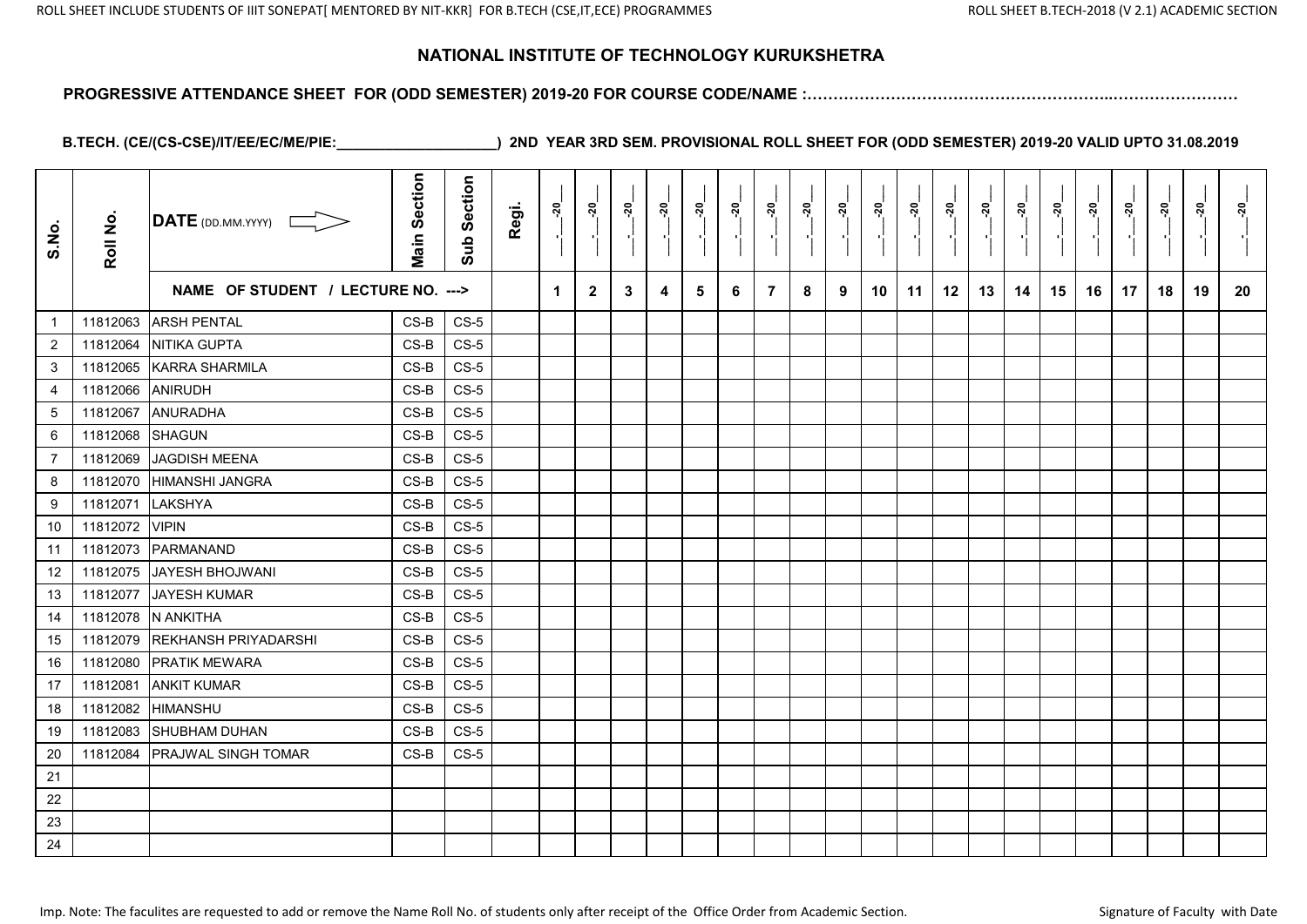#### **PROGRESSIVE ATTENDANCE SHEET FOR (ODD SEMESTER) 2019-20 FOR COURSE CODE/NAME :…………………………………………………..……………………**

| S.No.          | Roll No. | $\overline{\mathsf{DATE}}$ (DD.MM.YYYY) | <b>Main Section</b> | Section<br>Sub | Regi. | $\frac{5}{2}$ | នុ           | <u>នុ</u> | នុ | ្កុ | នុ | ្គុ            | នុ<br>$\blacksquare$ | <u>នុ</u> | ៷៓ | ្តុ<br>$\blacksquare$ | នុ | <u>នុ</u> | នុ | <u>នុ</u> | <u>នុ</u> | <u>នុ</u><br>$\blacksquare$ | នុ | <u>នុ</u> | នុ |
|----------------|----------|-----------------------------------------|---------------------|----------------|-------|---------------|--------------|-----------|----|-----|----|----------------|----------------------|-----------|----|-----------------------|----|-----------|----|-----------|-----------|-----------------------------|----|-----------|----|
|                |          | NAME OF STUDENT / LECTURE NO. --->      |                     |                |       | 1             | $\mathbf{2}$ | 3         | 4  | 5   | 6  | $\overline{7}$ | 8                    | 9         | 10 | 11                    | 12 | 13        | 14 | 15        | 16        | 17                          | 18 | 19        | 20 |
| -1             | 11812085 | <b>BHAWESH</b>                          | $CS-B$              | $CS-6$         |       |               |              |           |    |     |    |                |                      |           |    |                       |    |           |    |           |           |                             |    |           |    |
| $\overline{2}$ | 11812086 | <b>YOGESH</b>                           | CS-B                | $CS-6$         |       |               |              |           |    |     |    |                |                      |           |    |                       |    |           |    |           |           |                             |    |           |    |
| 3              | 11812087 | <b>AMIT MEHRA</b>                       | CS-B                | $CS-6$         |       |               |              |           |    |     |    |                |                      |           |    |                       |    |           |    |           |           |                             |    |           |    |
| 4              | 11812088 | ANJALI                                  | $CS-B$              | $CS-6$         |       |               |              |           |    |     |    |                |                      |           |    |                       |    |           |    |           |           |                             |    |           |    |
| 5              | 11812089 | <b>KOMAL</b>                            | CS-B                | $CS-6$         |       |               |              |           |    |     |    |                |                      |           |    |                       |    |           |    |           |           |                             |    |           |    |
| 6              | 11812091 | <b>DHRUV CHAWLA</b>                     | CS-B                | $CS-6$         |       |               |              |           |    |     |    |                |                      |           |    |                       |    |           |    |           |           |                             |    |           |    |
| $\overline{7}$ | 11822001 | <b>SACHIN BAJPAI</b>                    | CS-B                | $CS-6$         |       |               |              |           |    |     |    |                |                      |           |    |                       |    |           |    |           |           |                             |    |           |    |
| 8              | 11822002 | <b>ABHISHEK KUMAR SAH</b>               | CS-B                | $CS-6$         |       |               |              |           |    |     |    |                |                      |           |    |                       |    |           |    |           |           |                             |    |           |    |
| 9              | 11822003 | KRISHNA KUMAR YADAV                     | $CS-B$              | $CS-6$         |       |               |              |           |    |     |    |                |                      |           |    |                       |    |           |    |           |           |                             |    |           |    |
| 10             | 11822004 | <b>RATIN KUMAR BRALA</b>                | CS-B                | $CS-6$         |       |               |              |           |    |     |    |                |                      |           |    |                       |    |           |    |           |           |                             |    |           |    |
| 11             | 11822005 | <b>ABHISHEK CHAUDHARY</b>               | CS-B                | $CS-6$         |       |               |              |           |    |     |    |                |                      |           |    |                       |    |           |    |           |           |                             |    |           |    |
| 12             | 11822006 | <b>IHAB ADEEL</b>                       | CS-B                | $CS-6$         |       |               |              |           |    |     |    |                |                      |           |    |                       |    |           |    |           |           |                             |    |           |    |
| 13             | 21812019 | <b>ABHISHEK SHARMA</b>                  | $CS-B$              | $CS-6$         |       |               |              |           |    |     |    |                |                      |           |    |                       |    |           |    |           |           |                             |    |           |    |
| 14             | 21812020 | <b>PRATYUSH BHARDWAJ</b>                | $CS-B$              | $CS-6$         |       |               |              |           |    |     |    |                |                      |           |    |                       |    |           |    |           |           |                             |    |           |    |
| 15             | 21812021 | <b>SOURABH SINGH</b>                    | CS-B                | $CS-6$         |       |               |              |           |    |     |    |                |                      |           |    |                       |    |           |    |           |           |                             |    |           |    |
| 16             | 21812022 | <b>VAIBHAV SAHU</b>                     | CS-B                | $CS-6$         |       |               |              |           |    |     |    |                |                      |           |    |                       |    |           |    |           |           |                             |    |           |    |
| 17             | 21812023 | <b>ASHOK</b>                            | CS-B                | $CS-6$         |       |               |              |           |    |     |    |                |                      |           |    |                       |    |           |    |           |           |                             |    |           |    |
| 18             | 21812025 | <b>SIDDHARTH SHEKHAR</b>                | CS-B                | $CS-6$         |       |               |              |           |    |     |    |                |                      |           |    |                       |    |           |    |           |           |                             |    |           |    |
| 19             | 21812028 | <b>PARIXIT CHAUDHARY</b>                | $CS-B$              | $CS-6$         |       |               |              |           |    |     |    |                |                      |           |    |                       |    |           |    |           |           |                             |    |           |    |
| $20\,$         | 21812030 | <b>INITESH KUMAR GUPTA</b>              | $CS-B$              | $CS-6$         |       |               |              |           |    |     |    |                |                      |           |    |                       |    |           |    |           |           |                             |    |           |    |
| 21             |          |                                         |                     |                |       |               |              |           |    |     |    |                |                      |           |    |                       |    |           |    |           |           |                             |    |           |    |
| 22             |          |                                         |                     |                |       |               |              |           |    |     |    |                |                      |           |    |                       |    |           |    |           |           |                             |    |           |    |
| 23             |          |                                         |                     |                |       |               |              |           |    |     |    |                |                      |           |    |                       |    |           |    |           |           |                             |    |           |    |
| 24             |          |                                         |                     |                |       |               |              |           |    |     |    |                |                      |           |    |                       |    |           |    |           |           |                             |    |           |    |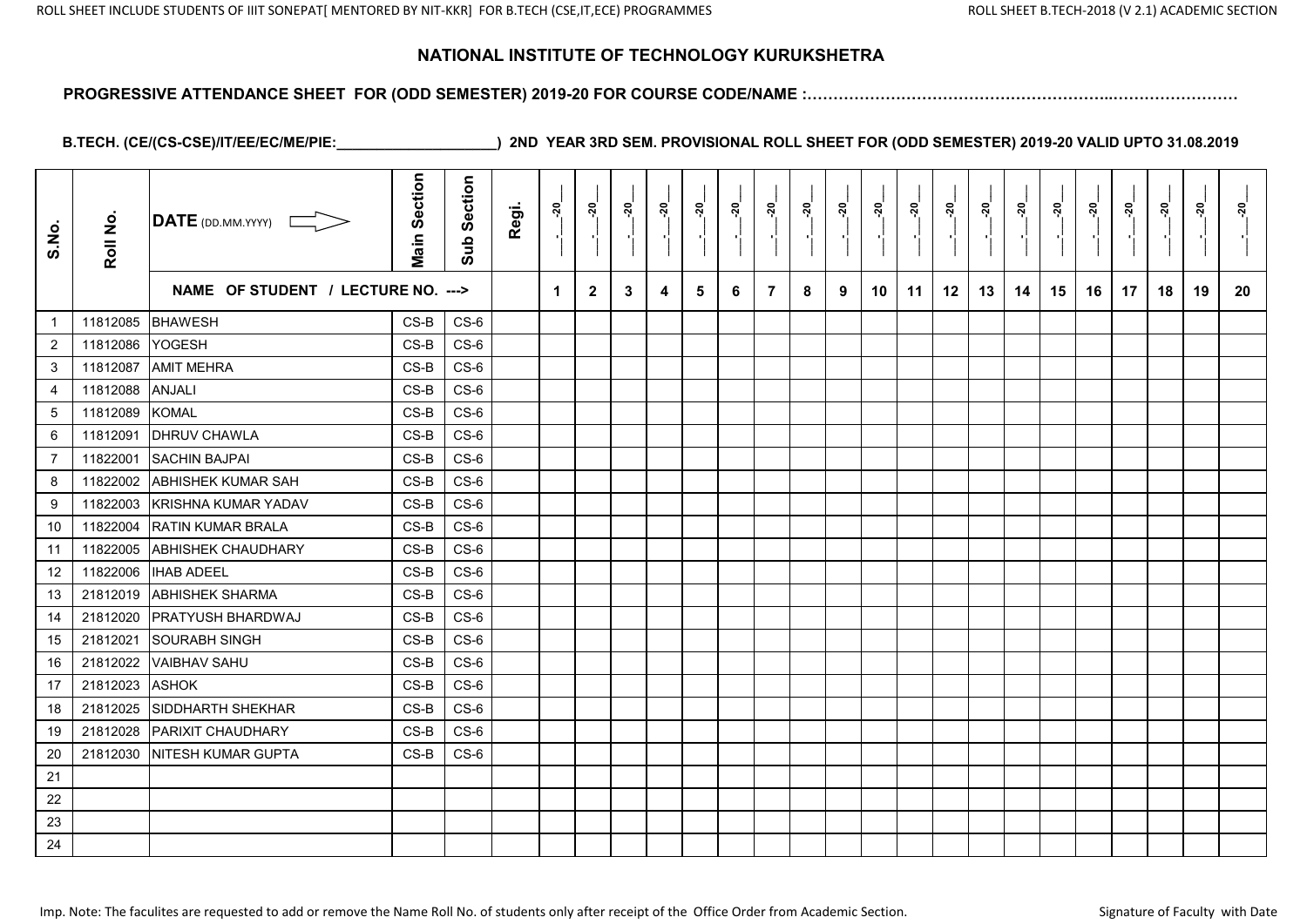#### **PROGRESSIVE ATTENDANCE SHEET FOR (ODD SEMESTER) 2019-20 FOR COURSE CODE/NAME :…………………………………………………..……………………**

| S.No.          | Roll No. | $\overline{\mathsf{DATE}}$ (DD.MM.YYYY) | <b>Main Section</b> | Section<br>Sub | Regi. | $\frac{5}{2}$ | <u>័រ</u><br>$\blacksquare$ | នុ | នុ៎ | នុ | <u>នុ</u> | នុ<br>Pi       | នុ៎ | នុ៎ | នុ | នុ៎ | ៷  | នុ៎ | <u>នុ</u> | នុ៎ | នុ | នុ៎ | នុ<br>- 11 | <u>នុ</u> | នុ |
|----------------|----------|-----------------------------------------|---------------------|----------------|-------|---------------|-----------------------------|----|-----|----|-----------|----------------|-----|-----|----|-----|----|-----|-----------|-----|----|-----|------------|-----------|----|
|                |          | NAME OF STUDENT / LECTURE NO. --->      |                     |                |       | 1             | $\mathbf{2}$                | 3  | 4   | 5  | 6         | $\overline{7}$ | 8   | 9   | 10 | 11  | 12 | 13  | 14        | 15  | 16 | 17  | 18         | 19        | 20 |
| $\overline{1}$ | 11813001 | <b>DIVYANSH SAINI</b>                   | IT-A                | $IT-1$         |       |               |                             |    |     |    |           |                |     |     |    |     |    |     |           |     |    |     |            |           |    |
| 2              | 11813002 | <b>RISHABH SINGH</b>                    | IT-A                | $IT-1$         |       |               |                             |    |     |    |           |                |     |     |    |     |    |     |           |     |    |     |            |           |    |
| 3              | 11813003 | <b>ISHIKA</b>                           | IT-A                | $IT-1$         |       |               |                             |    |     |    |           |                |     |     |    |     |    |     |           |     |    |     |            |           |    |
| 4              | 11813004 | <b>VINAY SHEORAN</b>                    | IT-A                | $IT-1$         |       |               |                             |    |     |    |           |                |     |     |    |     |    |     |           |     |    |     |            |           |    |
| 5              | 11813005 | <b>SURESH KUMAR</b>                     | IT-A                | $IT-1$         |       |               |                             |    |     |    |           |                |     |     |    |     |    |     |           |     |    |     |            |           |    |
| 6              | 11813006 | <b>MANISH</b>                           | IT-A                | $IT-1$         |       |               |                             |    |     |    |           |                |     |     |    |     |    |     |           |     |    |     |            |           |    |
| $\overline{7}$ | 11813007 | <b>GAURAV</b>                           | IT-A                | $IT-1$         |       |               |                             |    |     |    |           |                |     |     |    |     |    |     |           |     |    |     |            |           |    |
| 8              | 11813008 | <b>BRIJESH BHARTI</b>                   | IT-A                | $IT-1$         |       |               |                             |    |     |    |           |                |     |     |    |     |    |     |           |     |    |     |            |           |    |
| 9              | 11813009 | <b>MOHIT</b>                            | IT-A                | $IT-1$         |       |               |                             |    |     |    |           |                |     |     |    |     |    |     |           |     |    |     |            |           |    |
| 10             | 11813010 | YASH PAL                                | IT-A                | $IT-1$         |       |               |                             |    |     |    |           |                |     |     |    |     |    |     |           |     |    |     |            |           |    |
| 11             | 11813011 | <b>KULDEEP SINGH</b>                    | IT-A                | $IT-1$         |       |               |                             |    |     |    |           |                |     |     |    |     |    |     |           |     |    |     |            |           |    |
| 12             | 11813012 | <b>UDDESHYA</b>                         | IT-A                | $IT-1$         |       |               |                             |    |     |    |           |                |     |     |    |     |    |     |           |     |    |     |            |           |    |
| 13             | 11813013 | <b>AAKASH BARTHWAL</b>                  | IT-A                | $IT-1$         |       |               |                             |    |     |    |           |                |     |     |    |     |    |     |           |     |    |     |            |           |    |
| 14             | 11813014 | <b>HEMANT PANDEY</b>                    | IT-A                | $IT-1$         |       |               |                             |    |     |    |           |                |     |     |    |     |    |     |           |     |    |     |            |           |    |
| 15             | 11813015 | <b>RACHIT NEHRA</b>                     | IT-A                | $IT-1$         |       |               |                             |    |     |    |           |                |     |     |    |     |    |     |           |     |    |     |            |           |    |
| 16             | 11813016 | YASH GOENKA                             | IT-A                | $IT-1$         |       |               |                             |    |     |    |           |                |     |     |    |     |    |     |           |     |    |     |            |           |    |
| 17             | 11813017 | ANJALI                                  | IT-A                | $IT-1$         |       |               |                             |    |     |    |           |                |     |     |    |     |    |     |           |     |    |     |            |           |    |
| 18             | 11813018 | <b>ANUBHAV SINGH</b>                    | IT-A                | $IT-1$         |       |               |                             |    |     |    |           |                |     |     |    |     |    |     |           |     |    |     |            |           |    |
| 19             | 11813019 | ANUBHAV                                 | IT-A                | $IT-1$         |       |               |                             |    |     |    |           |                |     |     |    |     |    |     |           |     |    |     |            |           |    |
| 20             | 11813020 | PRIYANSHU                               | IT-A                | $IT-1$         |       |               |                             |    |     |    |           |                |     |     |    |     |    |     |           |     |    |     |            |           |    |
| 21             | 11813021 | <b>PRAGUN SAINI</b>                     | IT-A                | $IT-1$         |       |               |                             |    |     |    |           |                |     |     |    |     |    |     |           |     |    |     |            |           |    |
| 22             |          |                                         |                     |                |       |               |                             |    |     |    |           |                |     |     |    |     |    |     |           |     |    |     |            |           |    |
| 23             |          |                                         |                     |                |       |               |                             |    |     |    |           |                |     |     |    |     |    |     |           |     |    |     |            |           |    |
| 24             |          |                                         |                     |                |       |               |                             |    |     |    |           |                |     |     |    |     |    |     |           |     |    |     |            |           |    |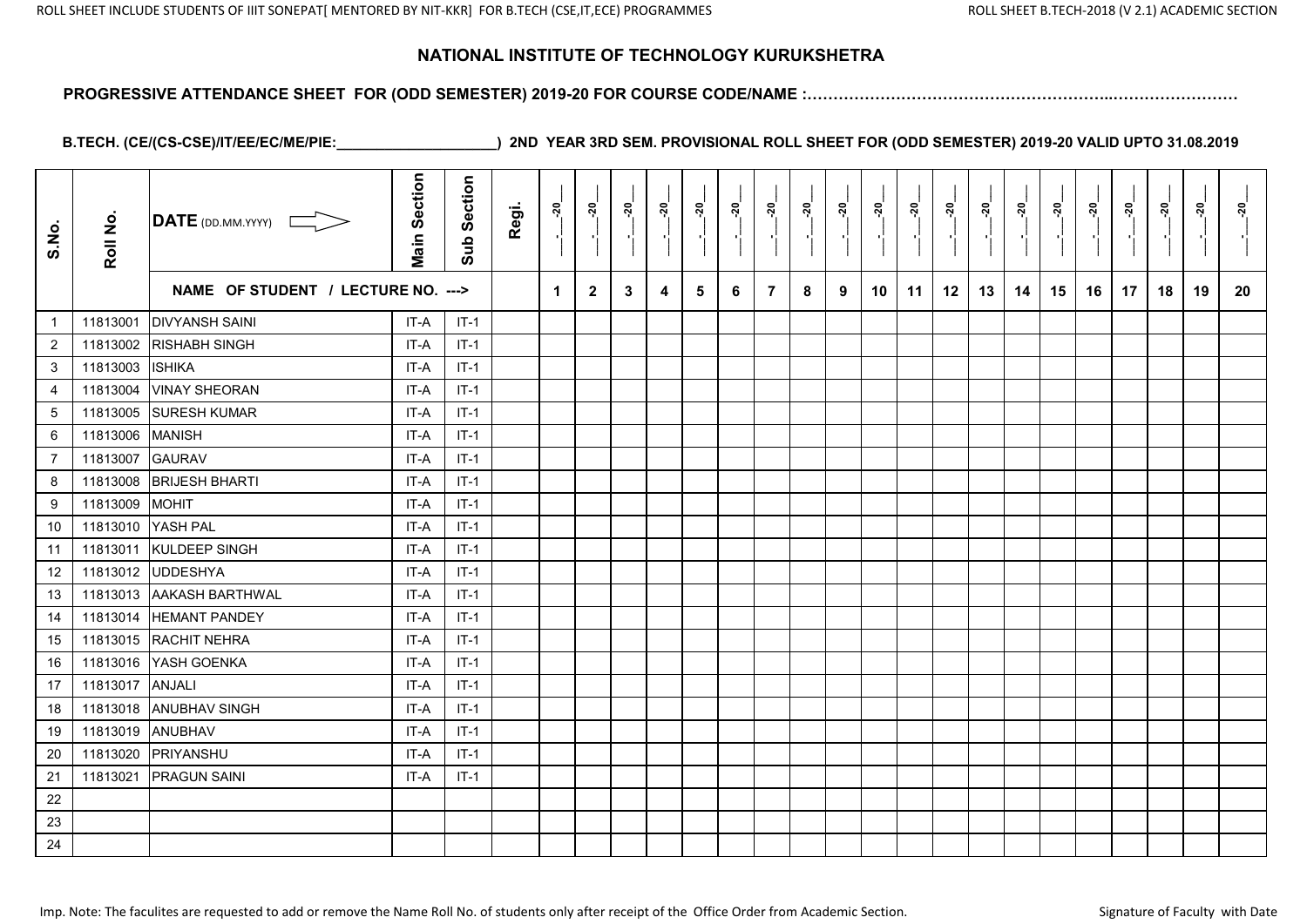#### **PROGRESSIVE ATTENDANCE SHEET FOR (ODD SEMESTER) 2019-20 FOR COURSE CODE/NAME :…………………………………………………..……………………**

| S.No.          | Roll No. | DATE (DD.MM.YYYY)                  | <b>Main Section</b> | Section<br>Sub | Regi. | នុ                   | <u>នុ</u>    | <u>នុ</u> | <u>័រ</u> | នុ | ្គុ | <u>នុ</u>      | នុ | ៷៓ | <u>នុ</u> | ្ពុ | នុ |    | នុ | <u>នុ</u> | នុ | <u>នុ</u><br>$\blacksquare$ | នុ | <u>នុ</u> | នុ |
|----------------|----------|------------------------------------|---------------------|----------------|-------|----------------------|--------------|-----------|-----------|----|-----|----------------|----|----|-----------|-----|----|----|----|-----------|----|-----------------------------|----|-----------|----|
|                |          | NAME OF STUDENT / LECTURE NO. ---> |                     |                |       | $\blacktriangleleft$ | $\mathbf{2}$ | 3         | 4         | 5  | 6   | $\overline{7}$ | 8  | 9  | 10        | 11  | 12 | 13 | 14 | 15        | 16 | 17                          | 18 | 19        | 20 |
| $\overline{1}$ | 11813022 | <b>HARSHIT SHARMA</b>              | IT-A                | $IT-2$         |       |                      |              |           |           |    |     |                |    |    |           |     |    |    |    |           |    |                             |    |           |    |
| $\overline{2}$ | 11813023 | <b>ARYAN KHANDELWAL</b>            | IT-A                | $IT-2$         |       |                      |              |           |           |    |     |                |    |    |           |     |    |    |    |           |    |                             |    |           |    |
| 3              | 11813024 | <b>SIDDHANT KUMAR</b>              | IT-A                | $IT-2$         |       |                      |              |           |           |    |     |                |    |    |           |     |    |    |    |           |    |                             |    |           |    |
| $\overline{4}$ | 11813025 | KHUSHI                             | IT-A                | $IT-2$         |       |                      |              |           |           |    |     |                |    |    |           |     |    |    |    |           |    |                             |    |           |    |
| 5              | 11813026 | <b>BHARAT BHUSAN</b>               | IT-A                | $IT-2$         |       |                      |              |           |           |    |     |                |    |    |           |     |    |    |    |           |    |                             |    |           |    |
| 6              | 11813027 | <b>ROMI</b>                        | IT-A                | $IT-2$         |       |                      |              |           |           |    |     |                |    |    |           |     |    |    |    |           |    |                             |    |           |    |
| $\overline{7}$ | 11813028 | YASHWANT SINGH                     | IT-A                | $IT-2$         |       |                      |              |           |           |    |     |                |    |    |           |     |    |    |    |           |    |                             |    |           |    |
| 8              | 11813029 | <b>PINTU KUMAR</b>                 | IT-A                | $IT-2$         |       |                      |              |           |           |    |     |                |    |    |           |     |    |    |    |           |    |                             |    |           |    |
| 9              | 11813030 | <b>AVNEESH NISCHAL</b>             | IT-A                | $IT-2$         |       |                      |              |           |           |    |     |                |    |    |           |     |    |    |    |           |    |                             |    |           |    |
| 10             | 11813094 | <b>SHATAKSHI</b>                   | IT-A                | $IT-2$         |       |                      |              |           |           |    |     |                |    |    |           |     |    |    |    |           |    |                             |    |           |    |
| 11             | 21813001 | NISCHAY ROHILLA                    | IT-A                | $IT-2$         |       |                      |              |           |           |    |     |                |    |    |           |     |    |    |    |           |    |                             |    |           |    |
| 12             | 21813002 | <b>AKSHAT GARG</b>                 | IT-A                | $IT-2$         |       |                      |              |           |           |    |     |                |    |    |           |     |    |    |    |           |    |                             |    |           |    |
| 13             | 21813003 | <b>BHAGESWAR</b>                   | IT-A                | $IT-2$         |       |                      |              |           |           |    |     |                |    |    |           |     |    |    |    |           |    |                             |    |           |    |
| 14             | 21813004 | RAKSHAK AGGARWAL                   | IT-A                | $IT-2$         |       |                      |              |           |           |    |     |                |    |    |           |     |    |    |    |           |    |                             |    |           |    |
| 15             | 21813005 | <b>NANDINI GOEL</b>                | IT-A                | $IT-2$         |       |                      |              |           |           |    |     |                |    |    |           |     |    |    |    |           |    |                             |    |           |    |
| 16             | 21813007 | <b>DIKSHANT JAGOTA</b>             | IT-A                | $IT-2$         |       |                      |              |           |           |    |     |                |    |    |           |     |    |    |    |           |    |                             |    |           |    |
| 17             | 21813008 | <b>PRINCE HANS</b>                 | IT-A                | $IT-2$         |       |                      |              |           |           |    |     |                |    |    |           |     |    |    |    |           |    |                             |    |           |    |
| 18             | 21813024 | <b>NITIN PANDEY</b>                | IT-A                | $IT-2$         |       |                      |              |           |           |    |     |                |    |    |           |     |    |    |    |           |    |                             |    |           |    |
| 19             | 21813028 | <b>AKSHIT MITTAL</b>               | IT-A                | $IT-2$         |       |                      |              |           |           |    |     |                |    |    |           |     |    |    |    |           |    |                             |    |           |    |
| 20             | 21813032 | <b>LOKESH</b>                      | IT-A                | $IT-2$         |       |                      |              |           |           |    |     |                |    |    |           |     |    |    |    |           |    |                             |    |           |    |
| 21             | 21813037 | RAHUL JAISWAL                      | IT-A                | $IT-2$         |       |                      |              |           |           |    |     |                |    |    |           |     |    |    |    |           |    |                             |    |           |    |
| 22             |          |                                    |                     |                |       |                      |              |           |           |    |     |                |    |    |           |     |    |    |    |           |    |                             |    |           |    |
| 23             |          |                                    |                     |                |       |                      |              |           |           |    |     |                |    |    |           |     |    |    |    |           |    |                             |    |           |    |
| 24             |          |                                    |                     |                |       |                      |              |           |           |    |     |                |    |    |           |     |    |    |    |           |    |                             |    |           |    |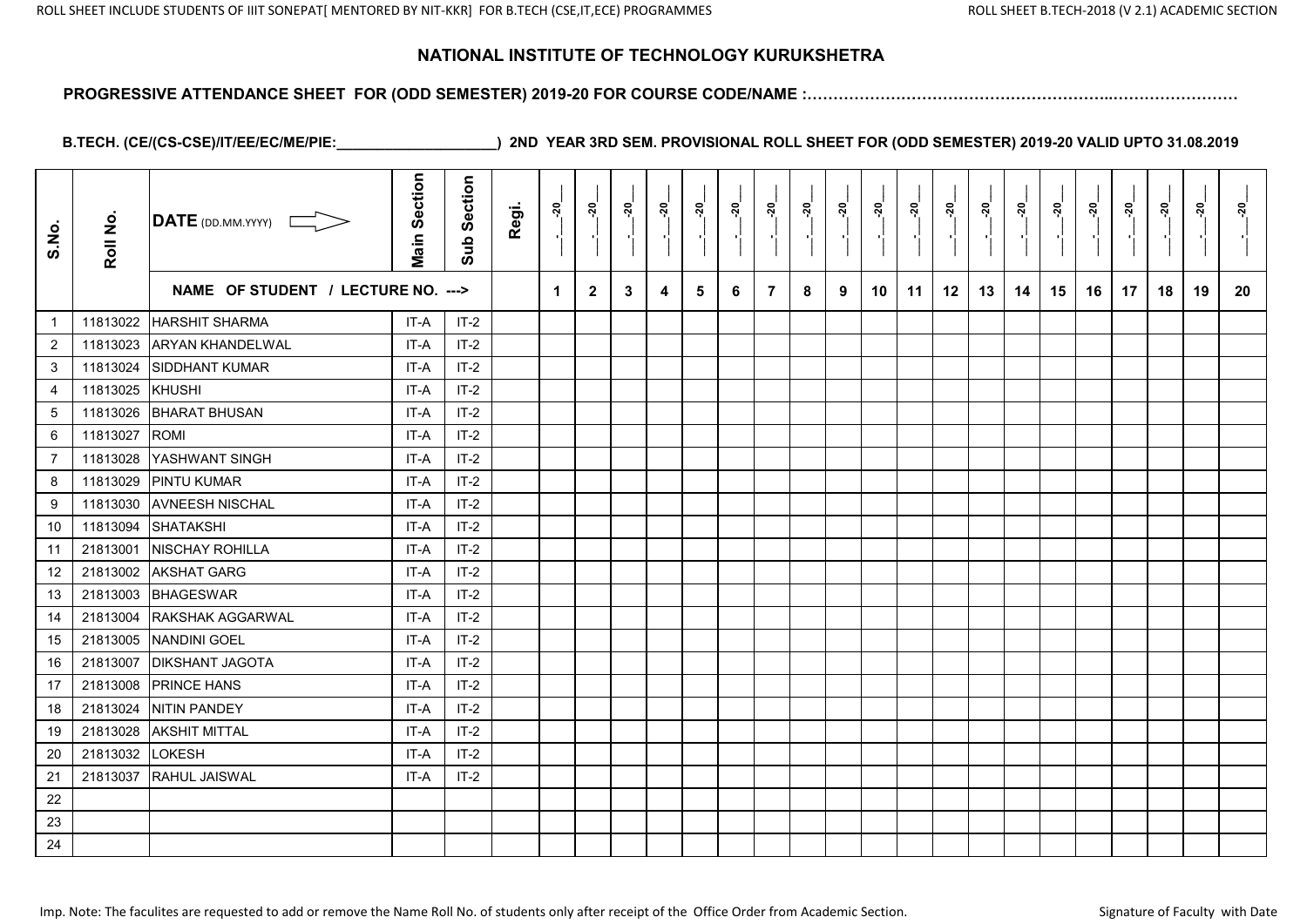#### **PROGRESSIVE ATTENDANCE SHEET FOR (ODD SEMESTER) 2019-20 FOR COURSE CODE/NAME :…………………………………………………..……………………**

| S.No.          | Roll No. | DATE (DD.MM.YYYY)                  | <b>Main Section</b> | Section<br>Sub | Regi. | <u>នុ</u> | <u>នុ</u>    | នុ | <u>នុ</u> | នុ | <u>នុ</u> | ៷៓<br>Pi       | នុ៎ | ៷៓ | <u> 20</u> | នុ | <u>នុ</u> | នុ | <u>នុ</u> | នុ៎ | នុ | <u>នុ</u> | នុ | <u>នុ</u> | <u>័រ</u> |
|----------------|----------|------------------------------------|---------------------|----------------|-------|-----------|--------------|----|-----------|----|-----------|----------------|-----|----|------------|----|-----------|----|-----------|-----|----|-----------|----|-----------|-----------|
|                |          | NAME OF STUDENT / LECTURE NO. ---> |                     |                |       | 1         | $\mathbf{2}$ | 3  | 4         | 5  | 6         | $\overline{7}$ | 8   | 9  | 10         | 11 | 12        | 13 | 14        | 15  | 16 | 17        | 18 | 19        | 20        |
| $\overline{1}$ | 11813031 | <b>AAYUSH GUPTA</b>                | IT-A                | $IT-3$         |       |           |              |    |           |    |           |                |     |    |            |    |           |    |           |     |    |           |    |           |           |
| 2              | 11813032 | <b>VAIBHAV GARG</b>                | IT-A                | $IT-3$         |       |           |              |    |           |    |           |                |     |    |            |    |           |    |           |     |    |           |    |           |           |
| 3              | 11813033 | <b>GAURAV CHAUROTIYA</b>           | IT-A                | $IT-3$         |       |           |              |    |           |    |           |                |     |    |            |    |           |    |           |     |    |           |    |           |           |
| 4              | 11813034 | <b>VAIBHAV DUA</b>                 | IT-A                | $IT-3$         |       |           |              |    |           |    |           |                |     |    |            |    |           |    |           |     |    |           |    |           |           |
| 5              | 11813035 | <b>SARTHAK MITTAL</b>              | IT-A                | $IT-3$         |       |           |              |    |           |    |           |                |     |    |            |    |           |    |           |     |    |           |    |           |           |
| 6              | 11813036 | KOSURI TARUNTEJA                   | IT-A                | $IT-3$         |       |           |              |    |           |    |           |                |     |    |            |    |           |    |           |     |    |           |    |           |           |
| $\overline{7}$ | 11813037 | <b>SACHI HANSRAJ NAGRALE</b>       | IT-A                | $IT-3$         |       |           |              |    |           |    |           |                |     |    |            |    |           |    |           |     |    |           |    |           |           |
| 8              | 11813038 | <b>SPARSH GARG</b>                 | IT-A                | $IT-3$         |       |           |              |    |           |    |           |                |     |    |            |    |           |    |           |     |    |           |    |           |           |
| 9              | 11813039 | MOHINESH KUMAR SHARMA              | IT-A                | $IT-3$         |       |           |              |    |           |    |           |                |     |    |            |    |           |    |           |     |    |           |    |           |           |
| 10             | 11813040 | <b>ASHA MEENA</b>                  | IT-A                | $IT-3$         |       |           |              |    |           |    |           |                |     |    |            |    |           |    |           |     |    |           |    |           |           |
| 11             | 11813041 | <b>SUMIT MIRZA</b>                 | IT-A                | $IT-3$         |       |           |              |    |           |    |           |                |     |    |            |    |           |    |           |     |    |           |    |           |           |
| 12             | 11813042 | <b>SANYAM KUMAR</b>                | IT-A                | $IT-3$         |       |           |              |    |           |    |           |                |     |    |            |    |           |    |           |     |    |           |    |           |           |
| 13             | 11813043 | <b>VISHAL KUMAR</b>                | IT-A                | $IT-3$         |       |           |              |    |           |    |           |                |     |    |            |    |           |    |           |     |    |           |    |           |           |
| 14             | 11813044 | <b>SHANTANU AGARWAL</b>            | IT-A                | $IT-3$         |       |           |              |    |           |    |           |                |     |    |            |    |           |    |           |     |    |           |    |           |           |
| 15             | 11813045 | <b>NIPUN GUPTA</b>                 | IT-A                | $IT-3$         |       |           |              |    |           |    |           |                |     |    |            |    |           |    |           |     |    |           |    |           |           |
| 16             | 11813046 | <b>VISHAL YADAV</b>                | IT-A                | $IT-3$         |       |           |              |    |           |    |           |                |     |    |            |    |           |    |           |     |    |           |    |           |           |
| 17             | 21813011 | <b>SACHIN YADAV</b>                | IT-A                | $IT-3$         |       |           |              |    |           |    |           |                |     |    |            |    |           |    |           |     |    |           |    |           |           |
| 18             | 21813025 | <b>CHETNA JAIN</b>                 | IT-A                | $IT-3$         |       |           |              |    |           |    |           |                |     |    |            |    |           |    |           |     |    |           |    |           |           |
| 19             | 21813029 | KHUSHI SAGRAYA                     | IT-A                | $IT-3$         |       |           |              |    |           |    |           |                |     |    |            |    |           |    |           |     |    |           |    |           |           |
| 20             | 21813038 | <b>ATUL SAINI</b>                  | IT-A                | $IT-3$         |       |           |              |    |           |    |           |                |     |    |            |    |           |    |           |     |    |           |    |           |           |
| 21             | 11813047 | <b>ASIF ALI AKMAL</b>              | IT-B                | $IT-3$         |       |           |              |    |           |    |           |                |     |    |            |    |           |    |           |     |    |           |    |           |           |
| 22             |          |                                    |                     |                |       |           |              |    |           |    |           |                |     |    |            |    |           |    |           |     |    |           |    |           |           |
| 23             |          |                                    |                     |                |       |           |              |    |           |    |           |                |     |    |            |    |           |    |           |     |    |           |    |           |           |
| 24             |          |                                    |                     |                |       |           |              |    |           |    |           |                |     |    |            |    |           |    |           |     |    |           |    |           |           |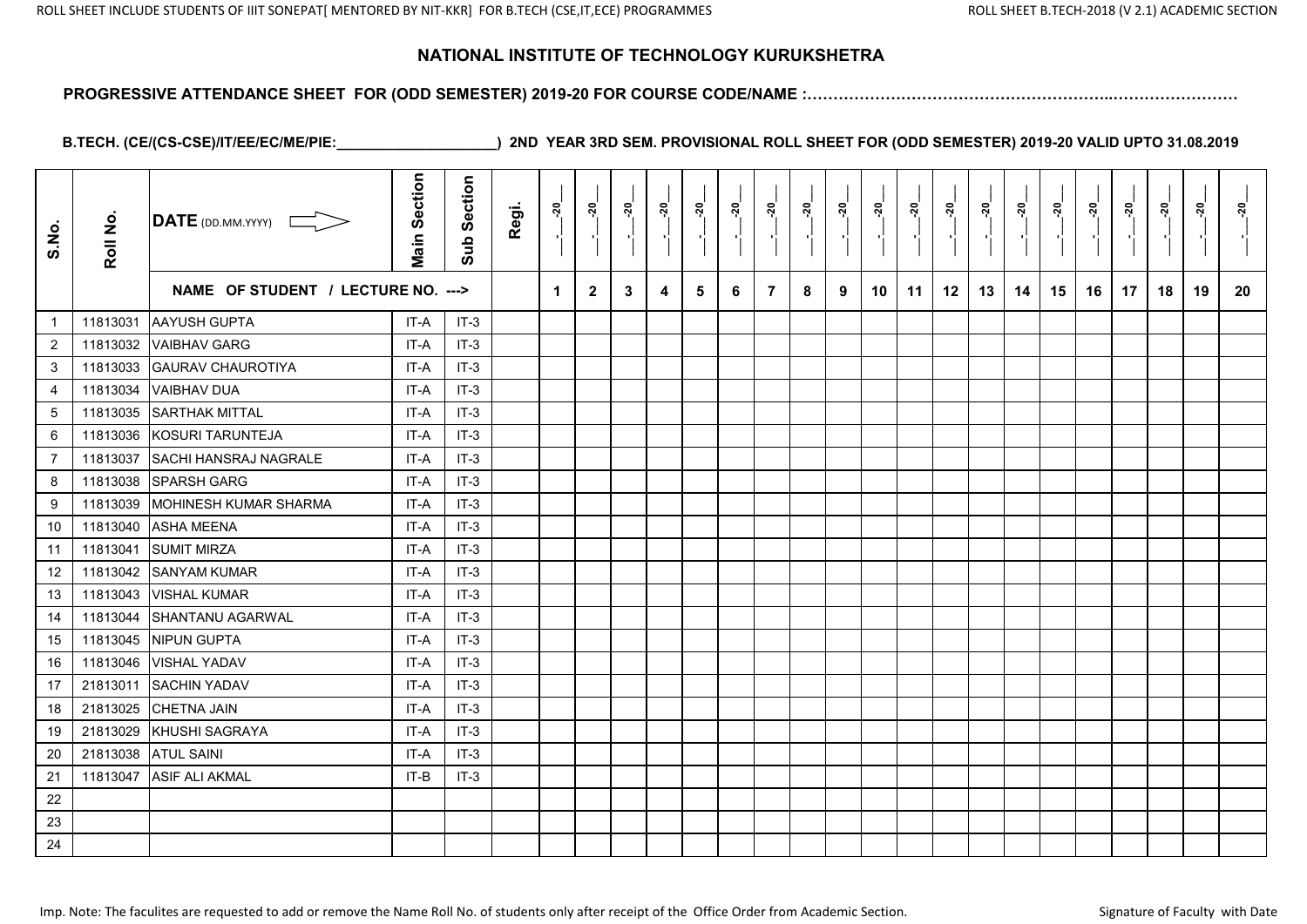#### **PROGRESSIVE ATTENDANCE SHEET FOR (ODD SEMESTER) 2019-20 FOR COURSE CODE/NAME :…………………………………………………..……………………**

| S.No.            | Roll No. | DATE (DD.MM.YYYY)                  | <b>Main Section</b> | Section<br>Sub | Regi. | នុ៎ | ៷៓           | នុ | នុ៎ | នុ | ៷៓ | នុ             | នុ | <u> ຊ</u> | នុ | ៷៓ | <u>នុ</u> | នុ | ្គុ | <u> ຊ</u> | <u>នុ</u> | ៷៓ | នុ | នុ<br>P. | នុ |
|------------------|----------|------------------------------------|---------------------|----------------|-------|-----|--------------|----|-----|----|----|----------------|----|-----------|----|----|-----------|----|-----|-----------|-----------|----|----|----------|----|
|                  |          | NAME OF STUDENT / LECTURE NO. ---> |                     |                |       | 1   | $\mathbf{2}$ | 3  | 4   | 5  | 6  | $\overline{7}$ | 8  | 9         | 10 | 11 | 12        | 13 | 14  | 15        | 16        | 17 | 18 | 19       | 20 |
| $\mathbf{1}$     | 11813048 | <b>LOVISH</b>                      | IT-B                | $IT-4$         |       |     |              |    |     |    |    |                |    |           |    |    |           |    |     |           |           |    |    |          |    |
| $\overline{2}$   | 11813049 | <b>SPARSH BATRA</b>                | IT-B                | $IT-4$         |       |     |              |    |     |    |    |                |    |           |    |    |           |    |     |           |           |    |    |          |    |
| 3                | 11813050 | <b>SHUBHAM RANA</b>                | IT-B                | $IT-4$         |       |     |              |    |     |    |    |                |    |           |    |    |           |    |     |           |           |    |    |          |    |
| $\overline{4}$   | 11813051 | <b>BHUPESH SINGH</b>               | IT-B                | IT-4           |       |     |              |    |     |    |    |                |    |           |    |    |           |    |     |           |           |    |    |          |    |
| $\sqrt{5}$       | 11813052 | <b>RAJAT GARG</b>                  | IT-B                | $IT-4$         |       |     |              |    |     |    |    |                |    |           |    |    |           |    |     |           |           |    |    |          |    |
| $\,6\,$          | 11813053 | <b>ASHOK PATEL</b>                 | IT-B                | $IT-4$         |       |     |              |    |     |    |    |                |    |           |    |    |           |    |     |           |           |    |    |          |    |
| $\overline{7}$   | 11813054 | <b>KOMAL SHARMA</b>                | IT-B                | $IT-4$         |       |     |              |    |     |    |    |                |    |           |    |    |           |    |     |           |           |    |    |          |    |
| 8                | 11813055 | <b>DEEPTI YADAV</b>                | IT-B                | $IT-4$         |       |     |              |    |     |    |    |                |    |           |    |    |           |    |     |           |           |    |    |          |    |
| $\boldsymbol{9}$ | 11813056 | <b>RUPAL GOYAL</b>                 | IT-B                | $IT-4$         |       |     |              |    |     |    |    |                |    |           |    |    |           |    |     |           |           |    |    |          |    |
| 10               | 11813057 | <b>DIVINESH</b>                    | IT-B                | $IT-4$         |       |     |              |    |     |    |    |                |    |           |    |    |           |    |     |           |           |    |    |          |    |
| 11               | 11813058 | YASH LOHIYA                        | IT-B                | $IT-4$         |       |     |              |    |     |    |    |                |    |           |    |    |           |    |     |           |           |    |    |          |    |
| 12               | 11813059 | <b>AMIT RAWAT</b>                  | IT-B                | $IT-4$         |       |     |              |    |     |    |    |                |    |           |    |    |           |    |     |           |           |    |    |          |    |
| 13               | 11813061 | <b>AJAY</b>                        | IT-B                | $IT-4$         |       |     |              |    |     |    |    |                |    |           |    |    |           |    |     |           |           |    |    |          |    |
| 14               | 11813089 | RAVIKANT MEENA                     | IT-B                | $IT-4$         |       |     |              |    |     |    |    |                |    |           |    |    |           |    |     |           |           |    |    |          |    |
| 15               | 11813090 | <b>ARPIT NIGAM</b>                 | IT-B                | $IT-4$         |       |     |              |    |     |    |    |                |    |           |    |    |           |    |     |           |           |    |    |          |    |
| 16               | 11813096 | RAMAVATH SACHIN NAIK               | IT-B                | $IT-4$         |       |     |              |    |     |    |    |                |    |           |    |    |           |    |     |           |           |    |    |          |    |
| 17               | 11813097 | <b>MAVNEET KAUR</b>                | IT-B                | $IT-4$         |       |     |              |    |     |    |    |                |    |           |    |    |           |    |     |           |           |    |    |          |    |
| 18               | 11813098 | <b>DHARAVATH PRASHANTH</b>         | IT-B                | $IT-4$         |       |     |              |    |     |    |    |                |    |           |    |    |           |    |     |           |           |    |    |          |    |
| 19               | 11813099 | <b>PREM KUMAR</b>                  | IT-B                | $IT-4$         |       |     |              |    |     |    |    |                |    |           |    |    |           |    |     |           |           |    |    |          |    |
| 20               | 11823005 | VARUN M. MENON                     | IT-B                | $IT-4$         |       |     |              |    |     |    |    |                |    |           |    |    |           |    |     |           |           |    |    |          |    |
| 21               | 21813013 | <b>MAYANK KANWARE</b>              | IT-B                | $IT-4$         |       |     |              |    |     |    |    |                |    |           |    |    |           |    |     |           |           |    |    |          |    |
| 22               |          |                                    |                     |                |       |     |              |    |     |    |    |                |    |           |    |    |           |    |     |           |           |    |    |          |    |
| 23               |          |                                    |                     |                |       |     |              |    |     |    |    |                |    |           |    |    |           |    |     |           |           |    |    |          |    |
| 24               |          |                                    |                     |                |       |     |              |    |     |    |    |                |    |           |    |    |           |    |     |           |           |    |    |          |    |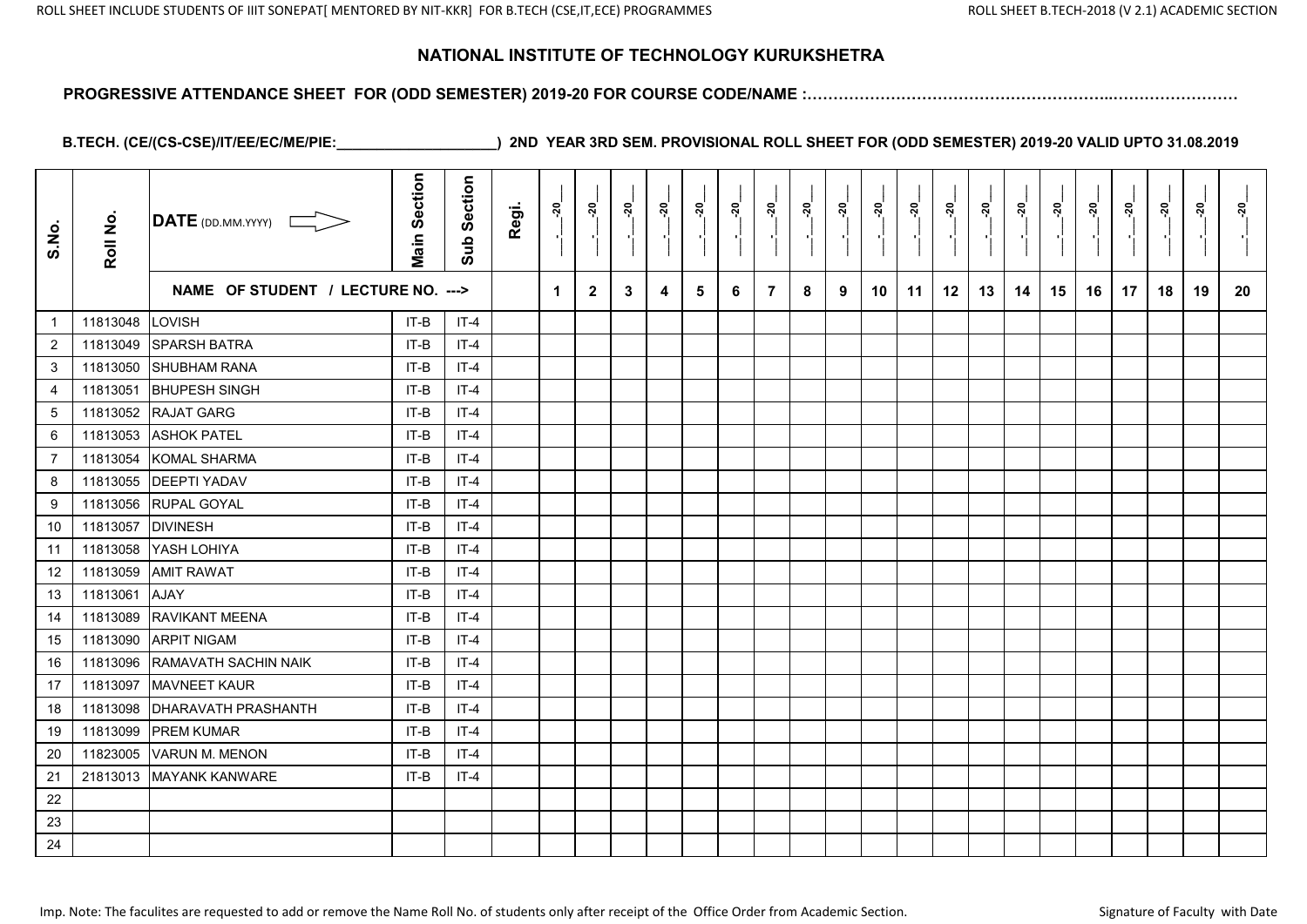#### **PROGRESSIVE ATTENDANCE SHEET FOR (ODD SEMESTER) 2019-20 FOR COURSE CODE/NAME :…………………………………………………..……………………**

| S.No.            | Roll No. | DATE (DD.MM.YYYY)                  | <b>Main Section</b> | Section<br>Sub | Regi. | ្គុ | នុ           | <u>នុ</u> | ្ពុ | ្គុ | <u>នុ</u> | ្គុ            | នុ<br>$\blacksquare$ | ៷៓ | នុ៎ | ្លុ<br>$\blacksquare$ | នុ៎ | ៷៓ | នុ | ៷៓ | <u> 20</u> | <u>នុ</u><br>$\blacksquare$ | នុ | <u>នុ</u> | នុ |
|------------------|----------|------------------------------------|---------------------|----------------|-------|-----|--------------|-----------|-----|-----|-----------|----------------|----------------------|----|-----|-----------------------|-----|----|----|----|------------|-----------------------------|----|-----------|----|
|                  |          | NAME OF STUDENT / LECTURE NO. ---> |                     |                |       | 1   | $\mathbf{2}$ | 3         | 4   | 5   | 6         | $\overline{7}$ | 8                    | 9  | 10  | 11                    | 12  | 13 | 14 | 15 | 16         | 17                          | 18 | 19        | 20 |
| $\mathbf{1}$     | 11813062 | <b>VIVEK SINGH</b>                 | IT-B                | $IT-5$         |       |     |              |           |     |     |           |                |                      |    |     |                       |     |    |    |    |            |                             |    |           |    |
| $\overline{2}$   | 11813064 | <b>TATAA NAGGHHA</b>               | IT-B                | $IT-5$         |       |     |              |           |     |     |           |                |                      |    |     |                       |     |    |    |    |            |                             |    |           |    |
| 3                | 11813065 | RAJNIKANT KUMAR GUPTA              | IT-B                | $IT-5$         |       |     |              |           |     |     |           |                |                      |    |     |                       |     |    |    |    |            |                             |    |           |    |
| $\overline{4}$   | 11813066 | <b>VIKAS</b>                       | IT-B                | $IT-5$         |       |     |              |           |     |     |           |                |                      |    |     |                       |     |    |    |    |            |                             |    |           |    |
| $\sqrt{5}$       | 11813067 | <b>VANSHIKA YADAV</b>              | IT-B                | $IT-5$         |       |     |              |           |     |     |           |                |                      |    |     |                       |     |    |    |    |            |                             |    |           |    |
| 6                | 11813068 | <b>ADARSH VAIBHAV</b>              | IT-B                | $IT-5$         |       |     |              |           |     |     |           |                |                      |    |     |                       |     |    |    |    |            |                             |    |           |    |
| $\overline{7}$   | 11813070 | <b>SIDHARATH</b>                   | IT-B                | $IT-5$         |       |     |              |           |     |     |           |                |                      |    |     |                       |     |    |    |    |            |                             |    |           |    |
| 8                | 11813072 | <b>HIMANSHU YADAV</b>              | IT-B                | $IT-5$         |       |     |              |           |     |     |           |                |                      |    |     |                       |     |    |    |    |            |                             |    |           |    |
| $\boldsymbol{9}$ | 11813073 | <b>KANISHK GOEL</b>                | IT-B                | $IT-5$         |       |     |              |           |     |     |           |                |                      |    |     |                       |     |    |    |    |            |                             |    |           |    |
| 10               | 11813074 | <b>TUSHAR SINGHAL</b>              | IT-B                | $IT-5$         |       |     |              |           |     |     |           |                |                      |    |     |                       |     |    |    |    |            |                             |    |           |    |
| 11               | 11813075 | <b>LOKESH</b>                      | IT-B                | $IT-5$         |       |     |              |           |     |     |           |                |                      |    |     |                       |     |    |    |    |            |                             |    |           |    |
| 12               | 11813076 | <b>SETLEM SAI TEJA</b>             | IT-B                | $IT-5$         |       |     |              |           |     |     |           |                |                      |    |     |                       |     |    |    |    |            |                             |    |           |    |
| 13               | 11813077 | <b>ABHISHEK KAUSHIK</b>            | IT-B                | $IT-5$         |       |     |              |           |     |     |           |                |                      |    |     |                       |     |    |    |    |            |                             |    |           |    |
| 14               | 11813078 | <b>SUVRAT JAIN</b>                 | IT-B                | $IT-5$         |       |     |              |           |     |     |           |                |                      |    |     |                       |     |    |    |    |            |                             |    |           |    |
| 15               | 11813079 | <b>SAHIL GARG</b>                  | IT-B                | $IT-5$         |       |     |              |           |     |     |           |                |                      |    |     |                       |     |    |    |    |            |                             |    |           |    |
| 16               | 11813080 | <b>PIYUSH SONI</b>                 | IT-B                | $IT-5$         |       |     |              |           |     |     |           |                |                      |    |     |                       |     |    |    |    |            |                             |    |           |    |
| 17               | 11813081 | <b>RAJ KUMAR</b>                   | IT-B                | $IT-5$         |       |     |              |           |     |     |           |                |                      |    |     |                       |     |    |    |    |            |                             |    |           |    |
| 18               | 11813082 | <b>AVINASH KUMAR GOND</b>          | IT-B                | $IT-5$         |       |     |              |           |     |     |           |                |                      |    |     |                       |     |    |    |    |            |                             |    |           |    |
| 19               | 11813083 | NAVNEET KUMAR SINGH                | IT-B                | $IT-5$         |       |     |              |           |     |     |           |                |                      |    |     |                       |     |    |    |    |            |                             |    |           |    |
| 20               | 11813084 | <b>MANGA SAI KUMAR</b>             | IT-B                | $IT-5$         |       |     |              |           |     |     |           |                |                      |    |     |                       |     |    |    |    |            |                             |    |           |    |
| 21               |          |                                    |                     |                |       |     |              |           |     |     |           |                |                      |    |     |                       |     |    |    |    |            |                             |    |           |    |
| 22               |          |                                    |                     |                |       |     |              |           |     |     |           |                |                      |    |     |                       |     |    |    |    |            |                             |    |           |    |
| 23               |          |                                    |                     |                |       |     |              |           |     |     |           |                |                      |    |     |                       |     |    |    |    |            |                             |    |           |    |
| 24               |          |                                    |                     |                |       |     |              |           |     |     |           |                |                      |    |     |                       |     |    |    |    |            |                             |    |           |    |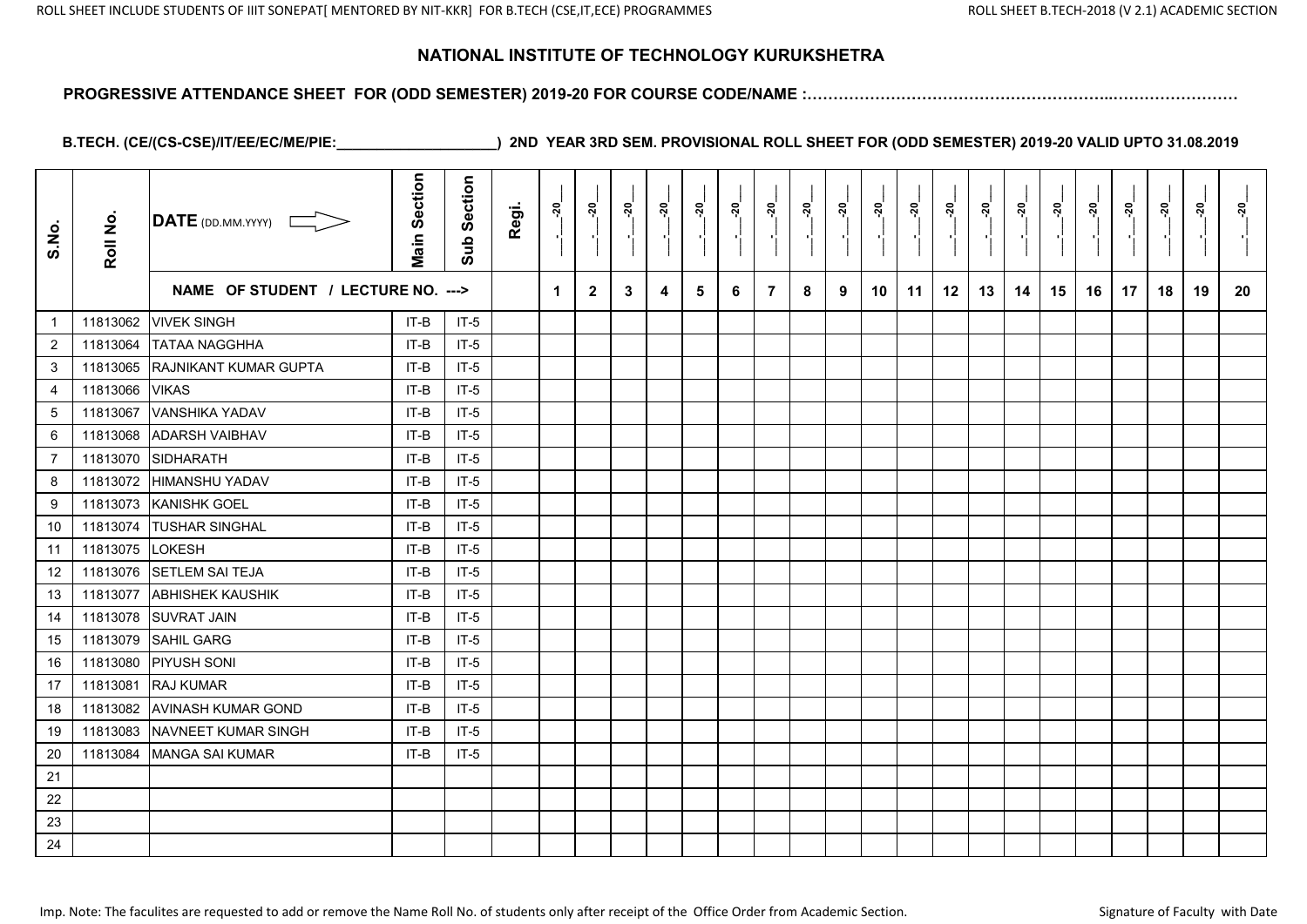#### **PROGRESSIVE ATTENDANCE SHEET FOR (ODD SEMESTER) 2019-20 FOR COURSE CODE/NAME :…………………………………………………..……………………**

| S.No.          | Roll No. | $\overline{\text{DATE}}$ (DD.MM.YYYY) | <b>Main Section</b> | Section<br>Sub | Regi. | នុ                   | នុ           | ៷ | នុ៎ | នុ | ្កុ | ្តុ            | <u>នុ</u> | ៷៓ | នុ | ្កុ | ៷  | នុ | នុ | នុ | ៷  | នុ<br>$\blacksquare$ | នុ | នុ | នុ |
|----------------|----------|---------------------------------------|---------------------|----------------|-------|----------------------|--------------|---|-----|----|-----|----------------|-----------|----|----|-----|----|----|----|----|----|----------------------|----|----|----|
|                |          | NAME OF STUDENT / LECTURE NO. --->    |                     |                |       | $\blacktriangleleft$ | $\mathbf{2}$ | 3 | 4   | 5  | 6   | $\overline{7}$ | 8         | 9  | 10 | 11  | 12 | 13 | 14 | 15 | 16 | 17                   | 18 | 19 | 20 |
| $\overline{1}$ | 11813086 | SHUBHAM SHARMA                        | IT-B                | $IT-6$         |       |                      |              |   |     |    |     |                |           |    |    |     |    |    |    |    |    |                      |    |    |    |
| $\overline{2}$ | 11813087 | <b>TARSEM SINGH</b>                   | IT-B                | IT-6           |       |                      |              |   |     |    |     |                |           |    |    |     |    |    |    |    |    |                      |    |    |    |
| 3              | 11813088 | <b>RUPESH KUMAR</b>                   | IT-B                | $IT-6$         |       |                      |              |   |     |    |     |                |           |    |    |     |    |    |    |    |    |                      |    |    |    |
| 4              | 11813091 | <b>SHIVAM</b>                         | IT-B                | IT-6           |       |                      |              |   |     |    |     |                |           |    |    |     |    |    |    |    |    |                      |    |    |    |
| 5              | 11813092 | <b>RASHI SHARMA</b>                   | $IT-B$              | $IT-6$         |       |                      |              |   |     |    |     |                |           |    |    |     |    |    |    |    |    |                      |    |    |    |
| 6              | 11813093 | <b>DHEERAJ GUPTA</b>                  | IT-B                | $IT-6$         |       |                      |              |   |     |    |     |                |           |    |    |     |    |    |    |    |    |                      |    |    |    |
| $\overline{7}$ | 11813095 | <b>VIVEK SINGH BISHT</b>              | IT-B                | IT-6           |       |                      |              |   |     |    |     |                |           |    |    |     |    |    |    |    |    |                      |    |    |    |
| 8              | 11823002 | <b>SARAN SURESH KUMAR</b>             | IT-B                | $IT-6$         |       |                      |              |   |     |    |     |                |           |    |    |     |    |    |    |    |    |                      |    |    |    |
| 9              | 11823003 | <b>GOPAL MISHRA</b>                   | IT-B                | IT-6           |       |                      |              |   |     |    |     |                |           |    |    |     |    |    |    |    |    |                      |    |    |    |
| 10             | 11823004 | <b>RAJESH KUMAR SAH</b>               | IT-B                | IT-6           |       |                      |              |   |     |    |     |                |           |    |    |     |    |    |    |    |    |                      |    |    |    |
| 11             | 21813017 | <b>RAJESH KUMAR</b>                   | IT-B                | IT-6           |       |                      |              |   |     |    |     |                |           |    |    |     |    |    |    |    |    |                      |    |    |    |
| 12             | 21813022 | <b>IYEDULA VENKATESH</b>              | IT-B                | IT-6           |       |                      |              |   |     |    |     |                |           |    |    |     |    |    |    |    |    |                      |    |    |    |
| 13             | 21813023 | <b>ARYAN</b>                          | IT-B                | $IT-6$         |       |                      |              |   |     |    |     |                |           |    |    |     |    |    |    |    |    |                      |    |    |    |
| 14             | 21813026 | <b>RAJAT KUMAR</b>                    | IT-B                | $IT-6$         |       |                      |              |   |     |    |     |                |           |    |    |     |    |    |    |    |    |                      |    |    |    |
| 15             | 21813027 | <b>SAURABH SINGH</b>                  | IT-B                | $IT-6$         |       |                      |              |   |     |    |     |                |           |    |    |     |    |    |    |    |    |                      |    |    |    |
| 16             | 21813030 | <b>LALIT KUMAR</b>                    | IT-B                | IT-6           |       |                      |              |   |     |    |     |                |           |    |    |     |    |    |    |    |    |                      |    |    |    |
| 17             | 21813031 | <b>VANSH SHARMA</b>                   | IT-B                | IT-6           |       |                      |              |   |     |    |     |                |           |    |    |     |    |    |    |    |    |                      |    |    |    |
| 18             | 21813033 | <b>DIVYA ANEJA</b>                    | IT-B                | $IT-6$         |       |                      |              |   |     |    |     |                |           |    |    |     |    |    |    |    |    |                      |    |    |    |
| 19             | 21813034 | <b>YOGESH</b>                         | IT-B                | $IT-6$         |       |                      |              |   |     |    |     |                |           |    |    |     |    |    |    |    |    |                      |    |    |    |
| 20             | 21813035 | <b>NITESH KADIAN</b>                  | $IT-B$              | $IT-6$         |       |                      |              |   |     |    |     |                |           |    |    |     |    |    |    |    |    |                      |    |    |    |
| 21             |          |                                       |                     |                |       |                      |              |   |     |    |     |                |           |    |    |     |    |    |    |    |    |                      |    |    |    |
| 22             |          |                                       |                     |                |       |                      |              |   |     |    |     |                |           |    |    |     |    |    |    |    |    |                      |    |    |    |
| 23             |          |                                       |                     |                |       |                      |              |   |     |    |     |                |           |    |    |     |    |    |    |    |    |                      |    |    |    |
| 24             |          |                                       |                     |                |       |                      |              |   |     |    |     |                |           |    |    |     |    |    |    |    |    |                      |    |    |    |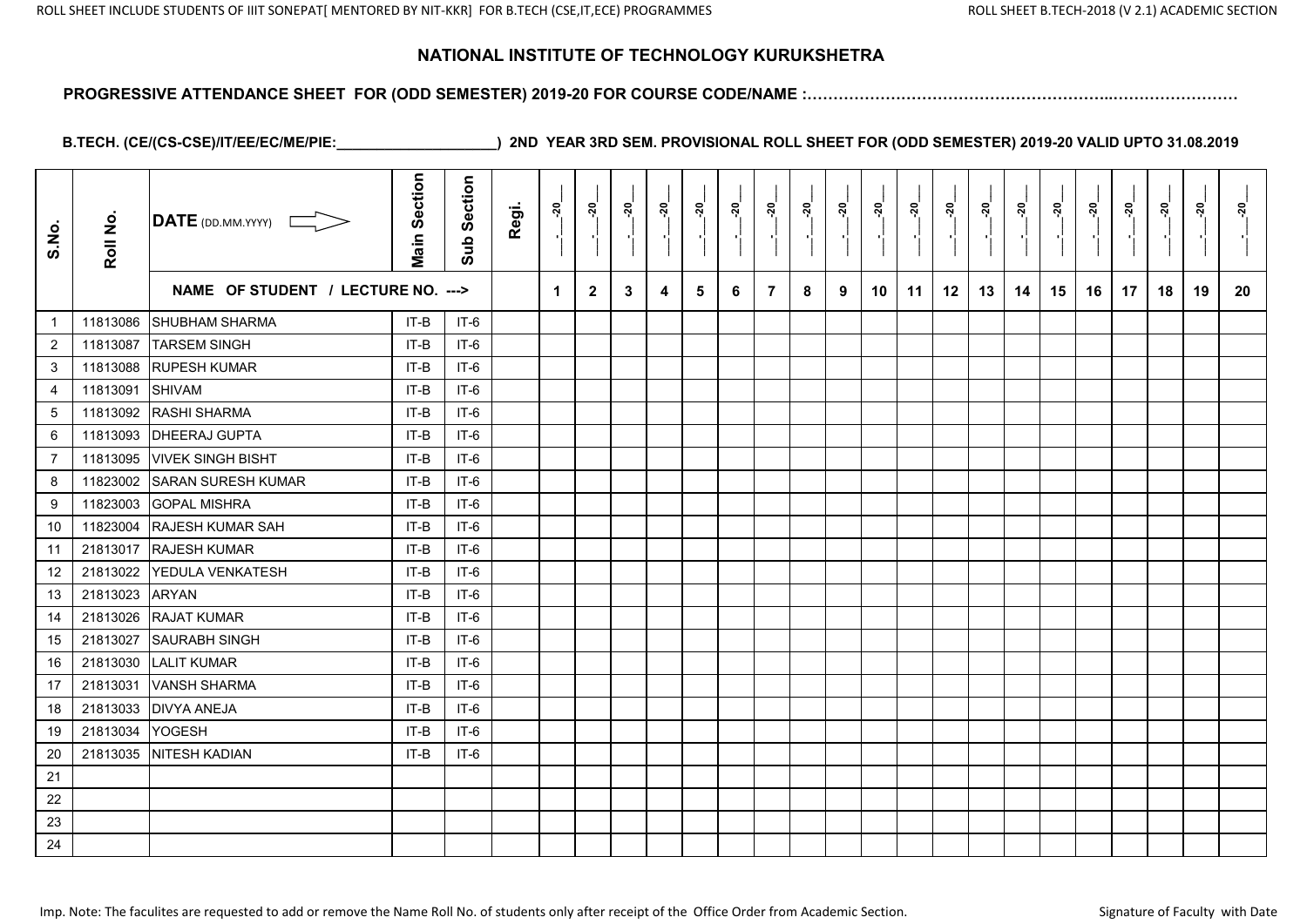#### **PROGRESSIVE ATTENDANCE SHEET FOR (ODD SEMESTER) 2019-20 FOR COURSE CODE/NAME :…………………………………………………..……………………**

| S.No.            | Roll No. | <b>DATE</b> (DD.MM.YYYY)           | <b>Main Section</b> | Section<br>Sub | Regi. | នុ | នុ           | <u> 20</u> | ្ពុ | ្កុ | ៷៓ | ្គុ            | <u>នុ</u><br>$\blacksquare$ | <u>នុ</u> | ៷៓ | ្តុ<br>$\blacksquare$ | នុ៎ | <u> ຊ</u> | នុ | <u>នុ</u> | <u>នុ</u> | <u>នុ</u><br>$\blacksquare$ | នុ | <u>នុ</u> | <u>នុ</u> |
|------------------|----------|------------------------------------|---------------------|----------------|-------|----|--------------|------------|-----|-----|----|----------------|-----------------------------|-----------|----|-----------------------|-----|-----------|----|-----------|-----------|-----------------------------|----|-----------|-----------|
|                  |          | NAME OF STUDENT / LECTURE NO. ---> |                     |                |       | 1  | $\mathbf{2}$ | 3          | 4   | 5   | 6  | $\overline{7}$ | 8                           | 9         | 10 | 11                    | 12  | 13        | 14 | 15        | 16        | 17                          | 18 | 19        | 20        |
| $\mathbf{1}$     | 11814001 | YASH VARDHAN                       | EE-A                | <b>EE-1</b>    |       |    |              |            |     |     |    |                |                             |           |    |                       |     |           |    |           |           |                             |    |           |           |
| $\overline{c}$   | 11814002 | <b>DIVYANSH BUDHIRAJA</b>          | EE-A                | $EE-1$         |       |    |              |            |     |     |    |                |                             |           |    |                       |     |           |    |           |           |                             |    |           |           |
| 3                | 11814003 | <b>SHREYA MALAVIYA</b>             | EE-A                | <b>EE-1</b>    |       |    |              |            |     |     |    |                |                             |           |    |                       |     |           |    |           |           |                             |    |           |           |
| $\overline{4}$   | 11814004 | <b>DEEPALI</b>                     | EE-A                | $EE-1$         |       |    |              |            |     |     |    |                |                             |           |    |                       |     |           |    |           |           |                             |    |           |           |
| $\sqrt{5}$       | 11814005 | <b>DEEPAK YADAV</b>                | EE-A                | $EE-1$         |       |    |              |            |     |     |    |                |                             |           |    |                       |     |           |    |           |           |                             |    |           |           |
| 6                | 11814006 | <b>NIKHIL KUMAR</b>                | EE-A                | $EE-1$         |       |    |              |            |     |     |    |                |                             |           |    |                       |     |           |    |           |           |                             |    |           |           |
| $\overline{7}$   | 11814008 | <b>ANKIT GUPTA</b>                 | EE-A                | $EE-1$         |       |    |              |            |     |     |    |                |                             |           |    |                       |     |           |    |           |           |                             |    |           |           |
| 8                | 11814009 | <b>DIVIJ ARORA</b>                 | EE-A                | $EE-1$         |       |    |              |            |     |     |    |                |                             |           |    |                       |     |           |    |           |           |                             |    |           |           |
| $\boldsymbol{9}$ | 11814010 | NILESH VARMA GOPATHI               | EE-A                | $EE-1$         |       |    |              |            |     |     |    |                |                             |           |    |                       |     |           |    |           |           |                             |    |           |           |
| 10               | 11814012 | <b>RADHEY SHYAM</b>                | EE-A                | $EE-1$         |       |    |              |            |     |     |    |                |                             |           |    |                       |     |           |    |           |           |                             |    |           |           |
| 11               | 11814013 | <b>RINKESH MEENA</b>               | EE-A                | $EE-1$         |       |    |              |            |     |     |    |                |                             |           |    |                       |     |           |    |           |           |                             |    |           |           |
| 12               | 11814014 | JAYESH GOYAL                       | EE-A                | $EE-1$         |       |    |              |            |     |     |    |                |                             |           |    |                       |     |           |    |           |           |                             |    |           |           |
| 13               | 11814015 | NISHTHA GUPTA                      | EE-A                | $EE-1$         |       |    |              |            |     |     |    |                |                             |           |    |                       |     |           |    |           |           |                             |    |           |           |
| 14               | 11814016 | <b>JITENDRA KUMAR KANAUJIYA</b>    | EE-A                | $EE-1$         |       |    |              |            |     |     |    |                |                             |           |    |                       |     |           |    |           |           |                             |    |           |           |
| 15               | 11814018 | <b>BIJENDRA KUMAR SHARMA</b>       | EE-A                | $EE-1$         |       |    |              |            |     |     |    |                |                             |           |    |                       |     |           |    |           |           |                             |    |           |           |
| 16               | 11814020 | SHIVANSHU GOYAL                    | EE-A                | $EE-1$         |       |    |              |            |     |     |    |                |                             |           |    |                       |     |           |    |           |           |                             |    |           |           |
| 17               | 11814021 | SHARAYU SHRIRAM SHENDRE            | EE-A                | <b>EE-1</b>    |       |    |              |            |     |     |    |                |                             |           |    |                       |     |           |    |           |           |                             |    |           |           |
| 18               | 11814022 | RAJENDRA MAHLA                     | EE-A                | <b>EE-1</b>    |       |    |              |            |     |     |    |                |                             |           |    |                       |     |           |    |           |           |                             |    |           |           |
| 19               | 11814023 | <b>SAGAR MEGHWAL</b>               | EE-A                | $EE-1$         |       |    |              |            |     |     |    |                |                             |           |    |                       |     |           |    |           |           |                             |    |           |           |
| 20               |          |                                    |                     |                |       |    |              |            |     |     |    |                |                             |           |    |                       |     |           |    |           |           |                             |    |           |           |
| 21               |          |                                    |                     |                |       |    |              |            |     |     |    |                |                             |           |    |                       |     |           |    |           |           |                             |    |           |           |
| 22               |          |                                    |                     |                |       |    |              |            |     |     |    |                |                             |           |    |                       |     |           |    |           |           |                             |    |           |           |
| 23               |          |                                    |                     |                |       |    |              |            |     |     |    |                |                             |           |    |                       |     |           |    |           |           |                             |    |           |           |
| 24               |          |                                    |                     |                |       |    |              |            |     |     |    |                |                             |           |    |                       |     |           |    |           |           |                             |    |           |           |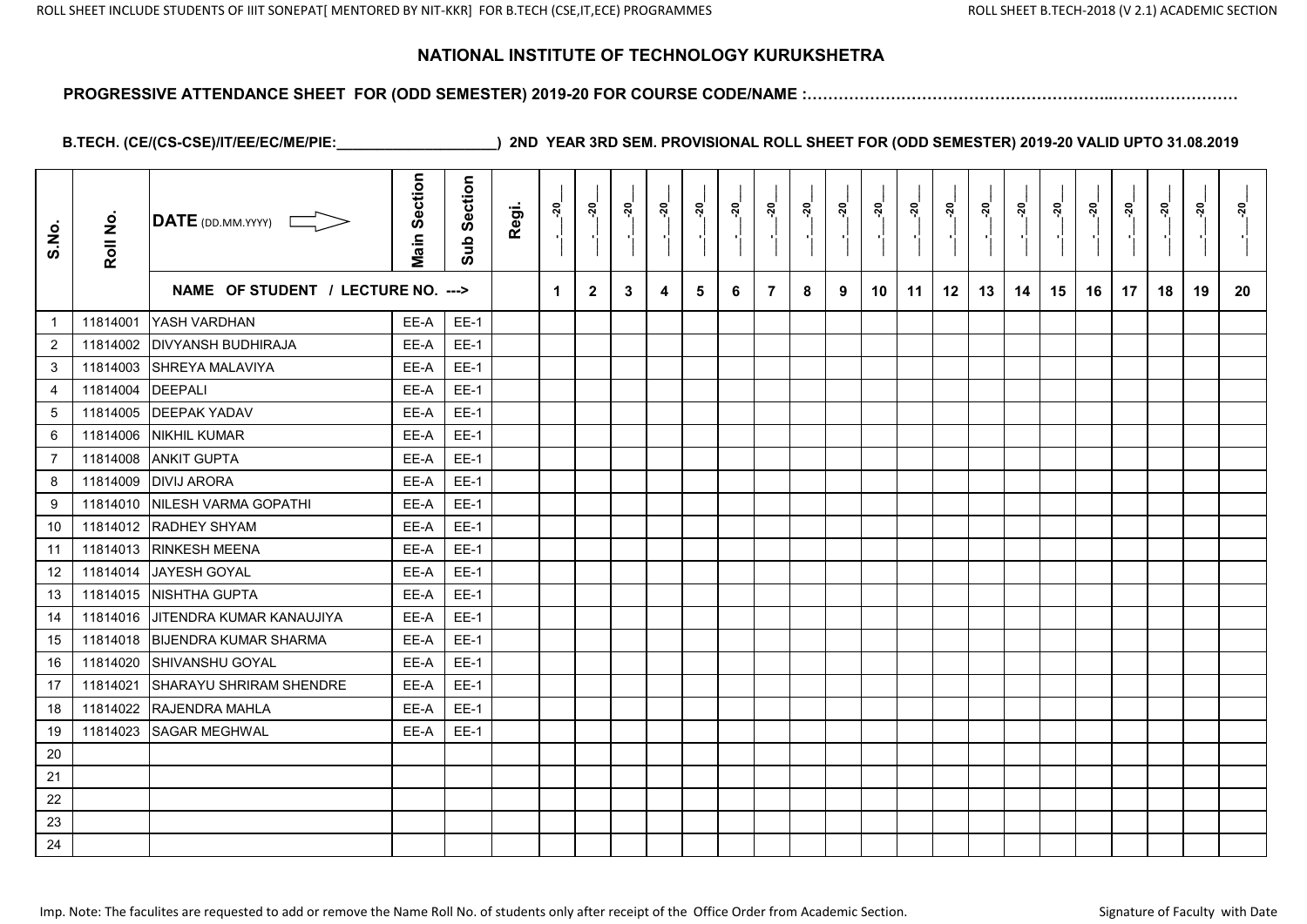# **PROGRESSIVE ATTENDANCE SHEET FOR (ODD SEMESTER) 2019-20 FOR COURSE CODE/NAME :…………………………………………………..……………………**

| S.No.           | Roll No. | DATE (DD.MM.YYYY)                  | <b>Main Section</b> | Sub Section | Regi. | ៷                    | <u>នុ</u>    | <u>នុ</u> | <u>នុ</u> | នុ | <u>នុ</u><br>$\blacksquare$ | <u>នុ</u>      | <u>នុ</u> | <u>នុ</u> | <u>្កុ</u> | <u>នុ</u> | នុ<br>- 11 | <u>នុ</u> | <u>នុ</u> | នុ៎ | <u>នុ</u> | <u>នុ</u> | <u>នុ</u><br>- 11 | <u> ខ្ពុ</u> | ನ್ನ |
|-----------------|----------|------------------------------------|---------------------|-------------|-------|----------------------|--------------|-----------|-----------|----|-----------------------------|----------------|-----------|-----------|------------|-----------|------------|-----------|-----------|-----|-----------|-----------|-------------------|--------------|-----|
|                 |          | NAME OF STUDENT / LECTURE NO. ---> |                     |             |       | $\blacktriangleleft$ | $\mathbf{2}$ | 3         | 4         | 5  | 6                           | $\overline{7}$ | 8         | 9         | 10         | 11        | 12         | 13        | 14        | 15  | 16        | 17        | 18                | 19           | 20  |
| $\mathbf{1}$    | 11814024 | YASH PARASARIYA                    | EE-A                | <b>EE-2</b> |       |                      |              |           |           |    |                             |                |           |           |            |           |            |           |           |     |           |           |                   |              |     |
| $\overline{2}$  | 11814025 | <b>BALWAN</b>                      | EE-A                | $EE-2$      |       |                      |              |           |           |    |                             |                |           |           |            |           |            |           |           |     |           |           |                   |              |     |
| 3               | 11814026 | <b>NIMAN</b>                       | EE-A                | $EE-2$      |       |                      |              |           |           |    |                             |                |           |           |            |           |            |           |           |     |           |           |                   |              |     |
| 4               | 11814027 | <b>ANURADHA GUPTA</b>              | EE-A                | <b>EE-2</b> |       |                      |              |           |           |    |                             |                |           |           |            |           |            |           |           |     |           |           |                   |              |     |
| $5\overline{)}$ | 11814028 | <b>VISHAL CHAUHAN</b>              | EE-A                | $EE-2$      |       |                      |              |           |           |    |                             |                |           |           |            |           |            |           |           |     |           |           |                   |              |     |
| 6               | 11814029 | <b>SUNNY KUMAR SAH</b>             | EE-A                | <b>EE-2</b> |       |                      |              |           |           |    |                             |                |           |           |            |           |            |           |           |     |           |           |                   |              |     |
| $\overline{7}$  | 11814030 | <b>ANKIT</b>                       | EE-A                | $EE-2$      |       |                      |              |           |           |    |                             |                |           |           |            |           |            |           |           |     |           |           |                   |              |     |
| 8               | 11814031 | LOVE KUSH                          | EE-A                | $EE-2$      |       |                      |              |           |           |    |                             |                |           |           |            |           |            |           |           |     |           |           |                   |              |     |
| 9               | 11814032 | <b>MILAN JAIN</b>                  | EE-A                | $EE-2$      |       |                      |              |           |           |    |                             |                |           |           |            |           |            |           |           |     |           |           |                   |              |     |
| 10              | 11814133 | PIYUSH                             | EE-A                | $EE-2$      |       |                      |              |           |           |    |                             |                |           |           |            |           |            |           |           |     |           |           |                   |              |     |
| 11              | 11814134 | <b>HIMANSHU</b>                    | EE-A                | $EE-2$      |       |                      |              |           |           |    |                             |                |           |           |            |           |            |           |           |     |           |           |                   |              |     |
| 12              | 11814135 | <b>GAGAN SINGH RAJPUROHIT</b>      | EE-A                | $EE-2$      |       |                      |              |           |           |    |                             |                |           |           |            |           |            |           |           |     |           |           |                   |              |     |
| 13              | 11814144 | <b>MRITYUNJAY CHAUDHARY</b>        | EE-A                | $EE-2$      |       |                      |              |           |           |    |                             |                |           |           |            |           |            |           |           |     |           |           |                   |              |     |
| 14              | 11814146 | SHAURYA GAUTAM                     | EE-A                | $EE-2$      |       |                      |              |           |           |    |                             |                |           |           |            |           |            |           |           |     |           |           |                   |              |     |
| 15              | 11814148 | <b>NIKKITA</b>                     | EE-A                | $EE-2$      |       |                      |              |           |           |    |                             |                |           |           |            |           |            |           |           |     |           |           |                   |              |     |
| 16              | 11814154 | <b>ROHIT KUMAR</b>                 | EE-A                | $EE-2$      |       |                      |              |           |           |    |                             |                |           |           |            |           |            |           |           |     |           |           |                   |              |     |
| 17              |          |                                    |                     |             |       |                      |              |           |           |    |                             |                |           |           |            |           |            |           |           |     |           |           |                   |              |     |
| 18              |          |                                    |                     |             |       |                      |              |           |           |    |                             |                |           |           |            |           |            |           |           |     |           |           |                   |              |     |
| 19              |          |                                    |                     |             |       |                      |              |           |           |    |                             |                |           |           |            |           |            |           |           |     |           |           |                   |              |     |
| $20\,$          |          |                                    |                     |             |       |                      |              |           |           |    |                             |                |           |           |            |           |            |           |           |     |           |           |                   |              |     |
| 21              |          |                                    |                     |             |       |                      |              |           |           |    |                             |                |           |           |            |           |            |           |           |     |           |           |                   |              |     |
| 22              |          |                                    |                     |             |       |                      |              |           |           |    |                             |                |           |           |            |           |            |           |           |     |           |           |                   |              |     |
| 23              |          |                                    |                     |             |       |                      |              |           |           |    |                             |                |           |           |            |           |            |           |           |     |           |           |                   |              |     |
| 24              |          |                                    |                     |             |       |                      |              |           |           |    |                             |                |           |           |            |           |            |           |           |     |           |           |                   |              |     |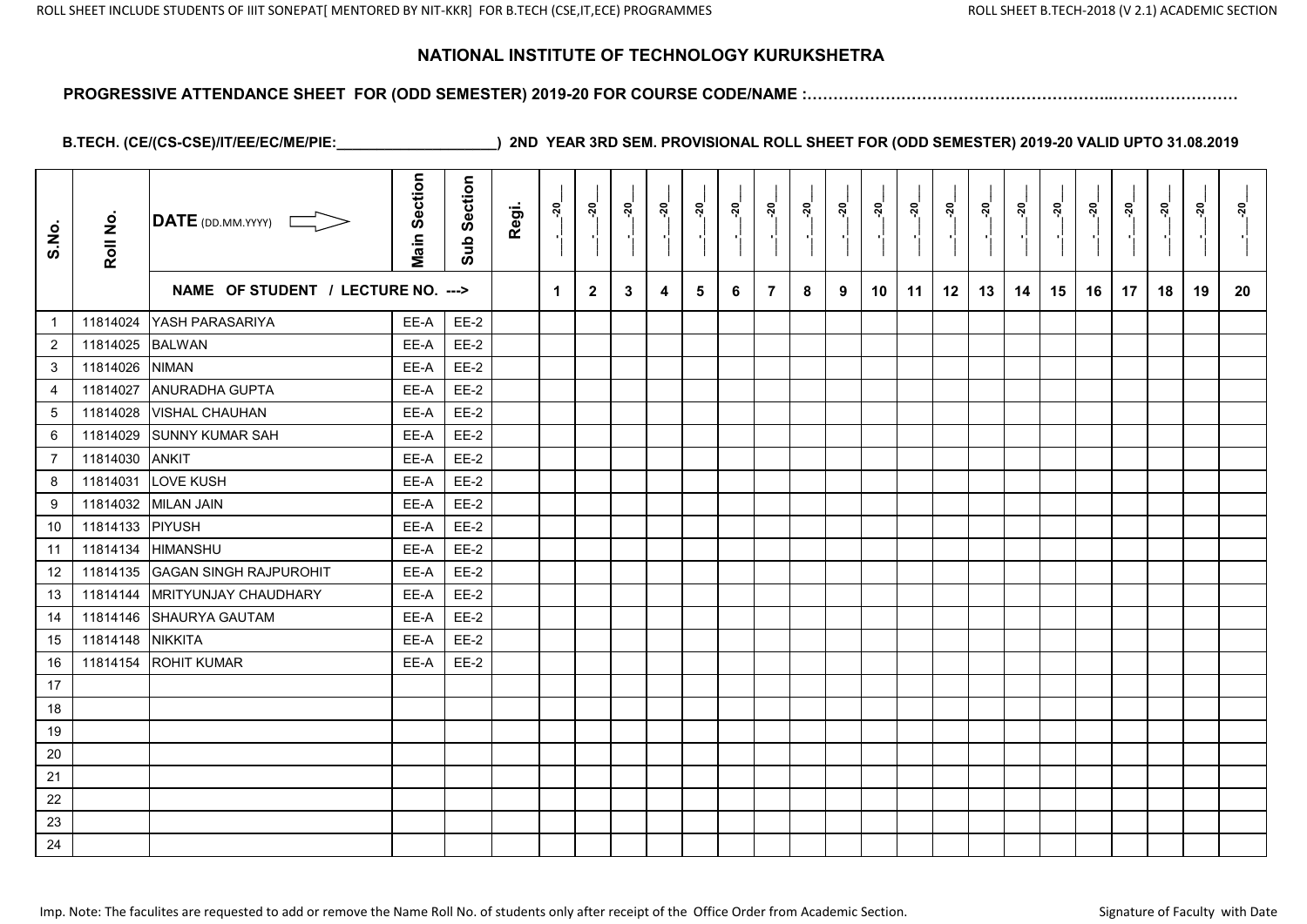#### **PROGRESSIVE ATTENDANCE SHEET FOR (ODD SEMESTER) 2019-20 FOR COURSE CODE/NAME :…………………………………………………..……………………**

| S.No.           | Roll No. | $\overline{\text{DATE}}$ (DD.MM.YYYY) | <b>Main Section</b> | Section<br>Sub: | Regi. | នុ | <u>នុ</u>    | <u>័</u> | <u>នុ</u> | នុ<br>$\blacksquare$ | <u>នុ</u><br>$\blacksquare$ | នុ | នុ<br>$\blacksquare$ | ៷ | ៷  | នុ | ៷  | <u>នុ</u> | នុ | <u>នុ</u> | នុ | ನ್ನ<br>$\blacksquare$ | នុ | <u>នុ</u> | នុ |
|-----------------|----------|---------------------------------------|---------------------|-----------------|-------|----|--------------|----------|-----------|----------------------|-----------------------------|----|----------------------|---|----|----|----|-----------|----|-----------|----|-----------------------|----|-----------|----|
|                 |          | NAME OF STUDENT / LECTURE NO. --->    |                     |                 |       | 1  | $\mathbf{2}$ | 3        | 4         | 5                    | 6                           | 7  | 8                    | 9 | 10 | 11 | 12 | 13        | 14 | 15        | 16 | 17                    | 18 | 19        | 20 |
| $\mathbf{1}$    | 11814033 | <b>NITIN KUMAR</b>                    | EE-A                | $EE-3$          |       |    |              |          |           |                      |                             |    |                      |   |    |    |    |           |    |           |    |                       |    |           |    |
| $\overline{2}$  | 11814034 | KIRTI                                 | EE-A                | $EE-3$          |       |    |              |          |           |                      |                             |    |                      |   |    |    |    |           |    |           |    |                       |    |           |    |
| 3               | 11814035 | <b>APEKSHITA PANDEY</b>               | EE-A                | $EE-3$          |       |    |              |          |           |                      |                             |    |                      |   |    |    |    |           |    |           |    |                       |    |           |    |
| 4               | 11814036 | KUSUMANCHI LAKSHMI NARASIMHA SUKUMAR  | EE-A                | $EE-3$          |       |    |              |          |           |                      |                             |    |                      |   |    |    |    |           |    |           |    |                       |    |           |    |
| $5\phantom{.0}$ | 11814037 | <b>ANUMAN</b>                         | EE-A                | $EE-3$          |       |    |              |          |           |                      |                             |    |                      |   |    |    |    |           |    |           |    |                       |    |           |    |
| 6               | 11814038 | PANKAJ SINGH MEENA                    | EE-A                | $EE-3$          |       |    |              |          |           |                      |                             |    |                      |   |    |    |    |           |    |           |    |                       |    |           |    |
| $\overline{7}$  | 11814039 | PRIYANKA                              | EE-A                | $EE-3$          |       |    |              |          |           |                      |                             |    |                      |   |    |    |    |           |    |           |    |                       |    |           |    |
| 8               | 11814040 | <b>SONAKSHI DUA</b>                   | EE-A                | $EE-3$          |       |    |              |          |           |                      |                             |    |                      |   |    |    |    |           |    |           |    |                       |    |           |    |
| 9               | 11814043 | <b>VIBHU</b>                          | EE-A                | $EE-3$          |       |    |              |          |           |                      |                             |    |                      |   |    |    |    |           |    |           |    |                       |    |           |    |
| 10              | 11814045 | <b>GAURAV</b>                         | EE-A                | $EE-3$          |       |    |              |          |           |                      |                             |    |                      |   |    |    |    |           |    |           |    |                       |    |           |    |
| 11              | 11814046 | <b>JITENDER</b>                       | EE-A                | $EE-3$          |       |    |              |          |           |                      |                             |    |                      |   |    |    |    |           |    |           |    |                       |    |           |    |
| 12              | 11814049 | <b>PULKIT MAHAJAN</b>                 | EE-A                | $EE-3$          |       |    |              |          |           |                      |                             |    |                      |   |    |    |    |           |    |           |    |                       |    |           |    |
| 13              | 11814050 | <b>GAURAV SROHA</b>                   | EE-A                | $EE-3$          |       |    |              |          |           |                      |                             |    |                      |   |    |    |    |           |    |           |    |                       |    |           |    |
| 14              | 11814051 | <b>ABHISHEK RAJ</b>                   | EE-A                | $EE-3$          |       |    |              |          |           |                      |                             |    |                      |   |    |    |    |           |    |           |    |                       |    |           |    |
| 15              | 11814052 | <b>ANMOL DHANDA</b>                   | EE-A                | $EE-3$          |       |    |              |          |           |                      |                             |    |                      |   |    |    |    |           |    |           |    |                       |    |           |    |
| 16              | 11814053 | <b>VARUN KUMAR SINGHAL</b>            | EE-A                | $EE-3$          |       |    |              |          |           |                      |                             |    |                      |   |    |    |    |           |    |           |    |                       |    |           |    |
| 17              | 11814055 | DHARMENDRA KUMAR MAURYA               | EE-A                | $EE-3$          |       |    |              |          |           |                      |                             |    |                      |   |    |    |    |           |    |           |    |                       |    |           |    |
| 18              | 11814056 | RAMA KANT BHATIA                      | EE-A                | $EE-3$          |       |    |              |          |           |                      |                             |    |                      |   |    |    |    |           |    |           |    |                       |    |           |    |
| 19              |          |                                       |                     |                 |       |    |              |          |           |                      |                             |    |                      |   |    |    |    |           |    |           |    |                       |    |           |    |
| $20\,$          |          |                                       |                     |                 |       |    |              |          |           |                      |                             |    |                      |   |    |    |    |           |    |           |    |                       |    |           |    |
| 21              |          |                                       |                     |                 |       |    |              |          |           |                      |                             |    |                      |   |    |    |    |           |    |           |    |                       |    |           |    |
| 22              |          |                                       |                     |                 |       |    |              |          |           |                      |                             |    |                      |   |    |    |    |           |    |           |    |                       |    |           |    |
| 23              |          |                                       |                     |                 |       |    |              |          |           |                      |                             |    |                      |   |    |    |    |           |    |           |    |                       |    |           |    |
| 24              |          |                                       |                     |                 |       |    |              |          |           |                      |                             |    |                      |   |    |    |    |           |    |           |    |                       |    |           |    |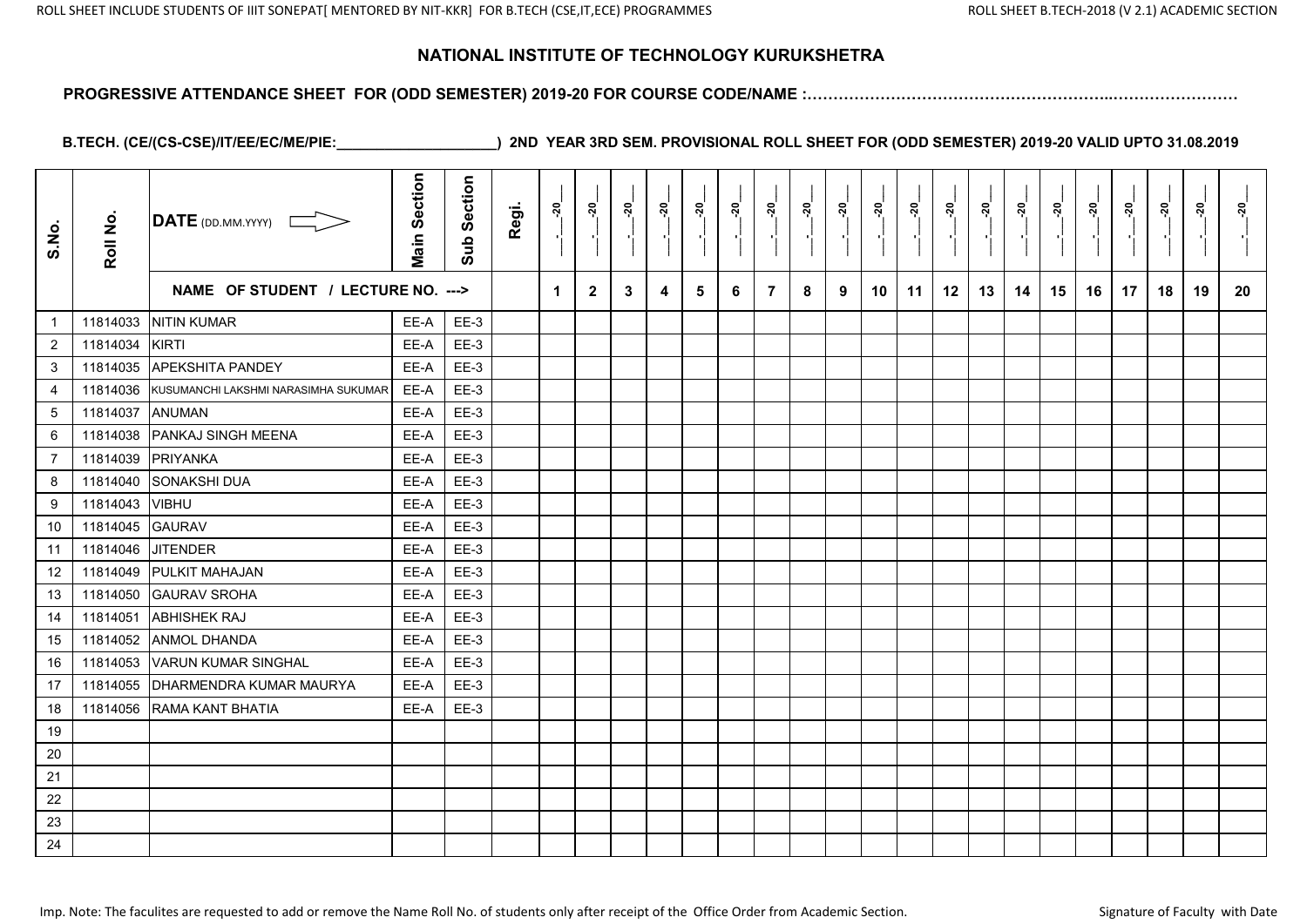#### **PROGRESSIVE ATTENDANCE SHEET FOR (ODD SEMESTER) 2019-20 FOR COURSE CODE/NAME :…………………………………………………..……………………**

| S.No.            | Roll No. | $\overline{\text{DATE}}$ (DD.MM.YYYY) | <b>Main Section</b> | Sub Section | Regi. | នុ | នុ៎          | នុ | <u>នុ</u> | ្លុ | ៷៓ | ៷៓<br>A.       | <u>នុ</u> | នុ៎ | នុ | ្គុ | នុ៎ | <u>នុ</u> | ៷  | <u>នុ</u> | <u>នុ</u> | នុ៎ | នុ | ្គុ | នុ |
|------------------|----------|---------------------------------------|---------------------|-------------|-------|----|--------------|----|-----------|-----|----|----------------|-----------|-----|----|-----|-----|-----------|----|-----------|-----------|-----|----|-----|----|
|                  |          | NAME OF STUDENT / LECTURE NO. --->    |                     |             |       | 1  | $\mathbf{2}$ | 3  | 4         | 5   | 6  | $\overline{7}$ | 8         | 9   | 10 | 11  | 12  | 13        | 14 | 15        | 16        | 17  | 18 | 19  | 20 |
| $\mathbf{1}$     | 11814057 | <b>SOURABH ROHILLA</b>                | EE-A                | $EE-4$      |       |    |              |    |           |     |    |                |           |     |    |     |     |           |    |           |           |     |    |     |    |
| $\overline{2}$   | 11814058 | <b>MAYANK LATHER</b>                  | EE-A                | $EE-4$      |       |    |              |    |           |     |    |                |           |     |    |     |     |           |    |           |           |     |    |     |    |
| $\mathbf{3}$     | 11814059 | <b>KAILASH KUMAR</b>                  | EE-A                | $EE-4$      |       |    |              |    |           |     |    |                |           |     |    |     |     |           |    |           |           |     |    |     |    |
| 4                | 11814062 | <b>BALVINDER</b>                      | EE-A                | $EE-4$      |       |    |              |    |           |     |    |                |           |     |    |     |     |           |    |           |           |     |    |     |    |
| $\sqrt{5}$       | 11814063 | AAYUSHI PRAKASH                       | EE-A                | $EE-4$      |       |    |              |    |           |     |    |                |           |     |    |     |     |           |    |           |           |     |    |     |    |
| 6                | 11814064 | <b>AKASH PATEL</b>                    | EE-A                | $EE-4$      |       |    |              |    |           |     |    |                |           |     |    |     |     |           |    |           |           |     |    |     |    |
| $\overline{7}$   | 11814130 | <b>VAIBHAV GUPTA</b>                  | EE-A                | $EE-4$      |       |    |              |    |           |     |    |                |           |     |    |     |     |           |    |           |           |     |    |     |    |
| 8                | 11814132 | <b>DIMPAL MEENA</b>                   | EE-A                | $EE-4$      |       |    |              |    |           |     |    |                |           |     |    |     |     |           |    |           |           |     |    |     |    |
| $\boldsymbol{9}$ | 11814138 | AZMIRA CHANDRA SHAKER NAYAK           | EE-A                | $EE-4$      |       |    |              |    |           |     |    |                |           |     |    |     |     |           |    |           |           |     |    |     |    |
| 10               | 11814139 | ROHAN KUMAR NAYAK                     | EE-A                | $EE-4$      |       |    |              |    |           |     |    |                |           |     |    |     |     |           |    |           |           |     |    |     |    |
| 11               | 11814140 | <b>VISHWAS GARG</b>                   | EE-A                | $EE-4$      |       |    |              |    |           |     |    |                |           |     |    |     |     |           |    |           |           |     |    |     |    |
| 12               | 11814150 | <b>SOURABH GARG</b>                   | EE-A                | $EE-4$      |       |    |              |    |           |     |    |                |           |     |    |     |     |           |    |           |           |     |    |     |    |
| 13               | 11814151 | <b>SANKALP ARORA</b>                  | EE-A                | $EE-4$      |       |    |              |    |           |     |    |                |           |     |    |     |     |           |    |           |           |     |    |     |    |
| 14               | 11814153 | NIKHIL GUPTA                          | EE-A                | $EE-4$      |       |    |              |    |           |     |    |                |           |     |    |     |     |           |    |           |           |     |    |     |    |
| 15               | 11814155 | <b>VISHNU KUMAR JHA</b>               | EE-A                | $EE-4$      |       |    |              |    |           |     |    |                |           |     |    |     |     |           |    |           |           |     |    |     |    |
| 16               | 11814159 | <b>NIKHIL SHARMA</b>                  | EE-A                | $EE-4$      |       |    |              |    |           |     |    |                |           |     |    |     |     |           |    |           |           |     |    |     |    |
| 17               | 11710005 | <b>PRINCE GOEL (REPEAT)</b>           | EE-A                | $EE-4$      |       |    |              |    |           |     |    |                |           |     |    |     |     |           |    |           |           |     |    |     |    |
| 18               |          |                                       |                     |             |       |    |              |    |           |     |    |                |           |     |    |     |     |           |    |           |           |     |    |     |    |
| 19               |          |                                       |                     |             |       |    |              |    |           |     |    |                |           |     |    |     |     |           |    |           |           |     |    |     |    |
| 20               |          |                                       |                     |             |       |    |              |    |           |     |    |                |           |     |    |     |     |           |    |           |           |     |    |     |    |
| 21               |          |                                       |                     |             |       |    |              |    |           |     |    |                |           |     |    |     |     |           |    |           |           |     |    |     |    |
| 22               |          |                                       |                     |             |       |    |              |    |           |     |    |                |           |     |    |     |     |           |    |           |           |     |    |     |    |
| 23               |          |                                       |                     |             |       |    |              |    |           |     |    |                |           |     |    |     |     |           |    |           |           |     |    |     |    |
| 24               |          |                                       |                     |             |       |    |              |    |           |     |    |                |           |     |    |     |     |           |    |           |           |     |    |     |    |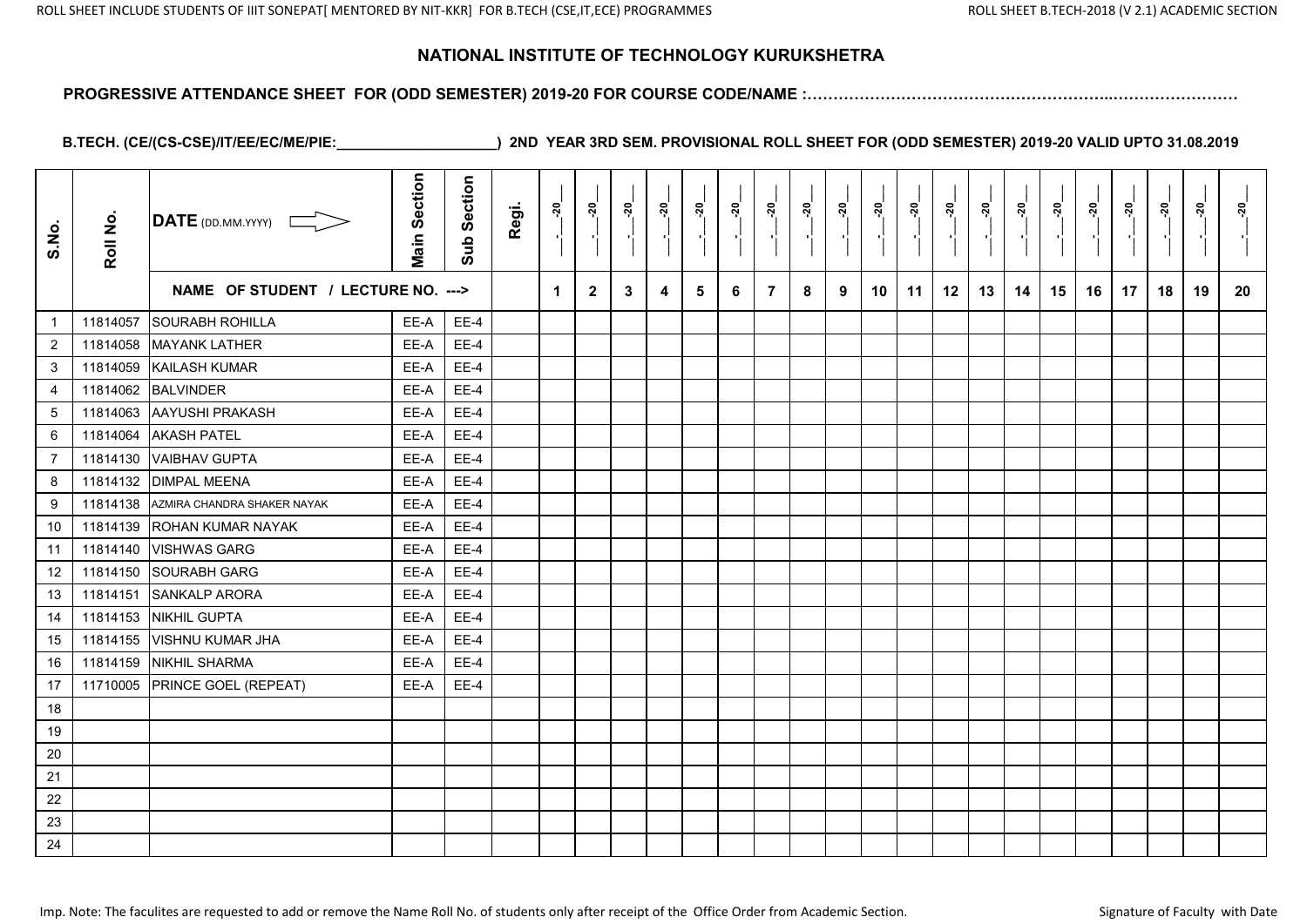#### **PROGRESSIVE ATTENDANCE SHEET FOR (ODD SEMESTER) 2019-20 FOR COURSE CODE/NAME :…………………………………………………..……………………**

| S.No.           | Roll No. | DATE (DD.MM.YYYY)                  | <b>Main Section</b> | Section<br>Sub | Regi. | ៷                    | <u>នុ</u>    | ៷៓ | ៷៓ | ្គុ<br>$\blacksquare$ | នុ៎<br>-9 | ್ಲೆ | ್ಲ<br>$\blacksquare$ | ៷៓ | ຸສຸ່ | ្គុ<br>$\blacksquare$ | នុ៎ | ៷៓ | នុ | <u>នុ</u> | <u>នុ</u> | ್ಲೆ<br>$\blacksquare$ | នុ | <u>នុ</u> | <u>នុ</u> |
|-----------------|----------|------------------------------------|---------------------|----------------|-------|----------------------|--------------|----|----|-----------------------|-----------|-----|----------------------|----|------|-----------------------|-----|----|----|-----------|-----------|-----------------------|----|-----------|-----------|
|                 |          | NAME OF STUDENT / LECTURE NO. ---> |                     |                |       | $\blacktriangleleft$ | $\mathbf{2}$ | 3  | 4  | 5                     | 6         | 7   | 8                    | 9  | 10   | 11                    | 12  | 13 | 14 | 15        | 16        | 17                    | 18 | 19        | 20        |
| $\mathbf{1}$    | 11814065 | <b>CHINMAY BOHRA</b>               | EE-B                | EE-5           |       |                      |              |    |    |                       |           |     |                      |    |      |                       |     |    |    |           |           |                       |    |           |           |
| $\overline{2}$  | 11814067 | <b>HIMANSHU</b>                    | EE-B                | $EE-5$         |       |                      |              |    |    |                       |           |     |                      |    |      |                       |     |    |    |           |           |                       |    |           |           |
| 3               | 11814069 | <b>DHRUV RANA</b>                  | EE-B                | $EE-5$         |       |                      |              |    |    |                       |           |     |                      |    |      |                       |     |    |    |           |           |                       |    |           |           |
| $\overline{4}$  | 11814070 | <b>MAHI</b>                        | EE-B                | $EE-5$         |       |                      |              |    |    |                       |           |     |                      |    |      |                       |     |    |    |           |           |                       |    |           |           |
| $5\phantom{.0}$ | 11814072 | <b>BHAVESH AGRAWAL</b>             | EE-B                | EE-5           |       |                      |              |    |    |                       |           |     |                      |    |      |                       |     |    |    |           |           |                       |    |           |           |
| 6               | 11814073 | <b>PULKIT GOYAL</b>                | EE-B                | $EE-5$         |       |                      |              |    |    |                       |           |     |                      |    |      |                       |     |    |    |           |           |                       |    |           |           |
| $\overline{7}$  | 11814074 | <b>ARVIND YADAV</b>                | EE-B                | EE-5           |       |                      |              |    |    |                       |           |     |                      |    |      |                       |     |    |    |           |           |                       |    |           |           |
| 8               | 11814075 | <b>CHIRAG</b>                      | EE-B                | $EE-5$         |       |                      |              |    |    |                       |           |     |                      |    |      |                       |     |    |    |           |           |                       |    |           |           |
| 9               | 11814076 | <b>RISHI AMETA</b>                 | EE-B                | EE-5           |       |                      |              |    |    |                       |           |     |                      |    |      |                       |     |    |    |           |           |                       |    |           |           |
| 10              | 11814077 | RITIKA GUPTA                       | EE-B                | $EE-5$         |       |                      |              |    |    |                       |           |     |                      |    |      |                       |     |    |    |           |           |                       |    |           |           |
| 11              | 11814079 | <b>MANMOHAN SINGH</b>              | EE-B                | EE-5           |       |                      |              |    |    |                       |           |     |                      |    |      |                       |     |    |    |           |           |                       |    |           |           |
| 12              | 11814080 | <b>AKASH</b>                       | EE-B                | $EE-5$         |       |                      |              |    |    |                       |           |     |                      |    |      |                       |     |    |    |           |           |                       |    |           |           |
| 13              | 11814081 | <b>ADITYA MEENA</b>                | EE-B                | $EE-5$         |       |                      |              |    |    |                       |           |     |                      |    |      |                       |     |    |    |           |           |                       |    |           |           |
| 14              | 11814083 | <b>ABHIMANYU</b>                   | EE-B                | $EE-5$         |       |                      |              |    |    |                       |           |     |                      |    |      |                       |     |    |    |           |           |                       |    |           |           |
| 15              | 11814084 | <b>HARSH GUPTA</b>                 | EE-B                | $EE-5$         |       |                      |              |    |    |                       |           |     |                      |    |      |                       |     |    |    |           |           |                       |    |           |           |
| 16              | 11814085 | <b>JITENDER</b>                    | EE-B                | <b>EE-5</b>    |       |                      |              |    |    |                       |           |     |                      |    |      |                       |     |    |    |           |           |                       |    |           |           |
| 17              | 11814086 | <b>DAMALA SUSANTH</b>              | EE-B                | EE-5           |       |                      |              |    |    |                       |           |     |                      |    |      |                       |     |    |    |           |           |                       |    |           |           |
| 18              | 11814087 | <b>AMIT ANIKET</b>                 | EE-B                | <b>EE-5</b>    |       |                      |              |    |    |                       |           |     |                      |    |      |                       |     |    |    |           |           |                       |    |           |           |
| 19              |          |                                    |                     |                |       |                      |              |    |    |                       |           |     |                      |    |      |                       |     |    |    |           |           |                       |    |           |           |
| 20              |          |                                    |                     |                |       |                      |              |    |    |                       |           |     |                      |    |      |                       |     |    |    |           |           |                       |    |           |           |
| 21              |          |                                    |                     |                |       |                      |              |    |    |                       |           |     |                      |    |      |                       |     |    |    |           |           |                       |    |           |           |
| 22              |          |                                    |                     |                |       |                      |              |    |    |                       |           |     |                      |    |      |                       |     |    |    |           |           |                       |    |           |           |
| 23              |          |                                    |                     |                |       |                      |              |    |    |                       |           |     |                      |    |      |                       |     |    |    |           |           |                       |    |           |           |
| 24              |          |                                    |                     |                |       |                      |              |    |    |                       |           |     |                      |    |      |                       |     |    |    |           |           |                       |    |           |           |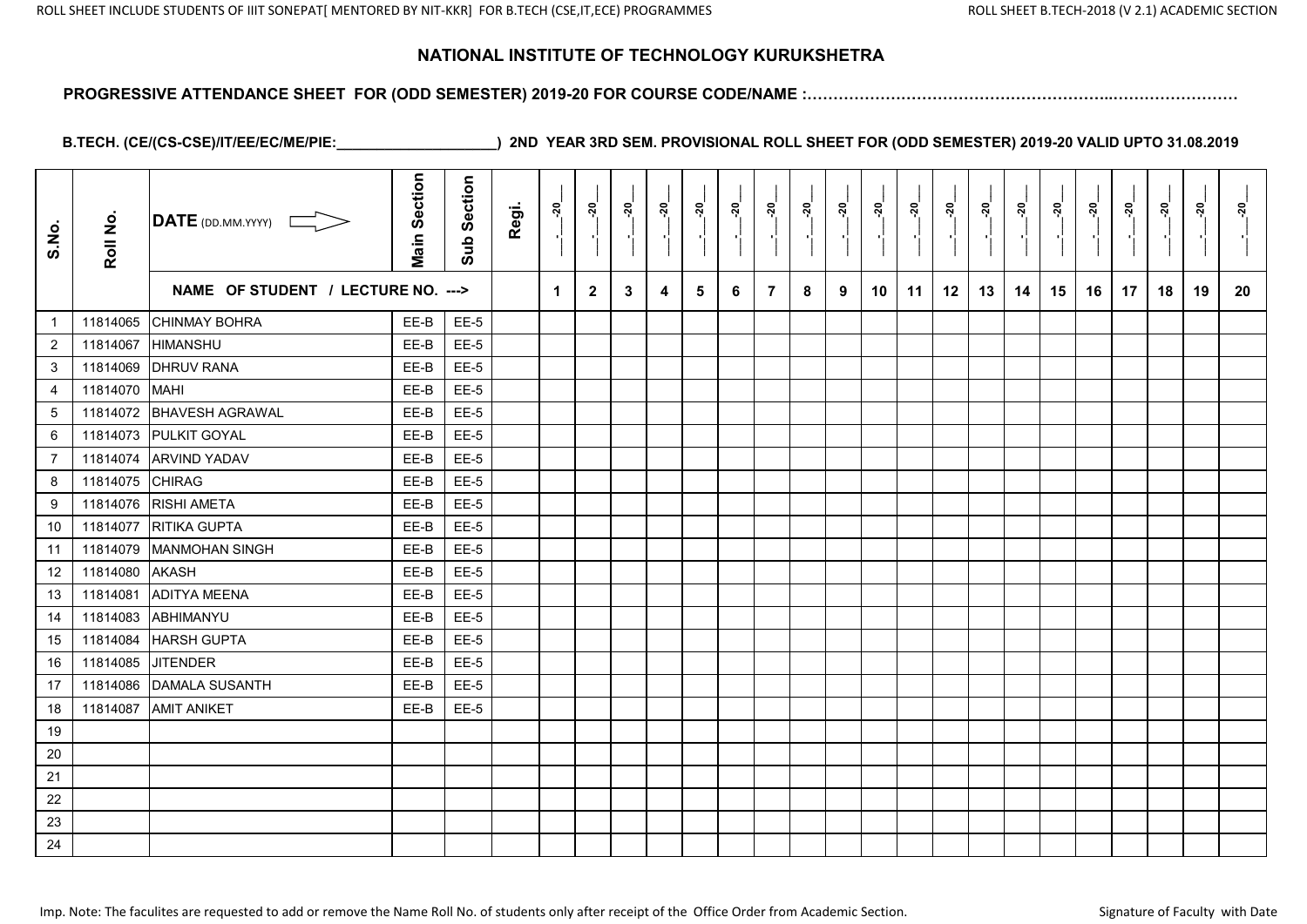#### **PROGRESSIVE ATTENDANCE SHEET FOR (ODD SEMESTER) 2019-20 FOR COURSE CODE/NAME :…………………………………………………..……………………**

| S.No.           | Roll No. | $\overline{\mathsf{DATE}}$ (DD.MM.YYYY) | <b>Main Section</b> | Section<br>Sub | Regi. | <u>នុ</u>            | <u>នុ</u>    | នុ៎ | ៷៓ | ៷<br>$\blacksquare$ | នុ៎<br>τ, | ្គុ | ನ್ನ<br>$\mathbf{r}$ | <u>នុ</u> | ្ពុ | នុ<br>$\blacksquare$ | នុ | <u>នុ</u> | នុ |    | នុ | <u>នុ</u><br>$\mathbf{r}$ | នុ | <u>នុ</u> | <u>នុ</u> |
|-----------------|----------|-----------------------------------------|---------------------|----------------|-------|----------------------|--------------|-----|----|---------------------|-----------|-----|---------------------|-----------|-----|----------------------|----|-----------|----|----|----|---------------------------|----|-----------|-----------|
|                 |          | NAME OF STUDENT / LECTURE NO. --->      |                     |                |       | $\blacktriangleleft$ | $\mathbf{2}$ | 3   | 4  | 5                   | 6         | 7   | 8                   | 9         | 10  | 11                   | 12 | 13        | 14 | 15 | 16 | 17                        | 18 | 19        | 20        |
| $\mathbf{1}$    | 11814088 | <b>JITENDER</b>                         | EE-B                | EE-6           |       |                      |              |     |    |                     |           |     |                     |           |     |                      |    |           |    |    |    |                           |    |           |           |
| $\overline{2}$  | 11814089 | <b>SASHYAT SINGH</b>                    | EE-B                | $EE-6$         |       |                      |              |     |    |                     |           |     |                     |           |     |                      |    |           |    |    |    |                           |    |           |           |
| 3               | 11814090 | <b>CHANDAN SATAPATHY</b>                | EE-B                | EE-6           |       |                      |              |     |    |                     |           |     |                     |           |     |                      |    |           |    |    |    |                           |    |           |           |
| $\overline{4}$  | 11814091 | <b>KUSHAGRA SONI</b>                    | EE-B                | $EE-6$         |       |                      |              |     |    |                     |           |     |                     |           |     |                      |    |           |    |    |    |                           |    |           |           |
| $5\phantom{.0}$ | 11814093 | <b>VIKAS CHHIPI</b>                     | EE-B                | EE-6           |       |                      |              |     |    |                     |           |     |                     |           |     |                      |    |           |    |    |    |                           |    |           |           |
| 6               | 11814094 | <b>MANISH VERMA</b>                     | EE-B                | $EE-6$         |       |                      |              |     |    |                     |           |     |                     |           |     |                      |    |           |    |    |    |                           |    |           |           |
| $\overline{7}$  | 11814095 | <b>AKHILESH SINGH</b>                   | EE-B                | EE-6           |       |                      |              |     |    |                     |           |     |                     |           |     |                      |    |           |    |    |    |                           |    |           |           |
| 8               | 11814096 | <b>ROBIN SINGH</b>                      | EE-B                | $EE-6$         |       |                      |              |     |    |                     |           |     |                     |           |     |                      |    |           |    |    |    |                           |    |           |           |
| 9               | 11814127 | CHHAYA AGRAWAL                          | EE-B                | EE-6           |       |                      |              |     |    |                     |           |     |                     |           |     |                      |    |           |    |    |    |                           |    |           |           |
| 10              | 11814129 | <b>RACHNA</b>                           | EE-B                | $EE-6$         |       |                      |              |     |    |                     |           |     |                     |           |     |                      |    |           |    |    |    |                           |    |           |           |
| 11              | 11814136 | <b>RUPESH MEENA</b>                     | EE-B                | EE-6           |       |                      |              |     |    |                     |           |     |                     |           |     |                      |    |           |    |    |    |                           |    |           |           |
| 12              | 11814137 | SHAILENDRA AGRAWAL                      | EE-B                | $EE-6$         |       |                      |              |     |    |                     |           |     |                     |           |     |                      |    |           |    |    |    |                           |    |           |           |
| 13              | 11814141 | <b>JAGRITI KUMARI</b>                   | EE-B                | EE-6           |       |                      |              |     |    |                     |           |     |                     |           |     |                      |    |           |    |    |    |                           |    |           |           |
| 14              | 11814143 | <b>HARENDRA PRATAP SINGH</b>            | EE-B                | $EE-6$         |       |                      |              |     |    |                     |           |     |                     |           |     |                      |    |           |    |    |    |                           |    |           |           |
| 15              | 11814149 | <b>DEVEN</b>                            | EE-B                | EE-6           |       |                      |              |     |    |                     |           |     |                     |           |     |                      |    |           |    |    |    |                           |    |           |           |
| 16              | 11814157 | <b>JAIDEEP</b>                          | EE-B                | $EE-6$         |       |                      |              |     |    |                     |           |     |                     |           |     |                      |    |           |    |    |    |                           |    |           |           |
| 17              | 11814158 | <b>MANVI ARORA</b>                      | EE-B                | EE-6           |       |                      |              |     |    |                     |           |     |                     |           |     |                      |    |           |    |    |    |                           |    |           |           |
| 18              | 11824001 | <b>SHUBHAM SHARMA</b>                   | EE-B                | $EE-6$         |       |                      |              |     |    |                     |           |     |                     |           |     |                      |    |           |    |    |    |                           |    |           |           |
| 19              |          |                                         |                     |                |       |                      |              |     |    |                     |           |     |                     |           |     |                      |    |           |    |    |    |                           |    |           |           |
| 20              |          |                                         |                     |                |       |                      |              |     |    |                     |           |     |                     |           |     |                      |    |           |    |    |    |                           |    |           |           |
| 21              |          |                                         |                     |                |       |                      |              |     |    |                     |           |     |                     |           |     |                      |    |           |    |    |    |                           |    |           |           |
| 22              |          |                                         |                     |                |       |                      |              |     |    |                     |           |     |                     |           |     |                      |    |           |    |    |    |                           |    |           |           |
| 23              |          |                                         |                     |                |       |                      |              |     |    |                     |           |     |                     |           |     |                      |    |           |    |    |    |                           |    |           |           |
| 24              |          |                                         |                     |                |       |                      |              |     |    |                     |           |     |                     |           |     |                      |    |           |    |    |    |                           |    |           |           |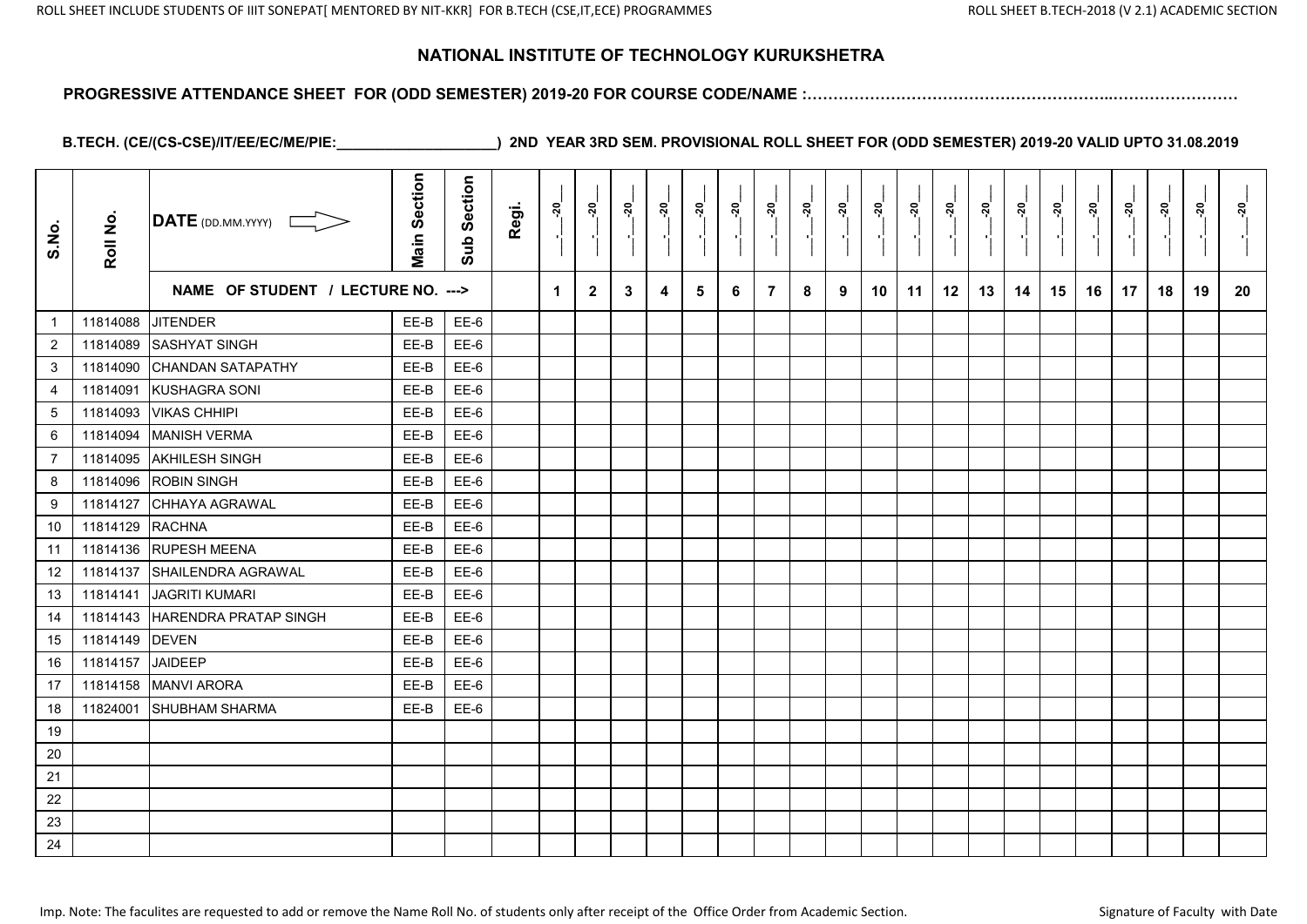#### **PROGRESSIVE ATTENDANCE SHEET FOR (ODD SEMESTER) 2019-20 FOR COURSE CODE/NAME :…………………………………………………..……………………**

| S.No.            | Roll No. | $\overline{\text{DATE}}$ (DD.MM.YYYY) | <b>Main Section</b> | Section<br>Sub | Regi. | នុ | នុ៎          | ສ່ | <u>នុ</u> | ៷ | ្លុ | ្គុ            | នុ៎ | នុ៎ | នុ | ្គុ | នុ | ៷៓ | ៷៓ | ៷៓ | ្គុ | ្គុ | នុ | ្តុ | នុ |
|------------------|----------|---------------------------------------|---------------------|----------------|-------|----|--------------|----|-----------|---|-----|----------------|-----|-----|----|-----|----|----|----|----|-----|-----|----|-----|----|
|                  |          | NAME OF STUDENT / LECTURE NO. --->    |                     |                |       | 1  | $\mathbf{2}$ | 3  | 4         | 5 | 6   | $\overline{7}$ | 8   | 9   | 10 | 11  | 12 | 13 | 14 | 15 | 16  | 17  | 18 | 19  | 20 |
| $\mathbf{1}$     | 11814097 | <b>SAMRITI KAUSHIK</b>                | EE-B                | EE-7           |       |    |              |    |           |   |     |                |     |     |    |     |    |    |    |    |     |     |    |     |    |
| $\overline{2}$   | 11814098 | <b>HARSHIT SAXENA</b>                 | EE-B                | <b>EE-7</b>    |       |    |              |    |           |   |     |                |     |     |    |     |    |    |    |    |     |     |    |     |    |
| 3                | 11814099 | YAMAN YADAV                           | EE-B                | <b>EE-7</b>    |       |    |              |    |           |   |     |                |     |     |    |     |    |    |    |    |     |     |    |     |    |
| $\overline{4}$   | 11814101 | <b>VIJAY CHALAWARIYA</b>              | EE-B                | EE-7           |       |    |              |    |           |   |     |                |     |     |    |     |    |    |    |    |     |     |    |     |    |
| $\sqrt{5}$       | 11814102 | RAHUL PATWA                           | EE-B                | <b>EE-7</b>    |       |    |              |    |           |   |     |                |     |     |    |     |    |    |    |    |     |     |    |     |    |
| 6                | 11814103 | <b>ARYAN MALIK</b>                    | EE-B                | $EE-7$         |       |    |              |    |           |   |     |                |     |     |    |     |    |    |    |    |     |     |    |     |    |
| $\overline{7}$   | 11814104 | <b>AKASH</b>                          | EE-B                | EE-7           |       |    |              |    |           |   |     |                |     |     |    |     |    |    |    |    |     |     |    |     |    |
| 8                | 11814105 | <b>ANURADHA MEENA</b>                 | EE-B                | $EE-7$         |       |    |              |    |           |   |     |                |     |     |    |     |    |    |    |    |     |     |    |     |    |
| $\boldsymbol{9}$ | 11814106 | <b>GURUDAYAL SINGH</b>                | EE-B                | EE-7           |       |    |              |    |           |   |     |                |     |     |    |     |    |    |    |    |     |     |    |     |    |
| 10               | 11814107 | <b>KUMARI NISTHA</b>                  | EE-B                | $EE-7$         |       |    |              |    |           |   |     |                |     |     |    |     |    |    |    |    |     |     |    |     |    |
| 11               | 11814108 | <b>GULSHAN</b>                        | EE-B                | EE-7           |       |    |              |    |           |   |     |                |     |     |    |     |    |    |    |    |     |     |    |     |    |
| 12               | 11814109 | <b>VIVEK KUMAR YADAV</b>              | EE-B                | <b>EE-7</b>    |       |    |              |    |           |   |     |                |     |     |    |     |    |    |    |    |     |     |    |     |    |
| 13               | 11814110 | <b>YOGESH</b>                         | EE-B                | $EE-7$         |       |    |              |    |           |   |     |                |     |     |    |     |    |    |    |    |     |     |    |     |    |
| 14               | 11814111 | KUKKA LOKESHWAR                       | EE-B                | $EE-7$         |       |    |              |    |           |   |     |                |     |     |    |     |    |    |    |    |     |     |    |     |    |
| 15               | 11814112 | <b>SARTHAK PRATIK</b>                 | EE-B                | <b>EE-7</b>    |       |    |              |    |           |   |     |                |     |     |    |     |    |    |    |    |     |     |    |     |    |
| 16               | 11814113 | <b>MOHIT KUMAR</b>                    | EE-B                | $EE-7$         |       |    |              |    |           |   |     |                |     |     |    |     |    |    |    |    |     |     |    |     |    |
| 17               | 11814114 | <b>SHIVAM KESHRI</b>                  | EE-B                | EE-7           |       |    |              |    |           |   |     |                |     |     |    |     |    |    |    |    |     |     |    |     |    |
| 18               |          | 11814115 ABHINESH PALIWAL             | EE-B                | $EE-7$         |       |    |              |    |           |   |     |                |     |     |    |     |    |    |    |    |     |     |    |     |    |
| 19               |          |                                       |                     |                |       |    |              |    |           |   |     |                |     |     |    |     |    |    |    |    |     |     |    |     |    |
| $20\,$           |          |                                       |                     |                |       |    |              |    |           |   |     |                |     |     |    |     |    |    |    |    |     |     |    |     |    |
| 21               |          |                                       |                     |                |       |    |              |    |           |   |     |                |     |     |    |     |    |    |    |    |     |     |    |     |    |
| 22               |          |                                       |                     |                |       |    |              |    |           |   |     |                |     |     |    |     |    |    |    |    |     |     |    |     |    |
| 23               |          |                                       |                     |                |       |    |              |    |           |   |     |                |     |     |    |     |    |    |    |    |     |     |    |     |    |
| 24               |          |                                       |                     |                |       |    |              |    |           |   |     |                |     |     |    |     |    |    |    |    |     |     |    |     |    |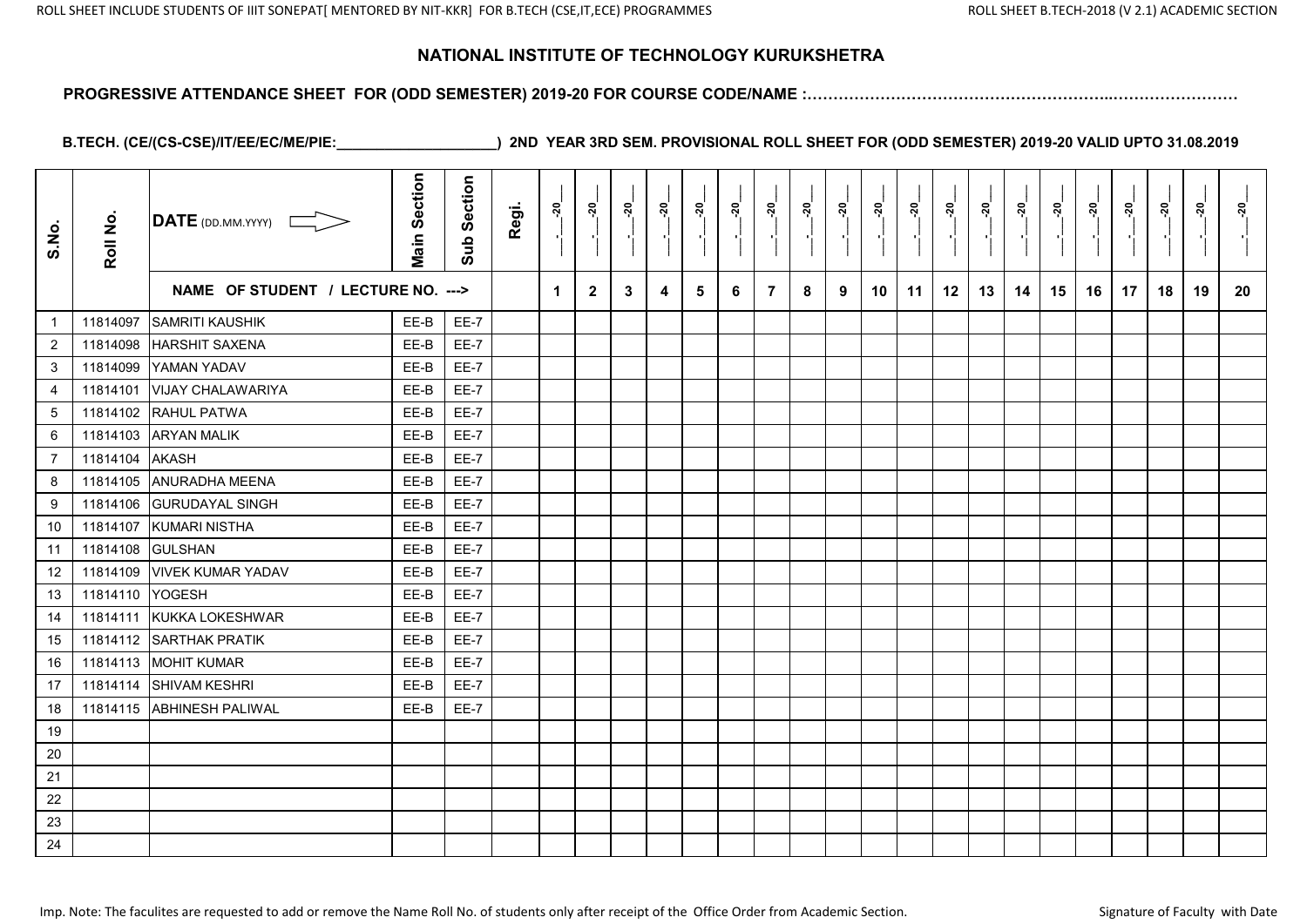#### **PROGRESSIVE ATTENDANCE SHEET FOR (ODD SEMESTER) 2019-20 FOR COURSE CODE/NAME :…………………………………………………..……………………**

| S.No.            | Roll No. | <b>DATE</b> (DD.MM.YYYY)           | <b>Main Section</b> | Section<br>Sub | Regi. | ្គុ                  | <u>នុ</u>    | ៷៓           | ៷៓ | ្គុ<br>$\blacksquare$ | <u>នុ</u><br>P. |   | ್ಲ<br>$\blacksquare$ | នុ៎ | $\frac{5}{20}$ | ្លុ | នុ | នុ<br>×, | $\frac{5}{2}$ | ៷៓ | នុ៎<br>٠, | ្ភុ | នុ | <u>នុ</u><br>$\blacksquare$ | នុ |
|------------------|----------|------------------------------------|---------------------|----------------|-------|----------------------|--------------|--------------|----|-----------------------|-----------------|---|----------------------|-----|----------------|-----|----|----------|---------------|----|-----------|-----|----|-----------------------------|----|
|                  |          | NAME OF STUDENT / LECTURE NO. ---> |                     |                |       | $\blacktriangleleft$ | $\mathbf{2}$ | $\mathbf{3}$ | 4  | 5                     | 6               | 7 | 8                    | 9   | 10             | 11  | 12 | 13       | 14            | 15 | 16        | 17  | 18 | 19                          | 20 |
| $\mathbf{1}$     |          | 11814116 RAJKUMAR PRAJAPATI        | EE-B                | EE-8           |       |                      |              |              |    |                       |                 |   |                      |     |                |     |    |          |               |    |           |     |    |                             |    |
| $\overline{c}$   | 11814117 | <b>MONIKA YADAV</b>                | EE-B                | EE-8           |       |                      |              |              |    |                       |                 |   |                      |     |                |     |    |          |               |    |           |     |    |                             |    |
| 3                | 11814118 | <b>NAVDEEP</b>                     | EE-B                | EE-8           |       |                      |              |              |    |                       |                 |   |                      |     |                |     |    |          |               |    |           |     |    |                             |    |
| $\overline{4}$   |          | 11814119 SHASHWAT                  | EE-B                | EE-8           |       |                      |              |              |    |                       |                 |   |                      |     |                |     |    |          |               |    |           |     |    |                             |    |
| $5\phantom{.0}$  | 11814120 | BATTU HARI PRIYA                   | EE-B                | EE-8           |       |                      |              |              |    |                       |                 |   |                      |     |                |     |    |          |               |    |           |     |    |                             |    |
| $\,6\,$          | 11814122 | AADITYA RANA                       | EE-B                | EE-8           |       |                      |              |              |    |                       |                 |   |                      |     |                |     |    |          |               |    |           |     |    |                             |    |
| $\overline{7}$   | 11814123 | <b>DEEPAK JADON</b>                | EE-B                | EE-8           |       |                      |              |              |    |                       |                 |   |                      |     |                |     |    |          |               |    |           |     |    |                             |    |
| 8                | 11814124 | VAMSI NAIDU DUVVANA                | EE-B                | EE-8           |       |                      |              |              |    |                       |                 |   |                      |     |                |     |    |          |               |    |           |     |    |                             |    |
| $\boldsymbol{9}$ | 11814125 | <b>FAIZAN E ROZA</b>               | EE-B                | EE-8           |       |                      |              |              |    |                       |                 |   |                      |     |                |     |    |          |               |    |           |     |    |                             |    |
| 10               | 11814126 | <b>VARSHA KUMARI</b>               | EE-B                | EE-8           |       |                      |              |              |    |                       |                 |   |                      |     |                |     |    |          |               |    |           |     |    |                             |    |
| 11               | 11814128 | <b>SHUBHAM FULWARI</b>             | EE-B                | EE-8           |       |                      |              |              |    |                       |                 |   |                      |     |                |     |    |          |               |    |           |     |    |                             |    |
| 12               | 11814131 | <b>GAURAV VARSHNEY</b>             | EE-B                | EE-8           |       |                      |              |              |    |                       |                 |   |                      |     |                |     |    |          |               |    |           |     |    |                             |    |
| 13               | 11814142 | <b>GULSHAN KUMAR MEENA</b>         | EE-B                | EE-8           |       |                      |              |              |    |                       |                 |   |                      |     |                |     |    |          |               |    |           |     |    |                             |    |
| 14               | 11814145 | <b>SHIVAM NEGI</b>                 | EE-B                | EE-8           |       |                      |              |              |    |                       |                 |   |                      |     |                |     |    |          |               |    |           |     |    |                             |    |
| 15               | 11814147 | <b>DIVYAM SACHDEVA</b>             | EE-B                | EE-8           |       |                      |              |              |    |                       |                 |   |                      |     |                |     |    |          |               |    |           |     |    |                             |    |
| 16               | 11814152 | <b>AMIT KHANDELWAL</b>             | EE-B                | EE-8           |       |                      |              |              |    |                       |                 |   |                      |     |                |     |    |          |               |    |           |     |    |                             |    |
| 17               | 11814156 | KAPIL GOYAL                        | EE-B                | EE-8           |       |                      |              |              |    |                       |                 |   |                      |     |                |     |    |          |               |    |           |     |    |                             |    |
| 18               |          |                                    |                     |                |       |                      |              |              |    |                       |                 |   |                      |     |                |     |    |          |               |    |           |     |    |                             |    |
| 19               |          |                                    |                     |                |       |                      |              |              |    |                       |                 |   |                      |     |                |     |    |          |               |    |           |     |    |                             |    |
| 20               |          |                                    |                     |                |       |                      |              |              |    |                       |                 |   |                      |     |                |     |    |          |               |    |           |     |    |                             |    |
| 21               |          |                                    |                     |                |       |                      |              |              |    |                       |                 |   |                      |     |                |     |    |          |               |    |           |     |    |                             |    |
| 22               |          |                                    |                     |                |       |                      |              |              |    |                       |                 |   |                      |     |                |     |    |          |               |    |           |     |    |                             |    |
| 23               |          |                                    |                     |                |       |                      |              |              |    |                       |                 |   |                      |     |                |     |    |          |               |    |           |     |    |                             |    |
| 24               |          |                                    |                     |                |       |                      |              |              |    |                       |                 |   |                      |     |                |     |    |          |               |    |           |     |    |                             |    |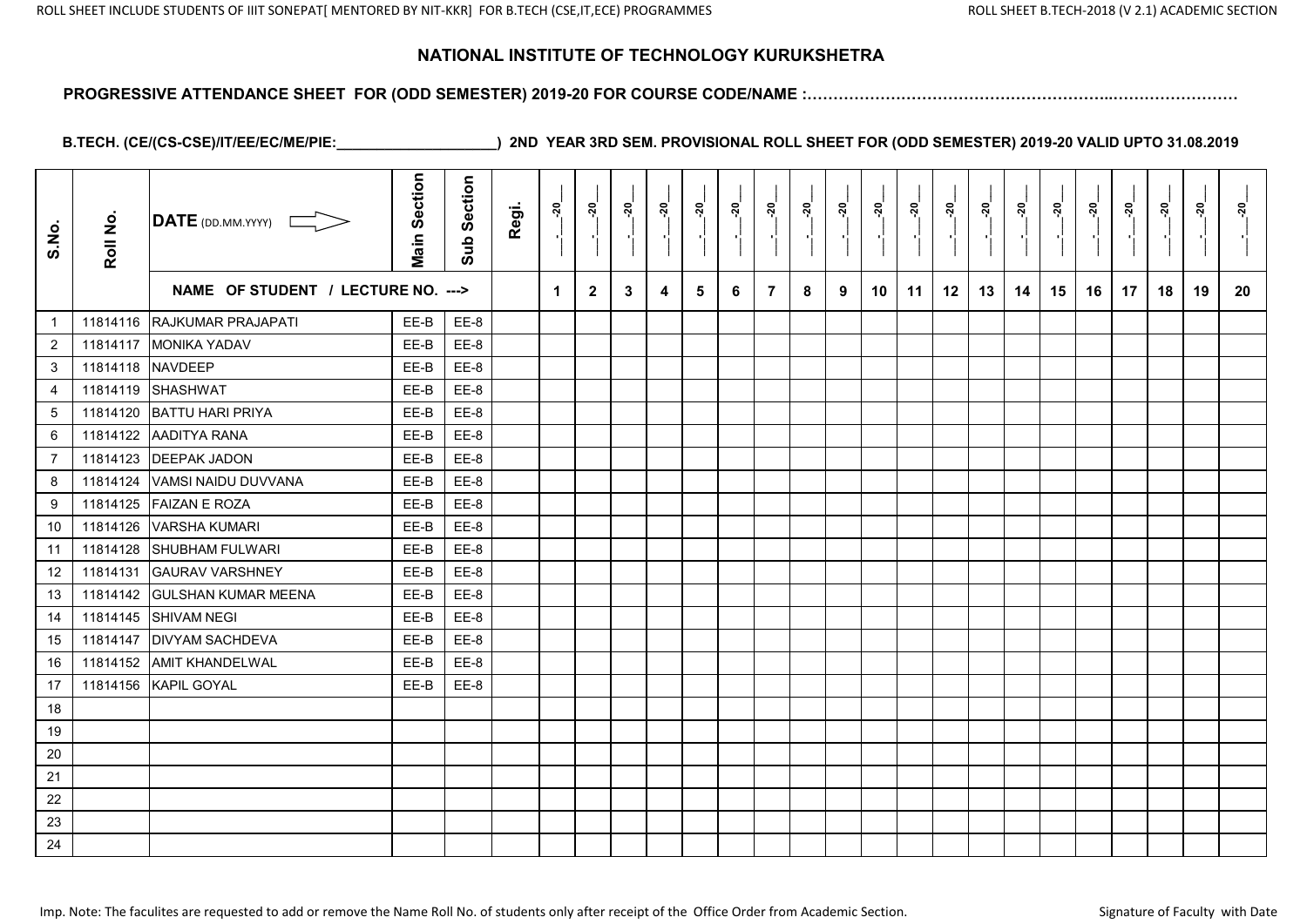#### **PROGRESSIVE ATTENDANCE SHEET FOR (ODD SEMESTER) 2019-20 FOR COURSE CODE/NAME :…………………………………………………..……………………**

| S.No.          | Roll No. | DATE (DD.MM.YYYY)                    | Section<br>Main | <b>Section</b><br>Sub | Regi. | ៷           | <u>័រ</u>      | <u>នុ</u>   | <u>.50</u> | នុ | <u>នុ</u><br>- 11 | ្ពុ | <u>នុ</u> | នុ | <u>នុ</u> | <u>នុ</u> | ៷  | នុ | នុ | <u>នុ</u> | នុ | <u>នុ</u><br>$\blacksquare$ | នុ | <u>នុ</u> | នុ |
|----------------|----------|--------------------------------------|-----------------|-----------------------|-------|-------------|----------------|-------------|------------|----|-------------------|-----|-----------|----|-----------|-----------|----|----|----|-----------|----|-----------------------------|----|-----------|----|
|                |          | NAME OF STUDENT / LECTURE NO. --->   |                 |                       |       | $\mathbf 1$ | $\overline{2}$ | $3^{\circ}$ | 4          | 5  | 6                 | 7   | 8         | 9  | 10        | 11        | 12 | 13 | 14 | 15        | 16 | 17                          | 18 | 19        | 20 |
| $\overline{1}$ | 11815001 | <b>NAYAN ARORA</b>                   | EC-A            | $EC-1$                |       |             |                |             |            |    |                   |     |           |    |           |           |    |    |    |           |    |                             |    |           |    |
| $\overline{2}$ | 11815002 | <b>MUSKAN JINDAL</b>                 | EC-A            | $EC-1$                |       |             |                |             |            |    |                   |     |           |    |           |           |    |    |    |           |    |                             |    |           |    |
| 3              | 11815003 | <b>SAHIL GUPTA</b>                   | EC-A            | $EC-1$                |       |             |                |             |            |    |                   |     |           |    |           |           |    |    |    |           |    |                             |    |           |    |
| $\overline{4}$ | 11815004 | <b>ANKUSH SINGH</b>                  | EC-A            | $EC-1$                |       |             |                |             |            |    |                   |     |           |    |           |           |    |    |    |           |    |                             |    |           |    |
| 5              | 11815005 | <b>ABHAY KUMAR</b>                   | EC-A            | $EC-1$                |       |             |                |             |            |    |                   |     |           |    |           |           |    |    |    |           |    |                             |    |           |    |
| 6              | 11815006 | <b>JATIN KUMAR</b>                   | EC-A            | $EC-1$                |       |             |                |             |            |    |                   |     |           |    |           |           |    |    |    |           |    |                             |    |           |    |
| $\overline{7}$ | 11815007 | <b>ABHINAV SINGH</b>                 | EC-A            | $EC-1$                |       |             |                |             |            |    |                   |     |           |    |           |           |    |    |    |           |    |                             |    |           |    |
| 8              | 11815008 | <b>AARUSH VERMA</b>                  | EC-A            | $EC-1$                |       |             |                |             |            |    |                   |     |           |    |           |           |    |    |    |           |    |                             |    |           |    |
| 9              | 11815009 | <b>VARUN KUMAR</b>                   | EC-A            | $EC-1$                |       |             |                |             |            |    |                   |     |           |    |           |           |    |    |    |           |    |                             |    |           |    |
| 10             | 11815010 | <b>ASHUTOSH</b>                      | EC-A            | $EC-1$                |       |             |                |             |            |    |                   |     |           |    |           |           |    |    |    |           |    |                             |    |           |    |
| 11             | 11815011 | <b>ANSHU</b>                         | EC-A            | $EC-1$                |       |             |                |             |            |    |                   |     |           |    |           |           |    |    |    |           |    |                             |    |           |    |
| 12             | 11815012 | <b>ANKIT MITTAL</b>                  | EC-A            | $EC-1$                |       |             |                |             |            |    |                   |     |           |    |           |           |    |    |    |           |    |                             |    |           |    |
| 13             | 11815014 | <b>ANKIT YADAV</b>                   | EC-A            | $EC-1$                |       |             |                |             |            |    |                   |     |           |    |           |           |    |    |    |           |    |                             |    |           |    |
| 14             | 11815015 | <b>AWDHESH KUMAR SHUKLA</b>          | EC-A            | $EC-1$                |       |             |                |             |            |    |                   |     |           |    |           |           |    |    |    |           |    |                             |    |           |    |
| 15             | 11815016 | <b>TEELLA RAKESH</b>                 | EC-A            | $EC-1$                |       |             |                |             |            |    |                   |     |           |    |           |           |    |    |    |           |    |                             |    |           |    |
| 16             | 11815017 | SHANMUKHA RAO GANTA                  | EC-A            | $EC-1$                |       |             |                |             |            |    |                   |     |           |    |           |           |    |    |    |           |    |                             |    |           |    |
| 17             | 11815018 | <b>JATIN BUDAKOTI</b>                | EC-A            | $EC-1$                |       |             |                |             |            |    |                   |     |           |    |           |           |    |    |    |           |    |                             |    |           |    |
| 18             | 11815021 | <b>SHARAD AHLAWAT</b>                | EC-A            | $EC-1$                |       |             |                |             |            |    |                   |     |           |    |           |           |    |    |    |           |    |                             |    |           |    |
| 19             | 11815022 | TIRUVEEDHULA RAKESH SHARATH PREETHAM | EC-A            | $EC-1$                |       |             |                |             |            |    |                   |     |           |    |           |           |    |    |    |           |    |                             |    |           |    |
| 20             | 11815023 | <b>SARANSH SHARMA</b>                | EC-A            | $EC-1$                |       |             |                |             |            |    |                   |     |           |    |           |           |    |    |    |           |    |                             |    |           |    |
| 21             | 11815024 | RAHUL SHARMA                         | EC-A            | $EC-1$                |       |             |                |             |            |    |                   |     |           |    |           |           |    |    |    |           |    |                             |    |           |    |
| 22             |          |                                      |                 |                       |       |             |                |             |            |    |                   |     |           |    |           |           |    |    |    |           |    |                             |    |           |    |
| 23             |          |                                      |                 |                       |       |             |                |             |            |    |                   |     |           |    |           |           |    |    |    |           |    |                             |    |           |    |
| 24             |          |                                      |                 |                       |       |             |                |             |            |    |                   |     |           |    |           |           |    |    |    |           |    |                             |    |           |    |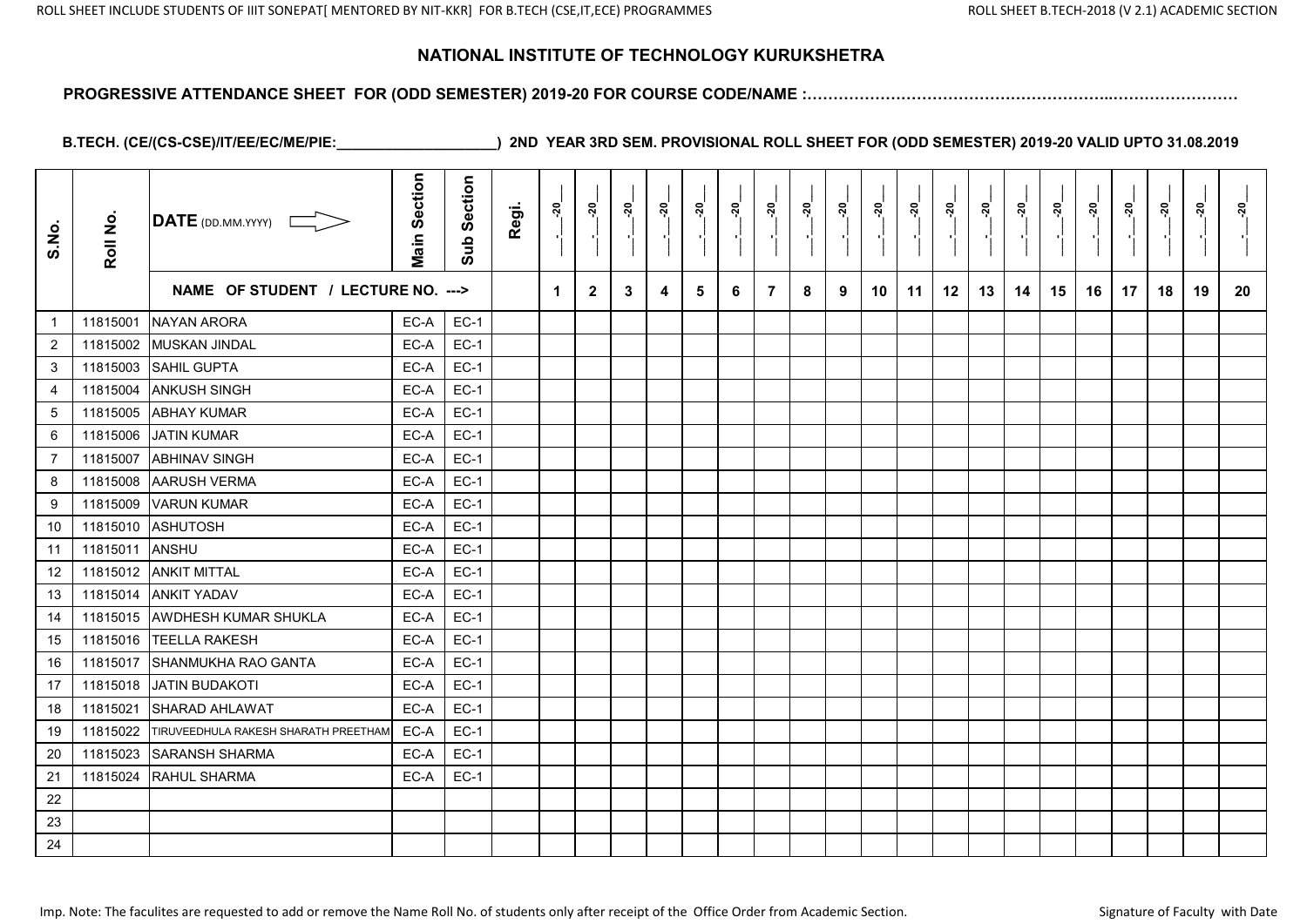#### **PROGRESSIVE ATTENDANCE SHEET FOR (ODD SEMESTER) 2019-20 FOR COURSE CODE/NAME :…………………………………………………..……………………**

| S.No.            | Roll No. | <b>DATE</b> (DD.MM.YYYY)           | <b>Main Section</b> | Section<br>Sub | Regi. | <u>ុរ</u> | នុ           | <u>នុ</u> | ្ពុ | ្កុ | ៷៓ | ្គុ            | នុ<br>$\blacksquare$ | <u>នុ</u> | ៷៓ | ្តុ<br>$\blacksquare$ | នុ៎ | <u> ຊ</u> | នុ | <u>នុ</u> | <u>នុ</u> | <u>នុ</u><br>$\blacksquare$ | នុ | <u>នុ</u> | <u>នុ</u> |
|------------------|----------|------------------------------------|---------------------|----------------|-------|-----------|--------------|-----------|-----|-----|----|----------------|----------------------|-----------|----|-----------------------|-----|-----------|----|-----------|-----------|-----------------------------|----|-----------|-----------|
|                  |          | NAME OF STUDENT / LECTURE NO. ---> |                     |                |       | 1         | $\mathbf{2}$ | 3         | 4   | 5   | 6  | $\overline{7}$ | 8                    | 9         | 10 | 11                    | 12  | 13        | 14 | 15        | 16        | 17                          | 18 | 19        | 20        |
| $\overline{1}$   | 11815025 | <b>BILLA NEERAJ KUMAR</b>          | EC-A                | $EC-2$         |       |           |              |           |     |     |    |                |                      |           |    |                       |     |           |    |           |           |                             |    |           |           |
| $\overline{c}$   | 11815026 | <b>ARJUN KUMAR</b>                 | EC-A                | $EC-2$         |       |           |              |           |     |     |    |                |                      |           |    |                       |     |           |    |           |           |                             |    |           |           |
| 3                | 11815027 | POTHI REDDY GARI LEELADHAR REDDY   | EC-A                | $EC-2$         |       |           |              |           |     |     |    |                |                      |           |    |                       |     |           |    |           |           |                             |    |           |           |
| $\overline{4}$   | 11815028 | <b>VARCHASV THAKKAR</b>            | EC-A                | $EC-2$         |       |           |              |           |     |     |    |                |                      |           |    |                       |     |           |    |           |           |                             |    |           |           |
| $\sqrt{5}$       | 11815029 | <b>NITIN</b>                       | EC-A                | $EC-2$         |       |           |              |           |     |     |    |                |                      |           |    |                       |     |           |    |           |           |                             |    |           |           |
| $\,6\,$          | 11815030 | <b>SPARSH SHARMA</b>               | EC-A                | $EC-2$         |       |           |              |           |     |     |    |                |                      |           |    |                       |     |           |    |           |           |                             |    |           |           |
| $\overline{7}$   | 11815031 | <b>RITIK SETHI</b>                 | EC-A                | $EC-2$         |       |           |              |           |     |     |    |                |                      |           |    |                       |     |           |    |           |           |                             |    |           |           |
| 8                | 11815127 | <b>HITESH</b>                      | EC-A                | $EC-2$         |       |           |              |           |     |     |    |                |                      |           |    |                       |     |           |    |           |           |                             |    |           |           |
| $\boldsymbol{9}$ | 11815135 | <b>MANJARI GUPTA</b>               | EC-A                | $EC-2$         |       |           |              |           |     |     |    |                |                      |           |    |                       |     |           |    |           |           |                             |    |           |           |
| 10               | 11815136 | <b>DIKSHA AGNIHOTRI</b>            | EC-A                | $EC-2$         |       |           |              |           |     |     |    |                |                      |           |    |                       |     |           |    |           |           |                             |    |           |           |
| 11               | 11815138 | <b>DEVARAKONDA BHARGAVI</b>        | EC-A                | $EC-2$         |       |           |              |           |     |     |    |                |                      |           |    |                       |     |           |    |           |           |                             |    |           |           |
| 12               | 11815141 | <b>SURBHI JAIN</b>                 | EC-A                | $EC-2$         |       |           |              |           |     |     |    |                |                      |           |    |                       |     |           |    |           |           |                             |    |           |           |
| 13               | 11815145 | <b>CHARU GOYAL</b>                 | EC-A                | $EC-2$         |       |           |              |           |     |     |    |                |                      |           |    |                       |     |           |    |           |           |                             |    |           |           |
| 14               | 11815152 | <b>SANJEETA KUJUR</b>              | EC-A                | $EC-2$         |       |           |              |           |     |     |    |                |                      |           |    |                       |     |           |    |           |           |                             |    |           |           |
| 15               | 21815004 | <b>ALOK KUMAR</b>                  | EC-A                | $EC-2$         |       |           |              |           |     |     |    |                |                      |           |    |                       |     |           |    |           |           |                             |    |           |           |
| 16               | 21815007 | <b>ADARSH SHUKLA</b>               | EC-A                | $EC-2$         |       |           |              |           |     |     |    |                |                      |           |    |                       |     |           |    |           |           |                             |    |           |           |
| 17               | 21815025 | YASH MITTAL                        | EC-A                | $EC-2$         |       |           |              |           |     |     |    |                |                      |           |    |                       |     |           |    |           |           |                             |    |           |           |
| 18               | 21815027 | <b>HITENDRA SINGH</b>              | EC-A                | $EC-2$         |       |           |              |           |     |     |    |                |                      |           |    |                       |     |           |    |           |           |                             |    |           |           |
| 19               | 21815035 | <b>LOKESH ANAND</b>                | EC-A                | $EC-2$         |       |           |              |           |     |     |    |                |                      |           |    |                       |     |           |    |           |           |                             |    |           |           |
| 20               |          |                                    |                     |                |       |           |              |           |     |     |    |                |                      |           |    |                       |     |           |    |           |           |                             |    |           |           |
| 21               |          |                                    |                     |                |       |           |              |           |     |     |    |                |                      |           |    |                       |     |           |    |           |           |                             |    |           |           |
| 22               |          |                                    |                     |                |       |           |              |           |     |     |    |                |                      |           |    |                       |     |           |    |           |           |                             |    |           |           |
| 23               |          |                                    |                     |                |       |           |              |           |     |     |    |                |                      |           |    |                       |     |           |    |           |           |                             |    |           |           |
| 24               |          |                                    |                     |                |       |           |              |           |     |     |    |                |                      |           |    |                       |     |           |    |           |           |                             |    |           |           |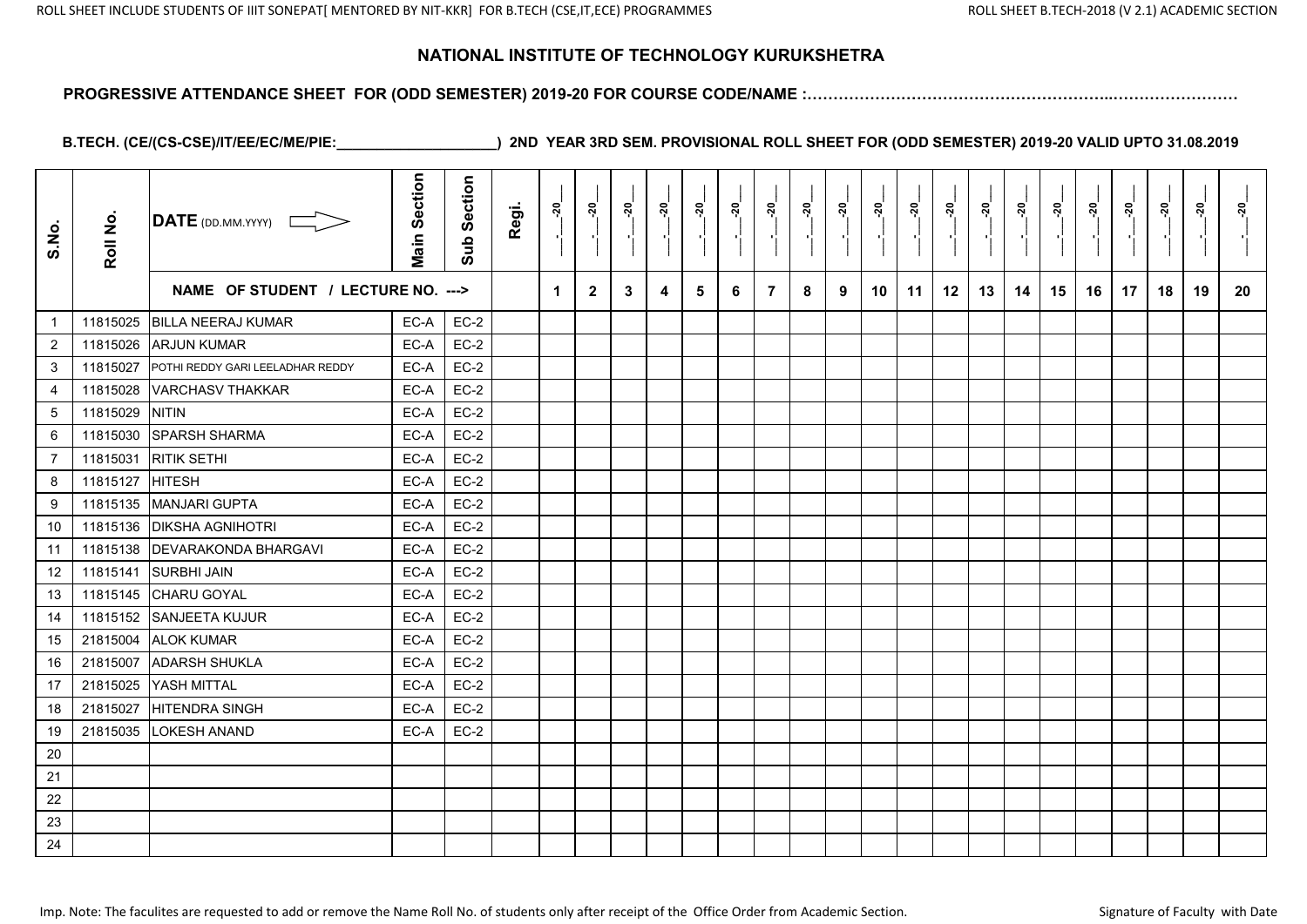#### **PROGRESSIVE ATTENDANCE SHEET FOR (ODD SEMESTER) 2019-20 FOR COURSE CODE/NAME :…………………………………………………..……………………**

| S.No.          | Roll No. | $\overline{\mathsf{DATE}}$ (DD.MM.YYYY) | <b>Main Section</b> | Section<br>Sub | Regi. | $\frac{5}{2}$ | នុ           | <u>នុ</u> | <u>នុ</u> | ្កុ | <u>នុ</u> | ្គុ            | នុ<br>$\blacksquare$ | <u>នុ</u> | នុ៎ | ្លុ<br>$\blacksquare$ | នុ៎ | <u>នុ</u> | នុ | ៷៓ | <u>នុ</u> | <u>នុ</u><br>$\blacksquare$ | នុ | <u>នុ</u> | នុ |
|----------------|----------|-----------------------------------------|---------------------|----------------|-------|---------------|--------------|-----------|-----------|-----|-----------|----------------|----------------------|-----------|-----|-----------------------|-----|-----------|----|----|-----------|-----------------------------|----|-----------|----|
|                |          | NAME OF STUDENT / LECTURE NO. --->      |                     |                |       | 1             | $\mathbf{2}$ | 3         | 4         | 5   | 6         | $\overline{7}$ | 8                    | 9         | 10  | 11                    | 12  | 13        | 14 | 15 | 16        | 17                          | 18 | 19        | 20 |
| $\mathbf{1}$   | 11815032 | AYUSH AGRAWAL                           | EC-A                | $EC-3$         |       |               |              |           |           |     |           |                |                      |           |     |                       |     |           |    |    |           |                             |    |           |    |
| $\overline{2}$ | 11815033 | <b>MUKESH</b>                           | EC-A                | $EC-3$         |       |               |              |           |           |     |           |                |                      |           |     |                       |     |           |    |    |           |                             |    |           |    |
| 3              | 11815034 | <b>AMAN GOEL</b>                        | EC-A                | $EC-3$         |       |               |              |           |           |     |           |                |                      |           |     |                       |     |           |    |    |           |                             |    |           |    |
| 4              | 11815035 | UTKARSH DAYAL                           | EC-A                | $EC-3$         |       |               |              |           |           |     |           |                |                      |           |     |                       |     |           |    |    |           |                             |    |           |    |
| $\sqrt{5}$     | 11815036 | <b>KUNAL</b>                            | EC-A                | $EC-3$         |       |               |              |           |           |     |           |                |                      |           |     |                       |     |           |    |    |           |                             |    |           |    |
| 6              | 11815037 | SATWIK KHANDELWAL                       | EC-A                | $EC-3$         |       |               |              |           |           |     |           |                |                      |           |     |                       |     |           |    |    |           |                             |    |           |    |
| $\overline{7}$ | 11815038 | <b>AKEPOGU BHANU PRAKASH</b>            | EC-A                | $EC-3$         |       |               |              |           |           |     |           |                |                      |           |     |                       |     |           |    |    |           |                             |    |           |    |
| 8              | 11815039 | <b>ROSHAN MEENA</b>                     | EC-A                | $EC-3$         |       |               |              |           |           |     |           |                |                      |           |     |                       |     |           |    |    |           |                             |    |           |    |
| 9              | 11815041 | <b>YOGESH KUMAR</b>                     | EC-A                | $EC-3$         |       |               |              |           |           |     |           |                |                      |           |     |                       |     |           |    |    |           |                             |    |           |    |
| 10             | 11815042 | NARESH AGARWAL                          | EC-A                | $EC-3$         |       |               |              |           |           |     |           |                |                      |           |     |                       |     |           |    |    |           |                             |    |           |    |
| 11             | 11815043 | <b>ANKIT KHANNA</b>                     | EC-A                | $EC-3$         |       |               |              |           |           |     |           |                |                      |           |     |                       |     |           |    |    |           |                             |    |           |    |
| 12             | 11815130 | <b>KESHAV GARG</b>                      | EC-A                | $EC-3$         |       |               |              |           |           |     |           |                |                      |           |     |                       |     |           |    |    |           |                             |    |           |    |
| 13             | 11815144 | <b>JAI SINGLA</b>                       | EC-A                | $EC-3$         |       |               |              |           |           |     |           |                |                      |           |     |                       |     |           |    |    |           |                             |    |           |    |
| 14             | 21815008 | <b>APOORV RASTOGI</b>                   | EC-B                | $EC-3$         |       |               |              |           |           |     |           |                |                      |           |     |                       |     |           |    |    |           |                             |    |           |    |
| 15             | 11815044 | <b>ANKIT KUMAR</b>                      | EC-B                | $EC-3$         |       |               |              |           |           |     |           |                |                      |           |     |                       |     |           |    |    |           |                             |    |           |    |
| 16             | 11815045 | BEERAVALLI RAJA KISHOR REDDY            | EC-B                | $EC-3$         |       |               |              |           |           |     |           |                |                      |           |     |                       |     |           |    |    |           |                             |    |           |    |
| 17             | 11815046 | <b>IGENTELA VASANTH KUMAR</b>           | EC-B                | $EC-3$         |       |               |              |           |           |     |           |                |                      |           |     |                       |     |           |    |    |           |                             |    |           |    |
| 18             | 11815047 | <b>SATMEET SINGH</b>                    | EC-B                | $EC-3$         |       |               |              |           |           |     |           |                |                      |           |     |                       |     |           |    |    |           |                             |    |           |    |
| 19             | 11815048 | GOGIREDDY PAVAN KALYAN REDDY            | EC-B                | $EC-3$         |       |               |              |           |           |     |           |                |                      |           |     |                       |     |           |    |    |           |                             |    |           |    |
| $20\,$         | 11815049 | <b>DEV PRATAP SINGH</b>                 | EC-B                | $EC-3$         |       |               |              |           |           |     |           |                |                      |           |     |                       |     |           |    |    |           |                             |    |           |    |
| 21             |          |                                         |                     |                |       |               |              |           |           |     |           |                |                      |           |     |                       |     |           |    |    |           |                             |    |           |    |
| 22             |          |                                         |                     |                |       |               |              |           |           |     |           |                |                      |           |     |                       |     |           |    |    |           |                             |    |           |    |
| 23             |          |                                         |                     |                |       |               |              |           |           |     |           |                |                      |           |     |                       |     |           |    |    |           |                             |    |           |    |
| 24             |          |                                         |                     |                |       |               |              |           |           |     |           |                |                      |           |     |                       |     |           |    |    |           |                             |    |           |    |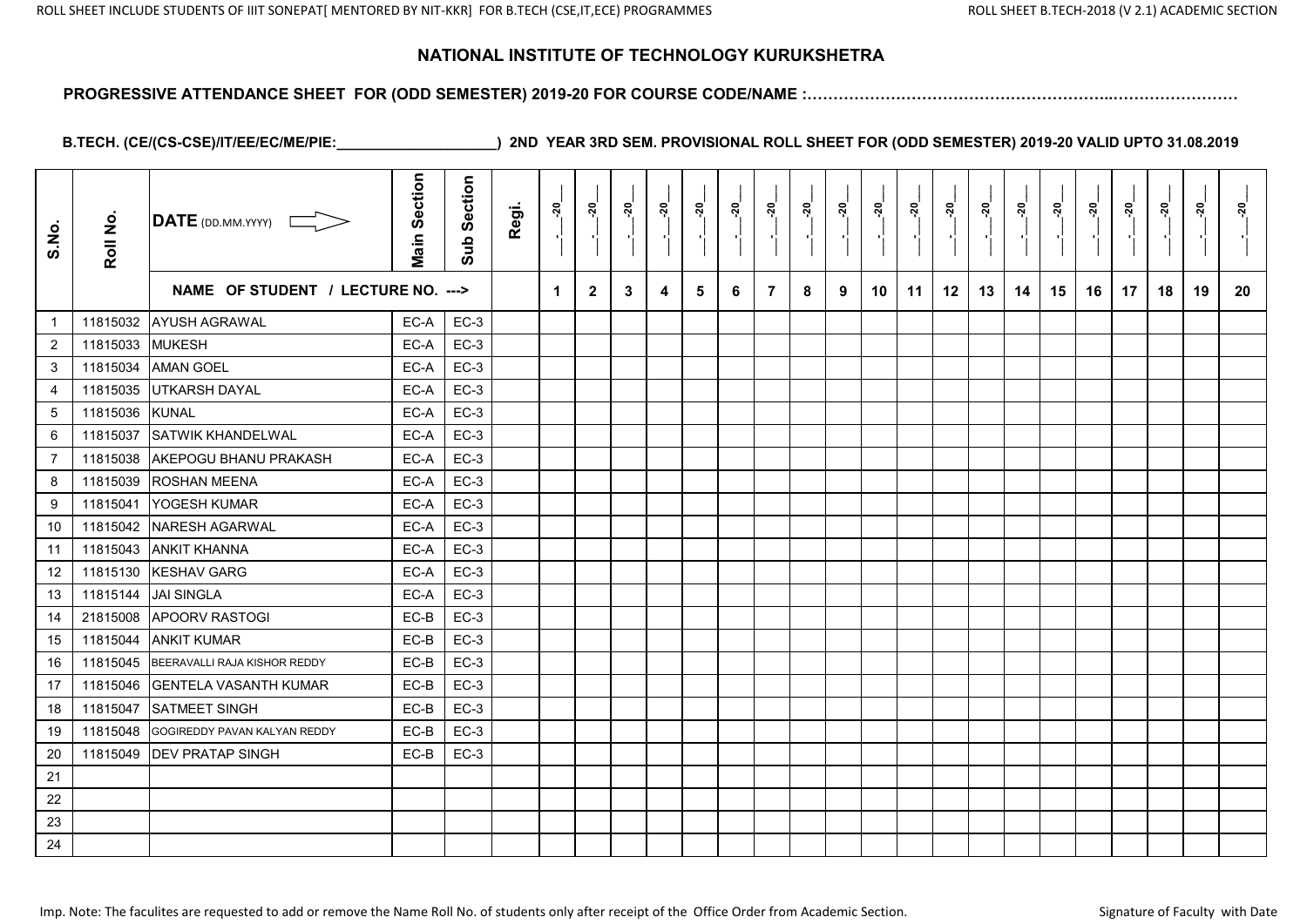#### **PROGRESSIVE ATTENDANCE SHEET FOR (ODD SEMESTER) 2019-20 FOR COURSE CODE/NAME :…………………………………………………..……………………**

| S.No.            | Roll No. | $\overline{\mathsf{DATE}}$ (DD.MM.YYYY) | <b>Main Section</b> | Section<br>Sub | Regi. | $\frac{5}{2}$ | នុ           | <u>នុ</u> | <u>នុ</u> | ្គុ | <u>នុ</u> | ្គុ            | នុ<br>$\blacksquare$ | ៷៓ | នុ៎ | ្លុ<br>$\blacksquare$ | នុ៎ | <u>នុ</u> | នុ | ៷៓ | <u>នុ</u> | <u>នុ</u><br>$\blacksquare$ | នុ | <u>នុ</u> | នុ |
|------------------|----------|-----------------------------------------|---------------------|----------------|-------|---------------|--------------|-----------|-----------|-----|-----------|----------------|----------------------|----|-----|-----------------------|-----|-----------|----|----|-----------|-----------------------------|----|-----------|----|
|                  |          | NAME OF STUDENT / LECTURE NO. --->      |                     |                |       | 1             | $\mathbf{2}$ | 3         | 4         | 5   | 6         | $\overline{7}$ | 8                    | 9  | 10  | 11                    | 12  | 13        | 14 | 15 | 16        | 17                          | 18 | 19        | 20 |
| $\mathbf{1}$     | 11815050 | <b>SUNIL YADAV</b>                      | EC-B                | $EC-4$         |       |               |              |           |           |     |           |                |                      |    |     |                       |     |           |    |    |           |                             |    |           |    |
| $\overline{2}$   | 11815051 | <b>ROBIN SINGH</b>                      | EC-B                | $EC-4$         |       |               |              |           |           |     |           |                |                      |    |     |                       |     |           |    |    |           |                             |    |           |    |
| 3                | 11815052 | SHUBHAM SAMYAL                          | EC-B                | $EC-4$         |       |               |              |           |           |     |           |                |                      |    |     |                       |     |           |    |    |           |                             |    |           |    |
| $\overline{4}$   | 11815053 | <b>SUJAY JAMI</b>                       | EC-B                | $EC-4$         |       |               |              |           |           |     |           |                |                      |    |     |                       |     |           |    |    |           |                             |    |           |    |
| $\sqrt{5}$       | 11815054 | <b>ISHITA KAMBOJ</b>                    | EC-B                | $EC-4$         |       |               |              |           |           |     |           |                |                      |    |     |                       |     |           |    |    |           |                             |    |           |    |
| 6                | 11815055 | <b>GAGANDEEP RATHI</b>                  | EC-B                | $EC-4$         |       |               |              |           |           |     |           |                |                      |    |     |                       |     |           |    |    |           |                             |    |           |    |
| $\overline{7}$   | 11815056 | <b>RAJ NANDINI</b>                      | EC-B                | $EC-4$         |       |               |              |           |           |     |           |                |                      |    |     |                       |     |           |    |    |           |                             |    |           |    |
| 8                | 11815057 | SALONEE GUPTA                           | EC-B                | $EC-4$         |       |               |              |           |           |     |           |                |                      |    |     |                       |     |           |    |    |           |                             |    |           |    |
| $\boldsymbol{9}$ | 11815058 | <b>KALPANA SINGH</b>                    | EC-B                | $EC-4$         |       |               |              |           |           |     |           |                |                      |    |     |                       |     |           |    |    |           |                             |    |           |    |
| 10               | 11815059 | <b>SAINI TOYESH</b>                     | EC-B                | $EC-4$         |       |               |              |           |           |     |           |                |                      |    |     |                       |     |           |    |    |           |                             |    |           |    |
| 11               | 11815060 | <b>GORLE LOKESWARA RAO</b>              | EC-B                | $EC-4$         |       |               |              |           |           |     |           |                |                      |    |     |                       |     |           |    |    |           |                             |    |           |    |
| 12               | 11815061 | <b>VISHNU KARWA</b>                     | EC-B                | $EC-4$         |       |               |              |           |           |     |           |                |                      |    |     |                       |     |           |    |    |           |                             |    |           |    |
| 13               | 11815062 | <b>VAIBHAV SINGH</b>                    | EC-B                | $EC-4$         |       |               |              |           |           |     |           |                |                      |    |     |                       |     |           |    |    |           |                             |    |           |    |
| 14               | 11815126 | <b>TANUJ SATIJA</b>                     | EC-B                | $EC-4$         |       |               |              |           |           |     |           |                |                      |    |     |                       |     |           |    |    |           |                             |    |           |    |
| 15               | 11815147 | <b>VIDAPANAKAL SAI SHASHANK</b>         | EC-B                | $EC-4$         |       |               |              |           |           |     |           |                |                      |    |     |                       |     |           |    |    |           |                             |    |           |    |
| 16               | 11815151 | <b>AMAN GARG</b>                        | EC-B                | $EC-4$         |       |               |              |           |           |     |           |                |                      |    |     |                       |     |           |    |    |           |                             |    |           |    |
| 17               | 11815153 | <b>SHUBHANSHU GAIROLA</b>               | EC-B                | $EC-4$         |       |               |              |           |           |     |           |                |                      |    |     |                       |     |           |    |    |           |                             |    |           |    |
| 18               | 11825003 | <b>NIKHIL RAWAT</b>                     | EC-B                | $EC-4$         |       |               |              |           |           |     |           |                |                      |    |     |                       |     |           |    |    |           |                             |    |           |    |
| 19               |          | 21815019 ANURAG YADAV                   | EC-B                | $EC-4$         |       |               |              |           |           |     |           |                |                      |    |     |                       |     |           |    |    |           |                             |    |           |    |
| $20\,$           | 21815030 | <b>RITIK BAJPAYEE</b>                   | EC-B                | $EC-4$         |       |               |              |           |           |     |           |                |                      |    |     |                       |     |           |    |    |           |                             |    |           |    |
| 21               |          |                                         |                     |                |       |               |              |           |           |     |           |                |                      |    |     |                       |     |           |    |    |           |                             |    |           |    |
| 22               |          |                                         |                     |                |       |               |              |           |           |     |           |                |                      |    |     |                       |     |           |    |    |           |                             |    |           |    |
| 23               |          |                                         |                     |                |       |               |              |           |           |     |           |                |                      |    |     |                       |     |           |    |    |           |                             |    |           |    |
| 24               |          |                                         |                     |                |       |               |              |           |           |     |           |                |                      |    |     |                       |     |           |    |    |           |                             |    |           |    |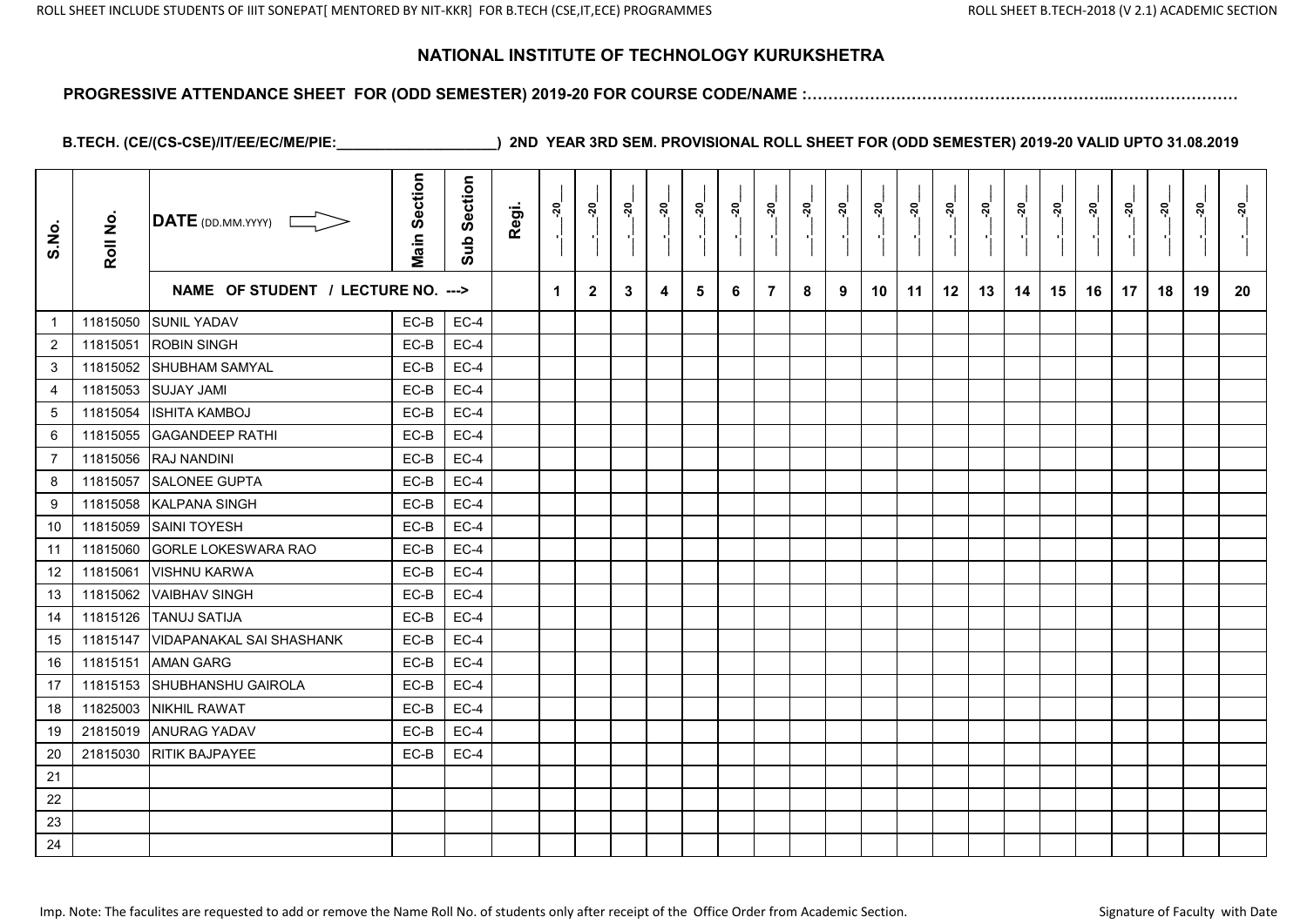#### **PROGRESSIVE ATTENDANCE SHEET FOR (ODD SEMESTER) 2019-20 FOR COURSE CODE/NAME :…………………………………………………..……………………**

| S.No.          | Roll No. | $\overline{\mathsf{DATE}}$ (DD.MM.YYYY) | <b>Main Section</b> | Section<br>Sub | Regi. | នុ                   | <u>នុ</u>    | នុ | <u>័រ</u> | ៷ | <u>នុ</u> | <u>នុ</u>      | នុ | ៷៓ | នុ | ្ពុ | នុ | <u>នុ</u> | នុ | ៷៓ | <u>នុ</u> | <u>នុ</u><br>$\blacksquare$ | នុ | <u>នុ</u> | នុ |
|----------------|----------|-----------------------------------------|---------------------|----------------|-------|----------------------|--------------|----|-----------|---|-----------|----------------|----|----|----|-----|----|-----------|----|----|-----------|-----------------------------|----|-----------|----|
|                |          | NAME OF STUDENT / LECTURE NO. --->      |                     |                |       | $\blacktriangleleft$ | $\mathbf{2}$ | 3  | 4         | 5 | 6         | $\overline{7}$ | 8  | 9  | 10 | 11  | 12 | 13        | 14 | 15 | 16        | 17                          | 18 | 19        | 20 |
| $\overline{1}$ | 11815064 | V NAVEEN KUMAR                          | EC-B                | $EC-5$         |       |                      |              |    |           |   |           |                |    |    |    |     |    |           |    |    |           |                             |    |           |    |
| $\overline{2}$ | 11815065 | <b>BHAWYA LOHIA</b>                     | EC-B                | $EC-5$         |       |                      |              |    |           |   |           |                |    |    |    |     |    |           |    |    |           |                             |    |           |    |
| 3              | 11815066 | <b>AMAN SETHI</b>                       | EC-B                | $EC-5$         |       |                      |              |    |           |   |           |                |    |    |    |     |    |           |    |    |           |                             |    |           |    |
| 4              | 11815067 | <b>SUNIDHI SINHA</b>                    | EC-B                | $EC-5$         |       |                      |              |    |           |   |           |                |    |    |    |     |    |           |    |    |           |                             |    |           |    |
| 5              | 11815068 | <b>HARSHIT</b>                          | EC-B                | $EC-5$         |       |                      |              |    |           |   |           |                |    |    |    |     |    |           |    |    |           |                             |    |           |    |
| 6              | 11815069 | <b>BRIJ MOHAN</b>                       | EC-B                | $EC-5$         |       |                      |              |    |           |   |           |                |    |    |    |     |    |           |    |    |           |                             |    |           |    |
| 7              | 11815071 | <b>KAMAL</b>                            | EC-B                | $EC-5$         |       |                      |              |    |           |   |           |                |    |    |    |     |    |           |    |    |           |                             |    |           |    |
| 8              | 11815072 | <b>RAHUL YADAV</b>                      | EC-B                | $EC-5$         |       |                      |              |    |           |   |           |                |    |    |    |     |    |           |    |    |           |                             |    |           |    |
| 9              | 11815073 | <b>SAUMYA MITTAL</b>                    | EC-B                | $EC-5$         |       |                      |              |    |           |   |           |                |    |    |    |     |    |           |    |    |           |                             |    |           |    |
| 10             | 11815074 | <b>IPRATHAM SINGH</b>                   | EC-B                | $EC-5$         |       |                      |              |    |           |   |           |                |    |    |    |     |    |           |    |    |           |                             |    |           |    |
| 11             | 11815076 | KHUSHBOO KUMARI                         | EC-B                | $EC-5$         |       |                      |              |    |           |   |           |                |    |    |    |     |    |           |    |    |           |                             |    |           |    |
| 12             | 11815078 | <b>SIDHOO HO</b>                        | EC-B                | $EC-5$         |       |                      |              |    |           |   |           |                |    |    |    |     |    |           |    |    |           |                             |    |           |    |
| 13             | 11815079 | <b>NITISH</b>                           | EC-B                | $EC-5$         |       |                      |              |    |           |   |           |                |    |    |    |     |    |           |    |    |           |                             |    |           |    |
| 14             | 11815080 | <b>SHUBH DHYANI</b>                     | EC-B                | $EC-5$         |       |                      |              |    |           |   |           |                |    |    |    |     |    |           |    |    |           |                             |    |           |    |
| 15             | 11815081 | <b>BHANU PRAKASH KALOT</b>              | EC-B                | $EC-5$         |       |                      |              |    |           |   |           |                |    |    |    |     |    |           |    |    |           |                             |    |           |    |
| 16             | 11815082 | <b>AYUSH BHARDWAJ</b>                   | EC-B                | $EC-5$         |       |                      |              |    |           |   |           |                |    |    |    |     |    |           |    |    |           |                             |    |           |    |
| 17             | 11815083 | <b>SARILLA AKHIL VENKAT</b>             | EC-B                | $EC-5$         |       |                      |              |    |           |   |           |                |    |    |    |     |    |           |    |    |           |                             |    |           |    |
| 18             | 11815084 | <b>BADAKALA VENKATESWARLU</b>           | EC-B                | $EC-5$         |       |                      |              |    |           |   |           |                |    |    |    |     |    |           |    |    |           |                             |    |           |    |
| 19             | 11815085 | <b>BITTU KUMAR</b>                      | EC-B                | $EC-5$         |       |                      |              |    |           |   |           |                |    |    |    |     |    |           |    |    |           |                             |    |           |    |
| 20             | 11815129 | <b>TARUN</b>                            | EC-B                | $EC-5$         |       |                      |              |    |           |   |           |                |    |    |    |     |    |           |    |    |           |                             |    |           |    |
| 21             | 11815131 | <b>THATI JAYA PRAKASH</b>               | EC-B                | $EC-5$         |       |                      |              |    |           |   |           |                |    |    |    |     |    |           |    |    |           |                             |    |           |    |
| 22             |          |                                         |                     |                |       |                      |              |    |           |   |           |                |    |    |    |     |    |           |    |    |           |                             |    |           |    |
| 23             |          |                                         |                     |                |       |                      |              |    |           |   |           |                |    |    |    |     |    |           |    |    |           |                             |    |           |    |
| 24             |          |                                         |                     |                |       |                      |              |    |           |   |           |                |    |    |    |     |    |           |    |    |           |                             |    |           |    |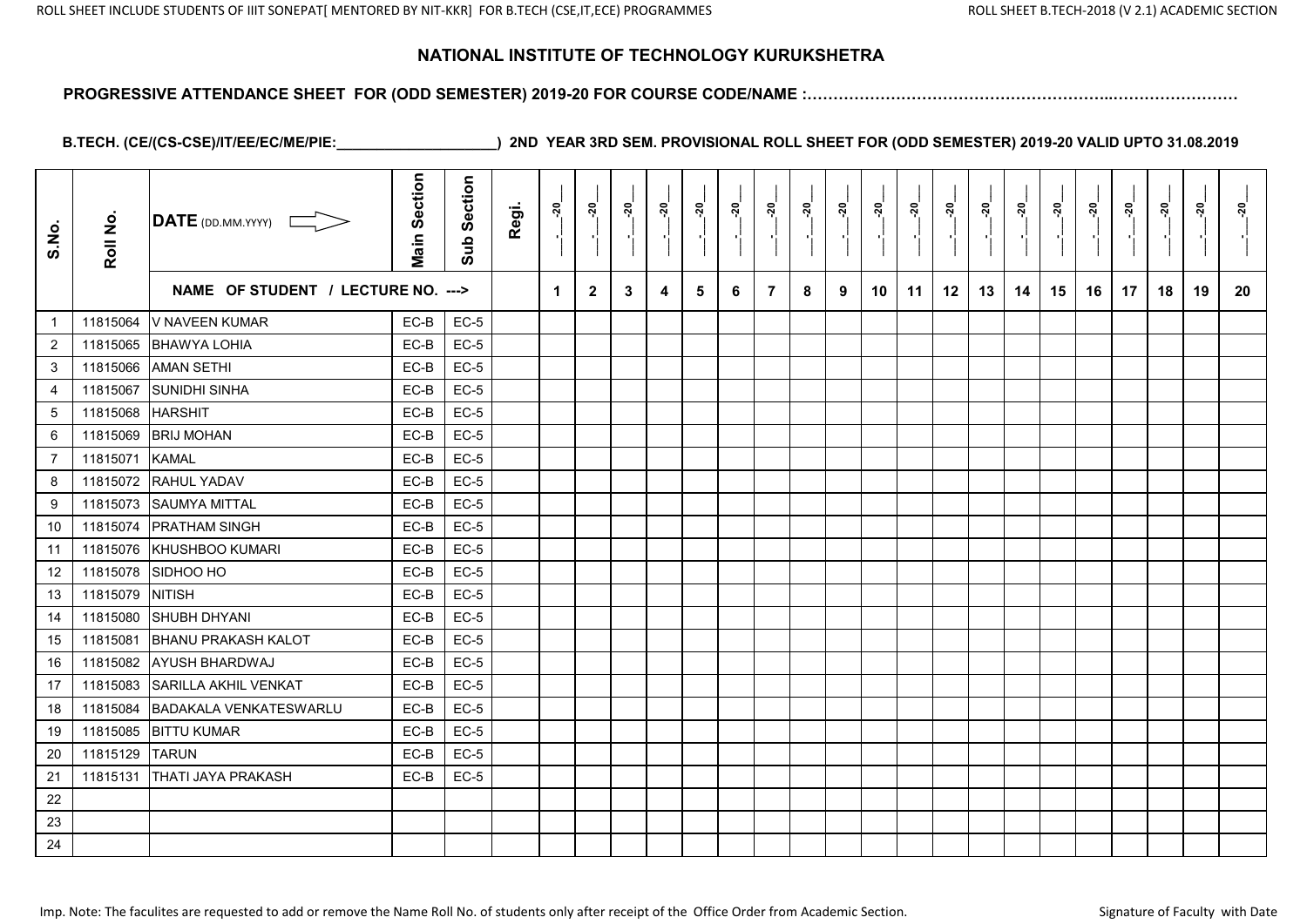#### **PROGRESSIVE ATTENDANCE SHEET FOR (ODD SEMESTER) 2019-20 FOR COURSE CODE/NAME :…………………………………………………..……………………**

| S.No.            | Roll No. | $\overline{\text{DATE}}$ (DD.MM.YYYY) | <b>Main Section</b> | Section<br>Sub | Regi. | $\frac{5}{2}$ | នុ           | <u>នុ</u> | <u>នុ</u> | ្កុ | <u>នុ</u> | ្គុ            | នុ<br>$\blacksquare$ | <u>នុ</u> | នុ៎ | ្លុ<br>$\blacksquare$ | នុ៎ | <u>នុ</u> | នុ | ៷៓ | <u> 20</u> | <u>នុ</u><br>$\blacksquare$ | នុ | <u>នុ</u> | នុ |
|------------------|----------|---------------------------------------|---------------------|----------------|-------|---------------|--------------|-----------|-----------|-----|-----------|----------------|----------------------|-----------|-----|-----------------------|-----|-----------|----|----|------------|-----------------------------|----|-----------|----|
|                  |          | NAME OF STUDENT / LECTURE NO. --->    |                     |                |       | 1             | $\mathbf{2}$ | 3         | 4         | 5   | 6         | $\overline{7}$ | 8                    | 9         | 10  | 11                    | 12  | 13        | 14 | 15 | 16         | 17                          | 18 | 19        | 20 |
| $\mathbf{1}$     |          | 11815132 AYUSH GOEL                   | EC-B                | $EC-6$         |       |               |              |           |           |     |           |                |                      |           |     |                       |     |           |    |    |            |                             |    |           |    |
| $\overline{2}$   | 11815133 | <b>LOVEKUSH MEENA</b>                 | EC-B                | $EC-6$         |       |               |              |           |           |     |           |                |                      |           |     |                       |     |           |    |    |            |                             |    |           |    |
| 3                | 11815134 | RATHOD VAMSHI NAYAK                   | EC-B                | $EC-6$         |       |               |              |           |           |     |           |                |                      |           |     |                       |     |           |    |    |            |                             |    |           |    |
| $\overline{4}$   | 11815146 | <b>RISHABH GOYAL</b>                  | EC-B                | $EC-6$         |       |               |              |           |           |     |           |                |                      |           |     |                       |     |           |    |    |            |                             |    |           |    |
| $\sqrt{5}$       | 11815148 | OM PRAKASH MEENA                      | EC-B                | $EC-6$         |       |               |              |           |           |     |           |                |                      |           |     |                       |     |           |    |    |            |                             |    |           |    |
| 6                | 21815012 | <b>PRAKASH RANJAN</b>                 | EC-B                | $EC-6$         |       |               |              |           |           |     |           |                |                      |           |     |                       |     |           |    |    |            |                             |    |           |    |
| $\overline{7}$   | 21815013 | <b>SACHIN KUMAR</b>                   | EC-B                | $EC-6$         |       |               |              |           |           |     |           |                |                      |           |     |                       |     |           |    |    |            |                             |    |           |    |
| 8                | 11815086 | <b>SOURAV KUMAR</b>                   | EC-C                | $EC-6$         |       |               |              |           |           |     |           |                |                      |           |     |                       |     |           |    |    |            |                             |    |           |    |
| $\boldsymbol{9}$ | 11815087 | <b>SIDDHANT JAIN</b>                  | EC-C                | $EC-6$         |       |               |              |           |           |     |           |                |                      |           |     |                       |     |           |    |    |            |                             |    |           |    |
| 10               | 11815088 | <b>SONU</b>                           | EC-C                | $EC-6$         |       |               |              |           |           |     |           |                |                      |           |     |                       |     |           |    |    |            |                             |    |           |    |
| 11               | 11815094 | <b>NAVNEET</b>                        | EC-C                | $EC-6$         |       |               |              |           |           |     |           |                |                      |           |     |                       |     |           |    |    |            |                             |    |           |    |
| 12               | 11815095 | <b>NARENDER</b>                       | EC-C                | $EC-6$         |       |               |              |           |           |     |           |                |                      |           |     |                       |     |           |    |    |            |                             |    |           |    |
| 13               | 11815139 | <b>NAMAN SINGH</b>                    | EC-C                | $EC-6$         |       |               |              |           |           |     |           |                |                      |           |     |                       |     |           |    |    |            |                             |    |           |    |
| 14               | 11815140 | <b>RACHIT KESHARI</b>                 | EC-C                | $EC-6$         |       |               |              |           |           |     |           |                |                      |           |     |                       |     |           |    |    |            |                             |    |           |    |
| 15               | 11815149 | NIMMA CHAITANYA                       | EC-C                | $EC-6$         |       |               |              |           |           |     |           |                |                      |           |     |                       |     |           |    |    |            |                             |    |           |    |
| 16               | 21815023 | <b>VISHWAS YOGI</b>                   | EC-C                | $EC-6$         |       |               |              |           |           |     |           |                |                      |           |     |                       |     |           |    |    |            |                             |    |           |    |
| 17               | 21815026 | <b>SHASHWAT BHARTI</b>                | EC-C                | $EC-6$         |       |               |              |           |           |     |           |                |                      |           |     |                       |     |           |    |    |            |                             |    |           |    |
| 18               | 21815028 | SOURABH KUSHWAHA                      | EC-C                | $EC-6$         |       |               |              |           |           |     |           |                |                      |           |     |                       |     |           |    |    |            |                             |    |           |    |
| 19               | 21815031 | <b>AVINASH SHARMA</b>                 | EC-C                | $EC-6$         |       |               |              |           |           |     |           |                |                      |           |     |                       |     |           |    |    |            |                             |    |           |    |
| 20               | 21815033 | <b>LAKSHAY RANA</b>                   | EC-C                | $EC-6$         |       |               |              |           |           |     |           |                |                      |           |     |                       |     |           |    |    |            |                             |    |           |    |
| 21               |          |                                       |                     |                |       |               |              |           |           |     |           |                |                      |           |     |                       |     |           |    |    |            |                             |    |           |    |
| 22               |          |                                       |                     |                |       |               |              |           |           |     |           |                |                      |           |     |                       |     |           |    |    |            |                             |    |           |    |
| 23               |          |                                       |                     |                |       |               |              |           |           |     |           |                |                      |           |     |                       |     |           |    |    |            |                             |    |           |    |
| 24               |          |                                       |                     |                |       |               |              |           |           |     |           |                |                      |           |     |                       |     |           |    |    |            |                             |    |           |    |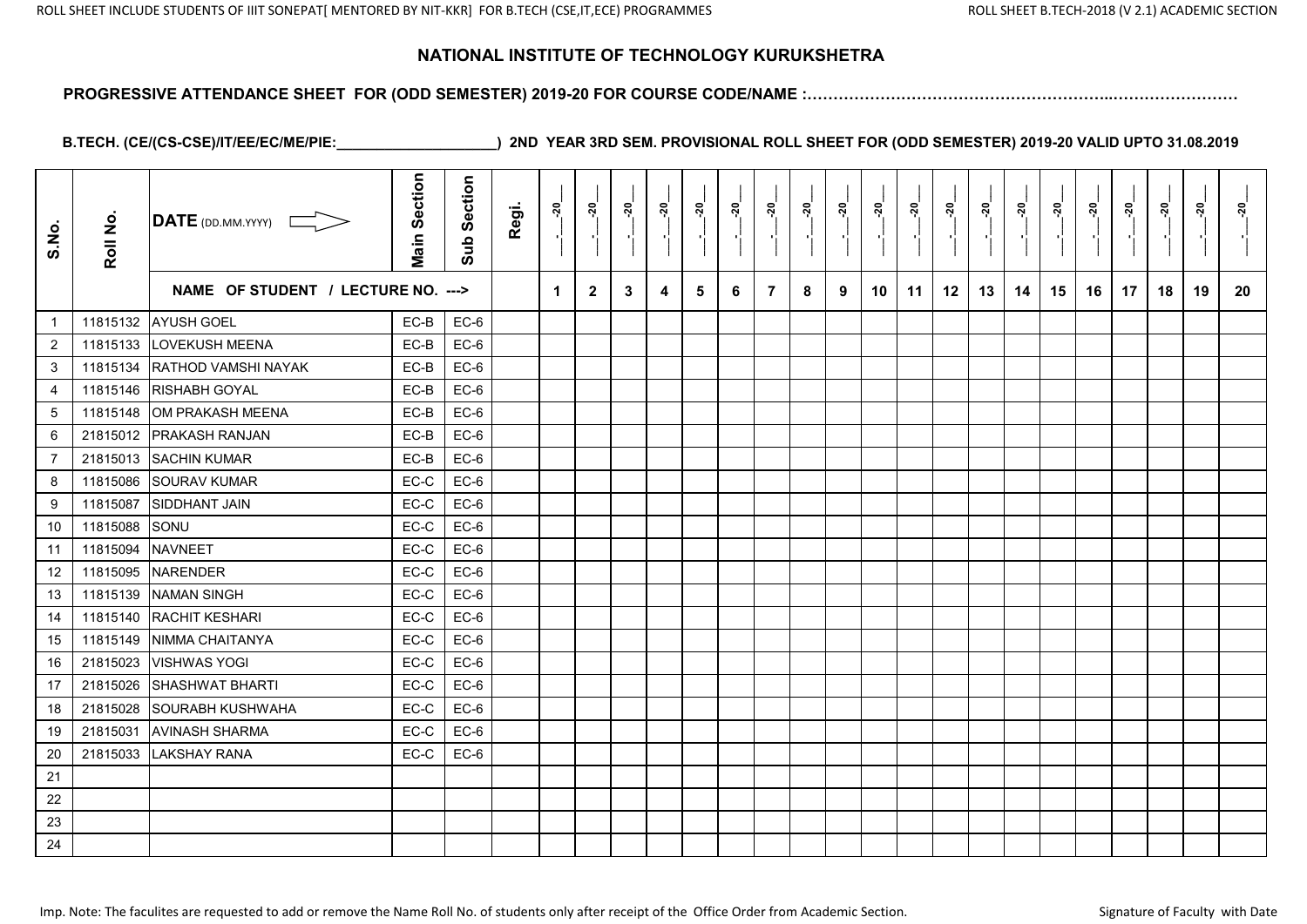#### **PROGRESSIVE ATTENDANCE SHEET FOR (ODD SEMESTER) 2019-20 FOR COURSE CODE/NAME :…………………………………………………..……………………**

| S.No.          | Roll No. | DATE (DD.MM.YYYY) [                | <b>Main Section</b> | Section<br>Sub | Regi. | នុ                   | <u>នុ</u>    | <u>នុ</u> | <u>័រ</u> | នុ | <u>នុ</u><br>$\blacksquare$ | <u>នុ</u>      | <u>នុ</u> | ៷៓ | នុ | ្ពុ | នុ<br>п, |    | នុ | ៷៓ | <u>នុ</u> | <u>នុ</u><br>$\blacksquare$ | នុ | <u>នុ</u> | នុ |
|----------------|----------|------------------------------------|---------------------|----------------|-------|----------------------|--------------|-----------|-----------|----|-----------------------------|----------------|-----------|----|----|-----|----------|----|----|----|-----------|-----------------------------|----|-----------|----|
|                |          | NAME OF STUDENT / LECTURE NO. ---> |                     |                |       | $\blacktriangleleft$ | $\mathbf{2}$ | 3         | 4         | 5  | 6                           | $\overline{7}$ | 8         | 9  | 10 | 11  | 12       | 13 | 14 | 15 | 16        | 17                          | 18 | 19        | 20 |
| $\overline{1}$ | 11815096 | SANJEEV                            | EC-C                | $EC-7$         |       |                      |              |           |           |    |                             |                |           |    |    |     |          |    |    |    |           |                             |    |           |    |
| $\overline{2}$ | 11815098 | <b>TANU REHAL</b>                  | EC-C                | $EC-7$         |       |                      |              |           |           |    |                             |                |           |    |    |     |          |    |    |    |           |                             |    |           |    |
| 3              | 11815099 | <b>DEO PAL INDRA</b>               | EC-C                | $EC-7$         |       |                      |              |           |           |    |                             |                |           |    |    |     |          |    |    |    |           |                             |    |           |    |
| 4              | 11815100 | <b>ABHISHEK YADAV</b>              | EC-C                | $EC-7$         |       |                      |              |           |           |    |                             |                |           |    |    |     |          |    |    |    |           |                             |    |           |    |
| 5              | 11815101 | <b>MANDEEP</b>                     | EC-C                | $EC-7$         |       |                      |              |           |           |    |                             |                |           |    |    |     |          |    |    |    |           |                             |    |           |    |
| 6              | 11815102 | <b>MONIKA</b>                      | EC-C                | $EC-7$         |       |                      |              |           |           |    |                             |                |           |    |    |     |          |    |    |    |           |                             |    |           |    |
| 7              | 11815104 | <b>ASHU JOSHI</b>                  | EC-C                | $EC-7$         |       |                      |              |           |           |    |                             |                |           |    |    |     |          |    |    |    |           |                             |    |           |    |
| 8              | 11815106 | <b>RAJAT ANAND GROVER</b>          | EC-C                | $EC-7$         |       |                      |              |           |           |    |                             |                |           |    |    |     |          |    |    |    |           |                             |    |           |    |
| 9              | 11815107 | <b>CHANDAKA SAIKUMAR</b>           | EC-C                | $EC-7$         |       |                      |              |           |           |    |                             |                |           |    |    |     |          |    |    |    |           |                             |    |           |    |
| 10             | 11815108 | <b>SHUBHAM KUMAR</b>               | EC-C                | $EC-7$         |       |                      |              |           |           |    |                             |                |           |    |    |     |          |    |    |    |           |                             |    |           |    |
| 11             | 11815109 | <b>CHINMAY SHARMA</b>              | EC-C                | $EC-7$         |       |                      |              |           |           |    |                             |                |           |    |    |     |          |    |    |    |           |                             |    |           |    |
| 12             | 11815110 | <b>APRAJITA KUMARI</b>             | EC-C                | $EC-7$         |       |                      |              |           |           |    |                             |                |           |    |    |     |          |    |    |    |           |                             |    |           |    |
| 13             | 11815111 | <b>SAHIL KADYAN</b>                | EC-C                | $EC-7$         |       |                      |              |           |           |    |                             |                |           |    |    |     |          |    |    |    |           |                             |    |           |    |
| 14             | 11815112 | YALLAPU NAVYA TEJASWINI            | EC-C                | $EC-7$         |       |                      |              |           |           |    |                             |                |           |    |    |     |          |    |    |    |           |                             |    |           |    |
| 15             | 11815114 | <b>SHASHANK</b>                    | EC-C                | $EC-7$         |       |                      |              |           |           |    |                             |                |           |    |    |     |          |    |    |    |           |                             |    |           |    |
| 16             | 11815115 | <b>ARZAW</b>                       | EC-C                | $EC-7$         |       |                      |              |           |           |    |                             |                |           |    |    |     |          |    |    |    |           |                             |    |           |    |
| 17             | 11815116 | <b>GODHUMU ABHILASH</b>            | EC-C                | $EC-7$         |       |                      |              |           |           |    |                             |                |           |    |    |     |          |    |    |    |           |                             |    |           |    |
| 18             | 11815117 | <b>SWARNIMA KIRAN</b>              | EC-C                | $EC-7$         |       |                      |              |           |           |    |                             |                |           |    |    |     |          |    |    |    |           |                             |    |           |    |
| 19             | 11815119 | MEDARAMETLA RAVI TEJA              | EC-C                | $EC-7$         |       |                      |              |           |           |    |                             |                |           |    |    |     |          |    |    |    |           |                             |    |           |    |
| 20             | 11815122 | PADIRIKUPPAM POORNA SIVA           | EC-C                | $EC-7$         |       |                      |              |           |           |    |                             |                |           |    |    |     |          |    |    |    |           |                             |    |           |    |
| 21             | 11815123 | <b>NITIN TANWAR</b>                | $EC-C$              | $EC-7$         |       |                      |              |           |           |    |                             |                |           |    |    |     |          |    |    |    |           |                             |    |           |    |
| 22             |          |                                    |                     |                |       |                      |              |           |           |    |                             |                |           |    |    |     |          |    |    |    |           |                             |    |           |    |
| 23             |          |                                    |                     |                |       |                      |              |           |           |    |                             |                |           |    |    |     |          |    |    |    |           |                             |    |           |    |
| 24             |          |                                    |                     |                |       |                      |              |           |           |    |                             |                |           |    |    |     |          |    |    |    |           |                             |    |           |    |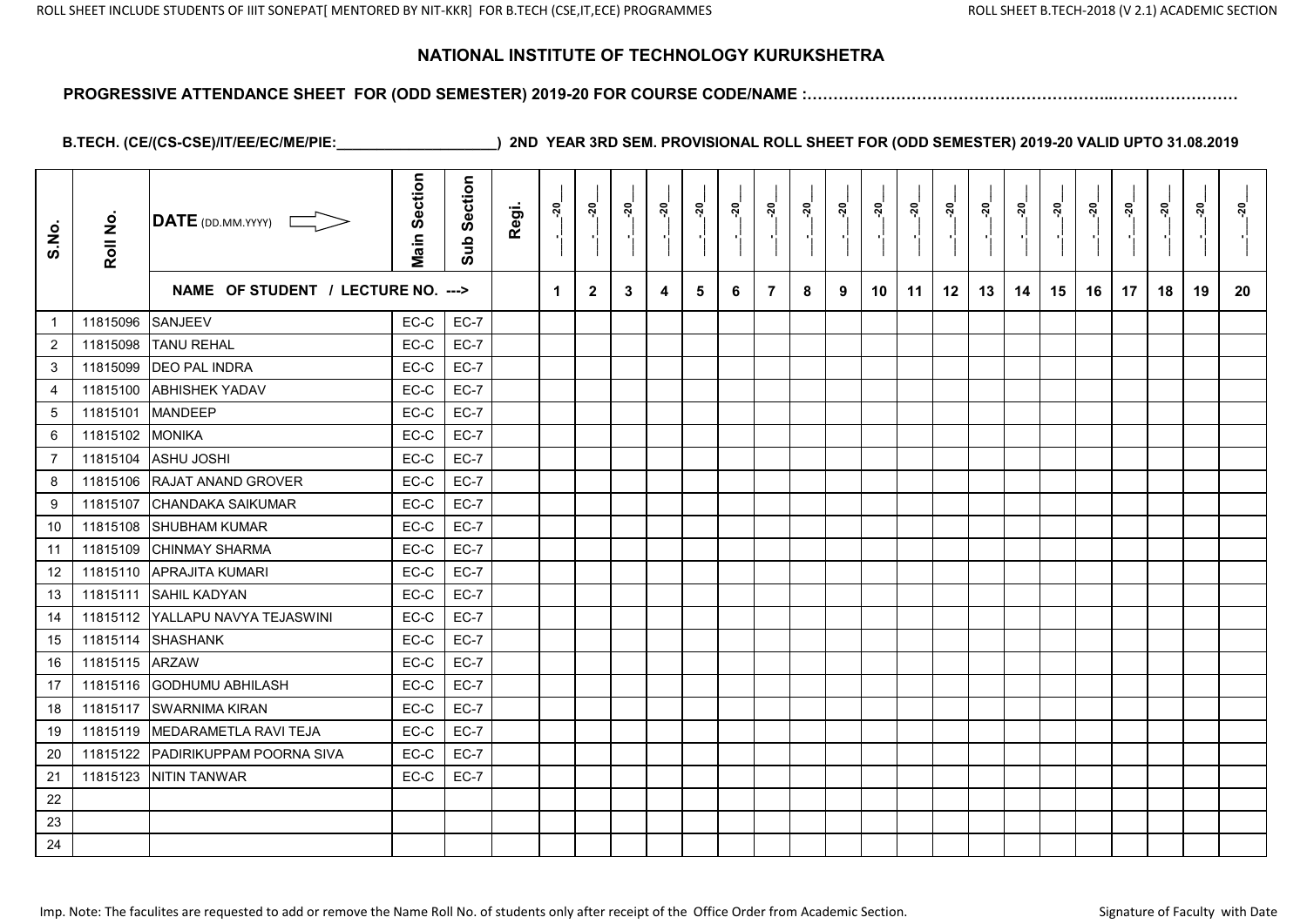#### **PROGRESSIVE ATTENDANCE SHEET FOR (ODD SEMESTER) 2019-20 FOR COURSE CODE/NAME :…………………………………………………..……………………**

| S.No.          | Roll No. | $\overline{\mathsf{DATE}}$ (DD.MM.YYYY) | <b>Main Section</b> | Section<br>Sub | Regi. | នុ | <u>នុ</u>    | នុ | នុ៎ | នុ | <u>នុ</u> | នុ             | <u>នុ</u> | <u>នុ</u> | $\overline{a}$ . | <u>នុ</u> | ៷  | ៷៓ | <u>នុ</u> | <u>នុ</u> | <u>នុ</u> | <u>នុ</u> | នុ | ្កុ | <u>ຊ່</u> |
|----------------|----------|-----------------------------------------|---------------------|----------------|-------|----|--------------|----|-----|----|-----------|----------------|-----------|-----------|------------------|-----------|----|----|-----------|-----------|-----------|-----------|----|-----|-----------|
|                |          | NAME OF STUDENT / LECTURE NO. --->      |                     |                |       | 1  | $\mathbf{2}$ | 3  | 4   | 5  | 6         | $\overline{7}$ | 8         | 9         | 10               | 11        | 12 | 13 | 14        | 15        | 16        | 17        | 18 | 19  | 20        |
| $\overline{1}$ | 11815124 | PEPAKAYALA VEERAGANESHKUMAR             | EC-C                | $EC-8$         |       |    |              |    |     |    |           |                |           |           |                  |           |    |    |           |           |           |           |    |     |           |
| $\overline{2}$ | 11815125 | <b>DAKSH KHURANA</b>                    | EC-C                | $EC-8$         |       |    |              |    |     |    |           |                |           |           |                  |           |    |    |           |           |           |           |    |     |           |
| 3              | 11815128 | RAHUL SOLANKI                           | EC-C                | $EC-8$         |       |    |              |    |     |    |           |                |           |           |                  |           |    |    |           |           |           |           |    |     |           |
| 4              | 11815137 | <b>PUSHKAL SHUKLA</b>                   | EC-C                | EC-8           |       |    |              |    |     |    |           |                |           |           |                  |           |    |    |           |           |           |           |    |     |           |
| 5              | 11815142 | <b>SHIVAM</b>                           | EC-C                | $EC-8$         |       |    |              |    |     |    |           |                |           |           |                  |           |    |    |           |           |           |           |    |     |           |
| 6              | 11815143 | SHUBHAM                                 | EC-C                | $EC-8$         |       |    |              |    |     |    |           |                |           |           |                  |           |    |    |           |           |           |           |    |     |           |
| 7              | 11815150 | <b>IPRAKHAR GUPTA</b>                   | EC-C                | EC-8           |       |    |              |    |     |    |           |                |           |           |                  |           |    |    |           |           |           |           |    |     |           |
| 8              | 11825001 | <b>SOURAV KUMAR PARIDA</b>              | EC-C                | $EC-8$         |       |    |              |    |     |    |           |                |           |           |                  |           |    |    |           |           |           |           |    |     |           |
| 9              | 11825002 | <b>PRATHAMESH ARVIND APTE</b>           | EC-C                | $EC-8$         |       |    |              |    |     |    |           |                |           |           |                  |           |    |    |           |           |           |           |    |     |           |
| 10             | 21815014 | <b>ARYAMAN AGRAWAL</b>                  | EC-C                | $EC-8$         |       |    |              |    |     |    |           |                |           |           |                  |           |    |    |           |           |           |           |    |     |           |
| 11             | 21815015 | <b>JATIN</b>                            | EC-C                | EC-8           |       |    |              |    |     |    |           |                |           |           |                  |           |    |    |           |           |           |           |    |     |           |
| 12             | 21815018 | <b>AMAR SINGH</b>                       | EC-C                | EC-8           |       |    |              |    |     |    |           |                |           |           |                  |           |    |    |           |           |           |           |    |     |           |
| 13             | 21815020 | <b>SHASHANK KAMBOJ</b>                  | EC-C                | $EC-8$         |       |    |              |    |     |    |           |                |           |           |                  |           |    |    |           |           |           |           |    |     |           |
| 14             | 21815021 | <b>SUMAIRA MEHTA</b>                    | EC-C                | $EC-8$         |       |    |              |    |     |    |           |                |           |           |                  |           |    |    |           |           |           |           |    |     |           |
| 15             | 21815022 | <b>ALOK KUMAR TIWARI</b>                | EC-C                | $EC-8$         |       |    |              |    |     |    |           |                |           |           |                  |           |    |    |           |           |           |           |    |     |           |
| 16             | 21815029 | <b>VIBHOR</b>                           | EC-C                | $EC-8$         |       |    |              |    |     |    |           |                |           |           |                  |           |    |    |           |           |           |           |    |     |           |
| 17             | 21815032 | <b>ARVIND UJJENIYA</b>                  | EC-C                | EC-8           |       |    |              |    |     |    |           |                |           |           |                  |           |    |    |           |           |           |           |    |     |           |
| 18             | 21815034 | <b>DEEPANSHU SAINI</b>                  | EC-C                | $EC-8$         |       |    |              |    |     |    |           |                |           |           |                  |           |    |    |           |           |           |           |    |     |           |
| 19             | 21815037 | <b>SHANTANU SINGH</b>                   | EC-C                | EC-8           |       |    |              |    |     |    |           |                |           |           |                  |           |    |    |           |           |           |           |    |     |           |
| 20             |          |                                         |                     |                |       |    |              |    |     |    |           |                |           |           |                  |           |    |    |           |           |           |           |    |     |           |
| 21             |          |                                         |                     |                |       |    |              |    |     |    |           |                |           |           |                  |           |    |    |           |           |           |           |    |     |           |
| 22             |          |                                         |                     |                |       |    |              |    |     |    |           |                |           |           |                  |           |    |    |           |           |           |           |    |     |           |
| 23             |          |                                         |                     |                |       |    |              |    |     |    |           |                |           |           |                  |           |    |    |           |           |           |           |    |     |           |
| 24             |          |                                         |                     |                |       |    |              |    |     |    |           |                |           |           |                  |           |    |    |           |           |           |           |    |     |           |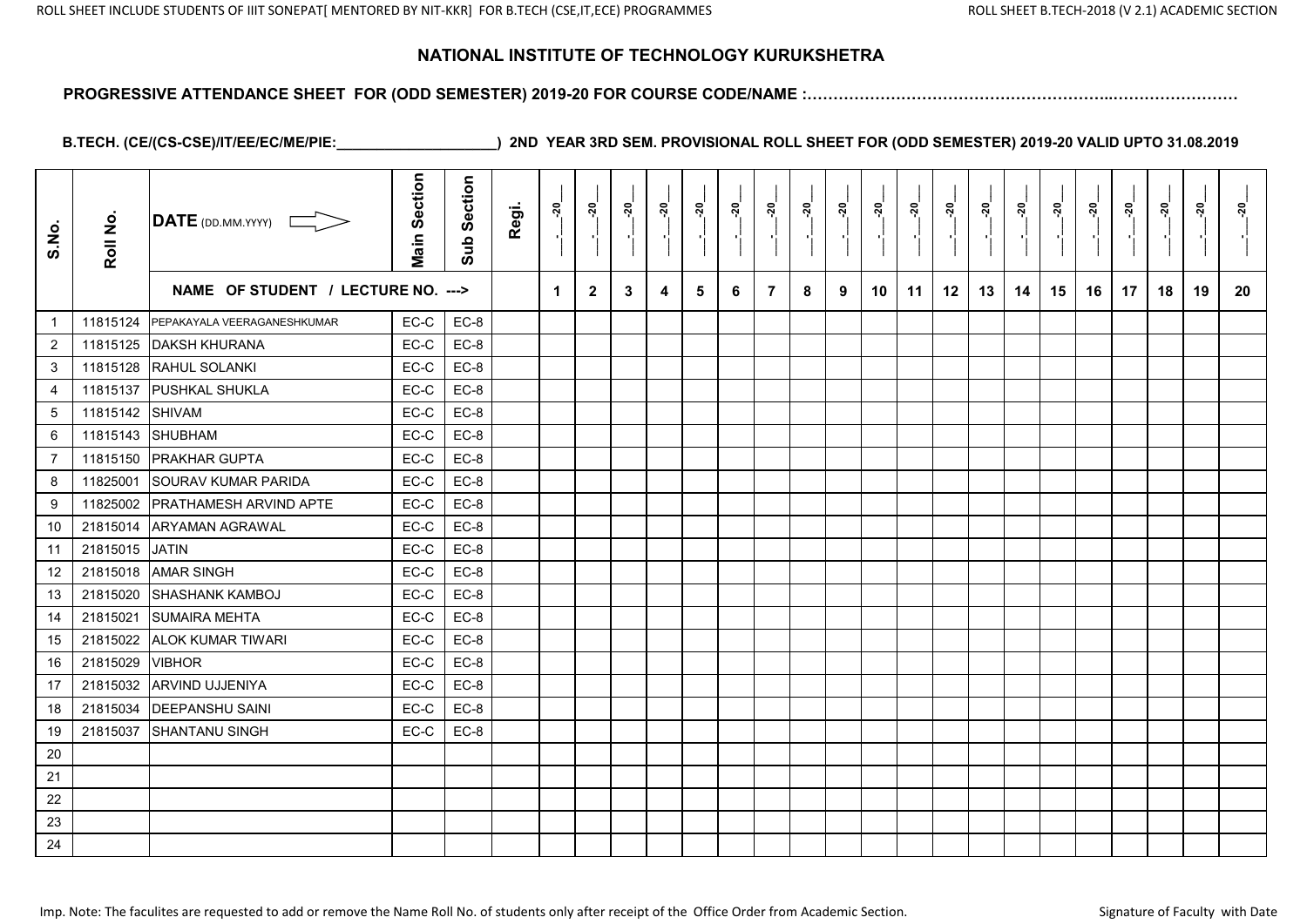#### **PROGRESSIVE ATTENDANCE SHEET FOR (ODD SEMESTER) 2019-20 FOR COURSE CODE/NAME :…………………………………………………..……………………**

| S.No.            | Roll No. | DATE (DD.MM.YYYY)                  | <b>Main Section</b> | Section<br>Sub | Regi. | $\frac{5}{2}$ | នុ           | <u>នុ</u> | <u>នុ</u> | ្កុ | <u>នុ</u> | ្គុ            | នុ<br>$\blacksquare$ | <u>នុ</u> | នុ៎ | ្តុ<br>$\blacksquare$ | នុ៎ | <u>នុ</u> | នុ | <u>នុ</u> | <u>នុ</u> | <u>នុ</u><br>$\blacksquare$ | នុ | <u>នុ</u> | នុ |
|------------------|----------|------------------------------------|---------------------|----------------|-------|---------------|--------------|-----------|-----------|-----|-----------|----------------|----------------------|-----------|-----|-----------------------|-----|-----------|----|-----------|-----------|-----------------------------|----|-----------|----|
|                  |          | NAME OF STUDENT / LECTURE NO. ---> |                     |                |       | 1             | $\mathbf{2}$ | 3         | 4         | 5   | 6         | $\overline{7}$ | 8                    | 9         | 10  | 11                    | 12  | 13        | 14 | 15        | 16        | 17                          | 18 | 19        | 20 |
| $\mathbf{1}$     | 11816001 | <b>BHUWAN</b>                      | ME-A                | $ME-1$         |       |               |              |           |           |     |           |                |                      |           |     |                       |     |           |    |           |           |                             |    |           |    |
| $\overline{2}$   | 11816002 | <b>MOHAMMAD SAMEER</b>             | ME-A                | $ME-1$         |       |               |              |           |           |     |           |                |                      |           |     |                       |     |           |    |           |           |                             |    |           |    |
| 3                | 11816003 | <b>RITESH</b>                      | ME-A                | $ME-1$         |       |               |              |           |           |     |           |                |                      |           |     |                       |     |           |    |           |           |                             |    |           |    |
| 4                | 11816004 | <b>SUMIT</b>                       | ME-A                | $ME-1$         |       |               |              |           |           |     |           |                |                      |           |     |                       |     |           |    |           |           |                             |    |           |    |
| $\sqrt{5}$       | 11816006 | <b>VISHAL KUMAR</b>                | ME-A                | $ME-1$         |       |               |              |           |           |     |           |                |                      |           |     |                       |     |           |    |           |           |                             |    |           |    |
| 6                | 11816007 | <b>AMRENDRA KUMAR VERMA</b>        | ME-A                | $ME-1$         |       |               |              |           |           |     |           |                |                      |           |     |                       |     |           |    |           |           |                             |    |           |    |
| $\overline{7}$   | 11816008 | <b>NEERAJ KUMAR</b>                | ME-A                | $ME-1$         |       |               |              |           |           |     |           |                |                      |           |     |                       |     |           |    |           |           |                             |    |           |    |
| 8                | 11816009 | <b>VAIBHAV SHARMA</b>              | ME-A                | $ME-1$         |       |               |              |           |           |     |           |                |                      |           |     |                       |     |           |    |           |           |                             |    |           |    |
| $\boldsymbol{9}$ | 11816010 | <b>AVNI GUPTA</b>                  | ME-A                | $ME-1$         |       |               |              |           |           |     |           |                |                      |           |     |                       |     |           |    |           |           |                             |    |           |    |
| 10               | 11816011 | <b>VAIBHAV GUPTA</b>               | ME-A                | $ME-1$         |       |               |              |           |           |     |           |                |                      |           |     |                       |     |           |    |           |           |                             |    |           |    |
| 11               | 11816013 | <b>VIDYUT PHAGETRA</b>             | ME-A                | $ME-1$         |       |               |              |           |           |     |           |                |                      |           |     |                       |     |           |    |           |           |                             |    |           |    |
| 12               | 11816014 | <b>RISHABH MISHRA</b>              | ME-A                | $ME-1$         |       |               |              |           |           |     |           |                |                      |           |     |                       |     |           |    |           |           |                             |    |           |    |
| 13               | 11816015 | <b>LAKSHAY KUMAR</b>               | ME-A                | $ME-1$         |       |               |              |           |           |     |           |                |                      |           |     |                       |     |           |    |           |           |                             |    |           |    |
| 14               | 11816016 | SARITA KASHYAP                     | ME-A                | $ME-1$         |       |               |              |           |           |     |           |                |                      |           |     |                       |     |           |    |           |           |                             |    |           |    |
| 15               | 11816017 | <b>ANURAG DANGWAL</b>              | ME-A                | $ME-1$         |       |               |              |           |           |     |           |                |                      |           |     |                       |     |           |    |           |           |                             |    |           |    |
| 16               | 11816018 | <b>TUSHAR RAI</b>                  | ME-A                | $ME-1$         |       |               |              |           |           |     |           |                |                      |           |     |                       |     |           |    |           |           |                             |    |           |    |
| 17               | 11816019 | <b>VYOM VARSHNEY</b>               | ME-A                | $ME-1$         |       |               |              |           |           |     |           |                |                      |           |     |                       |     |           |    |           |           |                             |    |           |    |
| 18               | 11816020 | <b>ABHAY GOYAL</b>                 | ME-A                | $ME-1$         |       |               |              |           |           |     |           |                |                      |           |     |                       |     |           |    |           |           |                             |    |           |    |
| 19               | 11816021 | JITENDER GOYAL                     | ME-A                | $ME-1$         |       |               |              |           |           |     |           |                |                      |           |     |                       |     |           |    |           |           |                             |    |           |    |
| $20\,$           | 11816022 | <b>KHAYAL GUPTA</b>                | ME-A                | $ME-1$         |       |               |              |           |           |     |           |                |                      |           |     |                       |     |           |    |           |           |                             |    |           |    |
| 21               |          |                                    |                     |                |       |               |              |           |           |     |           |                |                      |           |     |                       |     |           |    |           |           |                             |    |           |    |
| 22               |          |                                    |                     |                |       |               |              |           |           |     |           |                |                      |           |     |                       |     |           |    |           |           |                             |    |           |    |
| 23               |          |                                    |                     |                |       |               |              |           |           |     |           |                |                      |           |     |                       |     |           |    |           |           |                             |    |           |    |
| 24               |          |                                    |                     |                |       |               |              |           |           |     |           |                |                      |           |     |                       |     |           |    |           |           |                             |    |           |    |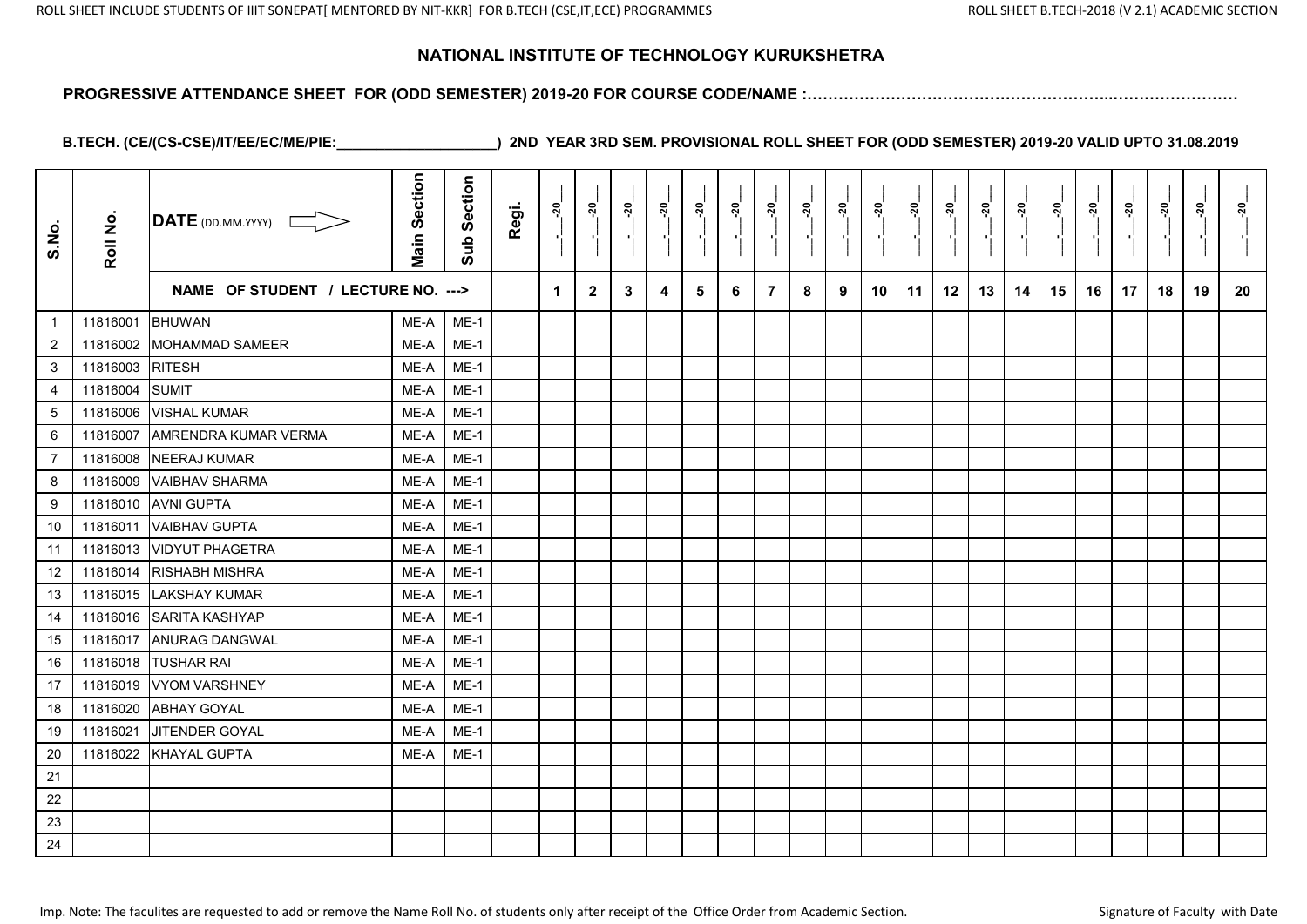#### **PROGRESSIVE ATTENDANCE SHEET FOR (ODD SEMESTER) 2019-20 FOR COURSE CODE/NAME :…………………………………………………..……………………**

| S.No.          | Roll No. | $\overline{\text{DATE}}$ (DD.MM.YYYY) | <b>Main Section</b> | Section<br>Sub | Regi. | ្តុ | នុ           | ៷ | នុ | ្កុ | ្តុ | ្គុ            | នុ | <u>នុ</u> | ៷  | នុ | ៷  | នុ | នុ | នុ | ៷  | នុ<br>$\overline{\phantom{a}}$ | នុ | នុ | នុ |
|----------------|----------|---------------------------------------|---------------------|----------------|-------|-----|--------------|---|----|-----|-----|----------------|----|-----------|----|----|----|----|----|----|----|--------------------------------|----|----|----|
|                |          | NAME OF STUDENT / LECTURE NO. --->    |                     |                |       | 1   | $\mathbf{2}$ | 3 | 4  | 5   | 6   | $\overline{7}$ | 8  | 9         | 10 | 11 | 12 | 13 | 14 | 15 | 16 | 17                             | 18 | 19 | 20 |
| $\mathbf{1}$   | 11816024 | <b>ABHISHEK MEENA</b>                 | ME-A                | $ME-2$         |       |     |              |   |    |     |     |                |    |           |    |    |    |    |    |    |    |                                |    |    |    |
| $\overline{2}$ | 11816025 | <b>GAURIKA</b>                        | ME-A                | $ME-2$         |       |     |              |   |    |     |     |                |    |           |    |    |    |    |    |    |    |                                |    |    |    |
| 3              | 11816026 | <b>NAMAN AGGARWAL</b>                 | ME-A                | $ME-2$         |       |     |              |   |    |     |     |                |    |           |    |    |    |    |    |    |    |                                |    |    |    |
| 4              | 11816027 | <b>MOHIT</b>                          | ME-A                | $ME-2$         |       |     |              |   |    |     |     |                |    |           |    |    |    |    |    |    |    |                                |    |    |    |
| $\sqrt{5}$     | 11816028 | <b>DEEPAK GAUTAM</b>                  | ME-A                | $ME-2$         |       |     |              |   |    |     |     |                |    |           |    |    |    |    |    |    |    |                                |    |    |    |
| 6              | 11816029 | ASHWANI KUMAR BHALOTHIA               | ME-A                | $ME-2$         |       |     |              |   |    |     |     |                |    |           |    |    |    |    |    |    |    |                                |    |    |    |
| $\overline{7}$ | 11816030 | <b>ABHAY RAWAT</b>                    | ME-A                | $ME-2$         |       |     |              |   |    |     |     |                |    |           |    |    |    |    |    |    |    |                                |    |    |    |
| 8              | 11816031 | <b>PIYUSH KUMAR SINHA</b>             | ME-A                | $ME-2$         |       |     |              |   |    |     |     |                |    |           |    |    |    |    |    |    |    |                                |    |    |    |
| 9              | 11816032 | <b>SHUBHAM</b>                        | ME-A                | $ME-2$         |       |     |              |   |    |     |     |                |    |           |    |    |    |    |    |    |    |                                |    |    |    |
| 10             | 11816033 | <b>TANYA SHARMA</b>                   | ME-A                | $ME-2$         |       |     |              |   |    |     |     |                |    |           |    |    |    |    |    |    |    |                                |    |    |    |
| 11             | 11816034 | <b>ANIMESH YADAV</b>                  | ME-A                | $ME-2$         |       |     |              |   |    |     |     |                |    |           |    |    |    |    |    |    |    |                                |    |    |    |
| 12             | 11816035 | <b>SHIVAM VERMA</b>                   | ME-A                | $ME-2$         |       |     |              |   |    |     |     |                |    |           |    |    |    |    |    |    |    |                                |    |    |    |
| 13             | 11816036 | <b>AKSHIKA BISHNOI</b>                | ME-A                | $ME-2$         |       |     |              |   |    |     |     |                |    |           |    |    |    |    |    |    |    |                                |    |    |    |
| 14             | 11816037 | <b>PRATEEK</b>                        | ME-A                | $ME-2$         |       |     |              |   |    |     |     |                |    |           |    |    |    |    |    |    |    |                                |    |    |    |
| 15             | 11816153 | RAHUL AGGARWAL                        | ME-A                | $ME-2$         |       |     |              |   |    |     |     |                |    |           |    |    |    |    |    |    |    |                                |    |    |    |
| 16             | 11816154 | <b>MANISH BALOT</b>                   | ME-A                | $ME-2$         |       |     |              |   |    |     |     |                |    |           |    |    |    |    |    |    |    |                                |    |    |    |
| 17             | 11816159 | <b>YASHU AGGARWAL</b>                 | ME-A                | $ME-2$         |       |     |              |   |    |     |     |                |    |           |    |    |    |    |    |    |    |                                |    |    |    |
| 18             | 11816170 | <b>HARSHITA SINGH RATHORE</b>         | ME-A                | $ME-2$         |       |     |              |   |    |     |     |                |    |           |    |    |    |    |    |    |    |                                |    |    |    |
| 19             |          | 11816175 TANISHQ AMETA                | ME-A                | $ME-2$         |       |     |              |   |    |     |     |                |    |           |    |    |    |    |    |    |    |                                |    |    |    |
| 20             |          |                                       |                     |                |       |     |              |   |    |     |     |                |    |           |    |    |    |    |    |    |    |                                |    |    |    |
| 21             |          |                                       |                     |                |       |     |              |   |    |     |     |                |    |           |    |    |    |    |    |    |    |                                |    |    |    |
| 22             |          |                                       |                     |                |       |     |              |   |    |     |     |                |    |           |    |    |    |    |    |    |    |                                |    |    |    |
| 23             |          |                                       |                     |                |       |     |              |   |    |     |     |                |    |           |    |    |    |    |    |    |    |                                |    |    |    |
| 24             |          |                                       |                     |                |       |     |              |   |    |     |     |                |    |           |    |    |    |    |    |    |    |                                |    |    |    |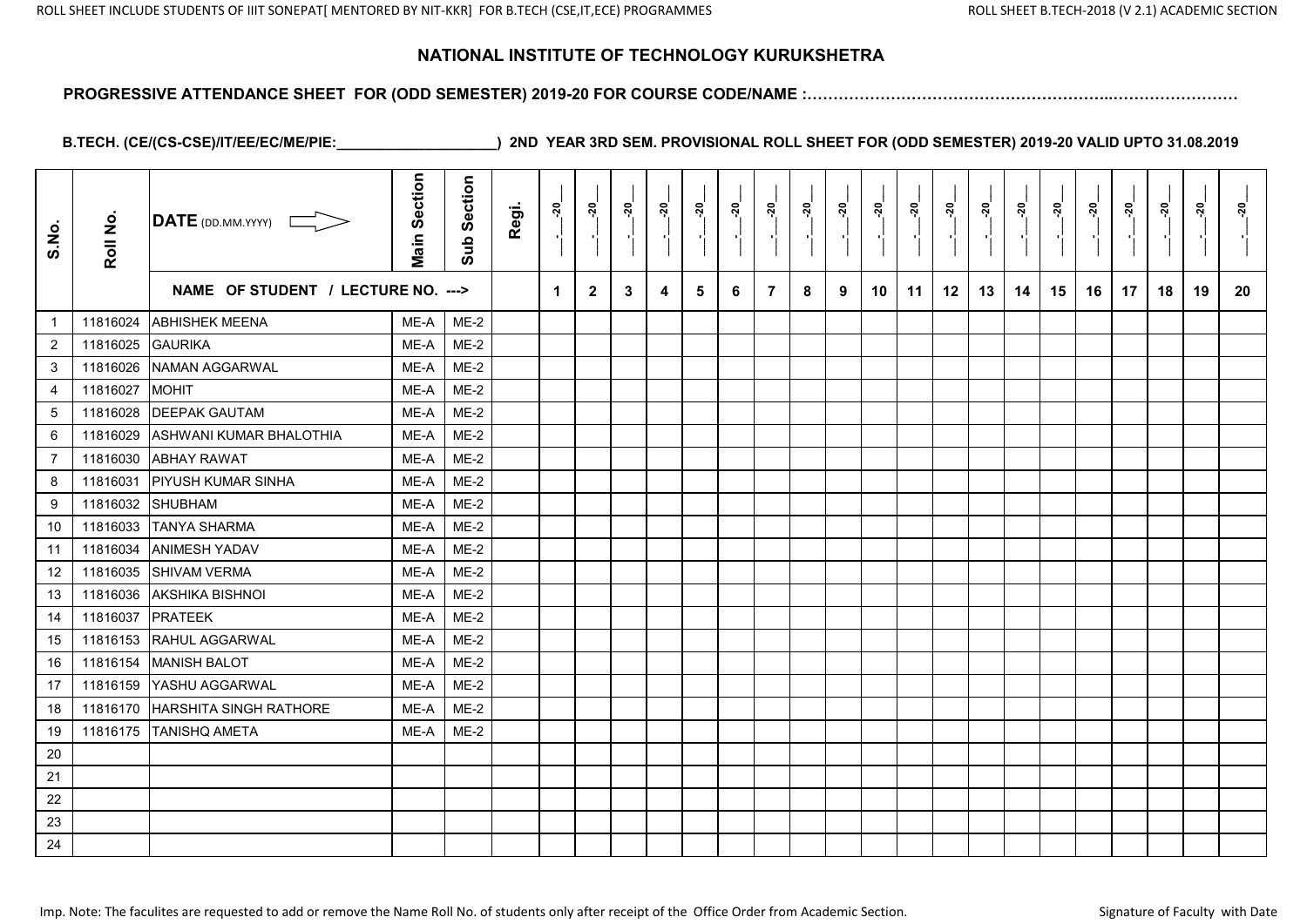#### **PROGRESSIVE ATTENDANCE SHEET FOR (ODD SEMESTER) 2019-20 FOR COURSE CODE/NAME :…………………………………………………..……………………**

| S.No.          | Roll No. | DATE (DD.MM.YYYY)                  | <b>Main Section</b> | Section<br>Sub | Regi. | ្តុ | នុ           | <u>នុ</u> | នុ | ្កុ | ្តុ | ្គុ            | <u>នុ</u> | <u>នុ</u> | ៷  | នុ | ៷  | នុ | នុ | នុ | ៷  | នុ<br>$\overline{\phantom{a}}$ | នុ | នុ | នុ |
|----------------|----------|------------------------------------|---------------------|----------------|-------|-----|--------------|-----------|----|-----|-----|----------------|-----------|-----------|----|----|----|----|----|----|----|--------------------------------|----|----|----|
|                |          | NAME OF STUDENT / LECTURE NO. ---> |                     |                |       | 1   | $\mathbf{2}$ | 3         | 4  | 5   | 6   | $\overline{7}$ | 8         | 9         | 10 | 11 | 12 | 13 | 14 | 15 | 16 | 17                             | 18 | 19 | 20 |
| $\mathbf{1}$   | 11816038 | AADITYA RUSIA                      | ME-A                | $ME-3$         |       |     |              |           |    |     |     |                |           |           |    |    |    |    |    |    |    |                                |    |    |    |
| $\overline{2}$ | 11816039 | <b>SUMIT</b>                       | ME-A                | $ME-3$         |       |     |              |           |    |     |     |                |           |           |    |    |    |    |    |    |    |                                |    |    |    |
| 3              | 11816040 | <b>ARYAN KAMBOJ</b>                | ME-A                | $ME-3$         |       |     |              |           |    |     |     |                |           |           |    |    |    |    |    |    |    |                                |    |    |    |
| 4              | 11816041 | <b>PRERAK SINGRODIA</b>            | ME-A                | $ME-3$         |       |     |              |           |    |     |     |                |           |           |    |    |    |    |    |    |    |                                |    |    |    |
| $\,$ 5 $\,$    | 11816042 | <b>HIMANSHU SINGHAL</b>            | ME-A                | $ME-3$         |       |     |              |           |    |     |     |                |           |           |    |    |    |    |    |    |    |                                |    |    |    |
| 6              | 11816043 | <b>SACHIN</b>                      | ME-A                | $ME-3$         |       |     |              |           |    |     |     |                |           |           |    |    |    |    |    |    |    |                                |    |    |    |
| $\overline{7}$ | 11816044 | <b>MOHIT</b>                       | ME-A                | $ME-3$         |       |     |              |           |    |     |     |                |           |           |    |    |    |    |    |    |    |                                |    |    |    |
| 8              | 11816045 | <b>AJAY KUMAR</b>                  | ME-A                | $ME-3$         |       |     |              |           |    |     |     |                |           |           |    |    |    |    |    |    |    |                                |    |    |    |
| 9              | 11816046 | <b>ABHINAV NIRMAL</b>              | ME-A                | $ME-3$         |       |     |              |           |    |     |     |                |           |           |    |    |    |    |    |    |    |                                |    |    |    |
| 10             | 11816047 | MANUKONDA KARTHIK REDDY            | ME-A                | $ME-3$         |       |     |              |           |    |     |     |                |           |           |    |    |    |    |    |    |    |                                |    |    |    |
| 11             | 11816049 | <b>KIRANDEEP</b>                   | ME-A                | $ME-3$         |       |     |              |           |    |     |     |                |           |           |    |    |    |    |    |    |    |                                |    |    |    |
| 12             | 11816050 | <b>PUSHP RAJ SINGH</b>             | ME-A                | $ME-3$         |       |     |              |           |    |     |     |                |           |           |    |    |    |    |    |    |    |                                |    |    |    |
| 13             | 11816051 | MANNEM THARUN REDDY                | ME-A                | $ME-3$         |       |     |              |           |    |     |     |                |           |           |    |    |    |    |    |    |    |                                |    |    |    |
| 14             | 11816052 | <b>YOGESH</b>                      | ME-A                | $ME-3$         |       |     |              |           |    |     |     |                |           |           |    |    |    |    |    |    |    |                                |    |    |    |
| 15             | 11816053 | SHIVANSHU JOSHI                    | ME-A                | $ME-3$         |       |     |              |           |    |     |     |                |           |           |    |    |    |    |    |    |    |                                |    |    |    |
| 16             | 11816054 | <b>SIMRAN</b>                      | ME-A                | $ME-3$         |       |     |              |           |    |     |     |                |           |           |    |    |    |    |    |    |    |                                |    |    |    |
| 17             | 11816055 | RAMYA SANJAY SARWADE               | ME-A                | $ME-3$         |       |     |              |           |    |     |     |                |           |           |    |    |    |    |    |    |    |                                |    |    |    |
| 18             | 11816056 | V SIVA SRIKAR                      | ME-A                | $ME-3$         |       |     |              |           |    |     |     |                |           |           |    |    |    |    |    |    |    |                                |    |    |    |
| 19             | 11816057 | <b>MANAV TIWARI</b>                | ME-A                | $ME-3$         |       |     |              |           |    |     |     |                |           |           |    |    |    |    |    |    |    |                                |    |    |    |
| $20\,$         | 11816059 | <b>AAKASH</b>                      | ME-A                | $ME-3$         |       |     |              |           |    |     |     |                |           |           |    |    |    |    |    |    |    |                                |    |    |    |
| 21             |          |                                    |                     |                |       |     |              |           |    |     |     |                |           |           |    |    |    |    |    |    |    |                                |    |    |    |
| 22             |          |                                    |                     |                |       |     |              |           |    |     |     |                |           |           |    |    |    |    |    |    |    |                                |    |    |    |
| 23             |          |                                    |                     |                |       |     |              |           |    |     |     |                |           |           |    |    |    |    |    |    |    |                                |    |    |    |
| 24             |          |                                    |                     |                |       |     |              |           |    |     |     |                |           |           |    |    |    |    |    |    |    |                                |    |    |    |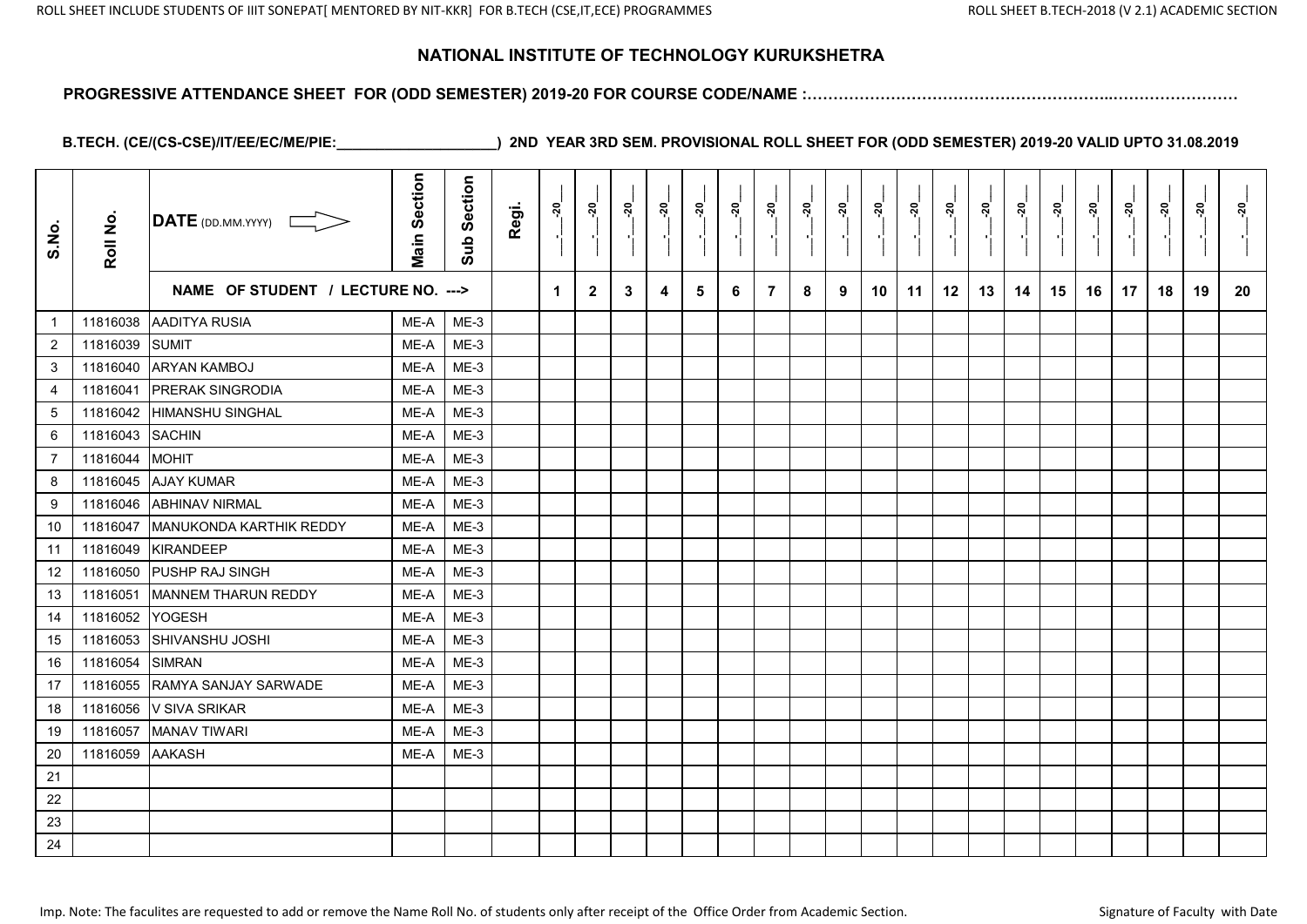#### **PROGRESSIVE ATTENDANCE SHEET FOR (ODD SEMESTER) 2019-20 FOR COURSE CODE/NAME :…………………………………………………..……………………**

| S.No.            | Roll No. | DATE (DD.MM.YYYY)                  | <b>Main Section</b> | Section<br>Sub | Regi. | នុ | នុ           | ៷ | នុ | ្កុ | ៷៓ | ្គុ            | នុ<br>$\blacksquare$ | <u>នុ</u> | នុ៎ | ្តុ<br>$\blacksquare$ | នុ | <u> ຊ</u> | នុ | <u>នុ</u> | <u>នុ</u> | <u>នុ</u><br>$\blacksquare$ | នុ | <u>នុ</u> | នុ |
|------------------|----------|------------------------------------|---------------------|----------------|-------|----|--------------|---|----|-----|----|----------------|----------------------|-----------|-----|-----------------------|----|-----------|----|-----------|-----------|-----------------------------|----|-----------|----|
|                  |          | NAME OF STUDENT / LECTURE NO. ---> |                     |                |       | 1  | $\mathbf{2}$ | 3 | 4  | 5   | 6  | $\overline{7}$ | 8                    | 9         | 10  | 11                    | 12 | 13        | 14 | 15        | 16        | 17                          | 18 | 19        | 20 |
| $\mathbf{1}$     | 11816062 | <b>AKSHAY KUMAR</b>                | ME-A                | $ME-4$         |       |    |              |   |    |     |    |                |                      |           |     |                       |    |           |    |           |           |                             |    |           |    |
| $\overline{c}$   | 11816063 | <b>SHERU KUMAR</b>                 | ME-A                | $ME-4$         |       |    |              |   |    |     |    |                |                      |           |     |                       |    |           |    |           |           |                             |    |           |    |
| 3                | 11816064 | <b>SHRESTH MALHOTRA</b>            | ME-A                | $ME-4$         |       |    |              |   |    |     |    |                |                      |           |     |                       |    |           |    |           |           |                             |    |           |    |
| $\overline{4}$   | 11816066 | <b>SAURABH</b>                     | ME-A                | $ME-4$         |       |    |              |   |    |     |    |                |                      |           |     |                       |    |           |    |           |           |                             |    |           |    |
| $\sqrt{5}$       | 11816067 | <b>UDIT ARYA</b>                   | ME-A                | $ME-4$         |       |    |              |   |    |     |    |                |                      |           |     |                       |    |           |    |           |           |                             |    |           |    |
| 6                | 11816068 | RAHUL JANGIR                       | ME-A                | $ME-4$         |       |    |              |   |    |     |    |                |                      |           |     |                       |    |           |    |           |           |                             |    |           |    |
| $\overline{7}$   | 11816069 | <b>PRIYANSHU YADAV</b>             | ME-A                | ME-4           |       |    |              |   |    |     |    |                |                      |           |     |                       |    |           |    |           |           |                             |    |           |    |
| 8                | 11816070 | <b>ISHAN MEHRA</b>                 | ME-A                | $ME-4$         |       |    |              |   |    |     |    |                |                      |           |     |                       |    |           |    |           |           |                             |    |           |    |
| $\boldsymbol{9}$ | 11816071 | <b>RITIK GARG</b>                  | ME-A                | $ME-4$         |       |    |              |   |    |     |    |                |                      |           |     |                       |    |           |    |           |           |                             |    |           |    |
| 10               | 11816073 | <b>TAMANNA</b>                     | ME-A                | $ME-4$         |       |    |              |   |    |     |    |                |                      |           |     |                       |    |           |    |           |           |                             |    |           |    |
| 11               | 11816074 | <b>AQIB AHMED</b>                  | ME-A                | $ME-4$         |       |    |              |   |    |     |    |                |                      |           |     |                       |    |           |    |           |           |                             |    |           |    |
| 12               | 11816075 | <b>BHUPESH ASHOK BANAIT</b>        | ME-A                | $ME-4$         |       |    |              |   |    |     |    |                |                      |           |     |                       |    |           |    |           |           |                             |    |           |    |
| 13               | 11816156 | <b>ANIL KUMAR AGRAHARI</b>         | ME-A                | ME-4           |       |    |              |   |    |     |    |                |                      |           |     |                       |    |           |    |           |           |                             |    |           |    |
| 14               | 11816160 | <b>MUDIT GARG</b>                  | ME-A                | $ME-4$         |       |    |              |   |    |     |    |                |                      |           |     |                       |    |           |    |           |           |                             |    |           |    |
| 15               | 11816166 | <b>CHAPPIDI SUMAJA</b>             | ME-A                | $ME-4$         |       |    |              |   |    |     |    |                |                      |           |     |                       |    |           |    |           |           |                             |    |           |    |
| 16               | 11816168 | SARTHAK SRIVASTAVA                 | ME-A                | $ME-4$         |       |    |              |   |    |     |    |                |                      |           |     |                       |    |           |    |           |           |                             |    |           |    |
| 17               | 11816169 | <b>UMESH KUMAR</b>                 | ME-A                | $ME-4$         |       |    |              |   |    |     |    |                |                      |           |     |                       |    |           |    |           |           |                             |    |           |    |
| 18               | 11816171 | ALUBELLI DEVIKARANI                | ME-A                | $ME-4$         |       |    |              |   |    |     |    |                |                      |           |     |                       |    |           |    |           |           |                             |    |           |    |
| 19               | 11816172 | <b>GESUS JANGIR</b>                | ME-A                | $ME-4$         |       |    |              |   |    |     |    |                |                      |           |     |                       |    |           |    |           |           |                             |    |           |    |
| 20               |          |                                    |                     |                |       |    |              |   |    |     |    |                |                      |           |     |                       |    |           |    |           |           |                             |    |           |    |
| 21               |          |                                    |                     |                |       |    |              |   |    |     |    |                |                      |           |     |                       |    |           |    |           |           |                             |    |           |    |
| 22               |          |                                    |                     |                |       |    |              |   |    |     |    |                |                      |           |     |                       |    |           |    |           |           |                             |    |           |    |
| 23               |          |                                    |                     |                |       |    |              |   |    |     |    |                |                      |           |     |                       |    |           |    |           |           |                             |    |           |    |
| 24               |          |                                    |                     |                |       |    |              |   |    |     |    |                |                      |           |     |                       |    |           |    |           |           |                             |    |           |    |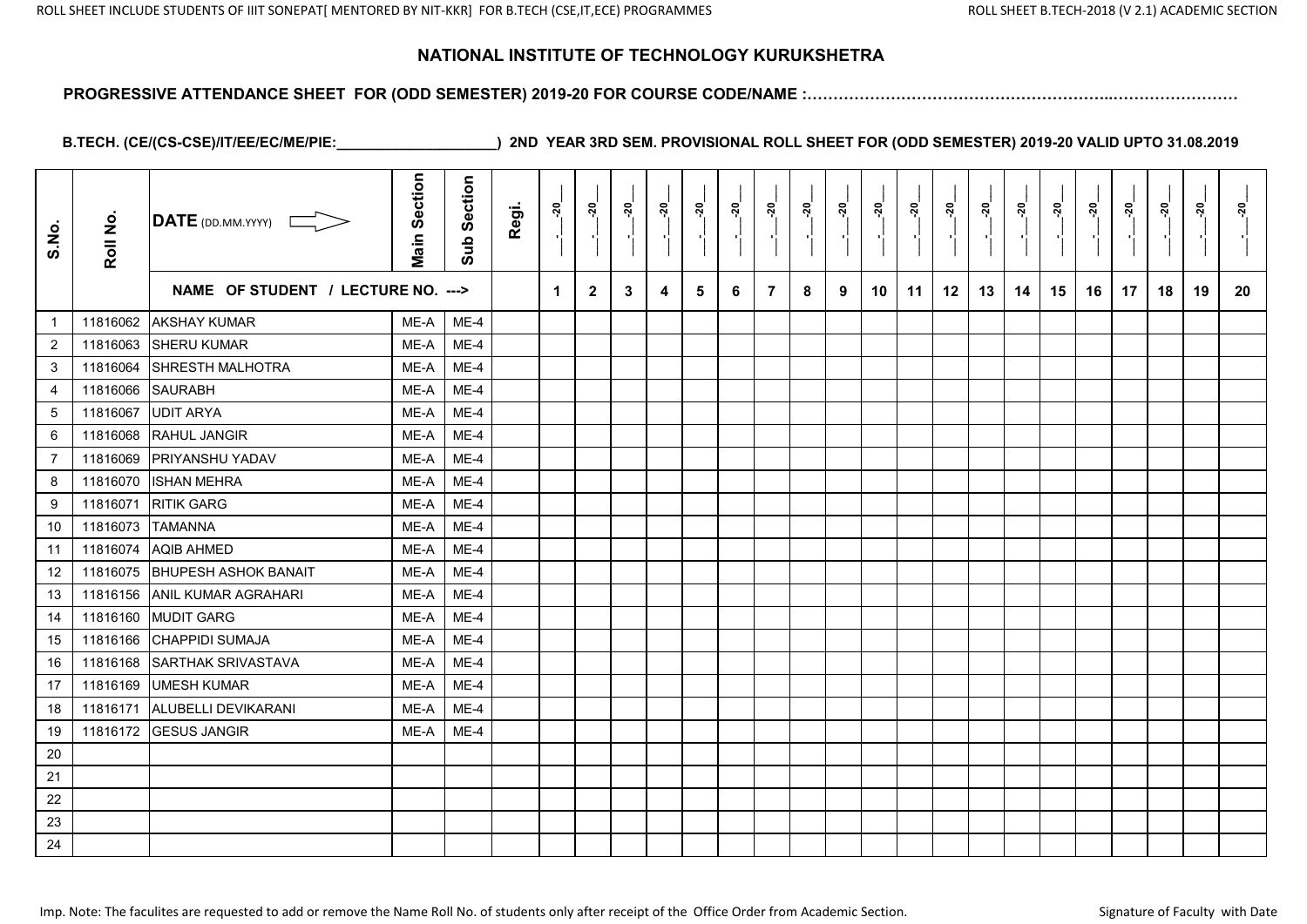#### **PROGRESSIVE ATTENDANCE SHEET FOR (ODD SEMESTER) 2019-20 FOR COURSE CODE/NAME :…………………………………………………..……………………**

| S.No.            | Roll No. | <b>DATE</b> (DD.MM.YYYY)           | <b>Main Section</b> | Section<br>Sub | Regi. | នុ                   | <u>នុ</u>    | នុ៎ | ៷៓ | នុ | នុ៎<br>H. | <u>នុ</u> | ನ್ನ<br>$\blacksquare$ | ៷៓ | <u> 20</u> | នុ | នុ | នុ | ៷៓ | <u> ຊ</u> | នុ | <u>នុ</u> | នុ | <u>នុ</u><br>$\mathbf{r}$ | នុ |
|------------------|----------|------------------------------------|---------------------|----------------|-------|----------------------|--------------|-----|----|----|-----------|-----------|-----------------------|----|------------|----|----|----|----|-----------|----|-----------|----|---------------------------|----|
|                  |          | NAME OF STUDENT / LECTURE NO. ---> |                     |                |       | $\blacktriangleleft$ | $\mathbf{2}$ | 3   | 4  | 5  | 6         | 7         | 8                     | 9  | 10         | 11 | 12 | 13 | 14 | 15        | 16 | 17        | 18 | 19                        | 20 |
| -1               | 11816076 | <b>AMAN PRATAP DEO</b>             | ME-B                | $ME-5$         |       |                      |              |     |    |    |           |           |                       |    |            |    |    |    |    |           |    |           |    |                           |    |
| $\overline{c}$   | 11816077 | <b>SAVIN</b>                       | ME-B                | $ME-5$         |       |                      |              |     |    |    |           |           |                       |    |            |    |    |    |    |           |    |           |    |                           |    |
| 3                | 11816078 | <b>NIKITA CHOUDHARY</b>            | ME-B                | $ME-5$         |       |                      |              |     |    |    |           |           |                       |    |            |    |    |    |    |           |    |           |    |                           |    |
| $\overline{4}$   | 11816079 | NISHI KATIYAR                      | ME-B                | $ME-5$         |       |                      |              |     |    |    |           |           |                       |    |            |    |    |    |    |           |    |           |    |                           |    |
| $\sqrt{5}$       | 11816080 | <b>CHAITANYA JAIN</b>              | ME-B                | $ME-5$         |       |                      |              |     |    |    |           |           |                       |    |            |    |    |    |    |           |    |           |    |                           |    |
| 6                | 11816081 | <b>AYUSH RAO</b>                   | ME-B                | $ME-5$         |       |                      |              |     |    |    |           |           |                       |    |            |    |    |    |    |           |    |           |    |                           |    |
| $\overline{7}$   | 11816082 | <b>GAURAV MEENA</b>                | ME-B                | $ME-5$         |       |                      |              |     |    |    |           |           |                       |    |            |    |    |    |    |           |    |           |    |                           |    |
| 8                | 11816083 | <b>RITVIK SAINI</b>                | ME-B                | $ME-5$         |       |                      |              |     |    |    |           |           |                       |    |            |    |    |    |    |           |    |           |    |                           |    |
| $\boldsymbol{9}$ | 11816084 | <b>SHIVANK ANCHAL</b>              | ME-B                | $ME-5$         |       |                      |              |     |    |    |           |           |                       |    |            |    |    |    |    |           |    |           |    |                           |    |
| 10               | 11816086 | <b>PRIYANSHU TRIPATHI</b>          | ME-B                | $ME-5$         |       |                      |              |     |    |    |           |           |                       |    |            |    |    |    |    |           |    |           |    |                           |    |
| 11               | 11816088 | <b>AMAN MITTAL</b>                 | ME-B                | $ME-5$         |       |                      |              |     |    |    |           |           |                       |    |            |    |    |    |    |           |    |           |    |                           |    |
| 12               | 11816089 | <b>VISHAL SHARMA</b>               | ME-B                | $ME-5$         |       |                      |              |     |    |    |           |           |                       |    |            |    |    |    |    |           |    |           |    |                           |    |
| 13               | 11816090 | <b>GUNA YASWANTH</b>               | ME-B                | $ME-5$         |       |                      |              |     |    |    |           |           |                       |    |            |    |    |    |    |           |    |           |    |                           |    |
| 14               | 11816091 | <b>SURAJ JOSHI</b>                 | ME-B                | ME-5           |       |                      |              |     |    |    |           |           |                       |    |            |    |    |    |    |           |    |           |    |                           |    |
| 15               | 11816092 | YERRANAGULA MURALI KRISHNA         | ME-B                | $ME-5$         |       |                      |              |     |    |    |           |           |                       |    |            |    |    |    |    |           |    |           |    |                           |    |
| 16               | 11816093 | <b>SOURABH KUMAR</b>               | ME-B                | $ME-5$         |       |                      |              |     |    |    |           |           |                       |    |            |    |    |    |    |           |    |           |    |                           |    |
| 17               | 11816094 | <b>RAHUL</b>                       | ME-B                | $ME-5$         |       |                      |              |     |    |    |           |           |                       |    |            |    |    |    |    |           |    |           |    |                           |    |
| 18               | 11816096 | <b>CHAMAN SINGH</b>                | ME-B                | $ME-5$         |       |                      |              |     |    |    |           |           |                       |    |            |    |    |    |    |           |    |           |    |                           |    |
| 19               | 11816097 | <b>RITIK</b>                       | ME-B                | $ME-5$         |       |                      |              |     |    |    |           |           |                       |    |            |    |    |    |    |           |    |           |    |                           |    |
| 20               |          |                                    |                     |                |       |                      |              |     |    |    |           |           |                       |    |            |    |    |    |    |           |    |           |    |                           |    |
| 21               |          |                                    |                     |                |       |                      |              |     |    |    |           |           |                       |    |            |    |    |    |    |           |    |           |    |                           |    |
| 22               |          |                                    |                     |                |       |                      |              |     |    |    |           |           |                       |    |            |    |    |    |    |           |    |           |    |                           |    |
| 23               |          |                                    |                     |                |       |                      |              |     |    |    |           |           |                       |    |            |    |    |    |    |           |    |           |    |                           |    |
| 24               |          |                                    |                     |                |       |                      |              |     |    |    |           |           |                       |    |            |    |    |    |    |           |    |           |    |                           |    |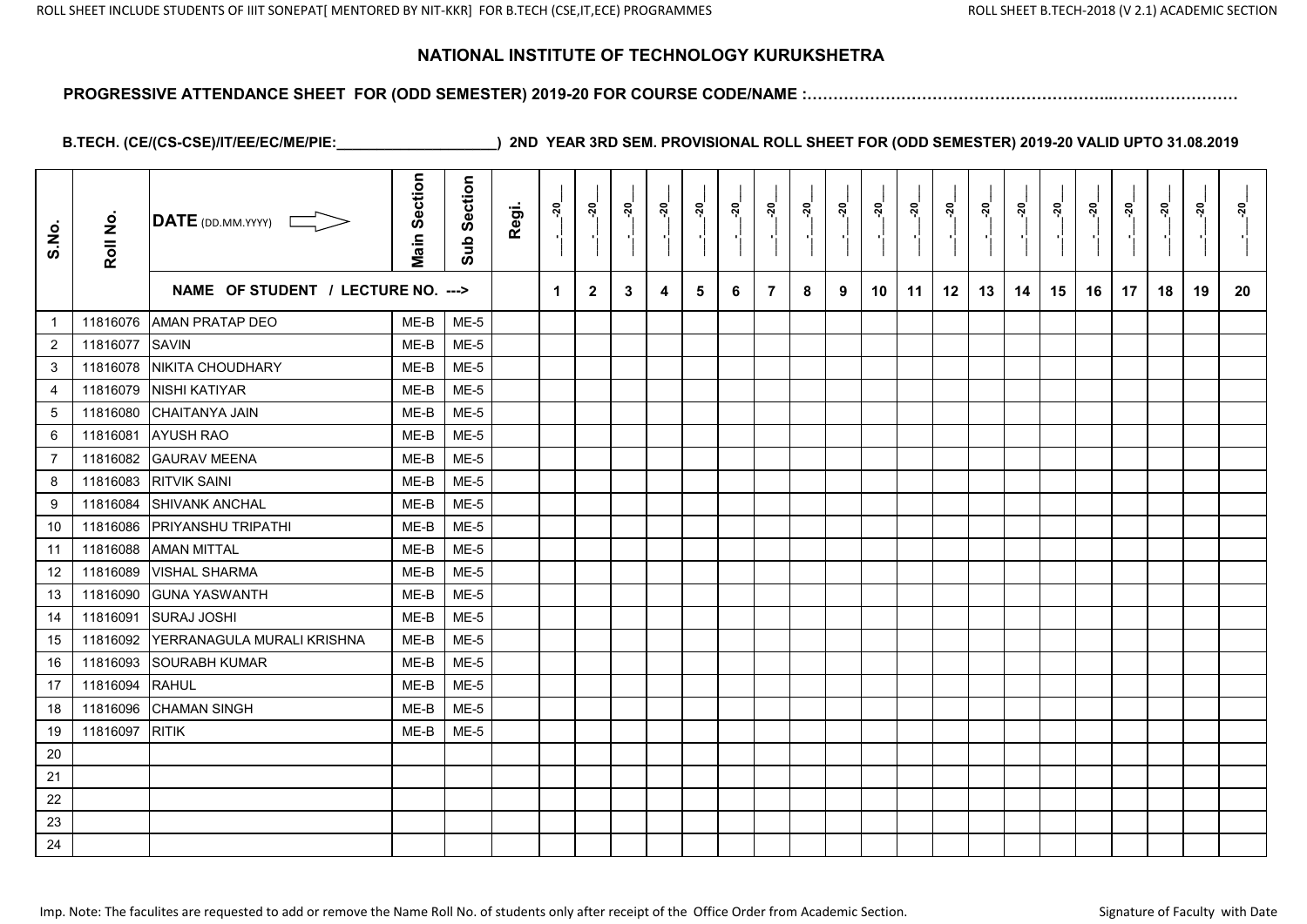#### **PROGRESSIVE ATTENDANCE SHEET FOR (ODD SEMESTER) 2019-20 FOR COURSE CODE/NAME :…………………………………………………..……………………**

| S.No.            | Roll No. | DATE (DD.MM.YYYY)                  | <b>Main Section</b> | Section<br>Sub | Regi. | ៷៓ | នុ៎            | <u>នុ</u>    | <u>នុ</u> | ៷ | នុំ | <u>នុ</u>      | នុ៎ | នុ | ៷៓ | ្គុ | នុ | នុ | ៷៓ | <u>នុ</u> | $\frac{5}{2}$ | នុ៎ | នុ | <u>នុ</u> | <u>័រ</u> |
|------------------|----------|------------------------------------|---------------------|----------------|-------|----|----------------|--------------|-----------|---|-----|----------------|-----|----|----|-----|----|----|----|-----------|---------------|-----|----|-----------|-----------|
|                  |          | NAME OF STUDENT / LECTURE NO. ---> |                     |                |       | 1  | $\overline{2}$ | $\mathbf{3}$ | 4         | 5 | 6   | $\overline{7}$ | 8   | 9  | 10 | 11  | 12 | 13 | 14 | 15        | 16            | 17  | 18 | 19        | 20        |
| $\mathbf{1}$     | 11816098 | <b>VISHWAS</b>                     | ME-B                | ME-6           |       |    |                |              |           |   |     |                |     |    |    |     |    |    |    |           |               |     |    |           |           |
| $\overline{2}$   | 11816099 | <b>NISHANT SINGH</b>               | ME-B                | $ME-6$         |       |    |                |              |           |   |     |                |     |    |    |     |    |    |    |           |               |     |    |           |           |
| 3                | 11816102 | <b>SHEMON VERMA</b>                | ME-B                | $ME-6$         |       |    |                |              |           |   |     |                |     |    |    |     |    |    |    |           |               |     |    |           |           |
| 4                | 11816103 | <b>NITIN PILWAN</b>                | ME-B                | ME-6           |       |    |                |              |           |   |     |                |     |    |    |     |    |    |    |           |               |     |    |           |           |
| $\sqrt{5}$       | 11816104 | <b>NARENDER</b>                    | ME-B                | ME-6           |       |    |                |              |           |   |     |                |     |    |    |     |    |    |    |           |               |     |    |           |           |
| 6                | 11816105 | <b>VINAY YADAV</b>                 | ME-B                | ME-6           |       |    |                |              |           |   |     |                |     |    |    |     |    |    |    |           |               |     |    |           |           |
| $\overline{7}$   | 11816106 | <b>PREETAM</b>                     | ME-B                | ME-6           |       |    |                |              |           |   |     |                |     |    |    |     |    |    |    |           |               |     |    |           |           |
| 8                | 11816107 | TIPPARAJU VENKATA SAI VISHAL       | ME-B                | $ME-6$         |       |    |                |              |           |   |     |                |     |    |    |     |    |    |    |           |               |     |    |           |           |
| $\boldsymbol{9}$ | 11816108 | <b>IMOHIT</b>                      | ME-B                | ME-6           |       |    |                |              |           |   |     |                |     |    |    |     |    |    |    |           |               |     |    |           |           |
| 10               | 11816109 | <b>RAHUL NAIN</b>                  | ME-B                | $ME-6$         |       |    |                |              |           |   |     |                |     |    |    |     |    |    |    |           |               |     |    |           |           |
| 11               | 11816110 | MAHENDER SINGH MEENA               | ME-B                | $ME-6$         |       |    |                |              |           |   |     |                |     |    |    |     |    |    |    |           |               |     |    |           |           |
| 12               | 11816111 | <b>DIVYA RAJ SINGH</b>             | ME-B                | ME-6           |       |    |                |              |           |   |     |                |     |    |    |     |    |    |    |           |               |     |    |           |           |
| 13               | 11816112 | <b>ANKIT MINZ</b>                  | ME-B                | ME-6           |       |    |                |              |           |   |     |                |     |    |    |     |    |    |    |           |               |     |    |           |           |
| 14               | 11816150 | <b>MAHESH</b>                      | ME-B                | ME-6           |       |    |                |              |           |   |     |                |     |    |    |     |    |    |    |           |               |     |    |           |           |
| 15               | 11816151 | <b>ABHISHEK PANDEY</b>             | ME-B                | $ME-6$         |       |    |                |              |           |   |     |                |     |    |    |     |    |    |    |           |               |     |    |           |           |
| 16               | 11816152 | <b>REKHA MEENA</b>                 | ME-B                | ME-6           |       |    |                |              |           |   |     |                |     |    |    |     |    |    |    |           |               |     |    |           |           |
| 17               | 11816163 | <b>PURUSHOTAM KUMAR</b>            | ME-B                | ME-6           |       |    |                |              |           |   |     |                |     |    |    |     |    |    |    |           |               |     |    |           |           |
| 18               | 11816164 | <b>VARSH YADAV</b>                 | ME-B                | ME-6           |       |    |                |              |           |   |     |                |     |    |    |     |    |    |    |           |               |     |    |           |           |
| 19               | 11816167 | <b>KARAN CHOUDHARY</b>             | ME-B                | ME-6           |       |    |                |              |           |   |     |                |     |    |    |     |    |    |    |           |               |     |    |           |           |
| 20               |          |                                    |                     |                |       |    |                |              |           |   |     |                |     |    |    |     |    |    |    |           |               |     |    |           |           |
| 21               |          |                                    |                     |                |       |    |                |              |           |   |     |                |     |    |    |     |    |    |    |           |               |     |    |           |           |
| 22               |          |                                    |                     |                |       |    |                |              |           |   |     |                |     |    |    |     |    |    |    |           |               |     |    |           |           |
| 23               |          |                                    |                     |                |       |    |                |              |           |   |     |                |     |    |    |     |    |    |    |           |               |     |    |           |           |
| 24               |          |                                    |                     |                |       |    |                |              |           |   |     |                |     |    |    |     |    |    |    |           |               |     |    |           |           |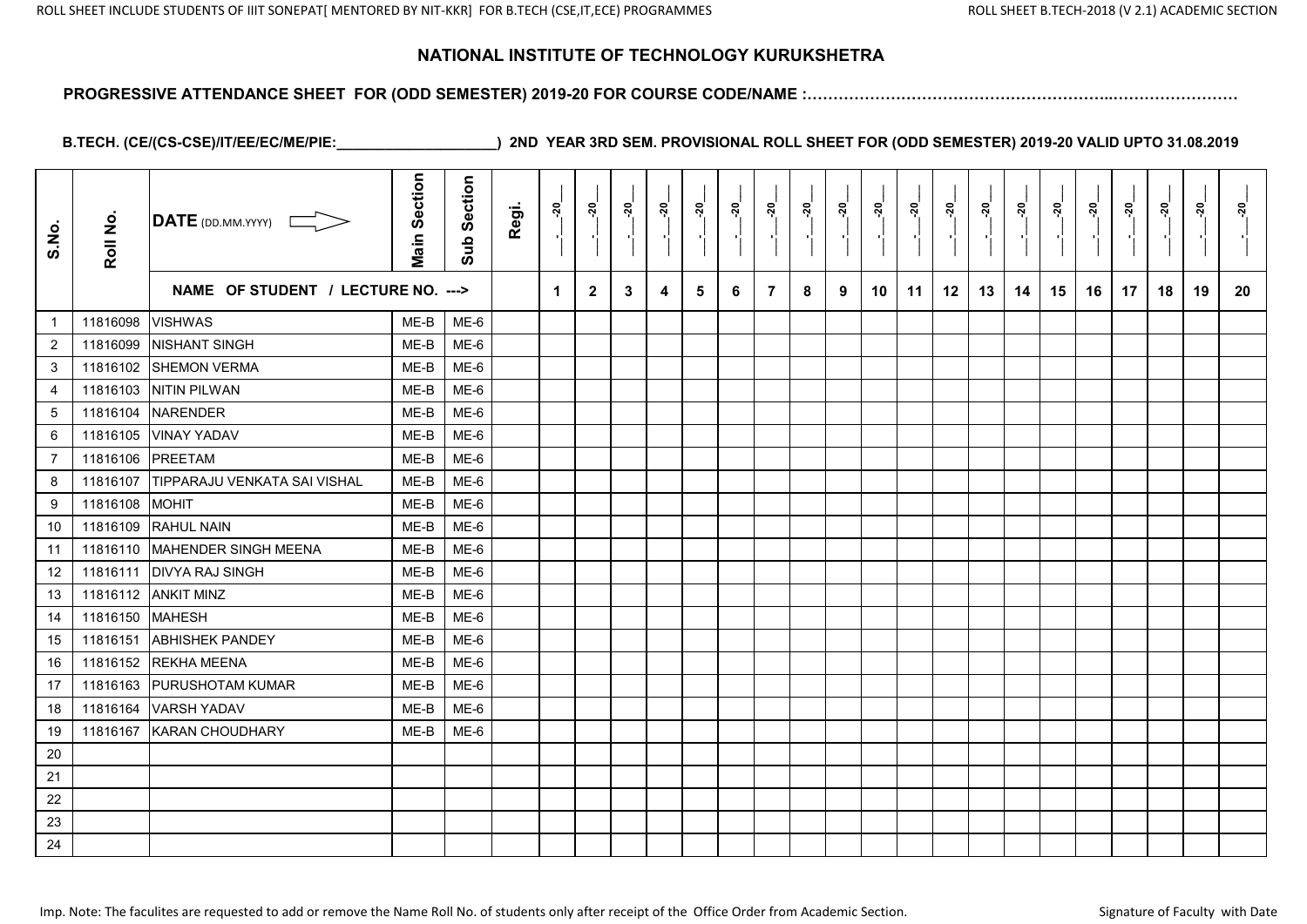#### **PROGRESSIVE ATTENDANCE SHEET FOR (ODD SEMESTER) 2019-20 FOR COURSE CODE/NAME :…………………………………………………..……………………**

| S.No.            | Roll No. | $\overline{\text{DATE}}$ (DD.MM.YYYY) | <b>Main Section</b> | Section<br>$\frac{1}{2}$ | Regi. | ្គុ | <u>នុ</u>    | <u>នុ</u> | ្គុ | ្កុ<br>$\blacksquare$ | ្គុ | ្គុ            | <u>នុ</u><br>$\blacksquare$ | <u>នុ</u> | ៷  | ្ពុ<br>$\blacksquare$ | ៷  | <u>នុ</u> | នុ | <u>នុ</u> | <u> 20</u> | នុ<br>$\blacksquare$ | នុ | នុ | នុ |
|------------------|----------|---------------------------------------|---------------------|--------------------------|-------|-----|--------------|-----------|-----|-----------------------|-----|----------------|-----------------------------|-----------|----|-----------------------|----|-----------|----|-----------|------------|----------------------|----|----|----|
|                  |          | NAME OF STUDENT / LECTURE NO. --->    |                     |                          |       | 1   | $\mathbf{2}$ | 3         | 4   | 5                     | 6   | $\overline{7}$ | 8                           | 9         | 10 | 11                    | 12 | 13        | 14 | 15        | 16         | 17                   | 18 | 19 | 20 |
| $\mathbf{1}$     |          | 11816113 POULAMI PANDA                | ME-B                | ME-7                     |       |     |              |           |     |                       |     |                |                             |           |    |                       |    |           |    |           |            |                      |    |    |    |
| $\overline{2}$   | 11816114 | <b>SAKSHI SARAF</b>                   | ME-B                | ME-7                     |       |     |              |           |     |                       |     |                |                             |           |    |                       |    |           |    |           |            |                      |    |    |    |
| 3                |          | 11816115 DEEPAK BURI                  | ME-B                | $ME-7$                   |       |     |              |           |     |                       |     |                |                             |           |    |                       |    |           |    |           |            |                      |    |    |    |
| 4                | 11816116 | MOHD MOAZZAM KHAN                     | ME-B                | ME-7                     |       |     |              |           |     |                       |     |                |                             |           |    |                       |    |           |    |           |            |                      |    |    |    |
| $\sqrt{5}$       | 11816117 | <b>VIJAY KUMAR</b>                    | ME-B                | $ME-7$                   |       |     |              |           |     |                       |     |                |                             |           |    |                       |    |           |    |           |            |                      |    |    |    |
| 6                | 11816120 | <b>PREMNARAYAN AHIRWAR</b>            | ME-B                | $ME-7$                   |       |     |              |           |     |                       |     |                |                             |           |    |                       |    |           |    |           |            |                      |    |    |    |
| $\overline{7}$   | 11816121 | <b>IYASH</b>                          | ME-B                | $ME-7$                   |       |     |              |           |     |                       |     |                |                             |           |    |                       |    |           |    |           |            |                      |    |    |    |
| 8                | 11816122 | PRATIK                                | ME-B                | ME-7                     |       |     |              |           |     |                       |     |                |                             |           |    |                       |    |           |    |           |            |                      |    |    |    |
| $\boldsymbol{9}$ | 11816123 | <b>PRANJAL MEENA</b>                  | ME-B                | <b>ME-7</b>              |       |     |              |           |     |                       |     |                |                             |           |    |                       |    |           |    |           |            |                      |    |    |    |
| 10               | 11816124 | <b>SAMARTH MENIA</b>                  | ME-B                | ME-7                     |       |     |              |           |     |                       |     |                |                             |           |    |                       |    |           |    |           |            |                      |    |    |    |
| 11               | 11816127 | <b>PANKAJ DAGAR</b>                   | ME-B                | $ME-7$                   |       |     |              |           |     |                       |     |                |                             |           |    |                       |    |           |    |           |            |                      |    |    |    |
| 12               | 11816128 | <b>BHUMIKA</b>                        | ME-B                | ME-7                     |       |     |              |           |     |                       |     |                |                             |           |    |                       |    |           |    |           |            |                      |    |    |    |
| 13               | 11816129 | <b>MD AFROZ ALAM</b>                  | ME-B                | ME-7                     |       |     |              |           |     |                       |     |                |                             |           |    |                       |    |           |    |           |            |                      |    |    |    |
| 14               | 11816130 | <b>ANKIT KUMAR</b>                    | ME-B                | ME-7                     |       |     |              |           |     |                       |     |                |                             |           |    |                       |    |           |    |           |            |                      |    |    |    |
| 15               | 11816132 | <b>ISHAAN GUPTA</b>                   | ME-B                | ME-7                     |       |     |              |           |     |                       |     |                |                             |           |    |                       |    |           |    |           |            |                      |    |    |    |
| 16               | 11816134 | <b>CHITIKELA MAHESH</b>               | ME-B                | ME-7                     |       |     |              |           |     |                       |     |                |                             |           |    |                       |    |           |    |           |            |                      |    |    |    |
| 17               | 11816135 | BHAVISHAY                             | ME-B                | ME-7                     |       |     |              |           |     |                       |     |                |                             |           |    |                       |    |           |    |           |            |                      |    |    |    |
| 18               | 11816136 | <b>GAURAV</b>                         | ME-B                | $ME-7$                   |       |     |              |           |     |                       |     |                |                             |           |    |                       |    |           |    |           |            |                      |    |    |    |
| 19               |          | 11816138 SUCHIT GUPTA                 | ME-B                | ME-7                     |       |     |              |           |     |                       |     |                |                             |           |    |                       |    |           |    |           |            |                      |    |    |    |
| $20\,$           |          |                                       |                     |                          |       |     |              |           |     |                       |     |                |                             |           |    |                       |    |           |    |           |            |                      |    |    |    |
| 21               |          |                                       |                     |                          |       |     |              |           |     |                       |     |                |                             |           |    |                       |    |           |    |           |            |                      |    |    |    |
| 22               |          |                                       |                     |                          |       |     |              |           |     |                       |     |                |                             |           |    |                       |    |           |    |           |            |                      |    |    |    |
| 23               |          |                                       |                     |                          |       |     |              |           |     |                       |     |                |                             |           |    |                       |    |           |    |           |            |                      |    |    |    |
| 24               |          |                                       |                     |                          |       |     |              |           |     |                       |     |                |                             |           |    |                       |    |           |    |           |            |                      |    |    |    |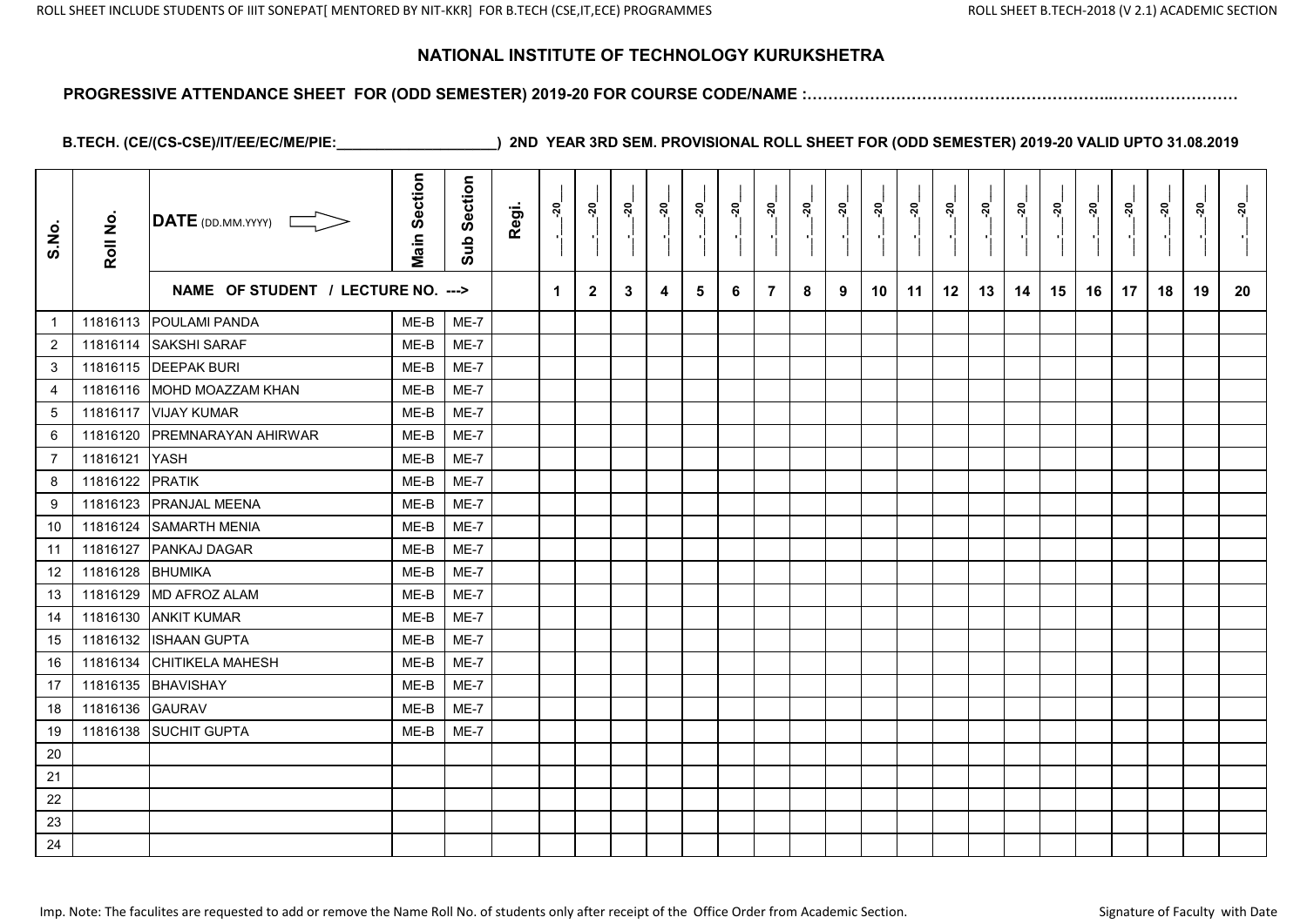#### **PROGRESSIVE ATTENDANCE SHEET FOR (ODD SEMESTER) 2019-20 FOR COURSE CODE/NAME :…………………………………………………..……………………**

| S.No.          | Roll No. | $\overline{\mathsf{DATE}}$ (DD.MM.YYYY) | <b>Main Section</b> | Section<br>Sub | Regi. | នុ | នុ           | ៷ | នុ | ្ករុ | ្តុ | ្គុ            | នុ | <u>នុ</u> | នុ | នុ | ៷  | នុ | នុ | នុ | ៷  | នុ<br>$\overline{\phantom{a}}$ | នុ | នុ | នុ |
|----------------|----------|-----------------------------------------|---------------------|----------------|-------|----|--------------|---|----|------|-----|----------------|----|-----------|----|----|----|----|----|----|----|--------------------------------|----|----|----|
|                |          | NAME OF STUDENT / LECTURE NO. --->      |                     |                |       | 1  | $\mathbf{2}$ | 3 | 4  | 5    | 6   | $\overline{7}$ | 8  | 9         | 10 | 11 | 12 | 13 | 14 | 15 | 16 | 17                             | 18 | 19 | 20 |
| $\mathbf{1}$   | 11816139 | <b>SUMIT KUMAR THAKUR</b>               | ME-B                | ME-8           |       |    |              |   |    |      |     |                |    |           |    |    |    |    |    |    |    |                                |    |    |    |
| $\overline{2}$ | 11816140 | <b>DEVANSHI</b>                         | ME-B                | ME-8           |       |    |              |   |    |      |     |                |    |           |    |    |    |    |    |    |    |                                |    |    |    |
| 3              | 11816141 | <b>SOUMYA TRIPATHI</b>                  | ME-B                | $ME-8$         |       |    |              |   |    |      |     |                |    |           |    |    |    |    |    |    |    |                                |    |    |    |
| 4              | 11816142 | <b>HIMANSHU CHANDRA</b>                 | ME-B                | ME-8           |       |    |              |   |    |      |     |                |    |           |    |    |    |    |    |    |    |                                |    |    |    |
| $\sqrt{5}$     | 11816143 | <b>ARCHIT CHATURVEDI</b>                | ME-B                | $ME-8$         |       |    |              |   |    |      |     |                |    |           |    |    |    |    |    |    |    |                                |    |    |    |
| 6              | 11816146 | <b>ASHISH YADAV</b>                     | ME-B                | ME-8           |       |    |              |   |    |      |     |                |    |           |    |    |    |    |    |    |    |                                |    |    |    |
| $\overline{7}$ | 11816149 | <b>RAJKUMAR MEENA</b>                   | ME-B                | ME-8           |       |    |              |   |    |      |     |                |    |           |    |    |    |    |    |    |    |                                |    |    |    |
| 8              | 11816155 | <b>DEVENDRA SINGH</b>                   | ME-B                | ME-8           |       |    |              |   |    |      |     |                |    |           |    |    |    |    |    |    |    |                                |    |    |    |
| 9              | 11816157 | <b>UDIT TRIPATHI</b>                    | ME-B                | $ME-8$         |       |    |              |   |    |      |     |                |    |           |    |    |    |    |    |    |    |                                |    |    |    |
| 10             | 11816158 | VADITHYA MAMATHA                        | ME-B                | ME-8           |       |    |              |   |    |      |     |                |    |           |    |    |    |    |    |    |    |                                |    |    |    |
| 11             | 11816161 | <b>JANISH YADAV</b>                     | ME-B                | ME-8           |       |    |              |   |    |      |     |                |    |           |    |    |    |    |    |    |    |                                |    |    |    |
| 12             | 11816162 | <b>MANIPATI DIWAKAR</b>                 | ME-B                | ME-8           |       |    |              |   |    |      |     |                |    |           |    |    |    |    |    |    |    |                                |    |    |    |
| 13             | 11816165 | <b>BIRU SINGH</b>                       | ME-B                | ME-8           |       |    |              |   |    |      |     |                |    |           |    |    |    |    |    |    |    |                                |    |    |    |
| 14             | 11816173 | <b>DEEPAK YADAV</b>                     | ME-B                | ME-8           |       |    |              |   |    |      |     |                |    |           |    |    |    |    |    |    |    |                                |    |    |    |
| 15             | 11816174 | <b>DURGESH KUMAR MEENA</b>              | ME-B                | $ME-8$         |       |    |              |   |    |      |     |                |    |           |    |    |    |    |    |    |    |                                |    |    |    |
| 16             | 11826001 | ANANTH KRISHNA SUBALAM                  | ME-B                | ME-8           |       |    |              |   |    |      |     |                |    |           |    |    |    |    |    |    |    |                                |    |    |    |
| 17             | 11826002 | <b>AAREN AJAI MATHEW</b>                | ME-B                | ME-8           |       |    |              |   |    |      |     |                |    |           |    |    |    |    |    |    |    |                                |    |    |    |
| 18             | 11826003 | <b>NEHA</b>                             | ME-B                | ME-8           |       |    |              |   |    |      |     |                |    |           |    |    |    |    |    |    |    |                                |    |    |    |
| 19             |          |                                         |                     |                |       |    |              |   |    |      |     |                |    |           |    |    |    |    |    |    |    |                                |    |    |    |
| 20             |          |                                         |                     |                |       |    |              |   |    |      |     |                |    |           |    |    |    |    |    |    |    |                                |    |    |    |
| 21             |          |                                         |                     |                |       |    |              |   |    |      |     |                |    |           |    |    |    |    |    |    |    |                                |    |    |    |
| 22             |          |                                         |                     |                |       |    |              |   |    |      |     |                |    |           |    |    |    |    |    |    |    |                                |    |    |    |
| 23             |          |                                         |                     |                |       |    |              |   |    |      |     |                |    |           |    |    |    |    |    |    |    |                                |    |    |    |
| 24             |          |                                         |                     |                |       |    |              |   |    |      |     |                |    |           |    |    |    |    |    |    |    |                                |    |    |    |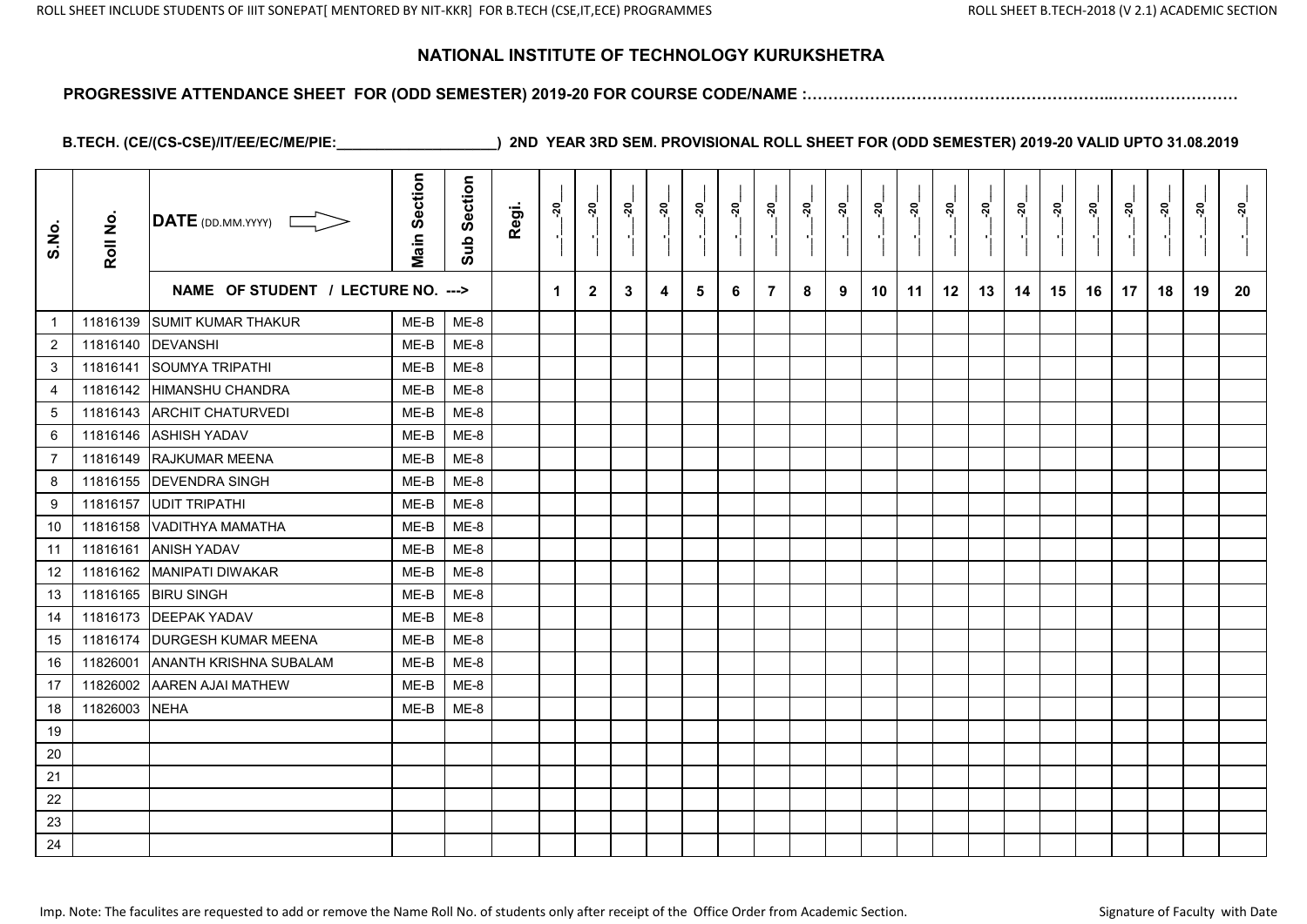#### **PROGRESSIVE ATTENDANCE SHEET FOR (ODD SEMESTER) 2019-20 FOR COURSE CODE/NAME :…………………………………………………..……………………**

| S.No.          | Roll No. | $\overline{\mathsf{DATE}}$ (DD.MM.YYYY) | <b>Main Section</b> | Section<br>Sub | Regi. | នុ                   | <u>នុ</u>      | នុ | <u>័រ</u> | នុ | <u>នុ</u> | <u>នុ</u>      | នុ | ៷៓ | នុ | ្ពុ | នុ | <u>នុ</u> | នុ | ៷៓ | <u>នុ</u> | <u>នុ</u><br>$\blacksquare$ | នុ | <u>នុ</u> | នុ |
|----------------|----------|-----------------------------------------|---------------------|----------------|-------|----------------------|----------------|----|-----------|----|-----------|----------------|----|----|----|-----|----|-----------|----|----|-----------|-----------------------------|----|-----------|----|
|                |          | NAME OF STUDENT / LECTURE NO. --->      |                     |                |       | $\blacktriangleleft$ | $\overline{2}$ | 3  | 4         | 5  | 6         | $\overline{7}$ | 8  | 9  | 10 | 11  | 12 | 13        | 14 | 15 | 16        | 17                          | 18 | 19        | 20 |
| $\overline{1}$ | 11817001 | YASH MITTAL                             | PI-A                | $PI-1$         |       |                      |                |    |           |    |           |                |    |    |    |     |    |           |    |    |           |                             |    |           |    |
| $\overline{2}$ | 11817003 | <b>PRANJAL CHAWLA</b>                   | $PI-A$              | $PI-1$         |       |                      |                |    |           |    |           |                |    |    |    |     |    |           |    |    |           |                             |    |           |    |
| 3              | 11817004 | <b>NIKUNJ JAIN</b>                      | PI-A                | $PI-1$         |       |                      |                |    |           |    |           |                |    |    |    |     |    |           |    |    |           |                             |    |           |    |
| 4              | 11817006 | <b>RISHIKA VAISH</b>                    | $PI-A$              | $PI-1$         |       |                      |                |    |           |    |           |                |    |    |    |     |    |           |    |    |           |                             |    |           |    |
| 5              | 11817007 | <b>SAMRIDH KULSHRESTHA</b>              | $PI-A$              | $PI-1$         |       |                      |                |    |           |    |           |                |    |    |    |     |    |           |    |    |           |                             |    |           |    |
| 6              | 11817009 | <b>ROHIT KUMAR SAINI</b>                | $PI-A$              | $PI-1$         |       |                      |                |    |           |    |           |                |    |    |    |     |    |           |    |    |           |                             |    |           |    |
| $\overline{7}$ | 11817010 | <b>ANURAG</b>                           | PI-A                | $PI-1$         |       |                      |                |    |           |    |           |                |    |    |    |     |    |           |    |    |           |                             |    |           |    |
| 8              | 11817011 | <b>IDIVYANSHU TRIPATHI</b>              | $PI-A$              | $PI-1$         |       |                      |                |    |           |    |           |                |    |    |    |     |    |           |    |    |           |                             |    |           |    |
| 9              | 11817012 | <b>IVENU RANJAN</b>                     | PI-A                | $PI-1$         |       |                      |                |    |           |    |           |                |    |    |    |     |    |           |    |    |           |                             |    |           |    |
| 10             | 11817013 | <b>SHIVENDRA SINGH</b>                  | $PI-A$              | $PI-1$         |       |                      |                |    |           |    |           |                |    |    |    |     |    |           |    |    |           |                             |    |           |    |
| 11             | 11817015 | <b>ABHINAV CHAUHAN</b>                  | $PI-A$              | $PI-1$         |       |                      |                |    |           |    |           |                |    |    |    |     |    |           |    |    |           |                             |    |           |    |
| 12             | 11817016 | <b>HITESH</b>                           | $PI-A$              | $PI-1$         |       |                      |                |    |           |    |           |                |    |    |    |     |    |           |    |    |           |                             |    |           |    |
| 13             | 11817017 | ACHANTA SREE PHANI BHUSHAN RAO          | $PI-A$              | $PI-1$         |       |                      |                |    |           |    |           |                |    |    |    |     |    |           |    |    |           |                             |    |           |    |
| 14             | 11817020 | <b>VISHVAS SINGLA</b>                   | PI-A                | $PI-1$         |       |                      |                |    |           |    |           |                |    |    |    |     |    |           |    |    |           |                             |    |           |    |
| 15             | 11817021 | <b>PRATHMESH MISHRA</b>                 | PI-A                | $PI-1$         |       |                      |                |    |           |    |           |                |    |    |    |     |    |           |    |    |           |                             |    |           |    |
| 16             | 11817022 | PANKAJ                                  | PI-A                | $PI-1$         |       |                      |                |    |           |    |           |                |    |    |    |     |    |           |    |    |           |                             |    |           |    |
| 17             | 11817024 | <b>MOHIT RAHAR</b>                      | PI-A                | $PI-1$         |       |                      |                |    |           |    |           |                |    |    |    |     |    |           |    |    |           |                             |    |           |    |
| 18             | 11817025 | <b>SACHIN</b>                           | $PI-A$              | $PI-1$         |       |                      |                |    |           |    |           |                |    |    |    |     |    |           |    |    |           |                             |    |           |    |
| 19             | 11817026 | <b>DIPESH KUMAR</b>                     | $PI-A$              | $PI-1$         |       |                      |                |    |           |    |           |                |    |    |    |     |    |           |    |    |           |                             |    |           |    |
| 20             | 11817027 | KSHITIGE KALHAN                         | $PI-A$              | $PI-1$         |       |                      |                |    |           |    |           |                |    |    |    |     |    |           |    |    |           |                             |    |           |    |
| 21             | 11817028 | <b>KASHMA SINHA</b>                     | $PI-A$              | $PI-1$         |       |                      |                |    |           |    |           |                |    |    |    |     |    |           |    |    |           |                             |    |           |    |
| 22             | 11817029 | <b>MUKESH KUMAR</b>                     | $PI-A$              | $PI-1$         |       |                      |                |    |           |    |           |                |    |    |    |     |    |           |    |    |           |                             |    |           |    |
| 23             |          |                                         |                     |                |       |                      |                |    |           |    |           |                |    |    |    |     |    |           |    |    |           |                             |    |           |    |
| 24             |          |                                         |                     |                |       |                      |                |    |           |    |           |                |    |    |    |     |    |           |    |    |           |                             |    |           |    |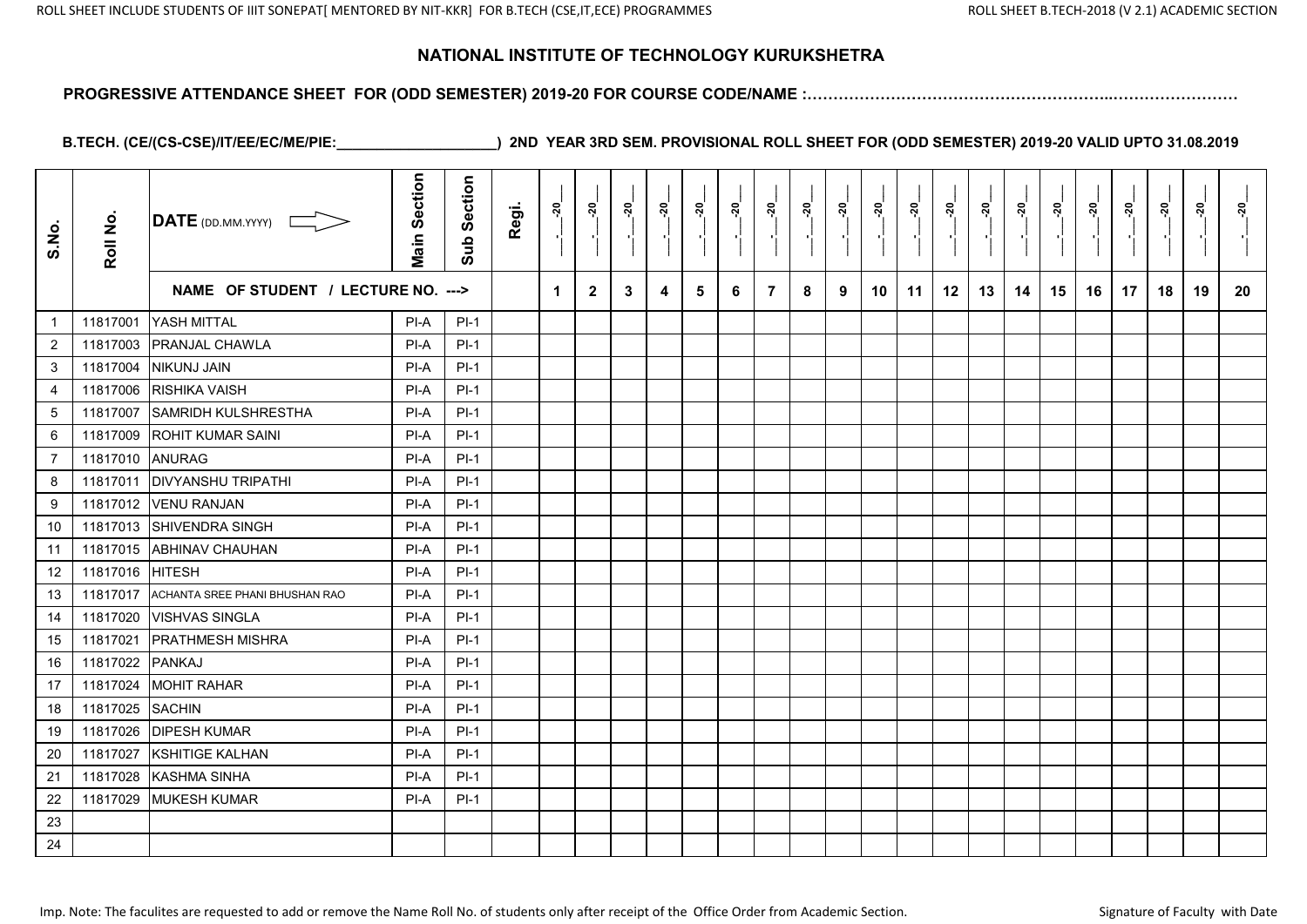#### **PROGRESSIVE ATTENDANCE SHEET FOR (ODD SEMESTER) 2019-20 FOR COURSE CODE/NAME :…………………………………………………..……………………**

| S.No.          | Roll No. | $\overline{\mathsf{DATE}}$ (DD.MM.YYYY) | <b>Main Section</b> | Section<br>Sub | Regi. | នុ | <u>នុ</u>    | នុ៎ | នុ៎ | នុ | ៷៓ | នុ | <u>នុ</u> | <u>នុ</u> | <u>នុ</u> | <u>នុ</u> | ៷  |    | <u>នុ</u> | <u>នុ</u> | ៷៓ | <u>នុ</u> | នុ | ្កុ | <u>ຊ່</u> |
|----------------|----------|-----------------------------------------|---------------------|----------------|-------|----|--------------|-----|-----|----|----|----|-----------|-----------|-----------|-----------|----|----|-----------|-----------|----|-----------|----|-----|-----------|
|                |          | NAME OF STUDENT / LECTURE NO. --->      |                     |                |       | 1  | $\mathbf{2}$ | 3   | 4   | 5  | 6  | 7  | 8         | 9         | 10        | 11        | 12 | 13 | 14        | 15        | 16 | 17        | 18 | 19  | 20        |
| $\overline{1}$ | 11817030 | <b>AYUSHMAN SHUKLA</b>                  | PI-A                | $PI-2$         |       |    |              |     |     |    |    |    |           |           |           |           |    |    |           |           |    |           |    |     |           |
| $\overline{2}$ | 11817031 | NISHITH KUMAR VERMA                     | PI-A                | $PI-2$         |       |    |              |     |     |    |    |    |           |           |           |           |    |    |           |           |    |           |    |     |           |
| $\mathfrak{S}$ | 11817032 | <b>KAPIL SHARMA</b>                     | PI-A                | $PI-2$         |       |    |              |     |     |    |    |    |           |           |           |           |    |    |           |           |    |           |    |     |           |
| $\overline{4}$ | 11817033 | <b>NAVEEN</b>                           | PI-A                | $PI-2$         |       |    |              |     |     |    |    |    |           |           |           |           |    |    |           |           |    |           |    |     |           |
| 5              | 11817035 | <b>MAHAAN LAL SRIVASTAV</b>             | PI-A                | $PI-2$         |       |    |              |     |     |    |    |    |           |           |           |           |    |    |           |           |    |           |    |     |           |
| 6              | 11817037 | <b>MRINAL SETHI</b>                     | PI-A                | $PI-2$         |       |    |              |     |     |    |    |    |           |           |           |           |    |    |           |           |    |           |    |     |           |
| $\overline{7}$ | 11817038 | <b>NIKHIL</b>                           | PI-A                | $PI-2$         |       |    |              |     |     |    |    |    |           |           |           |           |    |    |           |           |    |           |    |     |           |
| 8              | 11817077 | <b>TANMAY GABA</b>                      | PI-A                | $PI-2$         |       |    |              |     |     |    |    |    |           |           |           |           |    |    |           |           |    |           |    |     |           |
| 9              | 11817080 | <b>MOHAMMAD ZAKIR</b>                   | PI-A                | $PI-2$         |       |    |              |     |     |    |    |    |           |           |           |           |    |    |           |           |    |           |    |     |           |
| 10             | 11817085 | <b>HIMANISH SINGH RANA</b>              | PI-A                | $PI-2$         |       |    |              |     |     |    |    |    |           |           |           |           |    |    |           |           |    |           |    |     |           |
| 11             | 11817087 | <b>PIYANSHI</b>                         | PI-A                | $PI-2$         |       |    |              |     |     |    |    |    |           |           |           |           |    |    |           |           |    |           |    |     |           |
| 12             | 11817089 | <b>SACHIN</b>                           | PI-A                | $PI-2$         |       |    |              |     |     |    |    |    |           |           |           |           |    |    |           |           |    |           |    |     |           |
| 13             | 11817090 | <b>JATIN</b>                            | PI-A                | $PI-2$         |       |    |              |     |     |    |    |    |           |           |           |           |    |    |           |           |    |           |    |     |           |
| 14             | 11817091 | <b>PRAVEEN KUMAR</b>                    | PI-A                | $PI-2$         |       |    |              |     |     |    |    |    |           |           |           |           |    |    |           |           |    |           |    |     |           |
| 15             | 11817094 | <b>AASHISH YADAV</b>                    | PI-A                | $PI-2$         |       |    |              |     |     |    |    |    |           |           |           |           |    |    |           |           |    |           |    |     |           |
| 16             | 11817096 | <b>VARSHA KHANDELWAL</b>                | PI-A                | $PI-2$         |       |    |              |     |     |    |    |    |           |           |           |           |    |    |           |           |    |           |    |     |           |
| 17             | 11817097 | <b>TANVI GOEL</b>                       | PI-A                | $PI-2$         |       |    |              |     |     |    |    |    |           |           |           |           |    |    |           |           |    |           |    |     |           |
| 18             | 11817099 | <b>AKHILESH CHITTORIA</b>               | PI-A                | $PI-2$         |       |    |              |     |     |    |    |    |           |           |           |           |    |    |           |           |    |           |    |     |           |
| 19             | 11817103 | <b>EKTA</b>                             | PI-A                | $PI-2$         |       |    |              |     |     |    |    |    |           |           |           |           |    |    |           |           |    |           |    |     |           |
| 20             | 11817104 | <b>GOLLA MAHIDHAR</b>                   | PI-A                | $PI-2$         |       |    |              |     |     |    |    |    |           |           |           |           |    |    |           |           |    |           |    |     |           |
| 21             | 11817108 | <b>PUNYA BANSAL</b>                     | PI-A                | $PI-2$         |       |    |              |     |     |    |    |    |           |           |           |           |    |    |           |           |    |           |    |     |           |
| 22             | 11817109 | <b>SANJEEV KUMAR</b>                    | PI-A                | $PI-2$         |       |    |              |     |     |    |    |    |           |           |           |           |    |    |           |           |    |           |    |     |           |
| 23             |          |                                         |                     |                |       |    |              |     |     |    |    |    |           |           |           |           |    |    |           |           |    |           |    |     |           |
| 24             |          |                                         |                     |                |       |    |              |     |     |    |    |    |           |           |           |           |    |    |           |           |    |           |    |     |           |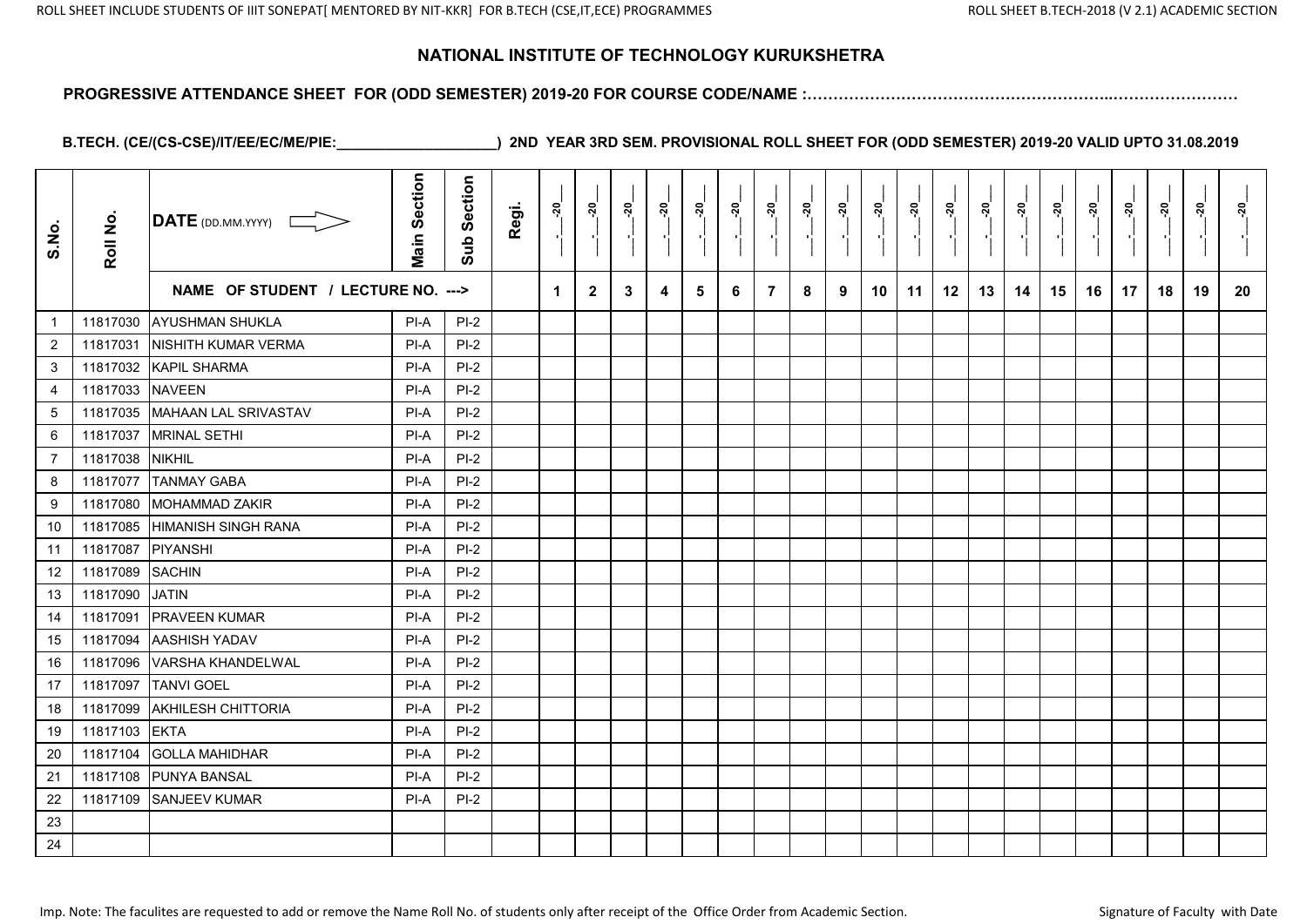#### **PROGRESSIVE ATTENDANCE SHEET FOR (ODD SEMESTER) 2019-20 FOR COURSE CODE/NAME :…………………………………………………..……………………**

| S.No.           | Roll No. | DATE (DD.MM.YYYY) [                | <b>Main Section</b> | Section<br>Sub | Regi. | <u>នុ</u> | ្កុ<br>$\blacksquare$ | <u>នុ</u> | <u>នុ</u> | នុ | ៷៓ | នុ             | <u>នុ</u> | <u>នុ</u> | <u>នុ</u> | នុ | ៷  | ្គុ | នុ | នុ | <u>នុ</u> | <u>នុ</u> | <u>នុ</u> | នុ | នុ |
|-----------------|----------|------------------------------------|---------------------|----------------|-------|-----------|-----------------------|-----------|-----------|----|----|----------------|-----------|-----------|-----------|----|----|-----|----|----|-----------|-----------|-----------|----|----|
|                 |          | NAME OF STUDENT / LECTURE NO. ---> |                     |                |       | -1        | $\mathbf{2}$          | 3         | 4         | 5  | 6  | $\overline{7}$ | 8         | 9         | 10        | 11 | 12 | 13  | 14 | 15 | 16        | 17        | 18        | 19 | 20 |
| $\overline{1}$  | 11817039 | <b>ABHISHEK KUMAR MISHRA</b>       | PI-A                | $PI-3$         |       |           |                       |           |           |    |    |                |           |           |           |    |    |     |    |    |           |           |           |    |    |
| $\overline{2}$  | 11817040 | <b>YUVRAJ SINGH</b>                | PI-A                | $PI-3$         |       |           |                       |           |           |    |    |                |           |           |           |    |    |     |    |    |           |           |           |    |    |
| 3               | 11817041 | <b>KEYUR SHASHANK DESHMUKH</b>     | PI-A                | $PI-3$         |       |           |                       |           |           |    |    |                |           |           |           |    |    |     |    |    |           |           |           |    |    |
| $\overline{4}$  | 11817042 | YATHARTH CHAWLA                    | PI-A                | $PI-3$         |       |           |                       |           |           |    |    |                |           |           |           |    |    |     |    |    |           |           |           |    |    |
| $5\phantom{.0}$ | 11817043 | <b>SHIVAM GUPTA</b>                | PI-A                | $PI-3$         |       |           |                       |           |           |    |    |                |           |           |           |    |    |     |    |    |           |           |           |    |    |
| 6               | 11817044 | YASH SINGH                         | PI-A                | $PI-3$         |       |           |                       |           |           |    |    |                |           |           |           |    |    |     |    |    |           |           |           |    |    |
| $\overline{7}$  | 11817045 | <b>DHANAVATH ASHA</b>              | PI-A                | $PI-3$         |       |           |                       |           |           |    |    |                |           |           |           |    |    |     |    |    |           |           |           |    |    |
| 8               | 11817046 | PRADEEP                            | PI-A                | $PI-3$         |       |           |                       |           |           |    |    |                |           |           |           |    |    |     |    |    |           |           |           |    |    |
| 9               | 11817047 | ISHUBHAM RAO                       | PI-A                | $PI-3$         |       |           |                       |           |           |    |    |                |           |           |           |    |    |     |    |    |           |           |           |    |    |
| 10              | 11817048 | <b>DIVYA SONI</b>                  | PI-A                | $PI-3$         |       |           |                       |           |           |    |    |                |           |           |           |    |    |     |    |    |           |           |           |    |    |
| 11              | 11817050 | <b>SACHIN KUMAR</b>                | PI-A                | $PI-3$         |       |           |                       |           |           |    |    |                |           |           |           |    |    |     |    |    |           |           |           |    |    |
| 12              | 11817051 | MEDAM SARASWATHI VIDYA SAGAR       | PI-A                | $PI-3$         |       |           |                       |           |           |    |    |                |           |           |           |    |    |     |    |    |           |           |           |    |    |
| 13              | 11817052 | RAHUL SHARMA                       | PI-A                | $PI-3$         |       |           |                       |           |           |    |    |                |           |           |           |    |    |     |    |    |           |           |           |    |    |
| 14              | 11817053 | <b>GUGULOTH NAVEEN</b>             | PI-A                | $PI-3$         |       |           |                       |           |           |    |    |                |           |           |           |    |    |     |    |    |           |           |           |    |    |
| 15              | 11817055 | <b>POONAM</b>                      | PI-A                | $PI-3$         |       |           |                       |           |           |    |    |                |           |           |           |    |    |     |    |    |           |           |           |    |    |
| 16              | 11817056 | <b>GAURAV GUPTA</b>                | PI-A                | $PI-3$         |       |           |                       |           |           |    |    |                |           |           |           |    |    |     |    |    |           |           |           |    |    |
| 17              | 11817057 | <b>MAHESH KUMAR PAREEK</b>         | PI-A                | $PI-3$         |       |           |                       |           |           |    |    |                |           |           |           |    |    |     |    |    |           |           |           |    |    |
| 18              | 11817060 | <b>AAKASH BISHT</b>                | PI-A                | $PI-3$         |       |           |                       |           |           |    |    |                |           |           |           |    |    |     |    |    |           |           |           |    |    |
| 19              | 11817061 | <b>PIYUSH AGRAWAL</b>              | PI-A                | $PI-3$         |       |           |                       |           |           |    |    |                |           |           |           |    |    |     |    |    |           |           |           |    |    |
| 20              | 11817062 | <b>RAHUL KUMAR</b>                 | PI-A                | $PI-3$         |       |           |                       |           |           |    |    |                |           |           |           |    |    |     |    |    |           |           |           |    |    |
| 21              | 11817063 | <b>IBANOTH MADHU</b>               | PI-A                | $PI-3$         |       |           |                       |           |           |    |    |                |           |           |           |    |    |     |    |    |           |           |           |    |    |
| 22              | 11817065 | <b>BALDEV KUMAR</b>                | PI-A                | $PI-3$         |       |           |                       |           |           |    |    |                |           |           |           |    |    |     |    |    |           |           |           |    |    |
| 23              | 11817066 | <b>MRIDUL KUMAR</b>                | PI-A                | $PI-3$         |       |           |                       |           |           |    |    |                |           |           |           |    |    |     |    |    |           |           |           |    |    |
| 24              |          |                                    |                     |                |       |           |                       |           |           |    |    |                |           |           |           |    |    |     |    |    |           |           |           |    |    |